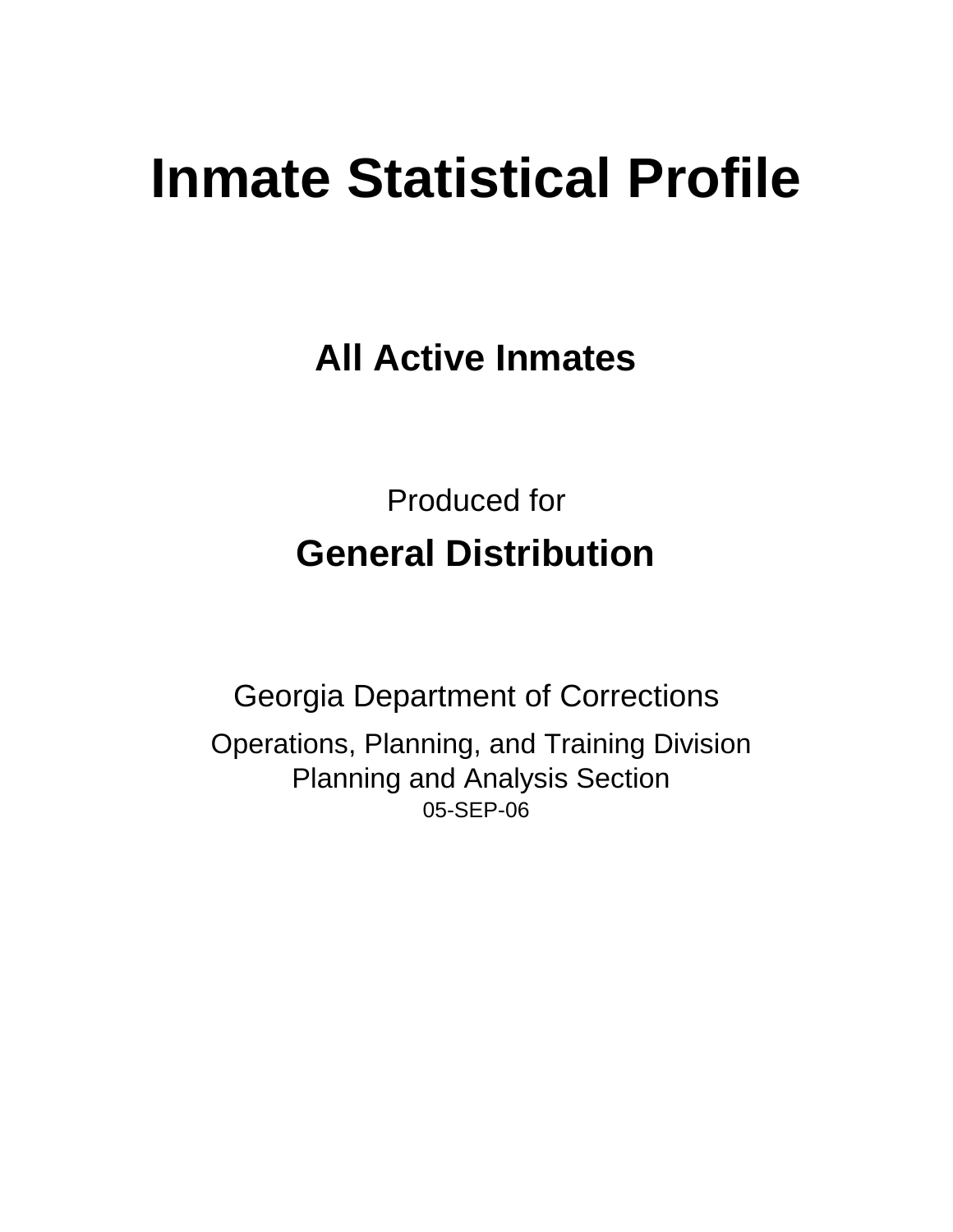**Contents** 

**All Active Inmates**

Produced for **General Distribution**

# Table of Contents

| <b>Demographic information</b>                                 |
|----------------------------------------------------------------|
| 5 Current age, broken out in ten year age groups               |
| 6 Race group                                                   |
| 7 Hispanic Origin                                              |
| 8 Marital status, self-reported at entry to prison             |
| 9 Number of children, self-reported at entry to prison         |
| 10 Religious affiliation, self-reported at entry to prison     |
| 11 Home county - self-reported at entry to prison              |
| 16 Environment to age 16, self-reported at entry to prison     |
| 17 Guardian status to age 16, self-reported at entry to prison |
| 18 Age at admission                                            |
| 20 Age at release                                              |
| 21 Height, measured at entry to prison                         |
| 23 Weight, measured at entry to prison                         |
| <b>Correctional information</b>                                |
| 25 Type of admission to prison                                 |
| 26 Current / last security status                              |
| 27 Current / last institution type                             |
| 28 Institution type - transitional centers                     |
| 29 Institution type - mental hospitals                         |
| 30 Institution type - county prisons                           |
| 31 Institution type - state prisons                            |
| 33 Institution type - private prisons                          |
| 34 Institution type - prison annexes                           |
| 35 Institution type - inmate boot camp                         |
| 36 Number of disciplinary reports                              |
| 37 Number of transfers                                         |
| 38 Number of escapes                                           |
| 39 Probable future release type                                |
| 40 Actual release type                                         |
| 41 Time served in current (or last) institution                |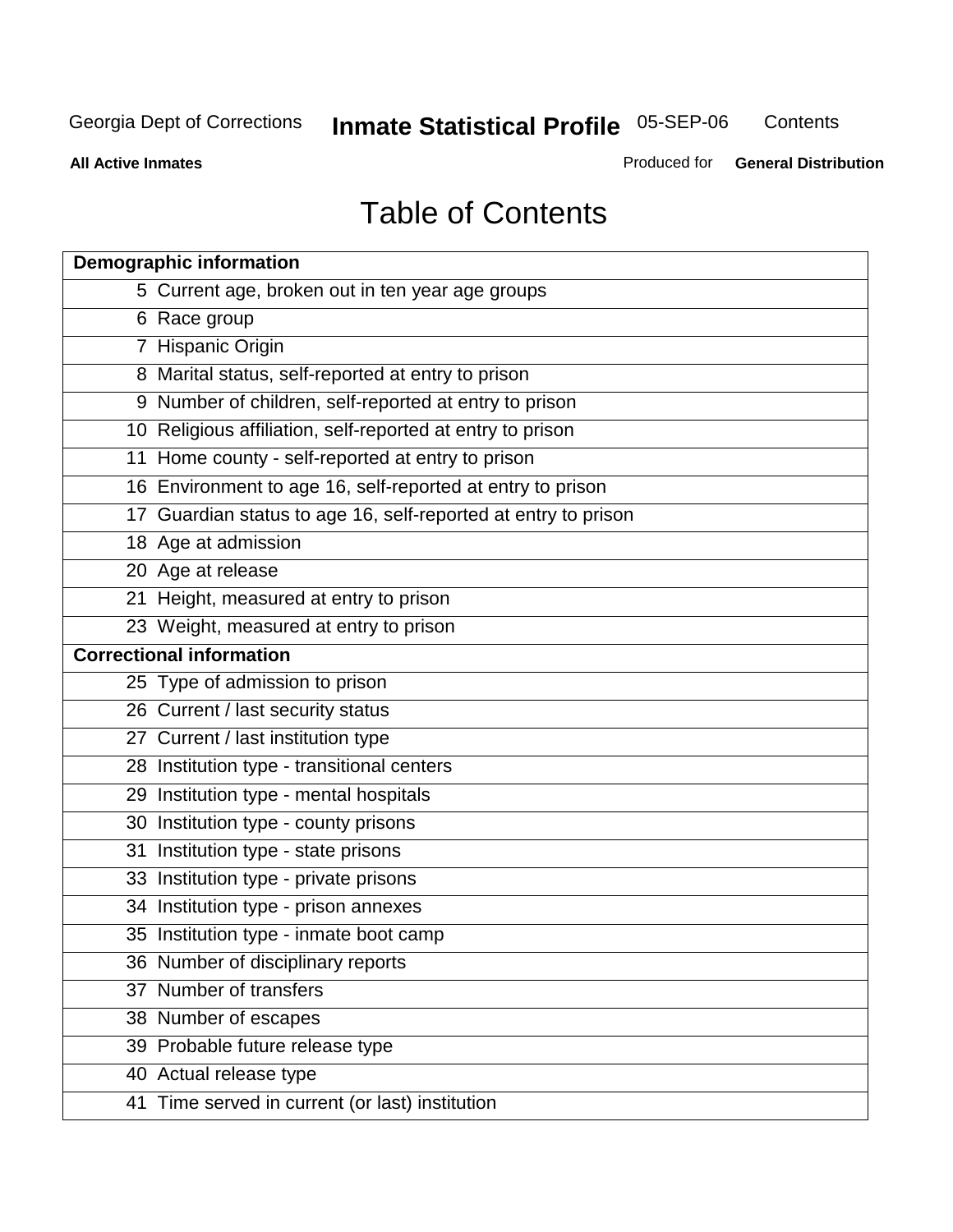**Contents** 

**All Active Inmates**

Produced for **General Distribution**

# Table of Contents

| <b>Educational, psychological and physical information</b>       |
|------------------------------------------------------------------|
| 42 Highest grade level attained                                  |
| 43 Culture fair IQ scores                                        |
| 44 Wide Range Achievement Test (WRAT) reading score              |
| 45 Wide Range Achievement Test (WRAT) math score                 |
| 46 Wide Range Achievement Test (WRAT) spelling score             |
| 47 Scope of substance abuse - summary                            |
| 48 Scope of substance abuse - detail                             |
| 49 Current / last mental health treatment level                  |
| 50 PULHESDWIT medical scale - 'P' overall condition ('P'hysical) |
| 51 PULHESDWIT medical scale - 'U' upper body                     |
| 52 PULHESDWIT medical scale - 'L' lower body                     |
| 53 PULHESDWIT medical scale - 'H' hearing                        |
| 54 PULHESDWIT medical scale - 'E' vision                         |
| 55 PULHESDWIT medical scale -'S' psychiatric                     |
| 56 PULHESDWIT medical scale - 'D' dental                         |
| 57 PULHESDWIT medical scale - 'W' work ability                   |
| 58 PULHESDWIT medical scale - 'I' impairment                     |
| 59 PULHESDWIT medical scale - 'T' transportability               |
| 60 Criminality in family, self-reported                          |
| 61 Alcoholism in family, self-reported                           |
| 62 Drug abuse in family, self-reported                           |
| 63 Subjected to frequent beatings, self-reported                 |
| 64 Father absent during inmate's childhood                       |
| 65 Mother absent during inmate's childhood                       |
| 66 Inmate diagnosed as manipulative                              |
| 67 Inmate diagnosed as assaultive                                |
| <b>Crimes and criminal history information</b>                   |
| 68 Number of prior Georgia incarcerations                        |
| 69 Prison sentence in years                                      |
| 70 Primary offense, broken out into felonies vs misdemeanors     |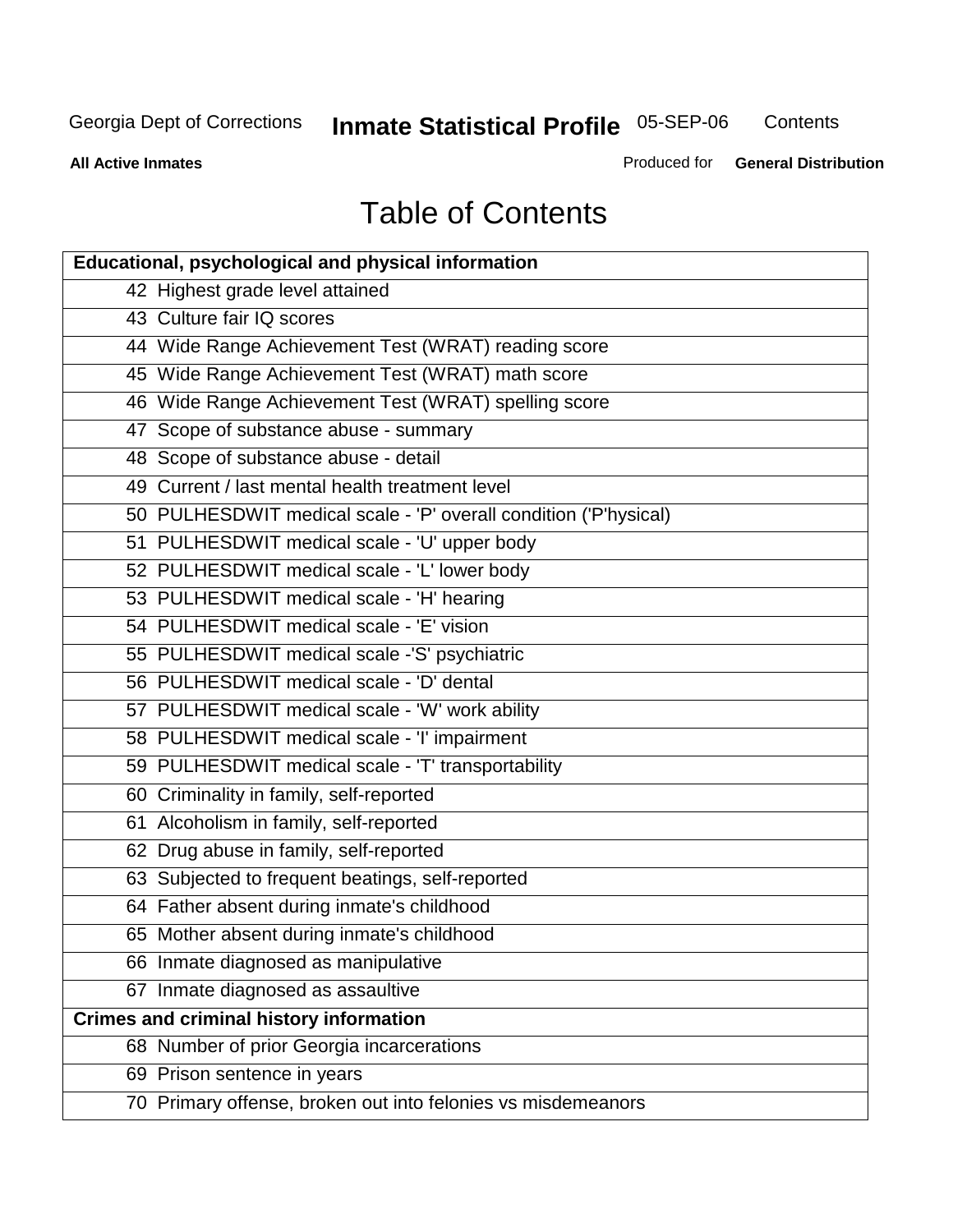**Contents** 

**All Active Inmates**

Produced for **General Distribution**

# Table of Contents

| <b>Crimes and criminal history information</b>                 |
|----------------------------------------------------------------|
| 71 Primary offense, broken out into six broad crime categories |
| 72 Primary offense, detailed offense code                      |
| 79 County of conviction of primary offense                     |
| 84 Circuit of conviction of primary offense                    |
| 86 Years served (jail + prison) in this incarceration          |
| <b>Medical information</b>                                     |
| 87 Results of most recent HIV test                             |
| 88 Results of most recent tuberculosis test                    |
| 89 Results of most recent syphilis test                        |
| 90 Results of most recent Hepatitis-C test                     |
| 91 Results of most recent pregnancy test                       |
| 92 Results of most recent diabetes test                        |
| 93 Results of most recent hypertension test                    |
| 94 Results of most recent asthma test                          |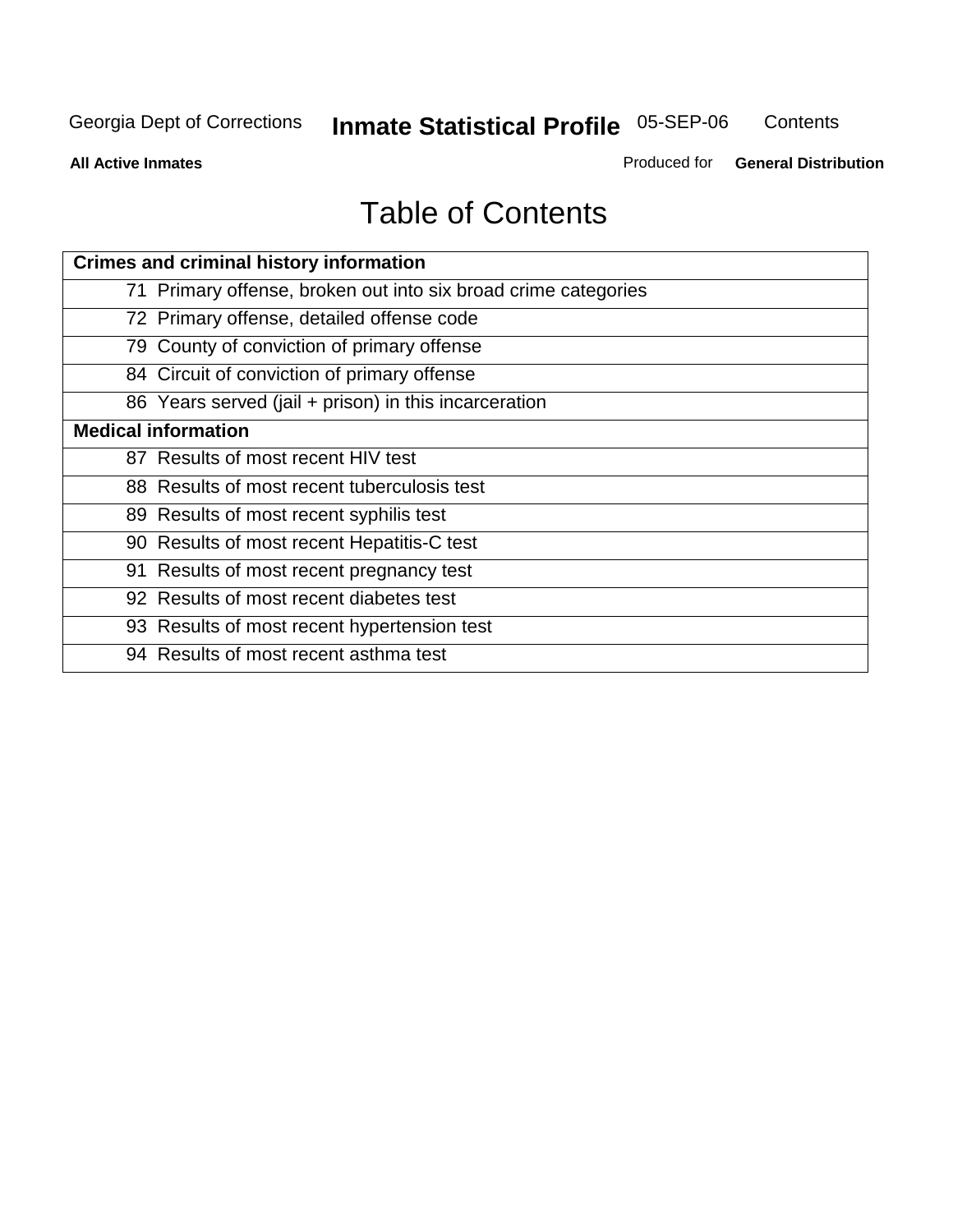#### **All Active Inmates**

#### Produced for **General Distribution**

#### Current age, broken out in ten-year age groups

|                       |              | <b>Male</b> |        |              | <b>Female</b> |          | <b>Total</b> |        |
|-----------------------|--------------|-------------|--------|--------------|---------------|----------|--------------|--------|
| <b>Current Age</b>    | <b>Count</b> | Col %       | Row %  | <b>Count</b> | Col %         | Row %    | <b>Total</b> | Col %  |
| <b>Teens</b>          | 2,974        | 6.11%       | 95.78% | 131          | 3.67%         | 4.22%    | 3,105        | 5.94%  |
| <b>Twenties</b>       | 15,653       | 32.15%      | 93.74% | 1,046        | 29.32%        | 6.26%    | 16,699       | 31.95% |
| <b>Thirties</b>       | 14,022       | 28.80%      | 92.19% | 1,188        | 33.30%        | 7.81%    | 15,210       | 29.11% |
| <b>Forties</b>        | 11,145       | 22.89%      | 92.17% | 947          | 26.54%        | 7.83%    | 12,092       | 23.14% |
| <b>Fifties</b>        | 3,887        | 7.98%       | 94.67% | 219          | 6.14%         | 5.33%    | 4,106        | 7.86%  |
| <b>Sixties</b>        | 854          | 1.75%       | 96.50% | 31           | 0.87%         | $3.50\%$ | 885          | 1.69%  |
| Seventy +             | 155          | 0.32%       | 96.27% | 6            | 0.17%         | 3.73%    | 161          | 0.31%  |
| <b>Total Reported</b> | 48,690       | 100%        | 93.17% | 3,568        | 100%          | 6.83%    | 52,258       | 100%   |

| <b>Not Reported</b>  |        |       |        |
|----------------------|--------|-------|--------|
| <b>Total</b><br>Grar | 48,691 | 3,568 | 52,259 |

| <b>Mean</b><br>(average) | 35.80 | 36.08 | 35.82 |
|--------------------------|-------|-------|-------|
| <b>Median (middle)</b>   | 34    | 36    | 35    |
| Mode<br>(most frequent)  | 26    | 26    | 26    |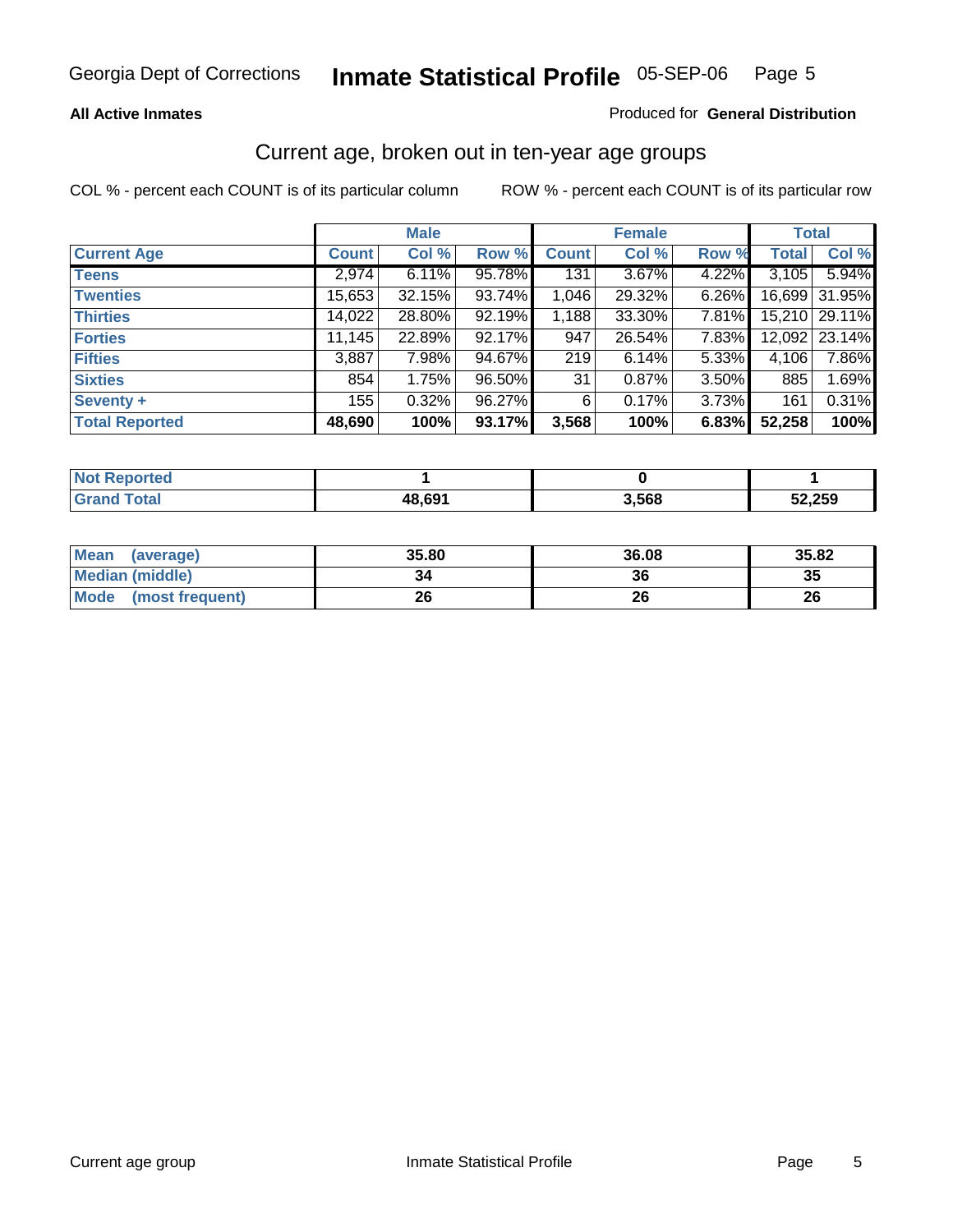#### **All Active Inmates**

#### Produced for **General Distribution**

### Race group

|                       |              | <b>Male</b> |             |          | <b>Female</b> |          |              | <b>Total</b> |
|-----------------------|--------------|-------------|-------------|----------|---------------|----------|--------------|--------------|
| <b>Race Group</b>     | <b>Count</b> | Col %       | Row % Count |          | Col %         | Row %    | <b>Total</b> | Col %        |
| <b>White</b>          | 18.042       | 37.23%      | 90.54%      | ا 886. ا | 53.11%        | $9.46\%$ | 19,928       | 38.31%       |
| <b>Black</b>          | 30,323       | $62.57\%$   | 94.82%      | ٔ 657, ، | 46.66%        | 5.18%    | 31,980       | 61.48%       |
| <b>Indian</b><br>3    | 57           | .12%        | 93.44%      | 4        | $.11\%$       | $6.56\%$ | 61           | .12%         |
| <b>Asian</b>          | 43           | .09%        | 91.49%      |          | $.11\%$       | $8.51\%$ | 47           | .09%         |
| <b>Total Reported</b> | 48,465       | 100%        | 93.17%      | 3,551    | 100%          | 6.83%    | 52,016       | 100%         |

| ted   | 226<br>__         | . .<br>. . | 243    |
|-------|-------------------|------------|--------|
| `າfa⊫ | 4869 <sup>4</sup> | 3,568      | 52,259 |

| White<br>М<br>PRON |  |
|--------------------|--|
|--------------------|--|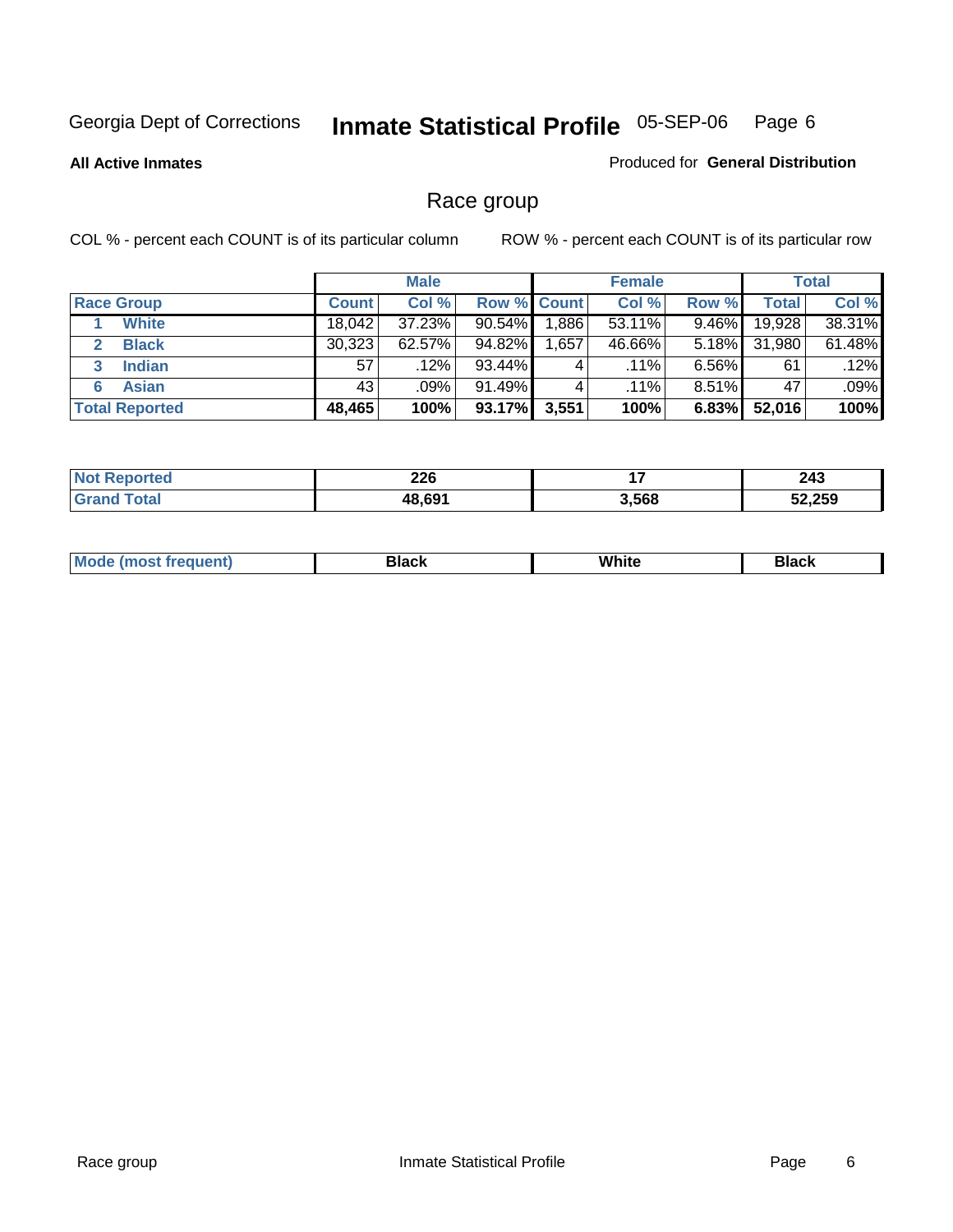**All Active Inmates**

Produced for **General Distribution**

#### Hispanic Origin

COL % - percent each COUNT is of its particular column ROW % - percent each COUNT is of its particular row

|                        |              | <b>Male</b> |                    |    | <b>Female</b> |          |              | <b>Total</b> |
|------------------------|--------------|-------------|--------------------|----|---------------|----------|--------------|--------------|
| <b>Hispanic Origin</b> | <b>Count</b> | Col %       | <b>Row % Count</b> |    | Col %         | Row %    | <b>Total</b> | Col %        |
| <b>Hispanic</b>        | ا 839. ا     | $3.78\%$    | 95.68%             | 83 | $2.33\%$      | $4.32\%$ | 1,922        | $3.68\%$     |
| <b>Non Hispanic</b>    | 46,852       | $96.22\%$   | 93.08% 3,485       |    | $97.67\%$     | $6.92\%$ | 50,337       | 96.32%       |
| <b>Total Reported</b>  | 48,691       | 100%        | $93.17\%$ 3,568    |    | 100%          | $6.83\%$ | 52.259       | 100%         |

**An inmate is counted as Hispanic if** 

**(a) he self-reported as Hispanic during the diagnostic process, or** 

**(b) his primary language is Spanish, or** 

**(c) he claimed birth or citizenship in Spain or a Latin American country, or** 

**(d) he had a common Spanish surname such as Lopez or Garcia**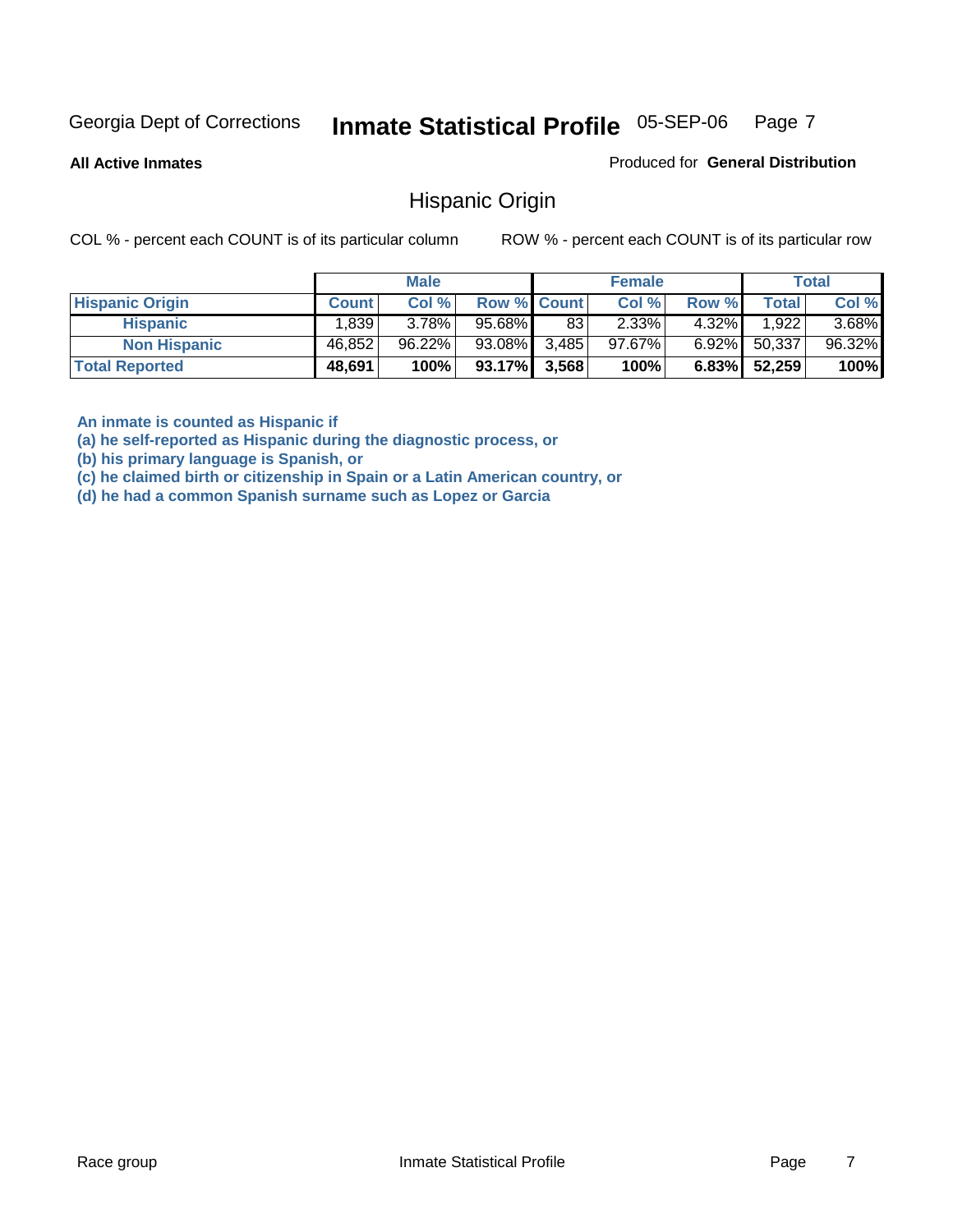#### **All Active Inmates**

# Produced for **General Distribution**

### Marital status, self-reported at entry to prison

|                                |              | <b>Male</b> |        |              | <b>Female</b> |          |              | <b>Total</b> |
|--------------------------------|--------------|-------------|--------|--------------|---------------|----------|--------------|--------------|
| <b>Marital Status</b>          | <b>Count</b> | Col %       | Row %  | <b>Count</b> | Col %         | Row %    | <b>Total</b> | Col %        |
| <b>Single</b>                  | 27,997       | $60.74\%$   | 94.06% | 1,767        | 52.46%        | $5.94\%$ | 29,764       | 60.18%       |
| <b>Married</b><br>$\mathbf{2}$ | 5,809        | 12.60%      | 92.07% | 500          | 14.85%        | 7.93%    | 6,309        | 12.76%       |
| <b>Separated</b><br>3          | 2,449        | $5.31\%$    | 86.41% | 385          | 11.43%        | 13.59%   | 2,834        | 5.73%        |
| <b>Divorced</b><br>4           | 5,715        | 12.40%      | 92.45% | 467          | 13.87%        | 7.55%    | 6,182        | 12.50%       |
| <b>Widowed</b><br>5            | 562          | 1.22%       | 81.21% | 130          | 3.86%         | 18.79%   | 692          | 1.40%        |
| <b>Common Law</b><br>6         | 3,560        | 7.72%       | 96.77% | 119          | 3.53%         | 3.23%    | 3,679        | 7.44%        |
| <b>Total Reported</b>          | 46,092       | 100%        | 93.19% | 3,368        | 100%          | 6.81%    | 49,460       | 100%         |

| 2,599 | 200   | 2,799  |
|-------|-------|--------|
| . GO' | 3.568 | 52,259 |

| Mode (most frequent)<br>sinale:<br>11 | Sinale |
|---------------------------------------|--------|
|---------------------------------------|--------|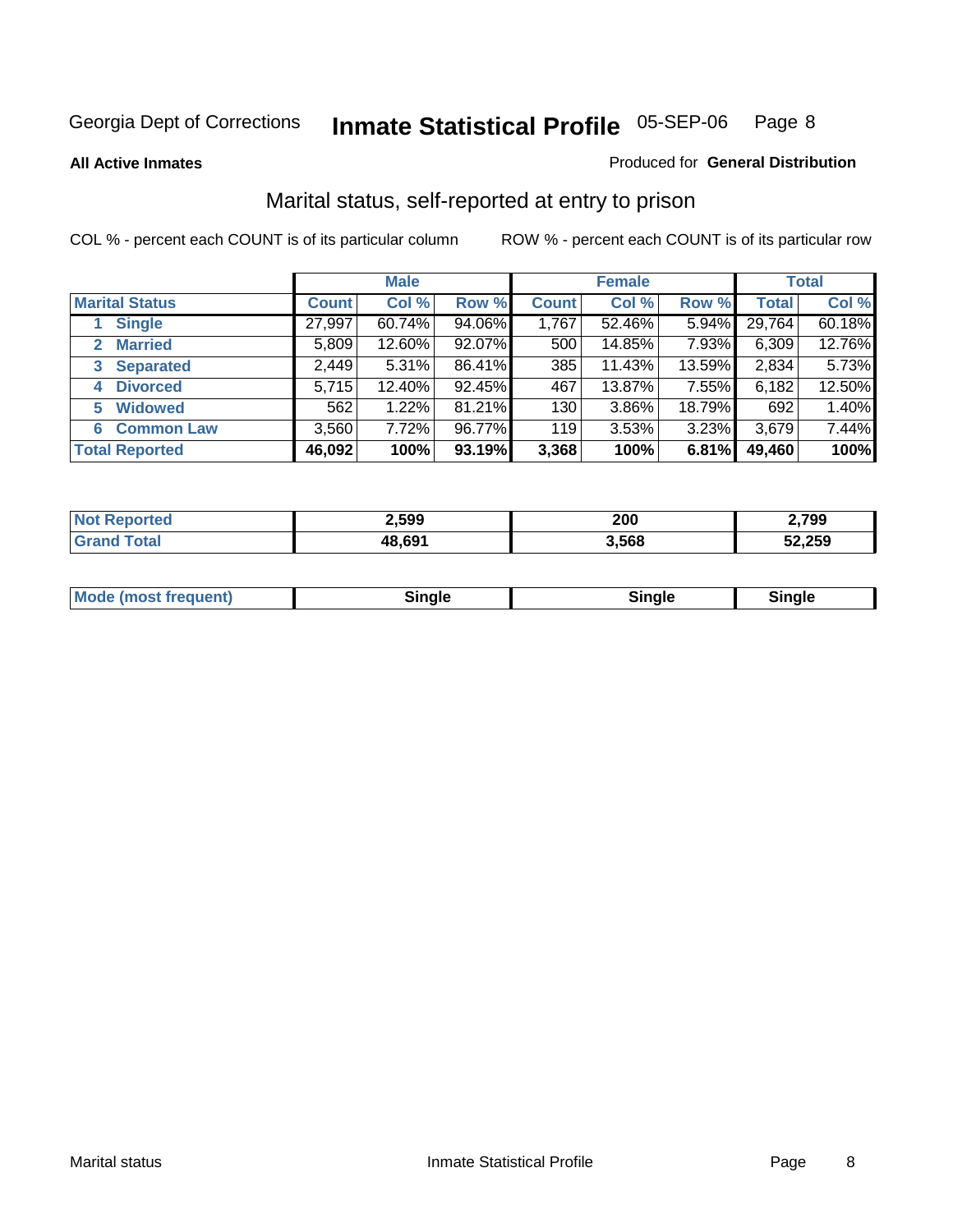#### **All Active Inmates**

#### Produced for **General Distribution**

### Number of children, self reported at entry to prison

|                           |              | <b>Male</b> |         |              | <b>Female</b> |        | <b>Total</b> |        |
|---------------------------|--------------|-------------|---------|--------------|---------------|--------|--------------|--------|
| <b>Number of Children</b> | <b>Count</b> | Col %       | Row %   | <b>Count</b> | Col %         | Row %  | <b>Total</b> | Col %  |
| $\bf{0}$                  | 20,074       | 41.90%      | 95.80%  | 881          | 24.87%        | 4.20%  | 20,955       | 40.73% |
|                           | 10,812       | 22.57%      | 94.64%  | 612          | 17.28%        | 5.36%  | 11,424       | 22.20% |
| $\overline{2}$            | 7,897        | 16.48%      | 90.00%  | 877          | 24.76%        | 10.00% | 8,774        | 17.05% |
| 3                         | 4,748        | 9.91%       | 88.37%  | 625          | 17.65%        | 11.63% | 5,373        | 10.44% |
| 4                         | 2,264        | 4.73%       | 88.58%  | 292          | 8.24%         | 11.42% | 2,556        | 4.97%  |
| 5                         | 1,168        | 2.44%       | 89.23%  | 141          | 3.98%         | 10.77% | 1,309        | 2.54%  |
| $6\phantom{a}$            | 494          | 1.03%       | 87.59%  | 70           | 1.98%         | 12.41% | 564          | 1.10%  |
| 7                         | 245          | 0.51%       | 90.41%  | 26           | 0.73%         | 9.59%  | 271          | 0.53%  |
| 8                         | 98           | 0.20%       | 89.91%  | 11           | 0.31%         | 10.09% | 109          | 0.21%  |
| 9                         | 44           | 0.09%       | 93.62%  | 3            | 0.08%         | 6.38%  | 47           | 0.09%  |
| 10                        | 21           | 0.04%       | 84.00%  | 4            | 0.11%         | 16.00% | 25           | 0.05%  |
| Over 10                   | 45           | 0.09%       | 100.00% |              |               |        | 45           | 0.09%  |
| <b>Total Reported</b>     | 47,910       | 100%        | 93.12%  | 3,542        | 100%          | 6.88%  | 51,452       | 100%   |

| 704<br><u>ио.</u><br>$-$ | $\mathbf{f}$<br>ΔV | 807    |
|--------------------------|--------------------|--------|
| $AB$ $60'$               | .568               | 52,259 |

| <b>Mean</b><br>(average) | - 24<br>ا پ. | 1.94 | .35 |
|--------------------------|--------------|------|-----|
| <b>Median (middle)</b>   |              |      |     |
| Mode<br>(most frequent)  |              |      |     |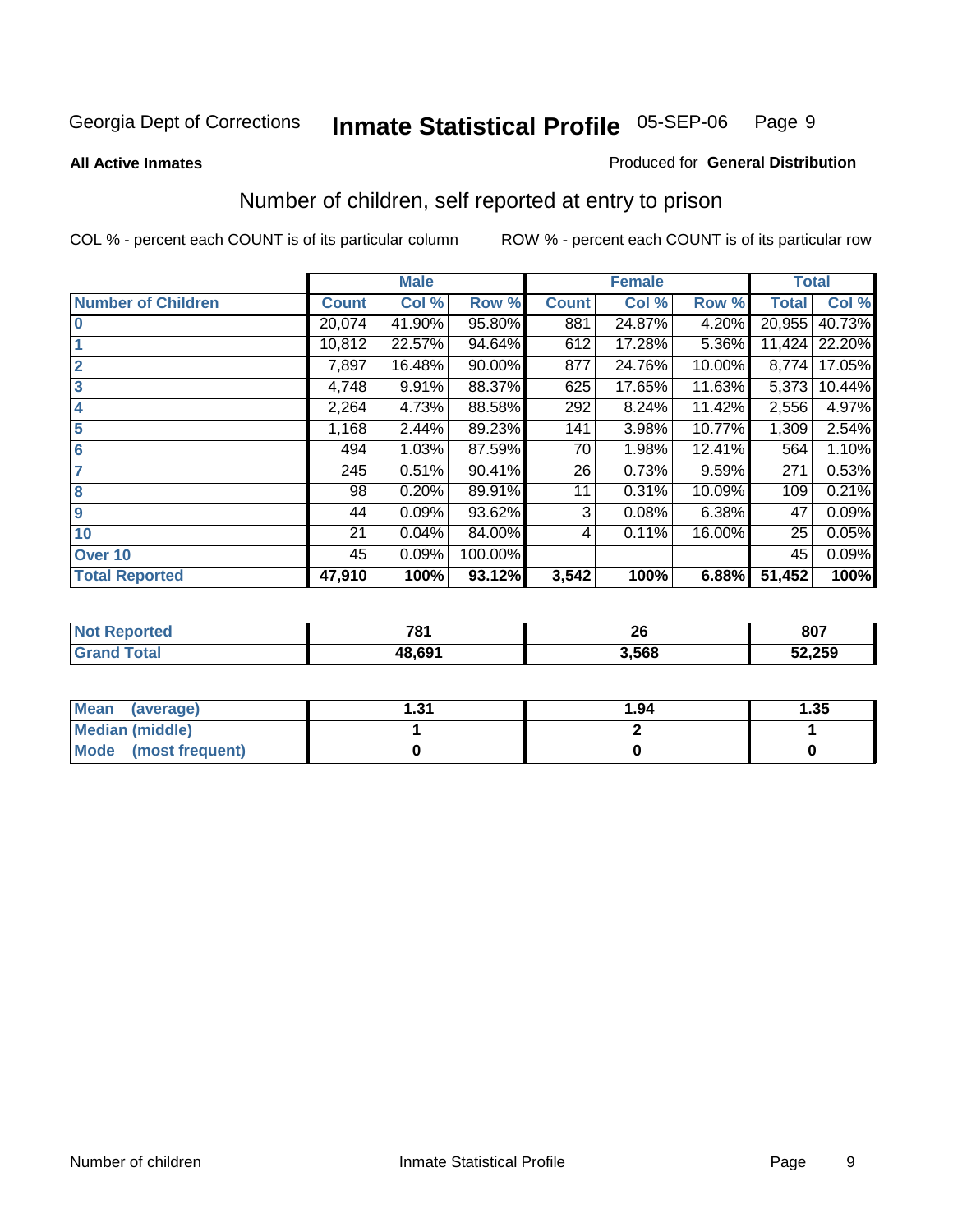#### **All Active Inmates**

#### Produced for **General Distribution**

### Religious affiliation, self-reported at entry to prison

|                  |                              |                 | <b>Male</b> |         |                  | <b>Female</b> |        | <b>Total</b>    |        |
|------------------|------------------------------|-----------------|-------------|---------|------------------|---------------|--------|-----------------|--------|
|                  | <b>Religious Affiliation</b> | <b>Count</b>    | Col %       | Row %   | <b>Count</b>     | Col %         | Row %  | <b>Total</b>    | Col %  |
| 1                | <b>Islam</b>                 | 1,397           | 3.44%       | 98.52%  | $\overline{21}$  | .64%          | 1.48%  | 1,418           | 3.23%  |
| $\overline{2}$   | <b>Catholic</b>              | 1,956           | 4.82%       | 93.05%  | 146              | 4.44%         | 6.95%  | 2,102           | 4.79%  |
| 3                | <b>Baptist</b>               | 20,371          | 50.23%      | 91.22%  | 1,960            | 59.65%        | 8.78%  | 22,331          | 50.94% |
| 4                | <b>Methodist</b>             | 885             | 2.18%       | 88.59%  | 114              | 3.47%         | 11.41% | 999             | 2.28%  |
| 5                | <b>EpiscopIn</b>             | 64              | .16%        | 85.33%  | 11               | .33%          | 14.67% | 75              | .17%   |
| 6                | <b>Presbytrn</b>             | 109             | .27%        | 96.46%  | 4                | .12%          | 3.54%  | 113             | .26%   |
| 7                | <b>Chc Of God</b>            | 497             | 1.23%       | 88.59%  | 64               | 1.95%         | 11.41% | 561             | 1.28%  |
| 8                | <b>Holiness</b>              | 1,502           | 3.70%       | 86.92%  | $\overline{226}$ | 6.88%         | 13.08% | 1,728           | 3.94%  |
| $\boldsymbol{9}$ | <b>Jewish</b>                | 50              | .12%        | 96.15%  | $\overline{2}$   | .06%          | 3.85%  | 52              | .12%   |
| 10               | <b>Anglican</b>              | 7               | .02%        | 87.50%  | 1                | .03%          | 12.50% | 8               | .02%   |
| 11               | <b>Grk Orthdx</b>            | 7               | .02%        | 100.00% |                  |               |        | $\overline{7}$  | .02%   |
| 12               | <b>Hindu</b>                 | 6               | .01%        | 100.00% |                  |               |        | $\overline{6}$  | .01%   |
| 13               | <b>Buddhist</b>              | $\overline{39}$ | .10%        | 95.12%  | $\overline{2}$   | .06%          | 4.88%  | $\overline{41}$ | .09%   |
| 14               | <b>Taoist</b>                |                 | .01%        | 100.00% |                  |               |        |                 | .01%   |
| 15               | <b>Shintoist</b>             | 12              | .03%        | 100.00% |                  |               |        | 12              | .03%   |
| 16               | <b>Seven D Ad</b>            | 126             | .31%        | 95.45%  | 6                | .18%          | 4.55%  | 132             | .30%   |
| 17               | <b>Jehovah Wt</b>            | 369             | .91%        | 92.25%  | $\overline{31}$  | .94%          | 7.75%  | 400             | .91%   |
| 18               | <b>Latr Day S</b>            | 49              | .12%        | 94.23%  | 3                | .09%          | 5.77%  | 52              | .12%   |
| 19               | Quaker                       |                 | .01%        | 100.00% |                  |               |        |                 | .01%   |
| 20               | <b>Other Prot</b>            | 6,015           | 14.83%      | 91.26%  | 576              | 17.53%        | 8.74%  | 6,591           | 15.03% |
| 96               | <b>None</b>                  | 7,090           | 17.48%      | 98.35%  | 119              | 3.62%         | 1.65%  | 7,209           | 16.44% |
|                  | <b>Total Reported</b>        | 40,553          | 100%        | 92.5%   | 3,286            | 100%          | 7.5%   | 43,839          | 100%   |

| <b>Not Reported</b> | 8,138  | 282   | ,420   |
|---------------------|--------|-------|--------|
| Total<br>Grar       | 48,691 | 3,568 | 52,259 |

| <b>Mode</b><br>3aptist<br>3aptist<br>frequent)<br>Baptist<br><i><b>IMOST</b></i> |
|----------------------------------------------------------------------------------|
|----------------------------------------------------------------------------------|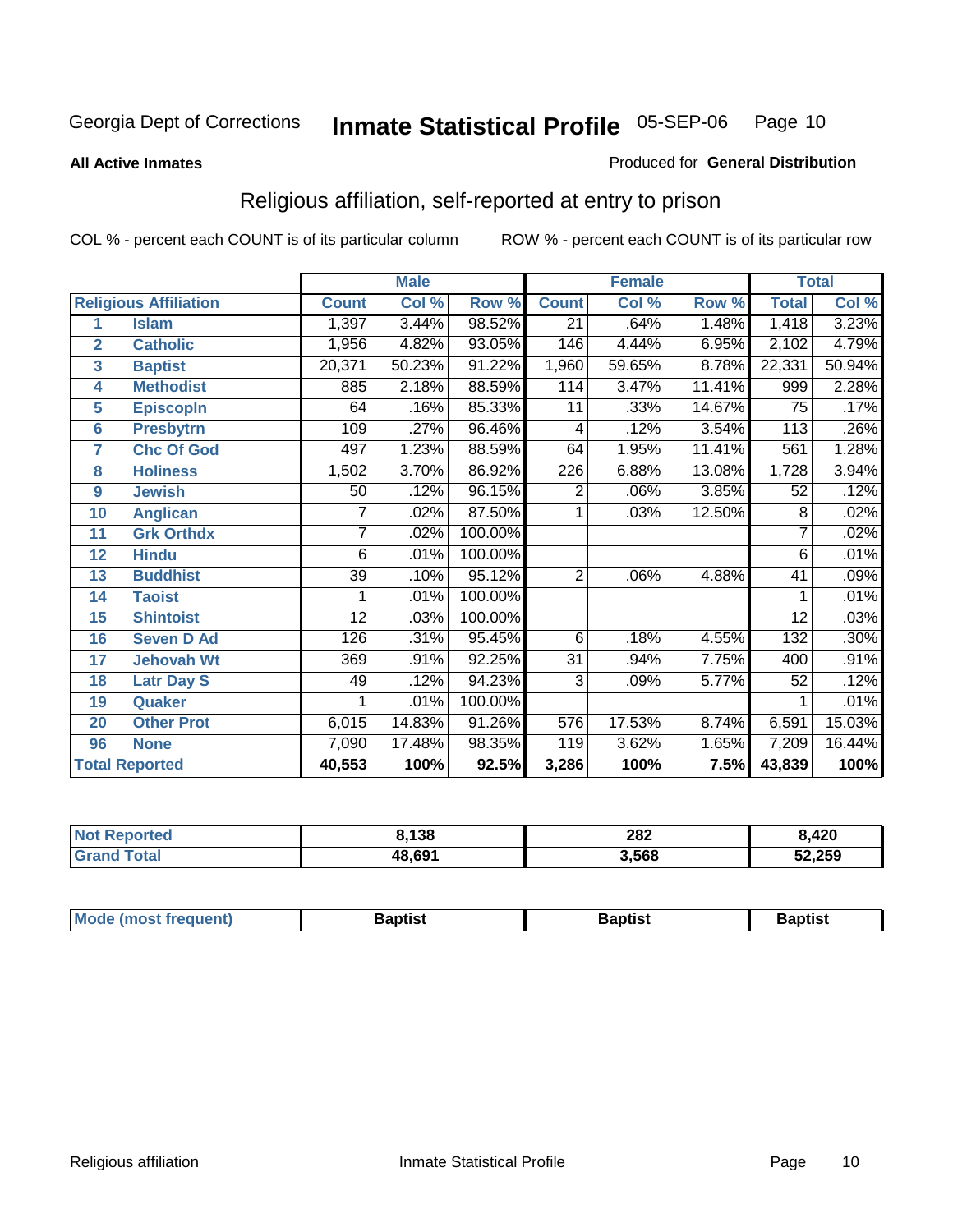#### **All Active Inmates**

#### Produced for **General Distribution**

### Home county, self-reported at entry to prison

|                 |                      |                  | <b>Male</b> |         |                  | <b>Female</b> |        | <b>Total</b>     |       |
|-----------------|----------------------|------------------|-------------|---------|------------------|---------------|--------|------------------|-------|
|                 | <b>Home County</b>   | <b>Count</b>     | Col %       | Row %   | <b>Count</b>     | Col %         | Row %  | <b>Total</b>     | Col % |
| 1               | <b>Appling</b>       | 93               | .21%        | 94.90%  | $\overline{5}$   | .15%          | 5.10%  | 98               | .20%  |
| $\overline{2}$  | <b>Atkinson</b>      | $\overline{33}$  | .07%        | 97.06%  | 1                | .03%          | 2.94%  | $\overline{34}$  | .07%  |
| 3               | <b>Bacon</b>         | $\overline{55}$  | .12%        | 96.49%  | $\overline{2}$   | .06%          | 3.51%  | $\overline{57}$  | .12%  |
| 4               | <b>Baker</b>         | $\overline{9}$   | .02%        | 90.00%  | 1                | .03%          | 10.00% | $\overline{10}$  | .02%  |
| 5               | <b>Baldwin</b>       | $\overline{284}$ | .63%        | 94.98%  | $\overline{15}$  | .44%          | 5.02%  | 299              | .62%  |
| 6               | <b>Banks</b>         | $\overline{48}$  | .11%        | 88.89%  | $\overline{6}$   | .18%          | 11.11% | $\overline{54}$  | .11%  |
| $\overline{7}$  | <b>Barrow</b>        | 238              | .53%        | 94.82%  | $\overline{13}$  | .38%          | 5.18%  | 251              | .52%  |
| 8               | <b>Bartow</b>        | 492              | 1.09%       | 87.70%  | 69               | 2.04%         | 12.30% | 561              | 1.16% |
| 9               | <b>Ben Hill</b>      | 194              | .43%        | 90.65%  | $\overline{20}$  | .59%          | 9.35%  | $\overline{214}$ | .44%  |
| 10              | <b>Berrien</b>       | 62               | .14%        | 88.57%  | $\overline{8}$   | .24%          | 11.43% | $\overline{70}$  | .14%  |
| 11              | <b>Bibb</b>          | 1,146            | 2.54%       | 94.71%  | 64               | 1.89%         | 5.29%  | 1,210            | 2.49% |
| 12              | <b>Bleckley</b>      | $\overline{91}$  | .20%        | 90.10%  | 10               | .30%          | 9.90%  | 101              | .21%  |
| $\overline{13}$ | <b>Brantley</b>      | $\overline{45}$  | .10%        | 93.75%  | $\overline{3}$   | .09%          | 6.25%  | 48               | .10%  |
| 14              | <b>Brooks</b>        | $\overline{70}$  | .16%        | 100.00% |                  |               |        | $\overline{70}$  | .14%  |
| 15              | <b>Bryan</b>         | $\overline{80}$  | .18%        | 93.02%  | $\overline{6}$   | .18%          | 6.98%  | $\overline{86}$  | .18%  |
| 16              | <b>Bulloch</b>       | 332              | .74%        | 93.26%  | $\overline{24}$  | .71%          | 6.74%  | 356              | .73%  |
| $\overline{17}$ | <b>Burke</b>         | 164              | .36%        | 94.80%  | $\overline{9}$   | .27%          | 5.20%  | 173              | .36%  |
| 18              | <b>Butts</b>         | $\overline{137}$ | .30%        | 93.84%  | $\overline{9}$   | .27%          | 6.16%  | 146              | .30%  |
| 19              | <b>Calhoun</b>       | $\overline{37}$  | .08%        | 94.87%  | $\overline{2}$   | .06%          | 5.13%  | $\overline{39}$  | .08%  |
| 20              | <b>Camden</b>        | $\overline{96}$  | .21%        | 95.05%  | $\overline{5}$   | .15%          | 4.95%  | 101              | .21%  |
| 21              | <b>Candler</b>       | $\overline{75}$  | .17%        | 91.46%  | $\overline{7}$   | .21%          | 8.54%  | $\overline{82}$  | .17%  |
| 22              | <b>Carroll</b>       | 487              | 1.08%       | 90.52%  | $\overline{51}$  | 1.51%         | 9.48%  | 538              | 1.11% |
| 23              | <b>Catoosa</b>       | 182              | .40%        | 85.45%  | $\overline{31}$  | .92%          | 14.55% | $\overline{213}$ | .44%  |
| 24              | <b>Charlton</b>      | $\overline{34}$  | .08%        | 97.14%  | 1                | .03%          | 2.86%  | $\overline{35}$  | .07%  |
| 25              | <b>Chatham</b>       | 2,088            | 4.63%       | 94.22%  | 128              | 3.78%         | 5.78%  | 2,216            | 4.57% |
| 26              | <b>Chattahoochee</b> | 14               | .03%        | 93.33%  | 1                | .03%          | 6.67%  | $\overline{15}$  | .03%  |
| 27              | Chattooga            | 196              | .43%        | 89.50%  | $\overline{23}$  | .68%          | 10.50% | $\overline{219}$ | .45%  |
| 28              | <b>Cherokee</b>      | $\overline{415}$ | .92%        | 89.25%  | $\overline{50}$  | 1.48%         | 10.75% | 465              | .96%  |
| 29              | <b>Clarke</b>        | 499              | 1.11%       | 92.41%  | $\overline{41}$  | 1.21%         | 7.59%  | 540              | 1.11% |
| 30              | <b>Clay</b>          | $\overline{15}$  | .03%        | 93.75%  | 1                | .03%          | 6.25%  | $\overline{16}$  | .03%  |
| $\overline{31}$ | <b>Clayton</b>       | 1,259            | 2.79%       | 92.92%  | $\overline{96}$  | 2.84%         | 7.08%  | 1,355            | 2.79% |
| 32              | <b>Clinch</b>        | 38               | .08%        | 86.36%  | 6                | .18%          | 13.64% | 44               | .09%  |
| 33              | <b>Cobb</b>          | 1,931            | 4.28%       | 91.34%  | $\overline{183}$ | 5.41%         | 8.66%  | 2,114            | 4.36% |
| 34              | <b>Coffee</b>        | 204              | .45%        | 89.87%  | $\overline{23}$  | .68%          | 10.13% | 227              | .47%  |
| 35              | <b>Colquitt</b>      | $\overline{278}$ | .62%        | 96.53%  | 10               | .30%          | 3.47%  | 288              | .59%  |
| 36              | <b>Columbia</b>      | 171              | .38%        | 90.96%  | 17               | .50%          | 9.04%  | 188              | .39%  |
| 37              | <b>Cook</b>          | 101              | .22%        | 93.52%  | $\overline{7}$   | .21%          | 6.48%  | 108              | .22%  |
| 38              | <b>Coweta</b>        | 423              | .94%        | 90.77%  | $\overline{43}$  | 1.27%         | 9.23%  | 466              | .96%  |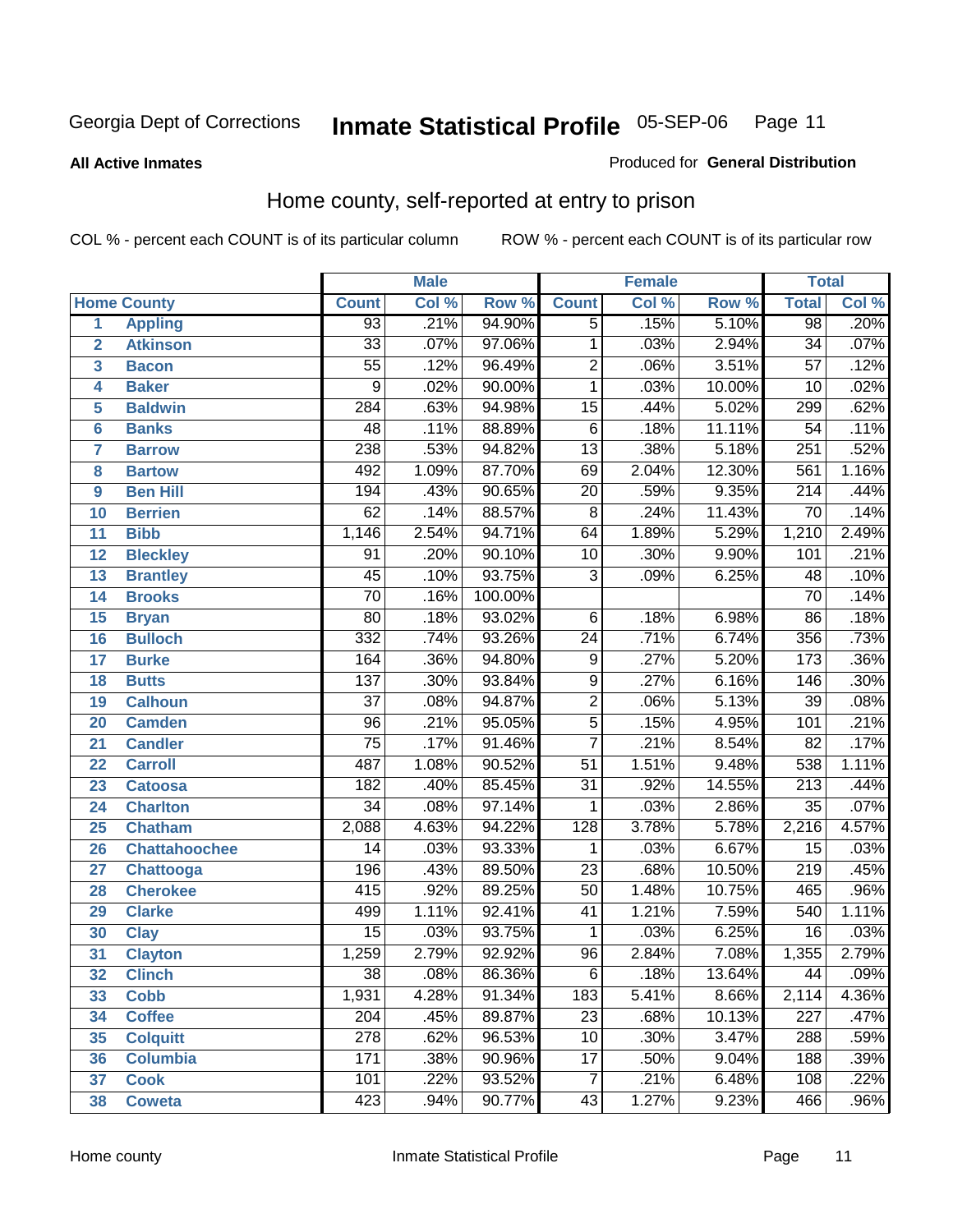#### **All Active Inmates**

#### Produced for **General Distribution**

### Home county, self-reported at entry to prison

|                 |                    |                  | <b>Male</b> |         |                  | <b>Female</b> |        | <b>Total</b>     |         |
|-----------------|--------------------|------------------|-------------|---------|------------------|---------------|--------|------------------|---------|
|                 | <b>Home County</b> | <b>Count</b>     | Col %       | Row %   | <b>Count</b>     | Col %         | Row %  | <b>Total</b>     | Col %   |
| 39              | <b>Crawford</b>    | $\overline{24}$  | .05%        | 88.89%  | $\overline{3}$   | .09%          | 11.11% | $\overline{27}$  | $.06\%$ |
| 40              | <b>Crisp</b>       | $\overline{218}$ | .48%        | 91.21%  | $\overline{21}$  | .62%          | 8.79%  | 239              | .49%    |
| 41              | <b>Dade</b>        | $\overline{71}$  | .16%        | 94.67%  | 4                | .12%          | 5.33%  | $\overline{75}$  | .15%    |
| 42              | <b>Dawson</b>      | $\overline{72}$  | .16%        | 91.14%  | 7                | .21%          | 8.86%  | 79               | .16%    |
| 43              | <b>Decatur</b>     | $\overline{221}$ | .49%        | 95.67%  | $\overline{10}$  | .30%          | 4.33%  | 231              | .48%    |
| 44              | <b>Dekalb</b>      | 2,458            | 5.45%       | 94.61%  | 140              | 4.14%         | 5.39%  | 2,598            | 5.36%   |
| 45              | <b>Dodge</b>       | 148              | .33%        | 93.67%  | $\overline{10}$  | .30%          | 6.33%  | 158              | .33%    |
| 46              | <b>Dooly</b>       | $\overline{73}$  | .16%        | 96.05%  | 3                | .09%          | 3.95%  | $\overline{76}$  | .16%    |
| 47              | <b>Dougherty</b>   | $\overline{914}$ | 2.03%       | 93.65%  | $\overline{62}$  | 1.83%         | 6.35%  | 976              | 2.01%   |
| 48              | <b>Douglas</b>     | 539              | 1.19%       | 90.44%  | $\overline{57}$  | 1.69%         | 9.56%  | 596              | 1.23%   |
| 49              | <b>Early</b>       | $\overline{61}$  | .14%        | 96.83%  | $\overline{2}$   | .06%          | 3.17%  | 63               | .13%    |
| 50              | <b>Echols</b>      | $\overline{5}$   | .01%        | 100.00% |                  |               |        | 5                | .01%    |
| $\overline{51}$ | <b>Effingham</b>   | 127              | .28%        | 87.59%  | $\overline{18}$  | .53%          | 12.41% | 145              | .30%    |
| 52              | <b>Elbert</b>      | 151              | .33%        | 93.79%  | $\overline{10}$  | .30%          | 6.21%  | 161              | .33%    |
| 53              | <b>Emanuel</b>     | 146              | .32%        | 93.59%  | 10               | .30%          | 6.41%  | 156              | .32%    |
| 54              | <b>Evans</b>       | $\overline{86}$  | .19%        | 96.63%  | 3                | .09%          | 3.37%  | $\overline{89}$  | .18%    |
| 55              | <b>Fannin</b>      | $\overline{94}$  | .21%        | 92.16%  | $\overline{8}$   | .24%          | 7.84%  | 102              | .21%    |
| 56              | <b>Fayette</b>     | 139              | .31%        | 92.05%  | $\overline{12}$  | .35%          | 7.95%  | 151              | .31%    |
| 57              | <b>Floyd</b>       | 684              | 1.52%       | 90.48%  | $\overline{72}$  | 2.13%         | 9.52%  | 756              | 1.56%   |
| 58              | <b>Forsyth</b>     | 175              | .39%        | 92.11%  | $\overline{15}$  | .44%          | 7.89%  | 190              | .39%    |
| 59              | <b>Franklin</b>    | 120              | .27%        | 92.31%  | 10               | .30%          | 7.69%  | 130              | .27%    |
| 60              | <b>Fulton</b>      | 5,635            | 12.49%      | 95.48%  | $\overline{267}$ | 7.89%         | 4.52%  | 5,902            | 12.17%  |
| 61              | Gilmer             | 114              | .25%        | 91.20%  | $\overline{11}$  | .33%          | 8.80%  | 125              | .26%    |
| 62              | <b>Glascock</b>    | 6                | .01%        | 100.00% |                  |               |        | $\overline{6}$   | .01%    |
| 63              | <b>Glynn</b>       | $\overline{375}$ | .83%        | 95.42%  | $\overline{18}$  | .53%          | 4.58%  | $\overline{393}$ | .81%    |
| 64              | <b>Gordon</b>      | $\overline{268}$ | .59%        | 89.04%  | $\overline{33}$  | .98%          | 10.96% | 301              | .62%    |
| 65              | <b>Grady</b>       | 158              | .35%        | 90.29%  | $\overline{17}$  | .50%          | 9.71%  | 175              | .36%    |
| 66              | <b>Greene</b>      | $\overline{72}$  | .16%        | 94.74%  | 4                | .12%          | 5.26%  | $\overline{76}$  | .16%    |
| 67              | <b>Gwinnett</b>    | 1,272            | 2.82%       | 92.91%  | $\overline{97}$  | 2.87%         | 7.09%  | 1,369            | 2.82%   |
| 68              | <b>Habersham</b>   | 122              | .27%        | 91.04%  | $\overline{12}$  | .35%          | 8.96%  | $\overline{134}$ | .28%    |
| 69              | <b>Hall</b>        | 647              | 1.43%       | 91.51%  | 60               | 1.77%         | 8.49%  | 707              | 1.46%   |
| 70              | <b>Hancock</b>     | 66               | .15%        | 97.06%  | 2                | .06%          | 2.94%  | 68               | .14%    |
| 71              | <b>Haralson</b>    | 107              | .24%        | 91.45%  | 10               | .30%          | 8.55%  | 117              | .24%    |
| 72              | <b>Harris</b>      | 78               | .17%        | 92.86%  | 6                | .18%          | 7.14%  | 84               | .17%    |
| 73              | <b>Hart</b>        | $\overline{91}$  | .20%        | 92.86%  | 7                | .21%          | 7.14%  | $\overline{98}$  | .20%    |
| 74              | <b>Heard</b>       | 60               | .13%        | 93.75%  | 4                | .12%          | 6.25%  | 64               | .13%    |
| 75              | <b>Henry</b>       | 455              | 1.01%       | 91.00%  | 45               | 1.33%         | 9.00%  | 500              | 1.03%   |
| 76              | <b>Houston</b>     | 518              | 1.15%       | 93.17%  | $\overline{38}$  | 1.12%         | 6.83%  | 556              | 1.15%   |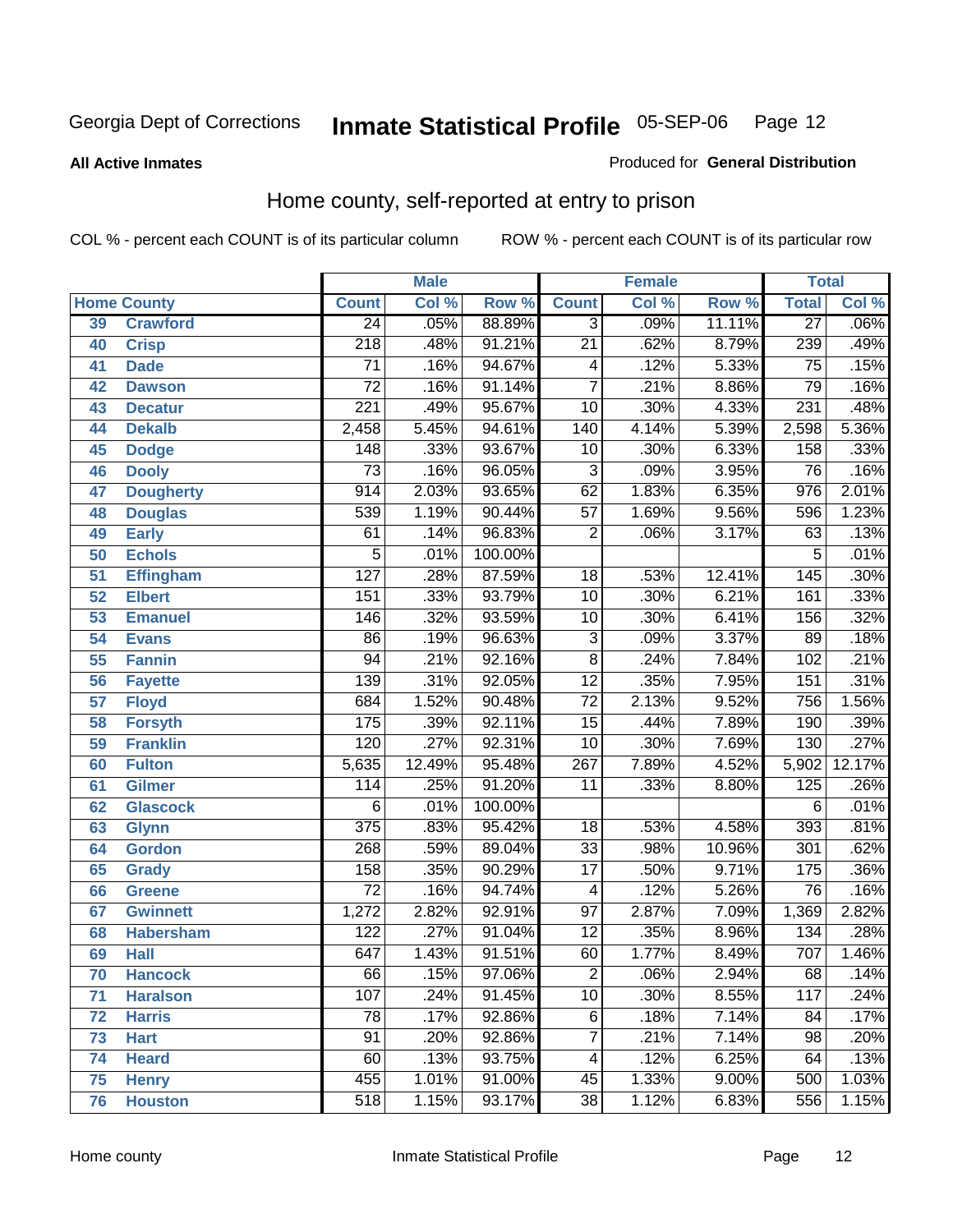#### **All Active Inmates**

#### Produced for **General Distribution**

### Home county, self-reported at entry to prison

|     |                    |                  | <b>Male</b> |        |                 | <b>Female</b> |        | <b>Total</b>     |                            |
|-----|--------------------|------------------|-------------|--------|-----------------|---------------|--------|------------------|----------------------------|
|     | <b>Home County</b> | <b>Count</b>     | Col %       | Row %  | <b>Count</b>    | Col %         | Row %  | <b>Total</b>     | $\overline{\text{Col }^9}$ |
| 77  | <b>Irwin</b>       | 67               | .15%        | 98.53% | 1               | .03%          | 1.47%  | 68               | .14%                       |
| 78  | <b>Jackson</b>     | 192              | .43%        | 93.20% | $\overline{14}$ | .41%          | 6.80%  | $\overline{206}$ | .42%                       |
| 79  | <b>Jasper</b>      | 64               | .14%        | 96.97% | $\overline{2}$  | .06%          | 3.03%  | 66               | .14%                       |
| 80  | <b>Jeff Davis</b>  | 63               | .14%        | 96.92% | $\overline{2}$  | .06%          | 3.08%  | 65               | .13%                       |
| 81  | <b>Jefferson</b>   | 101              | .22%        | 98.06% | $\overline{2}$  | .06%          | 1.94%  | 103              | .21%                       |
| 82  | <b>Jenkins</b>     | 61               | .14%        | 95.31% | $\overline{3}$  | .09%          | 4.69%  | 64               | .13%                       |
| 83  | <b>Johnson</b>     | $\overline{55}$  | .12%        | 93.22% | 4               | .12%          | 6.78%  | 59               | .12%                       |
| 84  | <b>Jones</b>       | 61               | .14%        | 91.04% | $\overline{6}$  | .18%          | 8.96%  | 67               | .14%                       |
| 85  | <b>Lamar</b>       | $\overline{77}$  | .17%        | 92.77% | 6               | .18%          | 7.23%  | 83               | .17%                       |
| 86  | <b>Lanier</b>      | $\overline{32}$  | .07%        | 82.05% | $\overline{7}$  | .21%          | 17.95% | $\overline{39}$  | .08%                       |
| 87  | <b>Laurens</b>     | 281              | .62%        | 94.30% | $\overline{17}$ | .50%          | 5.70%  | 298              | .61%                       |
| 88  | Lee                | $\overline{56}$  | .12%        | 98.25% | 1               | .03%          | 1.75%  | $\overline{57}$  | .12%                       |
| 89  | <b>Liberty</b>     | $\overline{213}$ | .47%        | 92.61% | $\overline{17}$ | .50%          | 7.39%  | $\overline{230}$ | .47%                       |
| 90  | <b>Lincoln</b>     | $\overline{36}$  | .08%        | 97.30% | 1               | .03%          | 2.70%  | $\overline{37}$  | .08%                       |
| 91  | Long               | $\overline{31}$  | .07%        | 91.18% | $\overline{3}$  | .09%          | 8.82%  | $\overline{34}$  | .07%                       |
| 92  | <b>Lowndes</b>     | 458              | 1.01%       | 94.63% | $\overline{26}$ | .77%          | 5.37%  | 484              | 1.00%                      |
| 93  | <b>Lumpkin</b>     | $\overline{79}$  | .18%        | 94.05% | $\overline{5}$  | .15%          | 5.95%  | 84               | .17%                       |
| 94  | <b>Macon</b>       | 80               | .18%        | 94.12% | $\overline{5}$  | .15%          | 5.88%  | 85               | .18%                       |
| 95  | <b>Madison</b>     | 128              | .28%        | 91.43% | $\overline{12}$ | .35%          | 8.57%  | 140              | .29%                       |
| 96  | <b>Marion</b>      | $\overline{38}$  | .08%        | 92.68% | $\overline{3}$  | .09%          | 7.32%  | 41               | .08%                       |
| 97  | <b>Mcduffie</b>    | $\overline{116}$ | .26%        | 94.31% | $\overline{7}$  | .21%          | 5.69%  | 123              | .25%                       |
| 98  | <b>Mcintosh</b>    | 43               | .10%        | 97.73% | $\mathbf{1}$    | .03%          | 2.27%  | 44               | .09%                       |
| 99  | <b>Meriwether</b>  | 184              | .41%        | 93.40% | $\overline{13}$ | .38%          | 6.60%  | 197              | .41%                       |
| 100 | <b>Miller</b>      | $\overline{34}$  | .08%        | 97.14% | 1               | .03%          | 2.86%  | $\overline{35}$  | .07%                       |
| 101 | <b>Mitchell</b>    | 174              | .39%        | 93.05% | $\overline{13}$ | .38%          | 6.95%  | 187              | .39%                       |
| 102 | <b>Monroe</b>      | 125              | .28%        | 91.24% | $\overline{12}$ | .35%          | 8.76%  | 137              | .28%                       |
| 103 | <b>Montgomery</b>  | $\overline{37}$  | .08%        | 94.87% | $\overline{2}$  | .06%          | 5.13%  | $\overline{39}$  | .08%                       |
| 104 | <b>Morgan</b>      | $\overline{73}$  | .16%        | 90.12% | $\overline{8}$  | .24%          | 9.88%  | $\overline{81}$  | .17%                       |
| 105 | <b>Murray</b>      | $\overline{203}$ | .45%        | 90.63% | $\overline{21}$ | .62%          | 9.38%  | $\overline{224}$ | .46%                       |
| 106 | <b>Muscogee</b>    | 1,361            | 3.02%       | 92.59% | 109             | 3.22%         | 7.41%  | 1,470            | 3.03%                      |
| 107 | <b>Newton</b>      | 435              | .96%        | 91.19% | $\overline{42}$ | 1.24%         | 8.81%  | 477              | .98%                       |
| 108 | <b>Oconee</b>      | 52               | .12%        | 89.66% | 6               | .18%          | 10.34% | 58               | .12%                       |
| 109 | <b>Oglethorpe</b>  | $\overline{52}$  | .12%        | 92.86% | 4               | .12%          | 7.14%  | 56               | .12%                       |
| 110 | <b>Paulding</b>    | 239              | .53%        | 92.28% | $\overline{20}$ | .59%          | 7.72%  | 259              | .53%                       |
| 111 | <b>Peach</b>       | 106              | .23%        | 95.50% | $\overline{5}$  | .15%          | 4.50%  | 111              | .23%                       |
| 112 | <b>Pickens</b>     | 94               | .21%        | 91.26% | 9               | .27%          | 8.74%  | 103              | .21%                       |
| 113 | <b>Pierce</b>      | $\overline{51}$  | .11%        | 92.73% | 4               | .12%          | 7.27%  | $\overline{55}$  | .11%                       |
| 114 | <b>Pike</b>        | 59               | .13%        | 92.19% | $\overline{5}$  | .15%          | 7.81%  | 64               | .13%                       |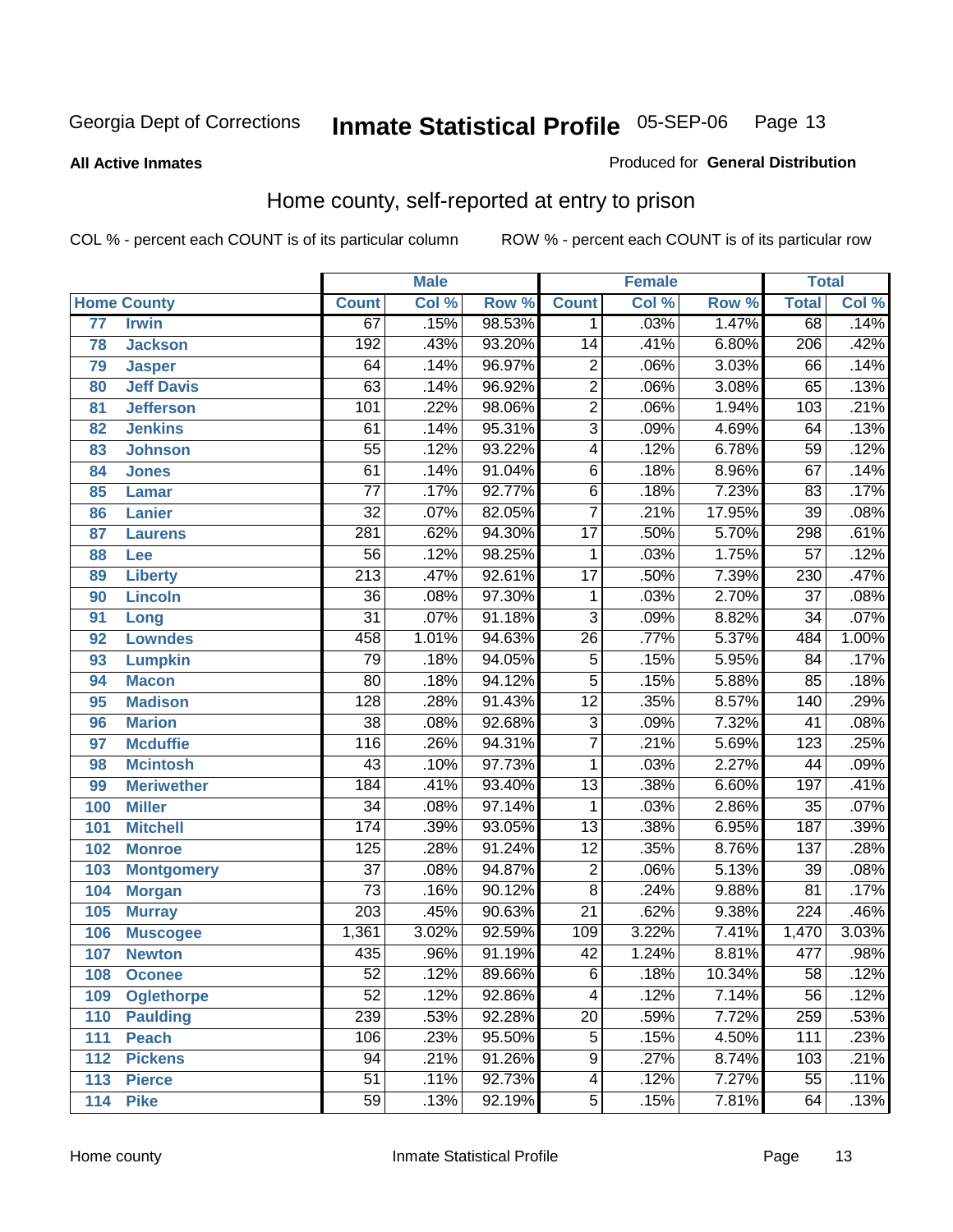#### **All Active Inmates**

#### Produced for **General Distribution**

### Home county, self-reported at entry to prison

|                          |                  | <b>Male</b> |         |                  | <b>Female</b> |        | <b>Total</b>     |       |
|--------------------------|------------------|-------------|---------|------------------|---------------|--------|------------------|-------|
| <b>Home County</b>       | <b>Count</b>     | Col %       | Row %   | <b>Count</b>     | Col %         | Row %  | <b>Total</b>     | Col % |
| 115<br><b>Polk</b>       | 204              | .45%        | 93.15%  | 15               | .44%          | 6.85%  | 219              | .45%  |
| 116<br><b>Pulaski</b>    | 84               | .19%        | 87.50%  | $\overline{12}$  | .35%          | 12.50% | $\overline{96}$  | .20%  |
| 117<br><b>Putnam</b>     | 109              | .24%        | 96.46%  | 4                | .12%          | 3.54%  | 113              | .23%  |
| Quitman<br>118           | $\overline{9}$   | .02%        | 100.00% |                  |               |        | 9                | .02%  |
| 119<br><b>Rabun</b>      | 61               | .14%        | 92.42%  | $\overline{5}$   | .15%          | 7.58%  | 66               | .14%  |
| 120<br><b>Randolph</b>   | $\overline{59}$  | .13%        | 100.00% |                  |               |        | $\overline{59}$  | .12%  |
| <b>Richmond</b><br>121   | 1,729            | 3.83%       | 93.92%  | $\overline{112}$ | 3.31%         | 6.08%  | 1,841            | 3.79% |
| 122<br><b>Rockdale</b>   | $\overline{271}$ | .60%        | 90.64%  | $\overline{28}$  | .83%          | 9.36%  | 299              | .62%  |
| 123<br><b>Schley</b>     | $\overline{18}$  | .04%        | 100.00% |                  |               |        | $\overline{18}$  | .04%  |
| <b>Screven</b><br>124    | 109              | .24%        | 95.61%  | 5                | .15%          | 4.39%  | 114              | .23%  |
| <b>Seminole</b><br>125   | 58               | .13%        | 92.06%  | $\overline{5}$   | .15%          | 7.94%  | 63               | .13%  |
| 126<br><b>Spalding</b>   | 536              | 1.19%       | 90.85%  | $\overline{54}$  | 1.60%         | 9.15%  | 590              | 1.22% |
| 127<br><b>Stephens</b>   | 166              | .37%        | 92.74%  | $\overline{13}$  | .38%          | 7.26%  | 179              | .37%  |
| 128<br><b>Stewart</b>    | $\overline{38}$  | .08%        | 100.00% |                  |               |        | $\overline{38}$  | .08%  |
| 129<br><b>Sumter</b>     | $\overline{218}$ | .48%        | 92.77%  | $\overline{17}$  | .50%          | 7.23%  | 235              | .48%  |
| <b>Talbot</b><br>130     | 50               | .11%        | 92.59%  | 4                | .12%          | 7.41%  | $\overline{54}$  | .11%  |
| 131<br><b>Taliaferro</b> | 6                | .01%        | 100.00% |                  |               |        | 6                | .01%  |
| 132<br><b>Tattnall</b>   | $\overline{145}$ | .32%        | 92.95%  | 11               | .33%          | 7.05%  | 156              | .32%  |
| 133<br><b>Taylor</b>     | $\overline{71}$  | .16%        | 94.67%  | 4                | .12%          | 5.33%  | $\overline{75}$  | .15%  |
| <b>Telfair</b><br>134    | $\overline{122}$ | .27%        | 91.04%  | $\overline{12}$  | .35%          | 8.96%  | $\overline{134}$ | .28%  |
| 135<br><b>Terrell</b>    | $\overline{72}$  | .16%        | 94.74%  | $\overline{4}$   | .12%          | 5.26%  | $\overline{76}$  | .16%  |
| 136<br><b>Thomas</b>     | 293              | .65%        | 96.07%  | $\overline{12}$  | .35%          | 3.93%  | $\overline{305}$ | .63%  |
| 137<br><b>Tift</b>       | 281              | .62%        | 94.93%  | $\overline{15}$  | .44%          | 5.07%  | 296              | .61%  |
| <b>Toombs</b><br>138     | $\overline{227}$ | .50%        | 94.58%  | $\overline{13}$  | .38%          | 5.42%  | $\overline{240}$ | .49%  |
| 139<br><b>Towns</b>      | $\overline{19}$  | .04%        | 95.00%  | $\mathbf{1}$     | .03%          | 5.00%  | $\overline{20}$  | .04%  |
| <b>Treutlen</b><br>140   | $\overline{42}$  | .09%        | 95.45%  | $\overline{2}$   | .06%          | 4.55%  | 44               | .09%  |
| 141<br><b>Troup</b>      | 589              | 1.31%       | 90.90%  | $\overline{59}$  | 1.74%         | 9.10%  | 648              | 1.34% |
| 142<br><b>Turner</b>     | 73               | .16%        | 94.81%  | 4                | .12%          | 5.19%  | 77               | .16%  |
| 143<br><b>Twiggs</b>     | $\overline{43}$  | .10%        | 97.73%  | 1                | .03%          | 2.27%  | 44               | .09%  |
| 144<br><b>Union</b>      | $\overline{56}$  | .12%        | 91.80%  | $\overline{5}$   | .15%          | 8.20%  | 61               | .13%  |
| 145<br><b>Upson</b>      | $\overline{210}$ | .47%        | 92.51%  | $\overline{17}$  | .50%          | 7.49%  | $\overline{227}$ | .47%  |
| 146<br><b>Walker</b>     | 316              | .70%        | 91.86%  | 28               | .83%          | 8.14%  | 344              | .71%  |
| 147<br><b>Walton</b>     | 282              | .62%        | 94.63%  | $\overline{16}$  | .47%          | 5.37%  | 298              | .61%  |
| 148<br><b>Ware</b>       | $\overline{277}$ | .61%        | 94.22%  | $\overline{17}$  | .50%          | 5.78%  | 294              | .61%  |
| <b>Warren</b><br>149     | 45               | .10%        | 93.75%  | $\overline{3}$   | .09%          | 6.25%  | 48               | .10%  |
| <b>Washington</b><br>150 | 130              | .29%        | 94.20%  | 8                | .24%          | 5.80%  | 138              | .28%  |
| 151<br><b>Wayne</b>      | 148              | .33%        | 89.16%  | $\overline{18}$  | .53%          | 10.84% | 166              | .34%  |
| <b>Webster</b><br>152    | $\overline{12}$  | .03%        | 92.31%  | $\mathbf{1}$     | .03%          | 7.69%  | $\overline{13}$  | .03%  |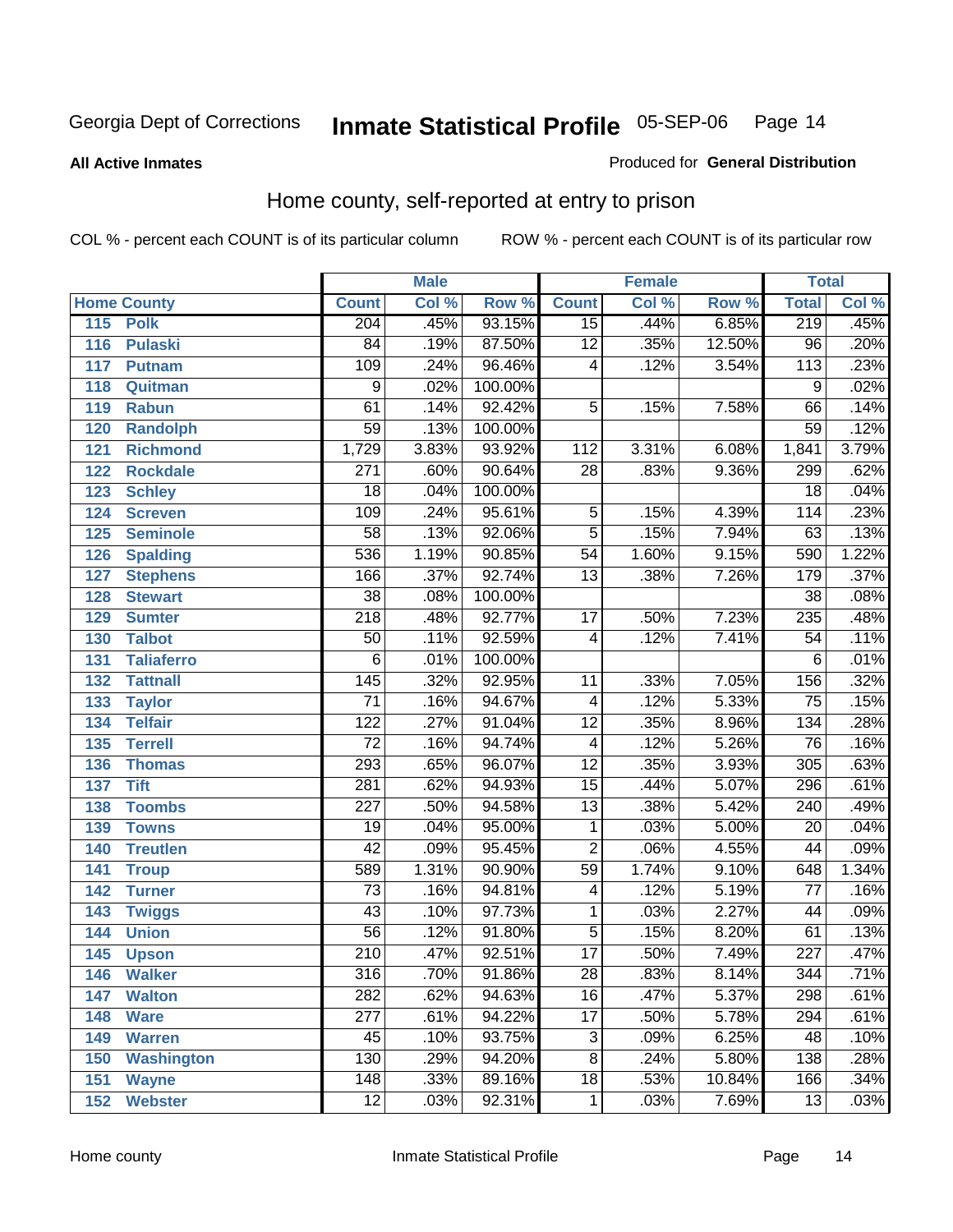**All Active Inmates**

#### Produced for **General Distribution**

### Home county, self-reported at entry to prison

|     |                      |              | <b>Male</b> |        |              | <b>Female</b> |        |              | <b>Total</b> |  |
|-----|----------------------|--------------|-------------|--------|--------------|---------------|--------|--------------|--------------|--|
|     | <b>Home County</b>   | <b>Count</b> | Col %       | Row %  | <b>Count</b> | Col %         | Row %  | <b>Total</b> | Col %        |  |
| 153 | <b>Wheeler</b>       | 21           | $.05\%$     | 91.30% | 2            | $.06\%$       | 8.70%  | 23           | .05%         |  |
| 154 | <b>White</b>         | 70           | .16%        | 89.74% | 8            | .24%          | 10.26% | 78           | .16%         |  |
| 155 | <b>Whitfield</b>     | 628          | 1.39%       | 91.28% | 60           | 1.77%         | 8.72%  | 688          | 1.42%        |  |
| 156 | <b>Wilcox</b>        | 63           | .14%        | 95.45% | 3            | .09%          | 4.55%  | 66           | .14%         |  |
| 157 | <b>Wilkes</b>        | 69           | .15%        | 93.24% | 5            | .15%          | 6.76%  | 74           | .15%         |  |
| 158 | <b>Wilkinson</b>     | 69           | .15%        | 94.52% | 4            | .12%          | 5.48%  | 73           | .15%         |  |
| 159 | <b>Worth</b>         | 111          | .25%        | 92.50% | 9            | .27%          | 7.50%  | 120          | .25%         |  |
| 160 | <b>Unknown</b>       | 2,625        | 5.82%       | 91.37% | 248          | 7.33%         | 8.63%  | 2,873        | 5.92%        |  |
|     | <b>Total Rported</b> | 45,131       | 100%        | 93.03% | 3,382        | 100%          | 6.97%  | 48,513       | 100%         |  |

| ported<br>מ מ | 3,560  | 186   | 3.746  |
|---------------|--------|-------|--------|
| ota.<br>. Gr  | 48.69' | 3,568 | 52,259 |

| <br>Mo |  | ron.<br>ш |  |
|--------|--|-----------|--|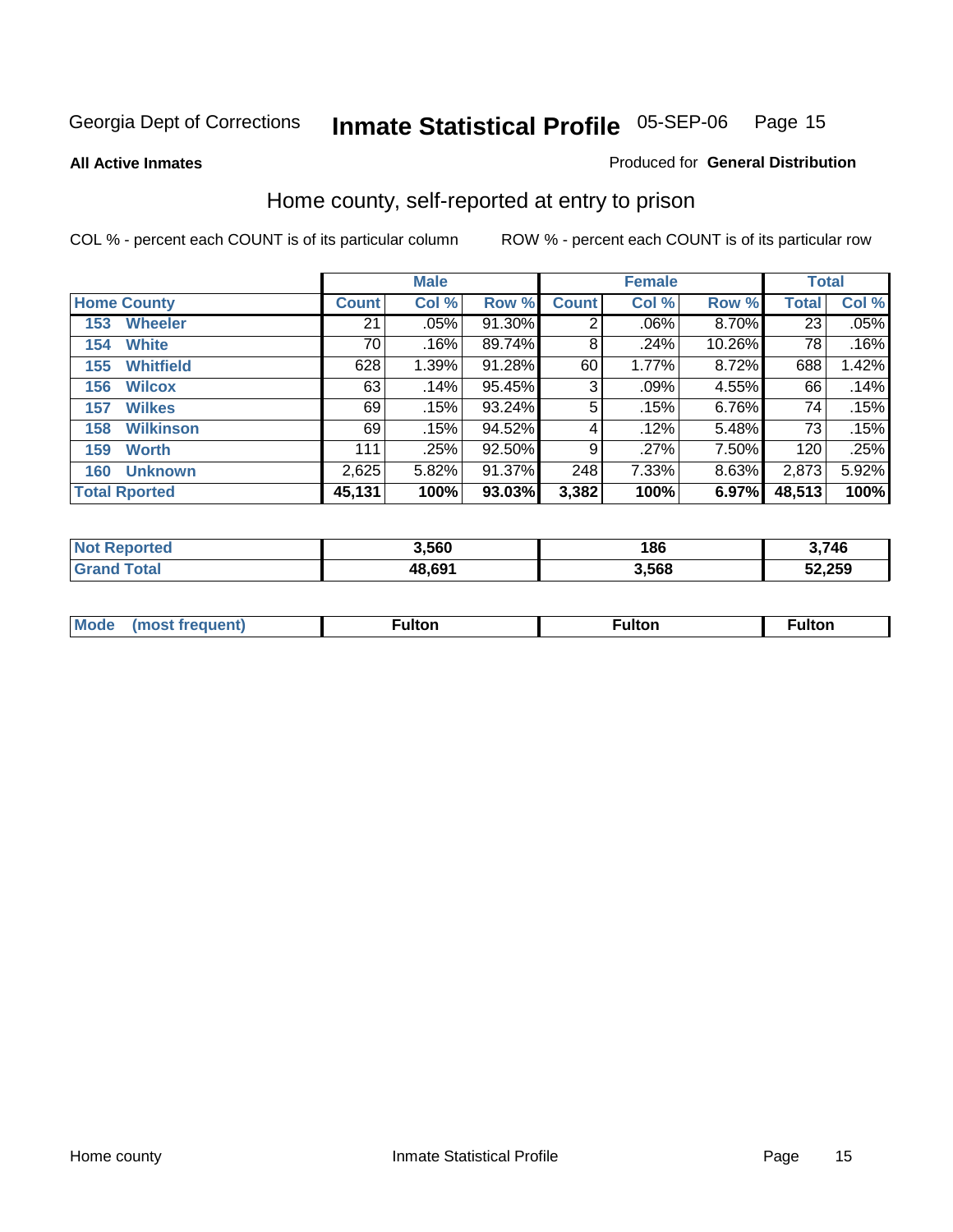#### **All Active Inmates**

#### Produced for **General Distribution**

### Environment to age 16, self-reported at entry to prison

|                              |              | <b>Male</b> |        |              | <b>Female</b> |          |              | <b>Total</b> |
|------------------------------|--------------|-------------|--------|--------------|---------------|----------|--------------|--------------|
| <b>Environment to age 16</b> | <b>Count</b> | Col %       | Row %  | <b>Count</b> | Col %         | Row %    | <b>Total</b> | Col %        |
| <b>Rural/Farm</b>            | 1,535        | 3.36%       | 90.88% | 154          | 4.60%         | 9.12%    | ,689         | 3.45%        |
| <b>Rural/Nfarm</b><br>2      | 2,301        | 5.04%       | 86.44% | 361          | 10.78%        | 13.56%   | 2,662        | 5.43%        |
| <b>S.M.S.A</b>               | 14,845       | 32.50%      | 96.04% | 612          | 18.28%        | $3.96\%$ | 15,457       | 31.53%       |
| <b>Urban</b><br>4            | 10,465       | 22.91%      | 90.15% | 1,143        | 34.14%        | $9.85\%$ | 11,608       | 23.68%       |
| <b>Small Town</b><br>5       | 16,527       | 36.19%      | 93.88% | 1,078        | 32.20%        | $6.12\%$ | 17,605       | 35.91%       |
| <b>Total Reported</b>        | 45,673       | 100%        | 93.17% | 3,348        | 100%          | 6.83%    | 49,021       | 100%         |

| Reported<br><b>Not</b> | 3,018  | 220   | 3,238  |
|------------------------|--------|-------|--------|
| Total                  | 48,691 | 3,568 | 52,259 |

| Mo<br>. . | . owr | <u>'''' ''</u><br>roa<br>_____ | .0W <sub>r</sub> |
|-----------|-------|--------------------------------|------------------|
|           |       |                                |                  |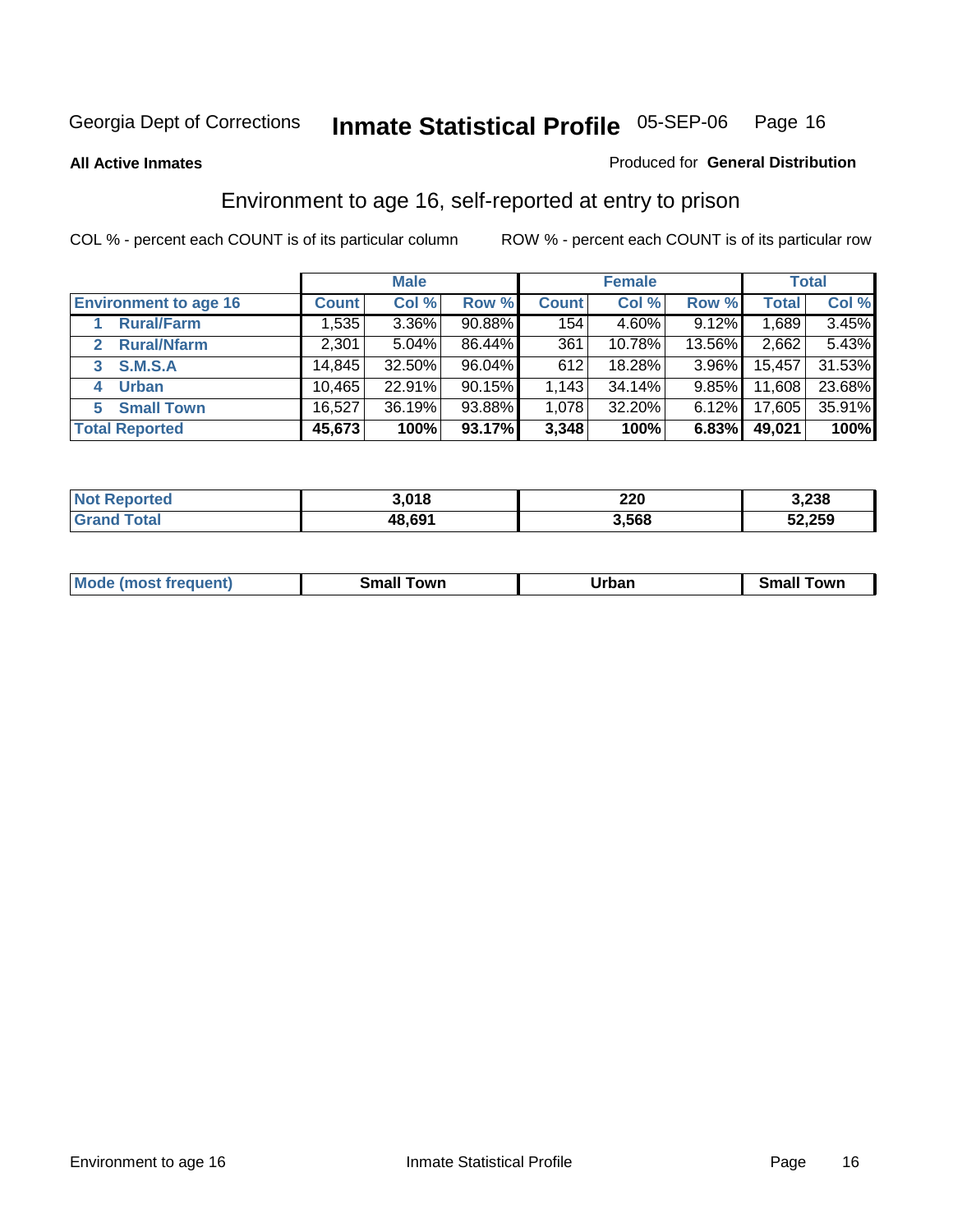#### **All Active Inmates**

#### Produced for **General Distribution**

### Guardian status to age 16, self-reported at entry to prison

|                                  |              | <b>Male</b> |        |                 | <b>Female</b> |       |              | <b>Total</b> |
|----------------------------------|--------------|-------------|--------|-----------------|---------------|-------|--------------|--------------|
| <b>Guardian Status To Age 16</b> | <b>Count</b> | Col %       | Row %  | <b>Count</b>    | Col %         | Row % | <b>Total</b> | Col %        |
| 1 Orphanage                      | 51           | .14%        | 92.73% | 4               | .23%          | 7.27% | 55           | .15%         |
| 2 Father Only                    | 1,037        | 2.94%       | 95.40% | 50 <sub>1</sub> | 2.89%         | 4.60% | 1,087        | 2.94%        |
| 3 Ftr Mtr Hd                     | 2,221        | 6.30%       | 95.24% | 111             | 6.41%         | 4.76% | 2,332        | 6.31%        |
| <b>4 Mother Only</b>             | 14,873       | 42.22%      | 96.45% | 547             | 31.56%        | 3.55% | 15,420       | 41.72%       |
| 5 Mtr Ftr Hd                     | 12,229       | 34.71%      | 94.37% | 730             | 42.12%        | 5.63% | 12,959       | 35.06%       |
| <b>6 Oth Female</b>              | 889          | 2.52%       | 95.39% | 43              | 2.48%         | 4.61% | 932          | 2.52%        |
| <b>7 Oth Male</b>                | 148          | .42%        | 96.73% | 5               | .29%          | 3.27% | 153          | .41%         |
| 8 Step-Parnts                    | 428          | 1.21%       | 99.77% |                 | $.06\%$       | .23%  | 429          | 1.16%        |
| <b>9 Foster Home</b>             | 483          | 1.37%       | 93.24% | 35              | 2.02%         | 6.76% | 518          | 1.40%        |
| <b>10 Grand Prnts</b>            | 2,871        | 8.15%       | 93.27% | 207             | 11.94%        | 6.73% | 3,078        | 8.33%        |
| <b>Total Reported</b>            | 35,230       | 100%        | 95.31% | 1,733           | 100%          | 4.69% | 36,963       | 100%         |

| <b>Not Reported</b> | 3,461  | ,835  | 15,296 |
|---------------------|--------|-------|--------|
| <b>Grand Total</b>  | 48,691 | 3,568 | 52,259 |

| <b>Mou</b> | Mother<br>Onlv | Hд<br>Mtr Ftr | Only<br>lMoth |
|------------|----------------|---------------|---------------|
|            |                |               |               |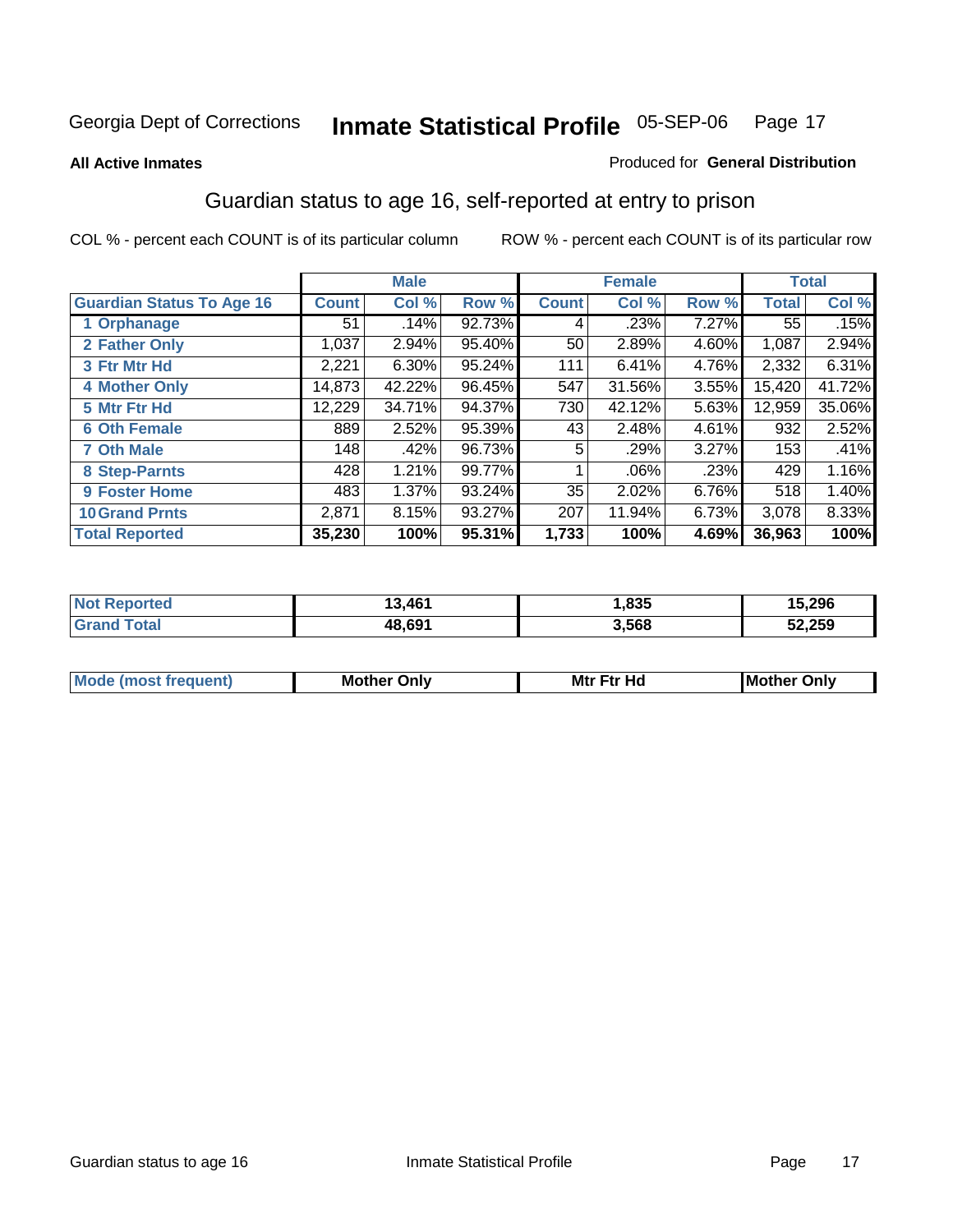#### **All Active Inmates**

Produced for **General Distribution**

### Age at admission

|                         |                  | <b>Male</b> |         |                  | <b>Female</b> |        |                 | <b>Total</b> |
|-------------------------|------------------|-------------|---------|------------------|---------------|--------|-----------------|--------------|
| <b>Age At Admission</b> | <b>Count</b>     | Col %       | Row %   | <b>Count</b>     | Col %         | Row %  | <b>Total</b>    | Col %        |
| 13                      | $\overline{2}$   | 0.01%       | 100.00% |                  |               |        | $\overline{2}$  | 0.01%        |
| 14                      | $\overline{16}$  | 0.03%       | 94.12%  | 1                | 0.03%         | 5.88%  | $\overline{17}$ | 0.03%        |
| 15                      | 64               | 0.13%       | 100.00% |                  |               |        | 64              | 0.12%        |
| 16                      | 179              | 0.37%       | 95.21%  | 9                | 0.25%         | 4.79%  | 188             | 0.36%        |
| $\overline{17}$         | 823              | 1.69%       | 96.71%  | $\overline{28}$  | 0.78%         | 3.29%  | 851             | 1.63%        |
| 18                      | 1,571            | 3.23%       | 97.22%  | 45               | 1.26%         | 2.78%  | 1,616           | 3.09%        |
| 19                      | 2,094            | 4.30%       | 96.94%  | 66               | 1.85%         | 3.06%  | 2,160           | 4.13%        |
| 20                      | 2,215            | 4.55%       | 95.85%  | 96               | 2.69%         | 4.15%  | 2,311           | 4.42%        |
| 21                      | 2,047            | 4.20%       | 95.17%  | 104              | 2.91%         | 4.83%  | 2,151           | 4.12%        |
| 22                      | 2,133            | 4.38%       | 95.65%  | $\overline{97}$  | 2.72%         | 4.35%  | 2,230           | 4.27%        |
| 23                      | 2,001            | 4.11%       | 93.46%  | 140              | 3.92%         | 6.54%  | 2,141           | 4.10%        |
| 24                      | 2,002            | 4.11%       | 92.90%  | 153              | 4.29%         | 7.10%  | 2,155           | 4.12%        |
| $\overline{25}$         | 1,986            | 4.08%       | 93.59%  | 136              | 3.81%         | 6.41%  | 2,122           | 4.06%        |
| 26                      | 1,850            | 3.80%       | 93.20%  | 135              | 3.78%         | 6.80%  | 1,985           | 3.80%        |
| 27                      | 1,766            | 3.63%       | 94.34%  | 106              | 2.97%         | 5.66%  | 1,872           | 3.58%        |
| 28                      | 1,645            | 3.38%       | 93.68%  | 111              | 3.11%         | 6.32%  | 1,756           | 3.36%        |
| 29                      | 1,532            | 3.15%       | 93.70%  | 103              | 2.89%         | 6.30%  | 1,635           | 3.13%        |
| 30                      | 1,523            | 3.13%       | 92.42%  | 125              | 3.50%         | 7.58%  | 1,648           | 3.15%        |
| 31                      | 1,488            | 3.06%       | 93.58%  | 102              | 2.86%         | 6.42%  | 1,590           | 3.04%        |
| 32                      | 1,409            | 2.89%       | 92.45%  | 115              | 3.22%         | 7.55%  | 1,524           | 2.92%        |
| 33                      | 1,399            | 2.87%       | 92.34%  | 116              | 3.25%         | 7.66%  | 1,515           | 2.90%        |
| 34                      | 1,369            | 2.81%       | 91.76%  | $\overline{123}$ | 3.45%         | 8.24%  | 1,492           | 2.86%        |
| 35                      | 1,338            | 2.75%       | 90.53%  | 140              | 3.92%         | 9.47%  | 1,478           | 2.83%        |
| 36                      | 1,334            | 2.74%       | 91.94%  | 117              | 3.28%         | 8.06%  | 1,451           | 2.78%        |
| 37                      | 1,229            | 2.52%       | 91.99%  | 107              | 3.00%         | 8.01%  | 1,336           | 2.56%        |
| 38                      | 1,188            | 2.44%       | 90.96%  | 118              | 3.31%         | 9.04%  | 1,306           | 2.50%        |
| 39                      | 1,218            | 2.50%       | 91.37%  | 115              | 3.22%         | 8.63%  | 1,333           | 2.55%        |
| 40                      | 1,146            | 2.35%       | 90.09%  | 126              | 3.53%         | 9.91%  | 1,272           | 2.43%        |
| 41                      | 1,153            | 2.37%       | 90.15%  | 126              | 3.53%         | 9.85%  | 1,279           | 2.45%        |
| 42                      | 1,022            | 2.10%       | 90.84%  | 103              | 2.89%         | 9.16%  | 1,125           | 2.15%        |
| 43                      | 959              | 1.97%       | 90.73%  | $\overline{98}$  | 2.75%         | 9.27%  | 1,057           | 2.02%        |
| 44                      | 875              | 1.80%       | 89.19%  | 106              | 2.97%         | 10.81% | 981             | 1.88%        |
| 45                      | 869              | 1.78%       | 90.80%  | 88               | 2.47%         | 9.20%  | 957             | 1.83%        |
| 46                      | $\overline{712}$ | 1.46%       | 92.47%  | $\overline{58}$  | 1.63%         | 7.53%  | 770             | 1.47%        |
| 47                      | 647              | 1.33%       | 89.00%  | 80               | 2.24%         | 11.00% | 727             | 1.39%        |
| 48                      | 597              | 1.23%       | 92.56%  | 48               | 1.35%         | 7.44%  | 645             | 1.23%        |
| 49                      | 475              | 0.98%       | 91.70%  | 43               | 1.21%         | 8.30%  | 518             | 0.99%        |
| 50                      | 436              | 0.90%       | 93.16%  | 32               | 0.90%         | 6.84%  | 468             | 0.90%        |
| 51                      | 387              | 0.79%       | 91.71%  | $\overline{35}$  | 0.98%         | 8.29%  | 422             | 0.81%        |
| 52                      | 349              | 0.72%       | 93.57%  | 24               | 0.67%         | 6.43%  | 373             | 0.71%        |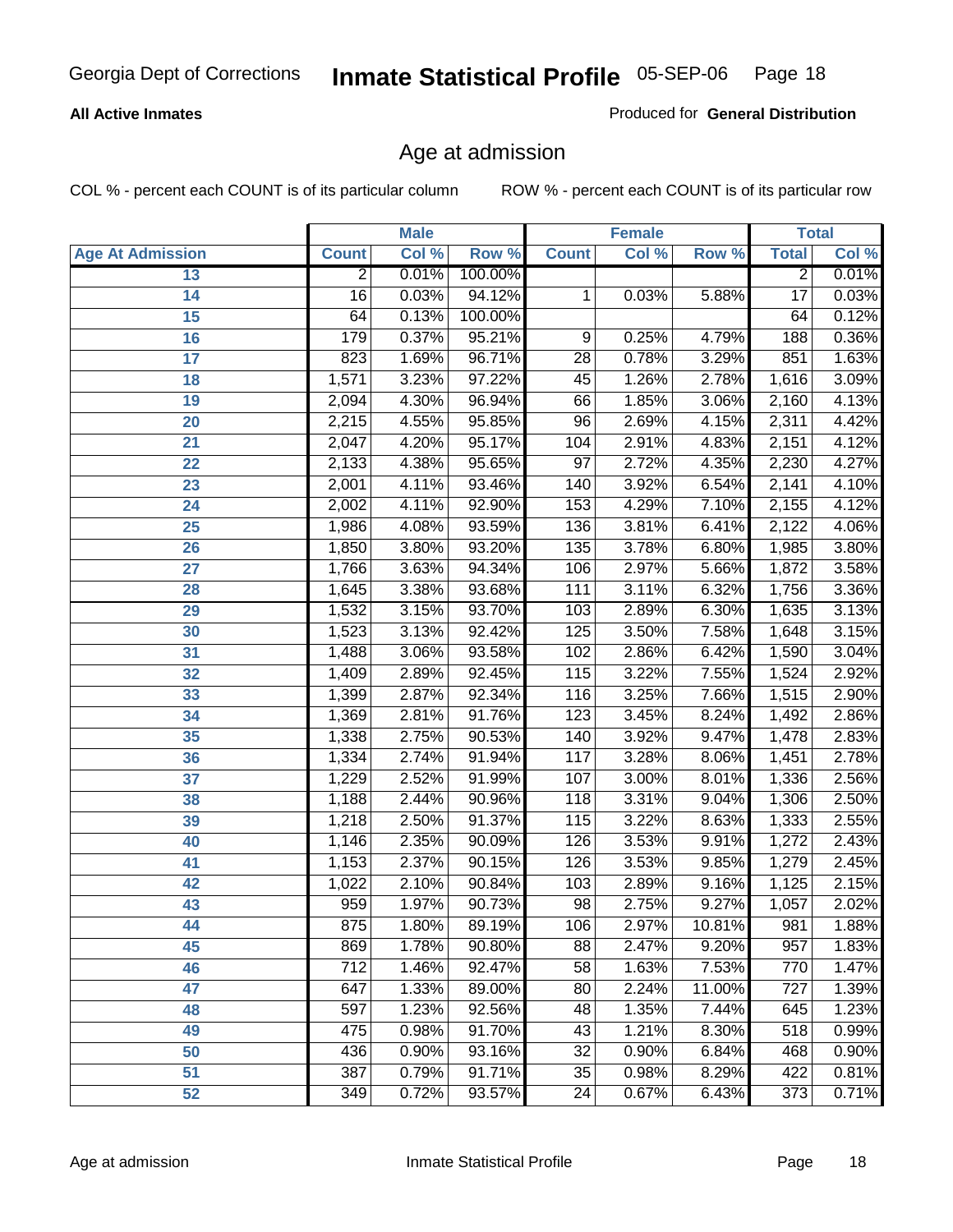#### **All Active Inmates**

Produced for **General Distribution**

### Age at admission

|                          |                  | <b>Male</b> |         |                         | <b>Female</b> |        |                  | <b>Total</b> |
|--------------------------|------------------|-------------|---------|-------------------------|---------------|--------|------------------|--------------|
| <b>Age At Admission</b>  | <b>Count</b>     | Col %       | Row %   | <b>Count</b>            | Col %         | Row %  | <b>Total</b>     | Col %        |
| 53                       | 274              | 0.56%       | 92.88%  | $\overline{21}$         | 0.59%         | 7.12%  | 295              | 0.56%        |
| 54                       | 219              | 0.45%       | 93.19%  | $\overline{16}$         | 0.45%         | 6.81%  | 235              | 0.45%        |
| 55                       | 199              | 0.41%       | 94.31%  | $\overline{12}$         | 0.34%         | 5.69%  | $\overline{211}$ | 0.40%        |
| $\overline{56}$          | $\overline{172}$ | 0.35%       | 93.99%  | $\overline{11}$         | 0.31%         | 6.01%  | 183              | 0.35%        |
| 57                       | $\overline{137}$ | 0.28%       | 95.14%  | $\overline{7}$          | 0.20%         | 4.86%  | 144              | 0.28%        |
| 58                       | 110              | 0.23%       | 94.83%  | $\overline{6}$          | 0.17%         | 5.17%  | 116              | 0.22%        |
| 59                       | $\overline{81}$  | 0.17%       | 95.29%  | $\overline{\mathbf{4}}$ | 0.11%         | 4.71%  | 85               | 0.16%        |
| 60                       | 76               | 0.16%       | 95.00%  | 4                       | 0.11%         | 5.00%  | 80               | 0.15%        |
| 61                       | 60               | 0.12%       | 98.36%  | 1                       | 0.03%         | 1.64%  | 61               | 0.12%        |
| 62                       | $\overline{55}$  | 0.11%       | 100.00% |                         |               |        | $\overline{55}$  | 0.11%        |
| 63                       | 62               | 0.13%       | 96.88%  | $\overline{2}$          | 0.06%         | 3.13%  | 64               | 0.12%        |
| 64                       | $\overline{37}$  | 0.08%       | 94.87%  | $\overline{2}$          | 0.06%         | 5.13%  | $\overline{39}$  | 0.07%        |
| 65                       | $\overline{30}$  | 0.06%       | 96.77%  | 1                       | 0.03%         | 3.23%  | $\overline{31}$  | 0.06%        |
| 66                       | $\overline{25}$  | 0.05%       | 96.15%  | 1                       | 0.03%         | 3.85%  | $\overline{26}$  | 0.05%        |
| 67                       | 19               | 0.04%       | 100.00% |                         |               |        | $\overline{19}$  | 0.04%        |
| 68                       | $\overline{18}$  | 0.04%       | 94.74%  | 1                       | 0.03%         | 5.26%  | $\overline{19}$  | 0.04%        |
| 69                       | 18               | 0.04%       | 100.00% |                         |               |        | 18               | 0.03%        |
| 70                       | $\overline{6}$   | 0.01%       | 75.00%  | $\overline{2}$          | 0.06%         | 25.00% | $\overline{8}$   | 0.02%        |
| 71                       | $\overline{7}$   | 0.01%       | 100.00% |                         |               |        | 7                | 0.01%        |
| $\overline{72}$          | $\overline{5}$   | 0.01%       | 100.00% |                         |               |        | $\overline{5}$   | 0.01%        |
| 73                       | $\overline{7}$   | 0.01%       | 100.00% |                         |               |        | 7                | 0.01%        |
| 74                       | $\overline{5}$   | 0.01%       | 83.33%  | 1                       | 0.03%         | 16.67% | $\overline{6}$   | 0.01%        |
| 75                       | 4                | 0.01%       | 100.00% |                         |               |        | 4                | 0.01%        |
| 76                       | $\overline{3}$   | 0.01%       | 100.00% |                         |               |        | $\overline{3}$   | 0.01%        |
| 78                       | $\overline{3}$   | 0.01%       | 100.00% |                         |               |        | $\overline{3}$   | 0.01%        |
| 79                       | $\overline{4}$   | 0.01%       | 80.00%  | 1                       | 0.03%         | 20.00% | $\overline{5}$   | 0.01%        |
| 80                       | 1                | 0.01%       | 100.00% |                         |               |        | 1                | 0.01%        |
| $\overline{\mathbf{81}}$ | $\overline{3}$   | 0.01%       | 100.00% |                         |               |        | 3                | 0.01%        |
| 82                       | 1                | 0.01%       | 100.00% |                         |               |        | 1                | 0.01%        |
| 83                       | 1                | 0.01%       | 100.00% |                         |               |        | 1                | 0.01%        |
| <b>Total Reported</b>    | 48,690           | 100%        | 93.17%  | 3,568                   | 100%          | 6.83%  | 52,258           | 100%         |

| <b>Not Reported</b> |        |       |        |
|---------------------|--------|-------|--------|
| <b>Grand Total</b>  | 48,691 | 3,568 | 52,259 |

| <b>Mean</b><br>(average)       | 31.58 | 33.76    | 94<br>70<br>31.IJ |
|--------------------------------|-------|----------|-------------------|
| <b>Median (middle)</b>         | 30    | ^^<br>vu | 30                |
| <b>Mode</b><br>(most frequent) |       |          | 20                |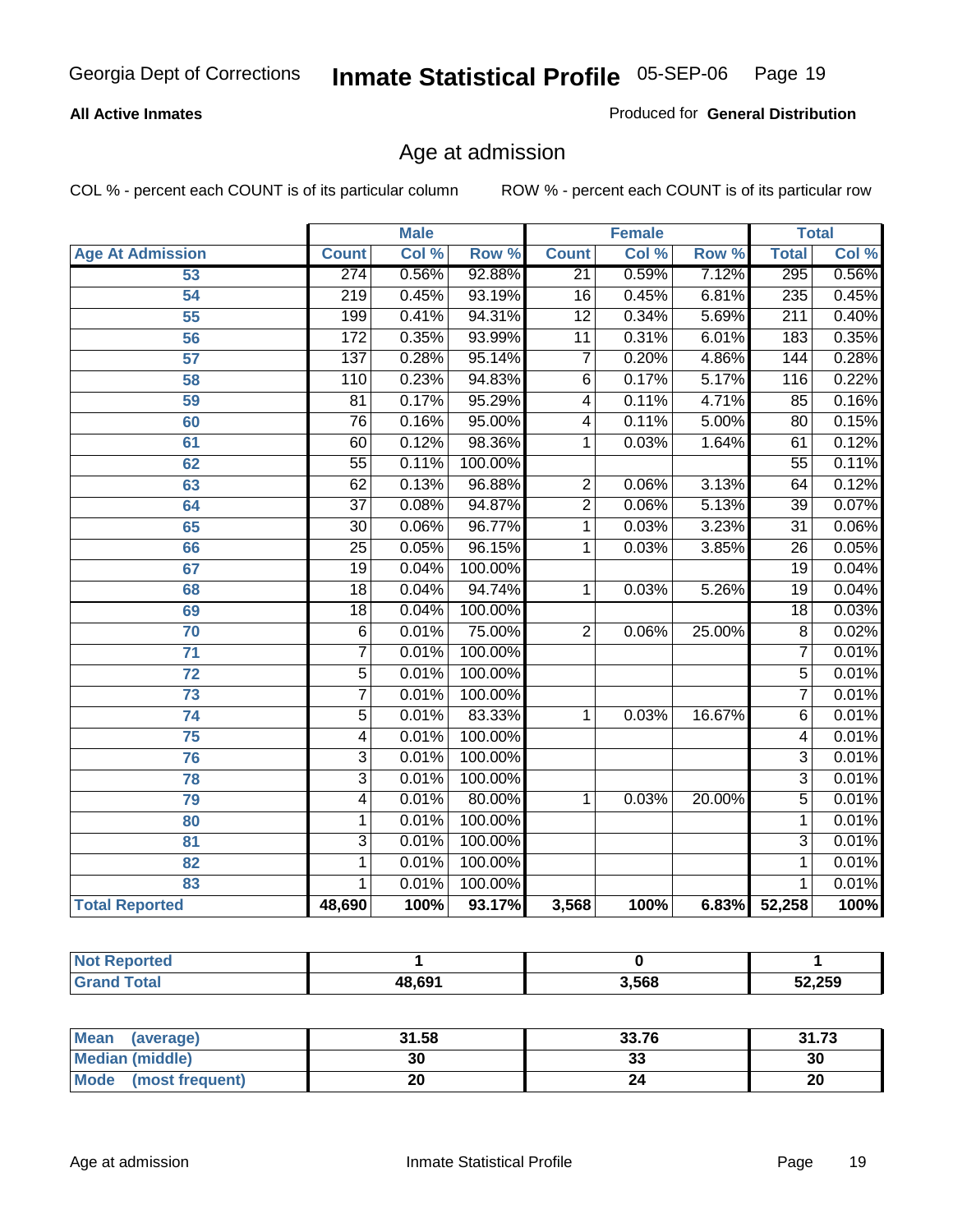#### **All Active Inmates**

Produced for **General Distribution**

### Age at release

|                       |              | Male |              |       | <b>Female</b> |       |              | Total |
|-----------------------|--------------|------|--------------|-------|---------------|-------|--------------|-------|
| <b>Age At Release</b> | <b>Count</b> | Col% | <b>Row %</b> | Count | Col %         | Row % | <b>Total</b> | Col % |
| <b>Total Reported</b> |              |      |              |       |               |       |              |       |

| <b>Still Active</b> | 48,691 | 3,568 | 52,259 |
|---------------------|--------|-------|--------|
| <b>Not Reported</b> |        |       |        |
| <b>Grand Total</b>  | 48,691 | 3,568 | 52,259 |

| Mean (average)       | N/A | N/A | N/A |
|----------------------|-----|-----|-----|
| Median (middle)      | N/A | N/A | N/A |
| Mode (most frequent) | N/A | N/A | N/A |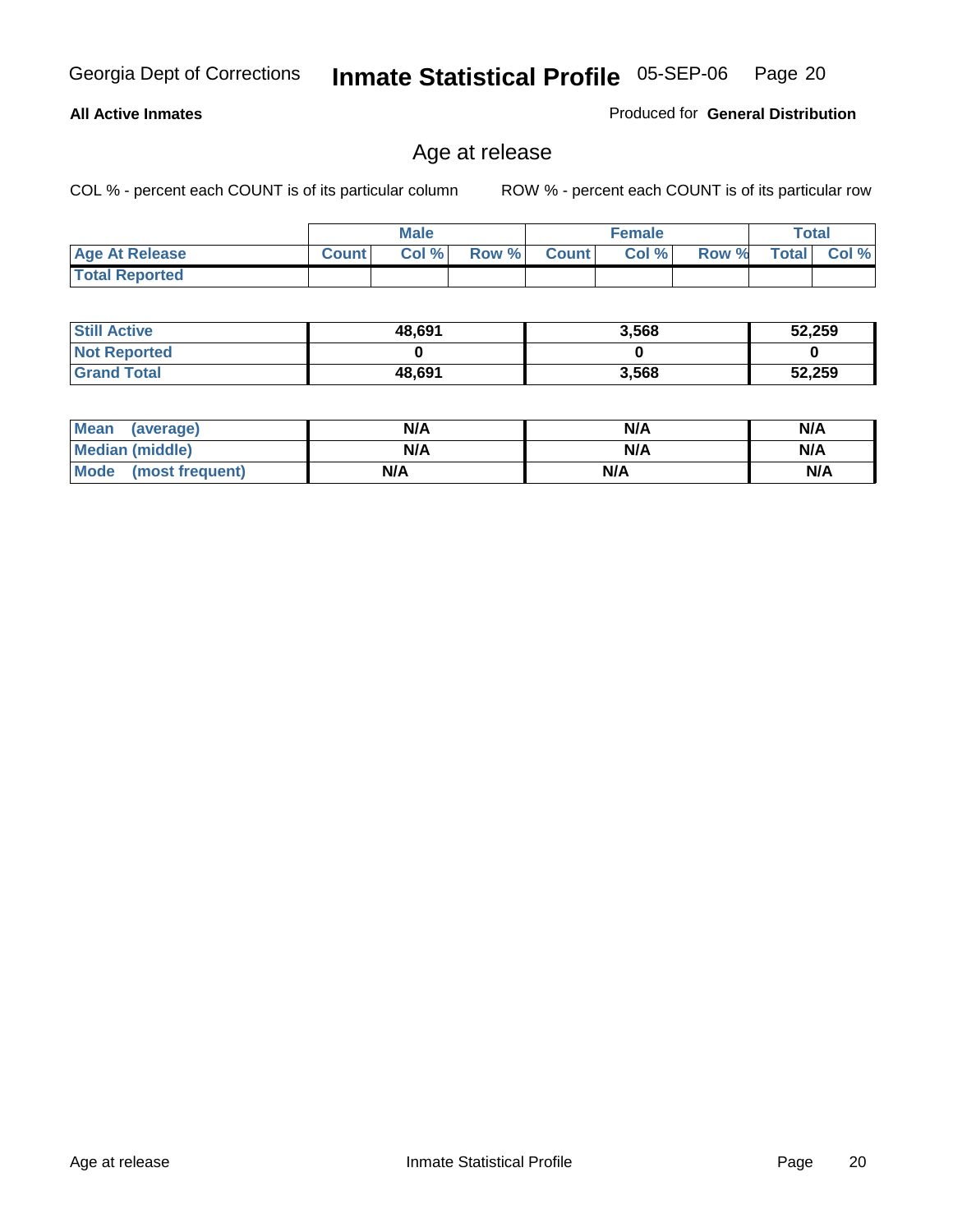#### **All Active Inmates**

Produced for **General Distribution**

### Height, measured at entry to prison

|                        |                         | <b>Male</b> |                  |                           | <b>Female</b> |         | <b>Total</b>     |        |
|------------------------|-------------------------|-------------|------------------|---------------------------|---------------|---------|------------------|--------|
| <b>Height</b>          | <b>Count</b>            | Col %       | Row <sup>%</sup> | <b>Count</b>              | Col %         | Row %   | <b>Total</b>     | Col %  |
| <b>Under four feet</b> | $\overline{8}$          | 0.02%       | 80.00%           | $\overline{2}$            | 0.06%         | 20.00%  | 10               | 0.02%  |
| 4'01"                  |                         |             |                  | $\overline{\overline{3}}$ | 0.09%         | 100.00% | $\overline{3}$   | 0.01%  |
| 4'05"                  | $\mathbf{1}$            | 0.01%       | 50.00%           | $\overline{1}$            | 0.03%         | 50.00%  | $\overline{2}$   | 0.01%  |
| 4'06"                  | $\overline{2}$          | 0.01%       | 66.67%           | $\overline{1}$            | 0.03%         | 33.33%  | $\overline{3}$   | 0.01%  |
| 4'07"                  | $\overline{2}$          | 0.01%       | 50.00%           | $\overline{2}$            | 0.06%         | 50.00%  | 4                | 0.01%  |
| 4'08"                  |                         |             |                  | $\overline{5}$            | 0.14%         | 100.00% | 5                | 0.01%  |
| 4'09"                  | $\overline{\mathbf{c}}$ | 0.01%       | 22.22%           | $\overline{7}$            | 0.20%         | 77.78%  | $\overline{9}$   | 0.02%  |
| 4'10"                  | 4                       | 0.01%       | 33.33%           | 8                         | 0.23%         | 66.67%  | $\overline{12}$  | 0.02%  |
| 4'11''                 | 8                       | 0.02%       | 10.00%           | $\overline{72}$           | 2.08%         | 90.00%  | $\overline{80}$  | 0.16%  |
| 5'00"                  | $\overline{92}$         | 0.19%       | 40.35%           | 136                       | 3.92%         | 59.65%  | $\overline{228}$ | 0.45%  |
| 5'01''                 | $\overline{91}$         | 0.19%       | 30.95%           | $\overline{203}$          | 5.85%         | 69.05%  | 294              | 0.57%  |
| 5'02''                 | $\overline{222}$        | 0.47%       | 38.61%           | 353                       | 10.18%        | 61.39%  | 575              | 1.12%  |
| 5'03''                 | 368                     | 0.77%       | 49.00%           | 383                       | 11.04%        | 51.00%  | $\overline{751}$ | 1.47%  |
| 5'04"                  | 776                     | 1.63%       | 59.60%           | 526                       | 15.17%        | 40.40%  | 1,302            | 2.54%  |
| 5'05''                 | 1,563                   | 3.28%       | 78.70%           | 423                       | 12.20%        | 21.30%  | 1,986            | 3.88%  |
| 5'06''                 | 3,121                   | 6.54%       | 86.65%           | 481                       | 13.87%        | 13.35%  | 3,602            | 7.04%  |
| 5'07''                 | 4,199                   | 8.80%       | 92.22%           | 354                       | 10.21%        | 7.78%   | 4,553            | 8.90%  |
| 5'08''                 | 4,995                   | 10.47%      | 96.17%           | 199                       | 5.74%         | 3.83%   | 5,194            | 10.15% |
| 5'09''                 | 5,848                   | 12.26%      | 97.68%           | 139                       | 4.01%         | 2.32%   | 5,987            | 11.70% |
| 5'10''                 | 5,505                   | 11.54%      | 98.64%           | 76                        | 2.19%         | 1.36%   | 5,581            | 10.90% |
| 5'11''                 | 5,818                   | 12.19%      | 99.03%           | $\overline{57}$           | 1.64%         | 0.97%   | 5,875            | 11.48% |
| 6'00''                 | 5,562                   | 11.66%      | 99.70%           | $\overline{17}$           | 0.49%         | 0.30%   | 5,579            | 10.90% |
| 6'01''                 | 3,753                   | 7.87%       | 99.76%           | $\overline{9}$            | 0.26%         | 0.24%   | 3,762            | 7.35%  |
| 6'02''                 | 2,790                   | 5.85%       | 99.79%           | $\overline{6}$            | 0.17%         | 0.21%   | 2,796            | 5.46%  |
| 6'03''                 | 1,544                   | 3.24%       | 99.81%           | $\overline{3}$            | 0.09%         | 0.19%   | 1,547            | 3.02%  |
| 6'04''                 | 767                     | 1.61%       | 99.87%           | $\mathbf 1$               | 0.03%         | 0.13%   | 768              | 1.50%  |
| 6'05''                 | 308                     | 0.65%       | 99.68%           | 1                         | 0.03%         | 0.32%   | $\overline{309}$ | 0.60%  |
| 6'06''                 | 144                     | 0.30%       | 100.00%          |                           |               |         | 144              | 0.28%  |
| 6'07''                 | 65                      | 0.14%       | 100.00%          |                           |               |         | 65               | 0.13%  |
| 6'08''                 | $\overline{34}$         | 0.07%       | 100.00%          |                           |               |         | $\overline{34}$  | 0.07%  |
| 6'09''                 | $\overline{20}$         | 0.04%       | 100.00%          |                           |               |         | $\overline{20}$  | 0.04%  |
| 6'10''                 | $\overline{22}$         | 0.05%       | 100.00%          |                           |               |         | $\overline{22}$  | 0.04%  |
| 6'11''                 | $\overline{37}$         | 0.08%       | 100.00%          |                           |               |         | $\overline{37}$  | 0.07%  |
| Seven feet +           | $\overline{43}$         | 0.09%       | 100.00%          |                           |               |         | $\overline{43}$  | 0.08%  |
| <b>Total Reported</b>  | 47,714                  | 100%        | 93.22%           | 3,468                     | 100%          | 6.78%   | 51,182           | 100%   |

| vrted | 077<br><i>. .</i><br>$  -$ | 100   | 077. ، |
|-------|----------------------------|-------|--------|
| ⊺ota⊾ | 48,691                     | 3.568 | 52,259 |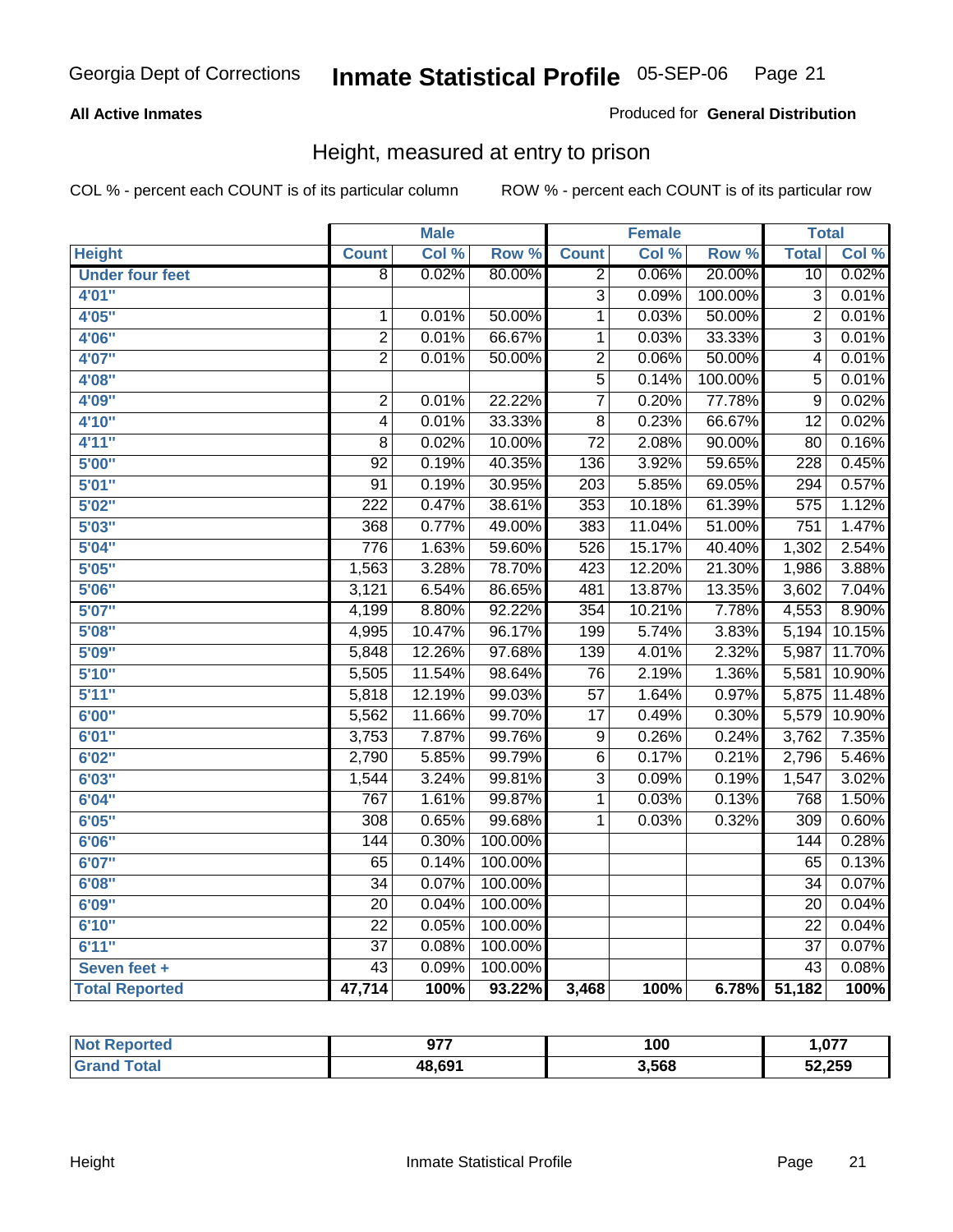#### **All Active Inmates**

Produced for **General Distribution**

### Height, measured at entry to prison

|                        | <b>Male</b> | <b>Female</b> | <b>Total</b> |
|------------------------|-------------|---------------|--------------|
| Mean (average)         | 5'10"       | 5'05"         | 5'10''       |
| <b>Median (middle)</b> | 5'10''      | 5'05"         | 5'10''       |
| Mode (most frequent)   | 5'09"       | 5'04"         | 5'09"        |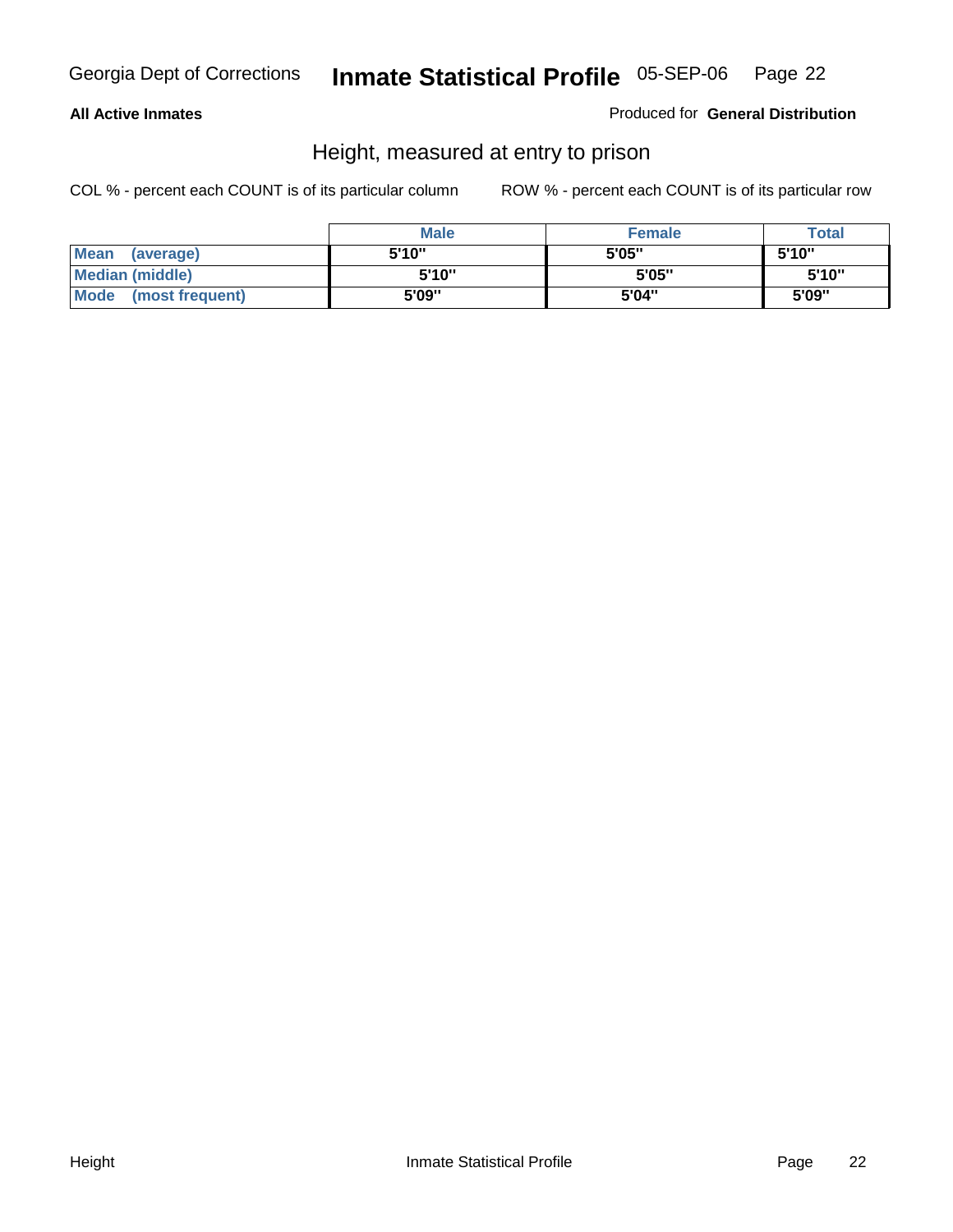#### **All Active Inmates**

#### Produced for **General Distribution**

### Weight, measured at entry to prison

|                        |                  | <b>Male</b> |                  |                  | <b>Female</b> |        | <b>Total</b>     |        |
|------------------------|------------------|-------------|------------------|------------------|---------------|--------|------------------|--------|
| Weight                 | <b>Count</b>     | Col %       | Row <sup>%</sup> | <b>Count</b>     | Col %         | Row %  | <b>Total</b>     | Col %  |
| <b>Under 80 pounds</b> | $\overline{3}$   | 0.01%       | 100.00%          |                  |               |        | $\overline{3}$   | 0.01%  |
| 80 - 89 pounds         | $\overline{5}$   | 0.01%       | 100.00%          |                  |               |        | $\overline{5}$   | 0.01%  |
| 90 - 99 pounds         | $\overline{5}$   | 0.01%       | 50.00%           | $\overline{5}$   | 0.14%         | 50.00% | $\overline{10}$  | 0.02%  |
| 100 - 109 pounds       | $\overline{33}$  | 0.07%       | 46.48%           | $\overline{38}$  | 1.10%         | 53.52% | $\overline{71}$  | 0.14%  |
| 110 - 119 pounds       | $\overline{135}$ | 0.28%       | 56.49%           | 104              | 3.00%         | 43.51% | 239              | 0.47%  |
| 120 - 129 pounds       | $\overline{542}$ | 1.14%       | 72.95%           | $\overline{201}$ | 5.80%         | 27.05% | $\overline{743}$ | 1.45%  |
| 130 - 139 pounds       | 1,507            | 3.16%       | 83.49%           | 298              | 8.59%         | 16.51% | 1,805            | 3.53%  |
| 140 - 149 pounds       | 3,223            | 6.75%       | 89.28%           | 387              | 11.16%        | 10.72% | 3,610            | 7.05%  |
| 150 - 159 pounds       | 4,896            | 10.26%      | 92.96%           | 371              | 10.70%        | 7.04%  | 5,267            | 10.29% |
| 160 - 169 pounds       | 6,274            | 13.15%      | 94.56%           | 361              | 10.41%        | 5.44%  | 6,635            | 12.96% |
| 170 - 179 pounds       | 6,246            | 13.09%      | 95.20%           | $\overline{315}$ | 9.08%         | 4.80%  | 6,561            | 12.82% |
| 180 - 189 pounds       | 6,154            | 12.90%      | 95.68%           | $\frac{278}{ }$  | 8.02%         | 4.32%  | 6,432            | 12.57% |
| 190 - 199 pounds       | 4,753            | 9.96%       | 95.73%           | $\overline{212}$ | 6.11%         | 4.27%  | 4,965            | 9.70%  |
| 200 - 209 pounds       | 3,894            | 8.16%       | 94.56%           | $\overline{224}$ | 6.46%         | 5.44%  | 4,118            | 8.05%  |
| 210 - 219 pounds       | 2,860            | 5.99%       | 94.39%           | 170              | 4.90%         | 5.61%  | 3,030            | 5.92%  |
| 220 - 229 pounds       | 2,234            | 4.68%       | 94.98%           | $\overline{118}$ | 3.40%         | 5.02%  | 2,352            | 4.60%  |
| 230 - 239 pounds       | 1,461            | 3.06%       | 93.41%           | 103              | 2.97%         | 6.59%  | 1,564            | 3.06%  |
| 240 - 249 pounds       | 1,117            | 2.34%       | 93.79%           | $\overline{74}$  | 2.13%         | 6.21%  | 1,191            | 2.33%  |
| 250 - 259 pounds       | $\overline{716}$ | 1.50%       | 92.99%           | $\overline{54}$  | 1.56%         | 7.01%  | 770              | 1.50%  |
| 260 - 269 pounds       | $\overline{513}$ | 1.08%       | 91.94%           | $\overline{45}$  | 1.30%         | 8.06%  | 558              | 1.09%  |
| 270 - 279 pounds       | 334              | 0.70%       | 93.04%           | $\overline{25}$  | 0.72%         | 6.96%  | 359              | 0.70%  |
| 280 - 289 pounds       | $\overline{245}$ | 0.51%       | 89.09%           | $\overline{30}$  | 0.87%         | 10.91% | $\overline{275}$ | 0.54%  |
| 290 - 299 pounds       | 184              | 0.39%       | 90.64%           | $\overline{19}$  | 0.55%         | 9.36%  | $\overline{203}$ | 0.40%  |
| 300 - 309 pounds       | 112              | 0.23%       | 93.33%           | $\overline{8}$   | 0.23%         | 6.67%  | 120              | 0.23%  |
| 310 - 319 pounds       | 85               | 0.18%       | 91.40%           | $\overline{8}$   | 0.23%         | 8.60%  | $\overline{93}$  | 0.18%  |
| 320 - 329 pounds       | $\overline{57}$  | 0.12%       | 90.48%           | $\overline{6}$   | 0.17%         | 9.52%  | 63               | 0.12%  |
| 330 - 339 pounds       | $\overline{21}$  | 0.04%       | 87.50%           | $\overline{3}$   | 0.09%         | 12.50% | $\overline{24}$  | 0.05%  |
| 340 - 349 pounds       | $\overline{27}$  | 0.06%       | 87.10%           | $\overline{4}$   | 0.12%         | 12.90% | $\overline{31}$  | 0.06%  |
| 350 - 359 pounds       | $\overline{31}$  | 0.06%       | 96.88%           | $\overline{1}$   | 0.03%         | 3.13%  | $\overline{32}$  | 0.06%  |
| 360 - 369 pounds       | $\overline{13}$  | 0.03%       | 72.22%           | $\overline{5}$   | 0.14%         | 27.78% | $\overline{18}$  | 0.04%  |
| 370 - 379 pounds       | $\overline{7}$   | 0.01%       | 100.00%          |                  |               |        | $\overline{7}$   | 0.01%  |
| 380 - 389 pounds       | $\overline{2}$   | 0.01%       | 100.00%          |                  |               |        | $\overline{2}$   | 0.01%  |
| 390 - 399 pounds       | $\overline{4}$   | 0.01%       | 100.00%          |                  |               |        | 4                | 0.01%  |
| 400 pounds and over    | $\overline{21}$  | 0.04%       | 95.45%           | $\mathbf{1}$     | 0.03%         | 4.55%  | $\overline{22}$  | 0.04%  |
| <b>Total Reported</b>  | 47,714           | 100%        | 93.22%           | 3,468            | 100%          | 6.78%  | 51,182           | 100.0% |

| N <sub>of</sub><br>Reported | 077    | 100   | ,077   |
|-----------------------------|--------|-------|--------|
| ™otaì                       | 48,691 | 3,568 | 52,259 |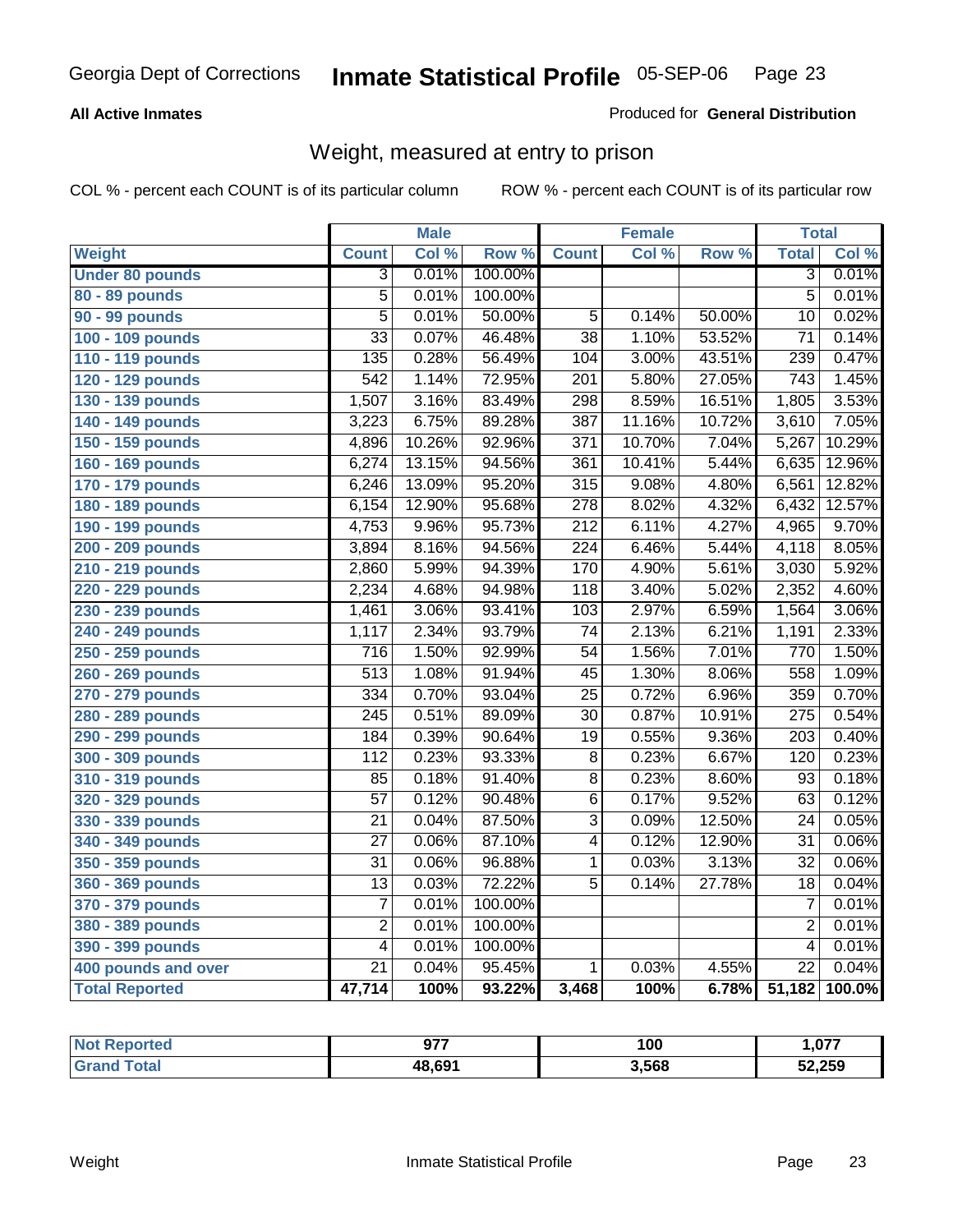#### **All Active Inmates**

#### Produced for **General Distribution**

### Weight, measured at entry to prison

|                          | <b>Male</b> | <b>Female</b> | <b>Total</b> |
|--------------------------|-------------|---------------|--------------|
| <b>Mean</b><br>(average) | 185         | 176           | 185          |
| <b>Median (middle)</b>   | 180         | 168           | 180          |
| Mode<br>(most frequent)  | 180         | 140           | 180          |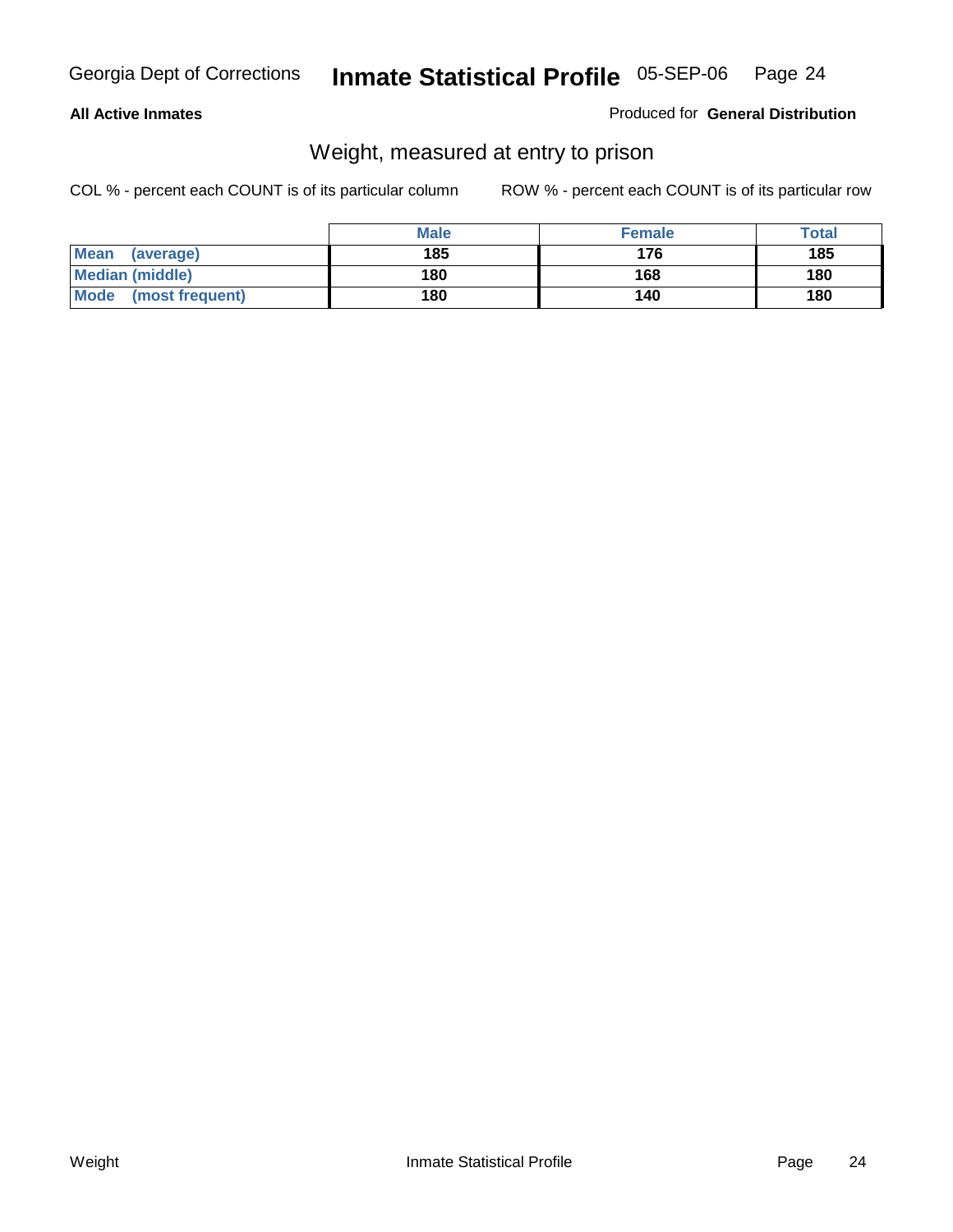#### **All Active Inmates**

#### Produced for **General Distribution**

### Type of admission to prison

|                          |                             |              | <b>Male</b> |                    |     | <b>Female</b> |         |              | <b>Total</b> |
|--------------------------|-----------------------------|--------------|-------------|--------------------|-----|---------------|---------|--------------|--------------|
| <b>Type of Admission</b> |                             | <b>Count</b> | Col %       | <b>Row % Count</b> |     | Col %         | Row %   | <b>Total</b> | Col %        |
| 1                        | <b>Committed From Court</b> | 32,865       | 69.09%      | 93.56% 2,263       |     | 65.92%        | 6.44%   | 35,128       | 68.88%       |
| $\overline{2}$           | <b>Return Appeal/Bond</b>   |              | .01%        | 100.00%            |     |               |         |              | .01%         |
| 3                        | <b>Parole Rev/New Sent</b>  | 4,945        | 10.40%      | 94.91%             | 265 | 7.72%         | 5.09%   | 5,210        | 10.22%       |
| 4                        | <b>Par Rev/No New Sent</b>  | 1,699        | 3.57%       | 92.89%             | 130 | 3.79%         | 7.11%   | 1,829        | 3.59%        |
| 5                        | <b>Prob Viol/Total Rev</b>  | 2            | .01%        | 100.00%            |     |               |         |              | .01%         |
| 6                        | <b>Prob Viol/Partial</b>    | 2,901        | 6.10%       | 89.29%             | 348 | 10.14%        | 10.71%  | 3,249        | 6.37%        |
| 7                        | <b>Admit Fm Other Cust</b>  | 42           | .09%        | 93.33%             | 3   | .09%          | 6.67%   | 45           | .09%         |
| 9                        | <b>Prob Rev/Remainder</b>   | 4,244        | 8.92%       | 91.23%             | 408 | 11.88%        | 8.77%   | 4,652        | 9.12%        |
| 10                       | <b>New Sent/Par Rev Pnd</b> | 35           | .07%        | 94.59%             | 2   | .06%          | 5.41%   | 37           | .07%         |
| 11                       | <b>Life W/O Parole</b>      | 266          | .56%        | 99.25%             | 2   | .06%          | .75%    | 268          | .53%         |
| 30                       | <b>Par Rev/Rsn Unknown</b>  | 75           | .16%        | 100.00%            |     |               |         | 75           | .15%         |
| 32                       | <b>Pb Parole Rescinded</b>  | 12           | .03%        | 100.00%            |     |               |         | 12           | .02%         |
| 33                       | <b>Prob Revoc/Spec Cond</b> | 136          | .29%        | 92.52%             | 11  | .32%          | 7.48%   | 147          | .29%         |
| 40                       | <b>Par Rev/Revoc Center</b> | 280          | .59%        | 99.64%             |     | .03%          | $.36\%$ | 281          | .55%         |
| 44                       | <b>Whitworth Detention</b>  | 53           | .11%        | 100.00%            |     |               |         | 53           | .10%         |
| 50                       | <b>Dcys At Risk</b>         | 7            | .01%        | 100.00%            |     |               |         |              | .01%         |
|                          | <b>Total Reported</b>       | 47,569       | 100%        | 93.27% 3,433       |     | 100%          | 6.73%   | 51,002       | 100%         |

| ≧rted      | 112c   | 1 2 5 | 1つドフ   |
|------------|--------|-------|--------|
| <b>NOT</b> | 144    | טט ו  | וטבו   |
|            | LR 691 | 3,568 | 52,259 |

| Mo<br>Cmmt<br>Cmmt<br>Court Cmmt<br>:nurt<br>∵∩urt เ<br>most trea |  |  |
|-------------------------------------------------------------------|--|--|
|                                                                   |  |  |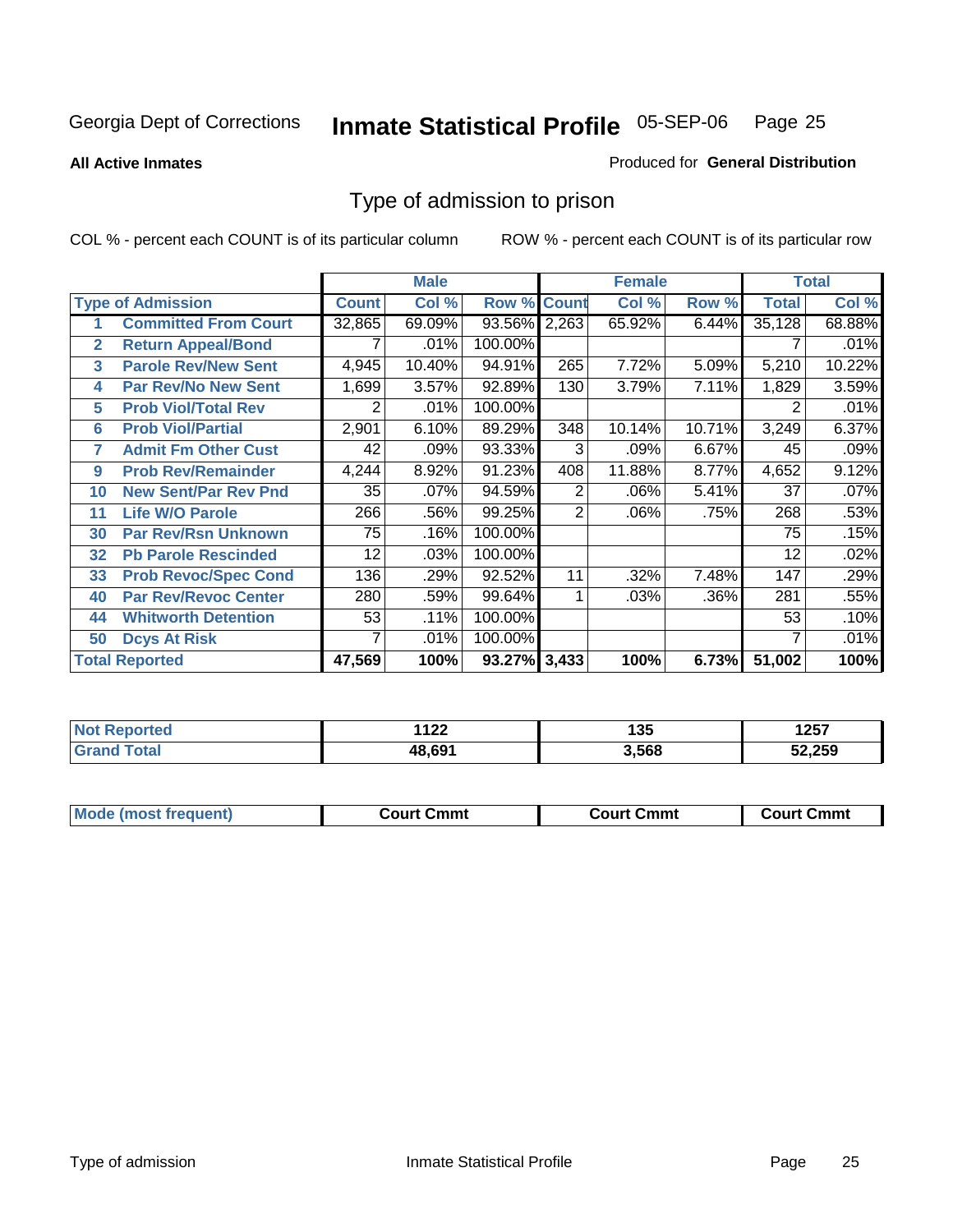**All Active Inmates**

Produced for **General Distribution**

### Current / last security status

|                        | <b>Male</b>  |        |             | <b>Female</b> |        |        | <b>Total</b> |        |
|------------------------|--------------|--------|-------------|---------------|--------|--------|--------------|--------|
| <b>Security Status</b> | <b>Count</b> | Col %  | Row % Count |               | Col %  | Row %  | <b>Total</b> | Col %  |
| 1 Wrk Releas           | 658          | 1.42%  | 80.05%      | 164           | 4.92%  | 19.95% | 822          | 1.66%  |
| 2 Trusty               | ا 640.       | 3.55%  | 92.81%      | 127           | 3.81%  | 7.19%  | 1,767        | 3.56%  |
| 3 Minimum              | 17,621       | 38.10% | 89.68%      | 2,027         | 60.85% | 10.32% | 19,648       | 39.63% |
| 4 Medium               | 19,318       | 41.77% | 96.11%      | 782           | 23.48% | 3.89%  | 20,100       | 40.54% |
| 5 Close                | 6,402        | 13.84% | 96.58%      | 227           | 6.81%  | 3.42%  | 6,629        | 13.37% |
| 6 Maximum              | 605          | 1.31%  | 99.34%      | 4             | .12%   | .66%   | 609          | 1.23%  |
| <b>Total Reported</b>  | 46,244       | 100%   | 93.28%      | 3,331         | 100%   | 6.72%  | 49,575       | 100%   |

| <b>Still being diagnosed</b> | 2,440  | 237   | 2.677  |
|------------------------------|--------|-------|--------|
| <b>Not Reported</b>          |        |       |        |
| <b>Grand Total</b>           | 48,691 | 3,568 | 52,259 |

| M.<br>.<br>--<br>M.<br><b>ALL 1999</b><br>----<br>w. |  |  |
|------------------------------------------------------|--|--|
|                                                      |  |  |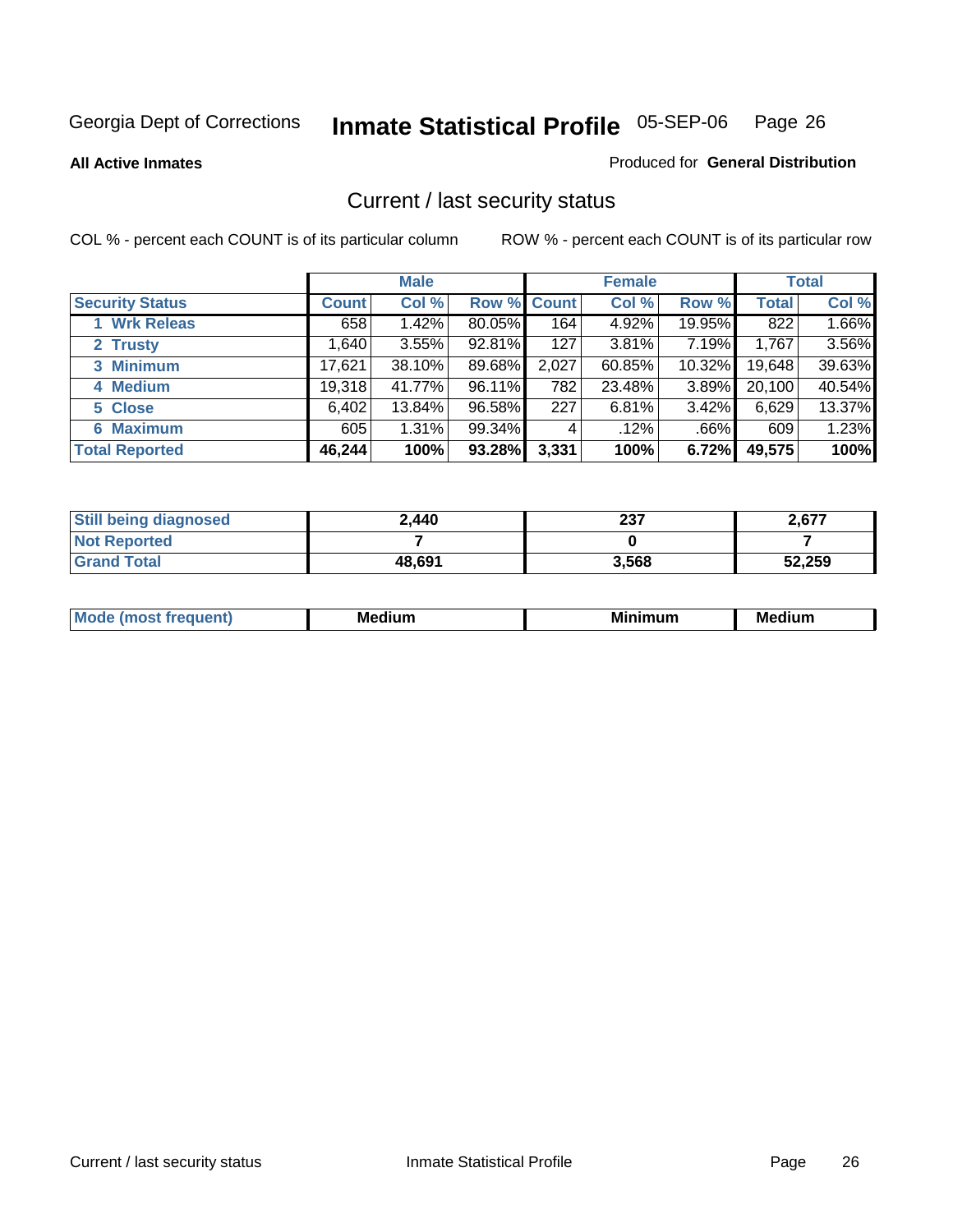**All Active Inmates**

#### Produced for **General Distribution**

### Current / last type of institution

|                            |              | <b>Male</b> |             |       | <b>Female</b> |          |              | <b>Total</b> |
|----------------------------|--------------|-------------|-------------|-------|---------------|----------|--------------|--------------|
| <b>Type of Institution</b> | <b>Count</b> | Col %       | Row % Count |       | Col %         | Row %    | <b>Total</b> | Col %        |
| <b>Transitional Center</b> | 1,715        | $3.52\%$    | 88.36%      | 226   | 6.33%         | 11.64%   | 1,941        | 3.71%        |
| <b>State Hospital</b>      |              | .01%        | 100.00%     |       |               |          |              | .01%         |
| <b>County Camp</b>         | 5,063        | 10.40%      | 100.00%     |       |               |          | 5,063        | 9.69%        |
| <b>State Prison</b>        | 33,758       | 69.33%      | 90.99%      | 3,342 | 93.67%        | $9.01\%$ | 37,100       | 70.99%       |
| <b>Private Prison</b>      | 5,122        | 10.52%      | 100.00%     |       |               |          | 5,122        | 9.80%        |
| <b>Prison Annex</b>        | 1,430        | 2.94%       | 100.00%     |       |               |          | 1,430        | 2.74%        |
| <b>Pre Release Center</b>  | 1,274        | 2.62%       | 100.00%     |       |               |          | 1,274        | 2.44%        |
| <b>Inmate Boot Camp</b>    | 328          | $.67\%$     | 100.00%     |       |               |          | 328          | .63%         |
| <b>Total Rported</b>       | 48,691       | 100%        | 93.17%      | 3,568 | 100%          | 6.83%    | 52,259       | 100%         |

| <b>Not Reported</b> |        |       |        |
|---------------------|--------|-------|--------|
| <b>Grand Total</b>  | 48,691 | 3,568 | 52,259 |

| Mode (most frequent) | <b>State Prison</b> | <b>State Prison</b> | <b>State Prison I</b> |
|----------------------|---------------------|---------------------|-----------------------|
|                      |                     |                     |                       |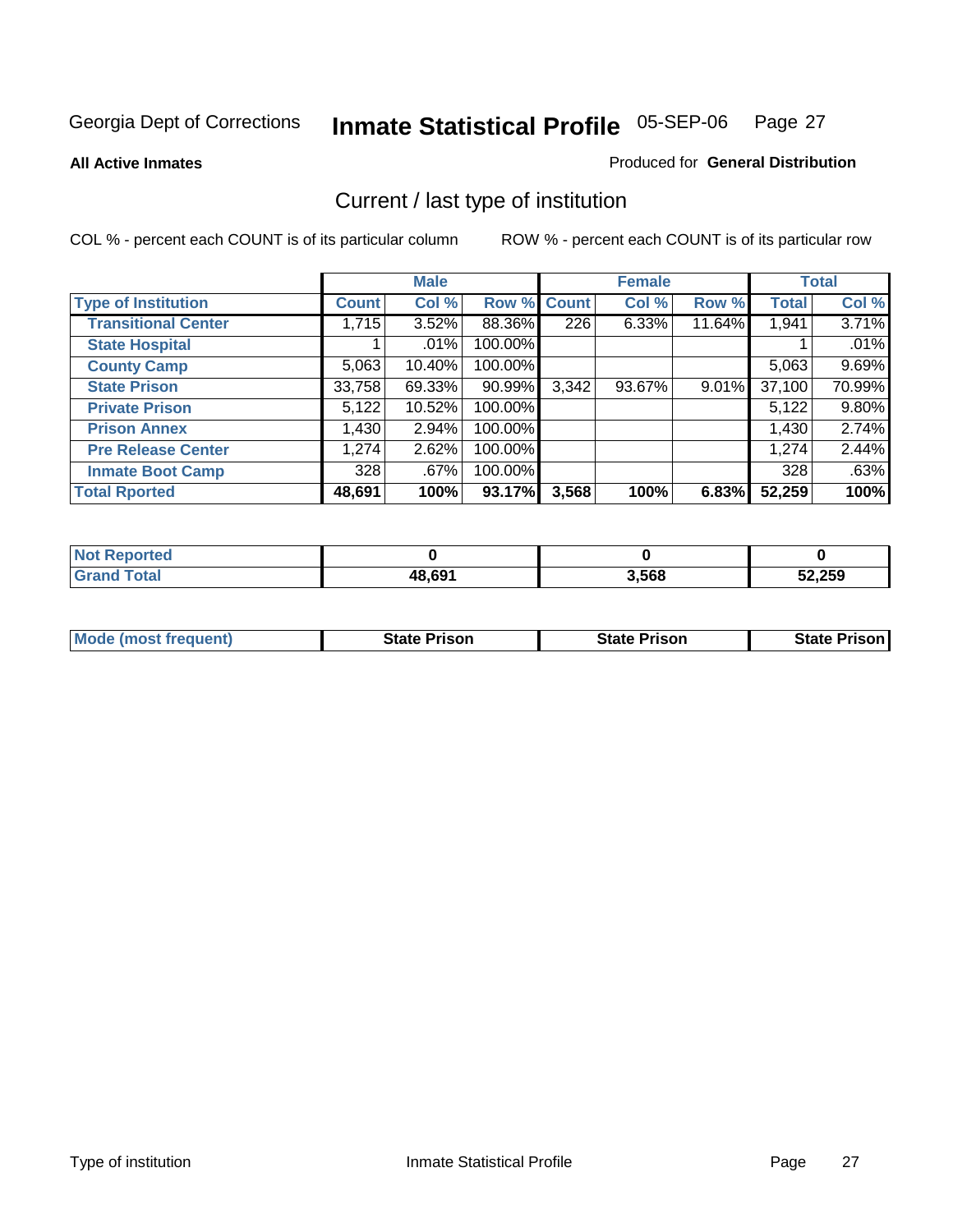**All Active Inmates**

#### Produced for **General Distribution**

### Institution type - transitional centers

|     |                                          |              | <b>Male</b> |         |              | <b>Female</b> |         |              | <b>Total</b> |
|-----|------------------------------------------|--------------|-------------|---------|--------------|---------------|---------|--------------|--------------|
|     | <b>Institution Type - Trans. Centers</b> | <b>Count</b> | Col %       | Row %   | <b>Count</b> | Col %         | Row %   | <b>Total</b> | Col %        |
| 220 | <b>Albany Trans-Ctr</b>                  | 150          | 8.75%       | 100.00% |              |               |         | 150          | 7.73%        |
| 223 | <b>Atlanta Male Trans-Ctr</b>            | 245          | 14.29%      | 100.00% |              |               |         | 245          | 12.62%       |
| 246 | <b>Augusta Trans-Ctr</b>                 | 199          | 11.60%      | 100.00% |              |               |         | 199          | 10.25%       |
| 249 | <b>Clayton Transitional Ctr</b>          | 234          | 13.64%      | 100.00% |              |               |         | 234          | 12.06%       |
| 247 | <b>Coastal Transitional Ctr</b>          | 258          | 15.04%      | 100.00% |              |               |         | 258          | 13.29%       |
| 225 | <b>Columbus Trans-Ctr</b>                | 72           | 4.20%       | 100.00% |              |               |         | 72           | 3.71%        |
| 250 | <b>Helms Trans-Ctr</b>                   | 101          | 5.89%       | 100.00% |              |               |         | 101          | 5.20%        |
| 248 | <b>Lagrange Trans Ctr</b>                | 150          | 8.75%       | 100.00% |              |               |         | 150          | 7.73%        |
| 231 | <b>Macon Male Trans-Ctr</b>              | 151          | 8.80%       | 100.00% |              |               |         | 151          | 7.78%        |
| 235 | <b>Metro Womens Trans-Ctr</b>            |              |             |         | 225          | 99.56%        | 100.00% | 225          | 11.59%       |
| 242 | <b>Savannah Mens Trans-Ctr</b>           | 155          | 9.04%       | 100.00% |              |               |         | 155          | 7.99%        |
| 245 | <b>Savannah Womens Trans-</b>            |              |             |         |              | .44%          | 100.00% |              | .05%         |
|     | Ctr                                      |              |             |         |              |               |         |              |              |
|     | <b>Total Rported</b>                     | 1,715        | 100%        | 88.36%  | 226          | 100%          | 11.64%  | 1,941        | 100%         |

| Reported<br>NOT             |            |     |       |
|-----------------------------|------------|-----|-------|
| <b>Total</b>                | 74E        | າງເ | 1,941 |
| $\mathbf{v}$ . $\mathbf{u}$ | . <u>.</u> | ZZU |       |

| Mode (most frequent) | 247 Coastal Transitional Ctr 235 Metro Womens Trans- | 247 Coastal      |
|----------------------|------------------------------------------------------|------------------|
|                      |                                                      | Transitional Ctr |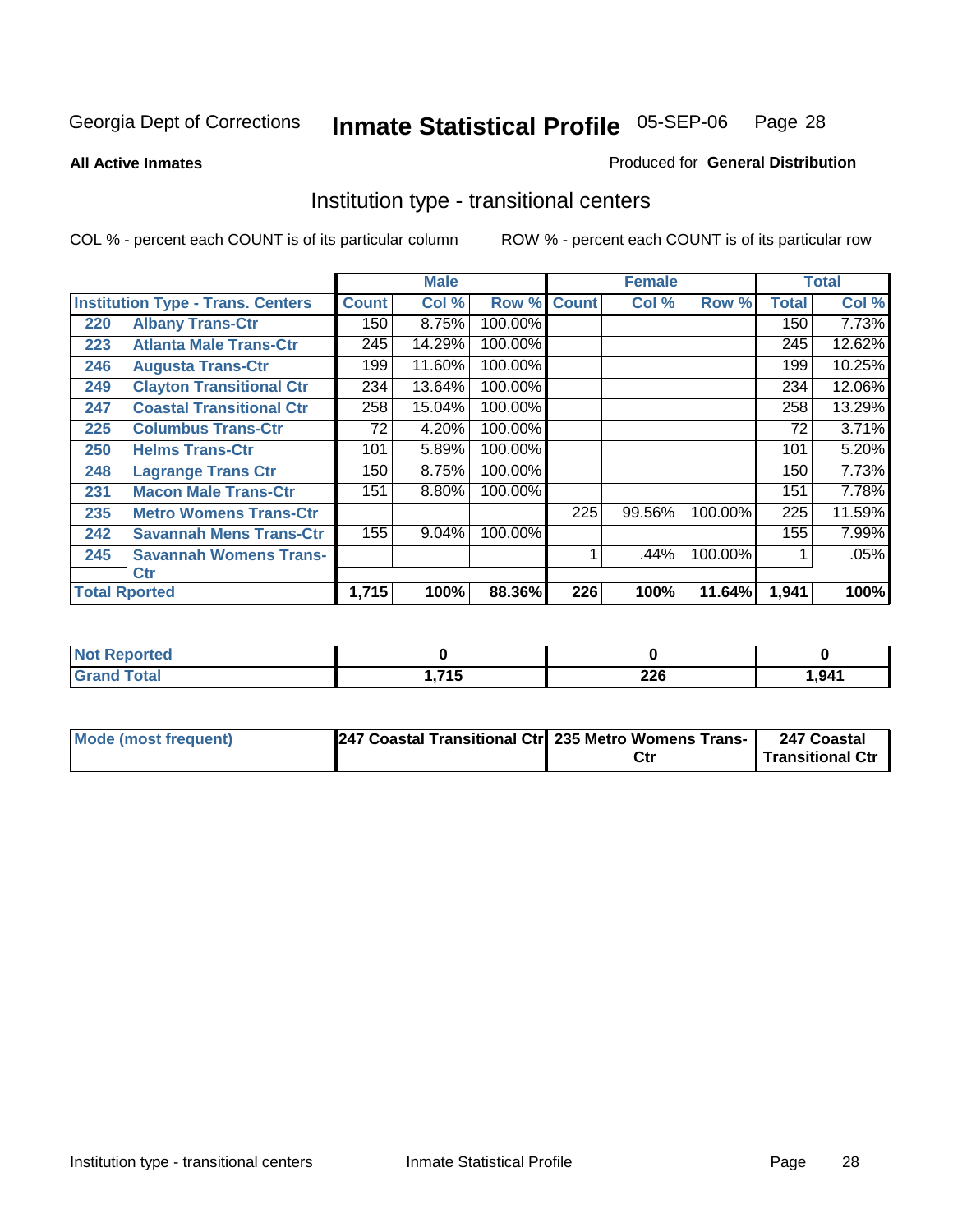**All Active Inmates**

#### Produced for **General Distribution**

### Institution type - mental hospitals

|                                                  | Male       |                    | <b>Female</b> |                    | Total   |
|--------------------------------------------------|------------|--------------------|---------------|--------------------|---------|
| <b>Institution Type - Mental Hospitals Count</b> | Col %      | <b>Row % Count</b> | Col%          | <b>Row % Total</b> | Col %   |
| 302 Central State Hospital                       | $100.00\%$ | 100.00%            |               |                    | 100.00% |
| <b>Total Rported</b>                             | 100%       | 100%I              |               | %                  | 100%    |

| Not Reported |  |  |
|--------------|--|--|
| <b>otal</b>  |  |  |

| Mode (most frequent)<br>302 Central State Hospital | Null | <b>302 Central State</b><br><b>Hospital</b> |
|----------------------------------------------------|------|---------------------------------------------|
|----------------------------------------------------|------|---------------------------------------------|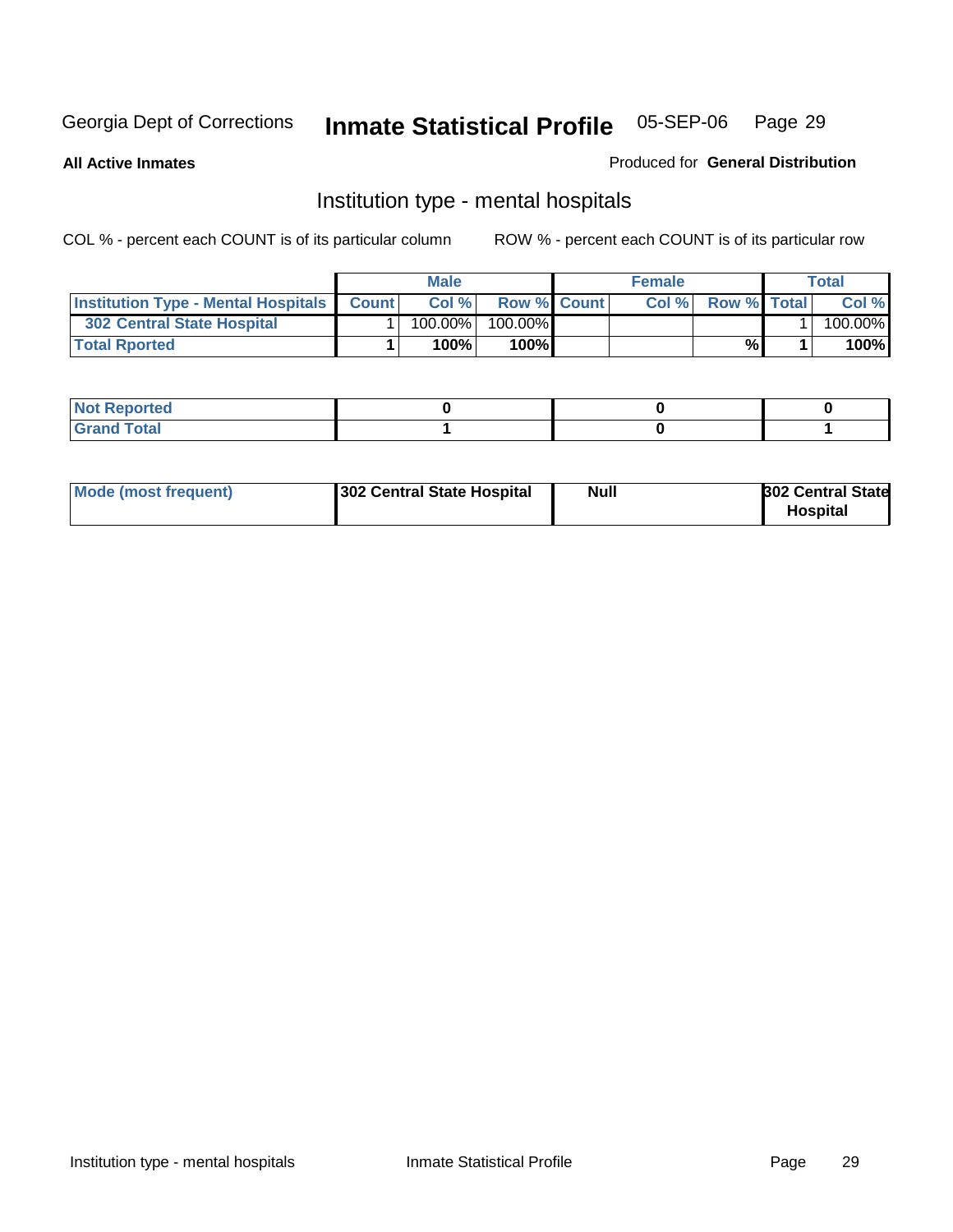#### **All Active Inmates**

#### Produced for **General Distribution**

### Institution type - county prisons

|                                          |                  | <b>Male</b> |         |              | <b>Female</b> |       |                  | <b>Total</b> |
|------------------------------------------|------------------|-------------|---------|--------------|---------------|-------|------------------|--------------|
| <b>Institution Type - County Prisons</b> | <b>Count</b>     | Col %       | Row %   | <b>Count</b> | Col %         | Row % | <b>Total</b>     | Col %        |
| <b>Bulloch County Ci</b><br>402          | 144              | 2.84%       | 100.00% |              |               |       | 144              | 2.84%        |
| <b>Carroll County Ci</b><br>404          | 238              | 4.70%       | 100.00% |              |               |       | 238              | 4.70%        |
| <b>Clarke County Ci</b><br>406           | $\overline{1}04$ | 2.05%       | 100.00% |              |               |       | 104              | 2.05%        |
| <b>Clayton County Ci</b><br>456          | 220              | 4.35%       | 100.00% |              |               |       | 220              | 4.35%        |
| <b>Colquitt County Ci</b><br>407         | 186              | 3.67%       | 100.00% |              |               |       | 186              | 3.67%        |
| <b>Coweta County Ci</b><br>409           | $\overline{212}$ | 4.19%       | 100.00% |              |               |       | $\overline{212}$ | 4.19%        |
| <b>Decatur County Ci</b><br>411          | $\overline{221}$ | 4.37%       | 100.00% |              |               |       | $\overline{221}$ | 4.37%        |
| <b>Effingham County Ci</b><br>413        | $\overline{226}$ | 4.46%       | 100.00% |              |               |       | $\overline{226}$ | 4.46%        |
| <b>Floyd County Ci</b><br>415            | 348              | 6.87%       | 100.00% |              |               |       | $\overline{348}$ | 6.87%        |
| <b>Gwinnett County Ci</b><br>419         | $\overline{231}$ | 4.56%       | 100.00% |              |               |       | 231              | 4.56%        |
| <b>Hall County Ci</b><br>420             | 159              | 3.14%       | 100.00% |              |               |       | 159              | 3.14%        |
| <b>Harris County Ci</b><br>422           | 103              | 2.03%       | 100.00% |              |               |       | 103              | 2.03%        |
| <b>Jackson County Ci</b><br>426          | 171              | 3.38%       | 100.00% |              |               |       | 171              | 3.38%        |
| <b>Jefferson County Ci</b><br>428        | 185              | 3.65%       | 100.00% |              |               |       | 185              | 3.65%        |
| <b>Mitchell County Ci</b><br>433         | 111              | 2.19%       | 100.00% |              |               |       | 111              | 2.19%        |
| <b>Muscogee County Ci</b><br>435         | 510              | 10.07%      | 100.00% |              |               |       | 510              | 10.07%       |
| <b>Richmond County Ci</b><br>439         | 203              | 4.01%       | 100.00% |              |               |       | 203              | 4.01%        |
| <b>Screven County Prison</b><br>440      | 144              | 2.84%       | 100.00% |              |               |       | 144              | 2.84%        |
| <b>Spalding County Ci</b><br>441         | 369              | 7.29%       | 100.00% |              |               |       | 369              | 7.29%        |
| <b>Stewart County Ci</b><br>442          | 93               | 1.84%       | 100.00% |              |               |       | 93               | 1.84%        |
| <b>Sumter County Ci</b><br>443           | 337              | 6.66%       | 100.00% |              |               |       | $\overline{337}$ | 6.66%        |
| <b>Terrell County Ci</b><br>444          | $\overline{131}$ | 2.59%       | 100.00% |              |               |       | 131              | 2.59%        |
| <b>Thomas County Ci</b><br>445           | 155              | 3.06%       | 100.00% |              |               |       | 155              | 3.06%        |
| <b>Troup County Ci</b><br>447            | 262              | 5.17%       | 100.00% |              |               |       | 262              | 5.17%        |
| <b>Total Rported</b>                     | 5,063            | 100%        | 100%    |              |               | %     | 5,063            | 100%         |

| -- | 5.063 | 5 NR3<br>ึ |
|----|-------|------------|

| Mode (most frequent) | 435 Muscogee County Ci | Null | 435 Muscogee |
|----------------------|------------------------|------|--------------|
|                      |                        |      | County Ci    |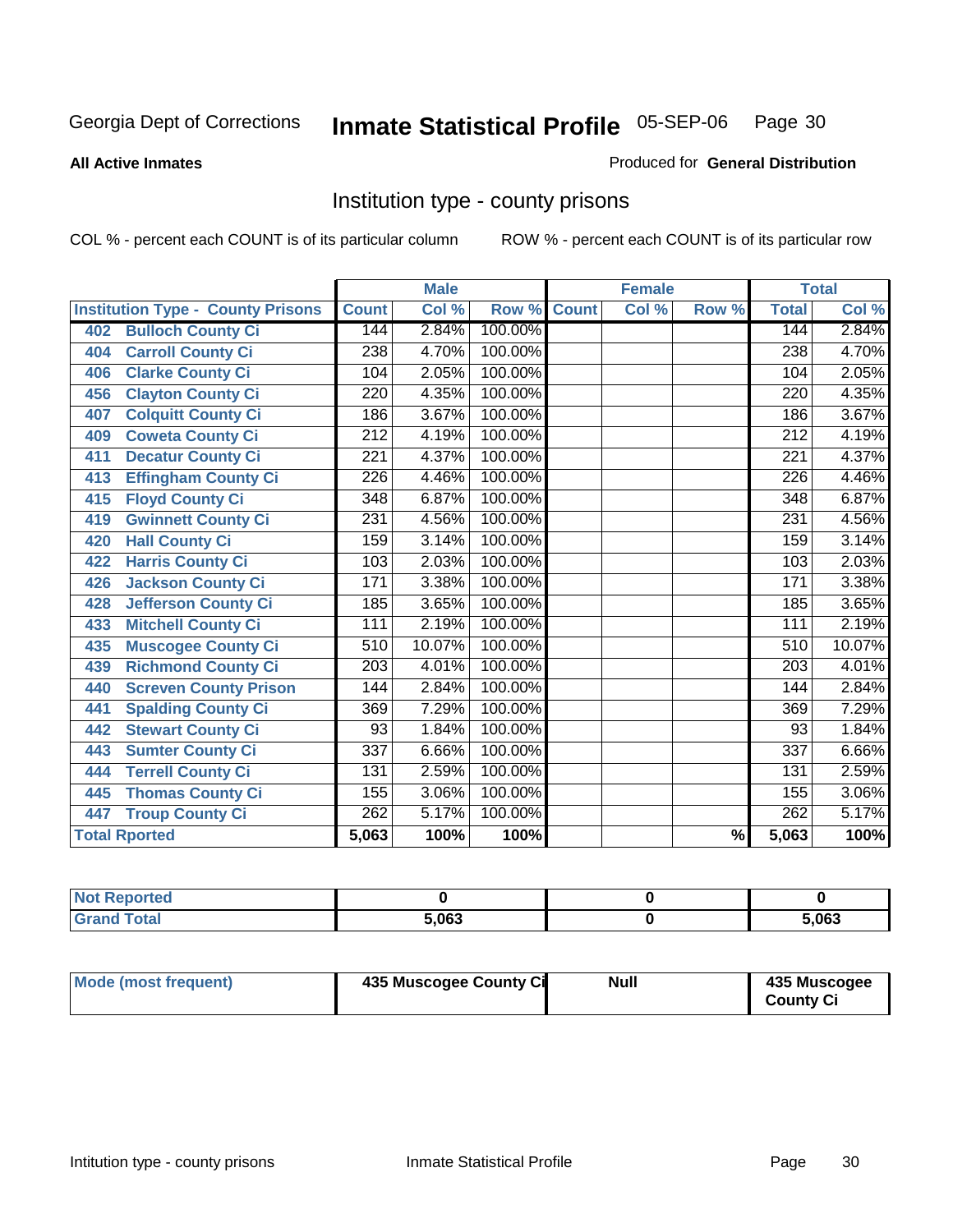**All Active Inmates**

#### Produced for **General Distribution**

### Institution type - state prisons

|     |                                         |                  | <b>Male</b> |         |                | <b>Female</b> |         | <b>Total</b>     |       |
|-----|-----------------------------------------|------------------|-------------|---------|----------------|---------------|---------|------------------|-------|
|     | <b>Institution Type - State Prisons</b> | <b>Count</b>     | Col %       | Row %   | <b>Count</b>   | Col %         | Row %   | <b>Total</b>     | Col % |
| 508 | <b>Arrendale State Prison</b>           |                  |             |         | 1,289          | 38.57%        | 100.00% | 1,289            | 3.46% |
|     | 532 Augusta State Med.<br><b>Prison</b> | 1,226            | 3.61%       | 99.84%  | $\overline{2}$ | .06%          | .16%    | 1,228            | 3.29% |
| 543 | <b>Autry State Prison</b>               | 1,520            | 4.48%       | 100.00% |                |               |         | 1,520            | 4.08% |
| 553 | <b>Baldwin State Prison</b>             | 739              | 2.18%       | 100.00% |                |               |         | 739              | 1.98% |
| 536 | <b>Bostick State Prison</b>             | 693              | 2.04%       | 100.00% |                |               |         | 693              | 1.86% |
| 534 | <b>Burrus Corr Trn Cntr</b>             | 307              | .90%        | 100.00% |                |               |         | 307              | .82%  |
| 547 | <b>Calhoun State Prison</b>             | 1,319            | 3.89%       | 100.00% |                |               |         | 1,319            | 3.54% |
| 531 | <b>Central State Prison</b>             | 804              | 2.37%       | 100.00% |                |               |         | 804              | 2.16% |
| 523 | <b>Coastal State Prison</b>             | 1,428            | 4.21%       | 100.00% |                |               |         | 1,428            | 3.83% |
| 503 | <b>Dodge State Prison</b>               | 1,218            | 3.59%       | 100.00% |                |               |         | 1,218            | 3.27% |
| 548 | <b>Dooly State Prison</b>               | 1,317            | 3.88%       | 100.00% |                |               |         | 1,317            | 3.53% |
| 521 | <b>Ga Diag &amp; Class Pris</b>         | 1,656            | 4.88%       | 100.00% |                |               |         | 1,656            | 4.44% |
| 522 | <b>Ga Diag &amp; Class Pris-</b>        | 338              | 1.00%       | 100.00% |                |               |         | 338              | .91%  |
|     | <b>Perm</b>                             |                  |             |         |                |               |         |                  |       |
| 517 | <b>Ga State Prison</b>                  | 1,166            | 3.43%       | 99.91%  | 1 <sup>1</sup> | .03%          | .09%    | 1,167            | 3.13% |
| 541 | <b>Hancock State Prison</b>             | 1,281            | 3.77%       | 100.00% |                |               |         | 1,281            | 3.44% |
| 540 | <b>Hays State Prison</b>                | 864              | 2.54%       | 100.00% |                |               |         | 864              | 2.32% |
| 551 | <b>Homerville State Prison</b>          | 181              | .53%        | 100.00% |                |               |         | 181              | .49%  |
| 545 | <b>Johnson State Prison</b>             | 1,061            | 3.13%       | 100.00% |                |               |         | 1,061            | 2.85% |
| 510 | <b>Lee State Prison</b>                 | $\overline{747}$ | 2.20%       | 100.00% |                |               |         | 747              | 2.00% |
| 502 | <b>Lowndes State Prison</b>             | 287              | .85%        | 100.00% |                |               |         | 287              | .77%  |
| 549 | <b>Macon State Prison</b>               | 1,449            | 4.27%       | 100.00% |                |               |         | 1,449            | 3.89% |
| 519 | <b>Men'S State Prison</b>               | 660              | 1.94%       | 100.00% |                |               |         | 660              | 1.77% |
| 554 | <b>Metro State Prison (W)</b>           |                  |             |         | 926            | 27.71%        | 100.00% | $\overline{926}$ | 2.48% |
| 561 | <b>Milan State Prison</b>               | 250              | .74%        | 100.00% |                |               |         | 250              | .67%  |
| 509 | <b>Montgomery State Prison</b>          | 406              | 1.20%       | 100.00% |                |               |         | 406              | 1.09% |
| 505 | <b>Phillips State Prison</b>            | 837              | 2.47%       | 100.00% |                |               |         | 837              | 2.24% |
| 557 | <b>Pulaski State Prison (W)</b>         | 1                | .01%        | .09%    | 1,124          | 33.63%        | 99.91%  | 1,125            | 3.02% |
| 529 | <b>Rivers State Prison</b>              | 1,124            | 3.31%       | 100.00% |                |               |         | 1,124            | 3.01% |
| 533 | <b>Rogers State Prison</b>              | 1,270            | 3.74%       | 100.00% |                |               |         | 1,270            | 3.41% |
| 530 | <b>Rutledge State Prison</b>            | 594              | 1.75%       | 100.00% |                |               |         | 594              | 1.59% |
| 525 | <b>Scott State Prison</b>               | 1,227            | 3.61%       | 100.00% |                |               |         | 1,227            | 3.29% |
| 550 | <b>Smith State Prison</b>               | 1,217            | 3.58%       | 100.00% |                |               |         | 1,217            | 3.26% |
| 542 | <b>Telfair State Prison</b>             | 1,189            | 3.50%       | 100.00% |                |               |         | 1,189            | 3.19% |
| 537 | <b>Valdosta State Prison</b>            | 852              | 2.51%       | 100.00% |                |               |         | 852              | 2.28% |
| 506 | <b>Walker State Prison</b>              | 593              | 1.75%       | 100.00% |                |               |         | 593              | 1.59% |
| 501 | <b>Ware State Prison</b>                | 1,096            | 3.23%       | 100.00% |                |               |         | 1,096            | 2.94% |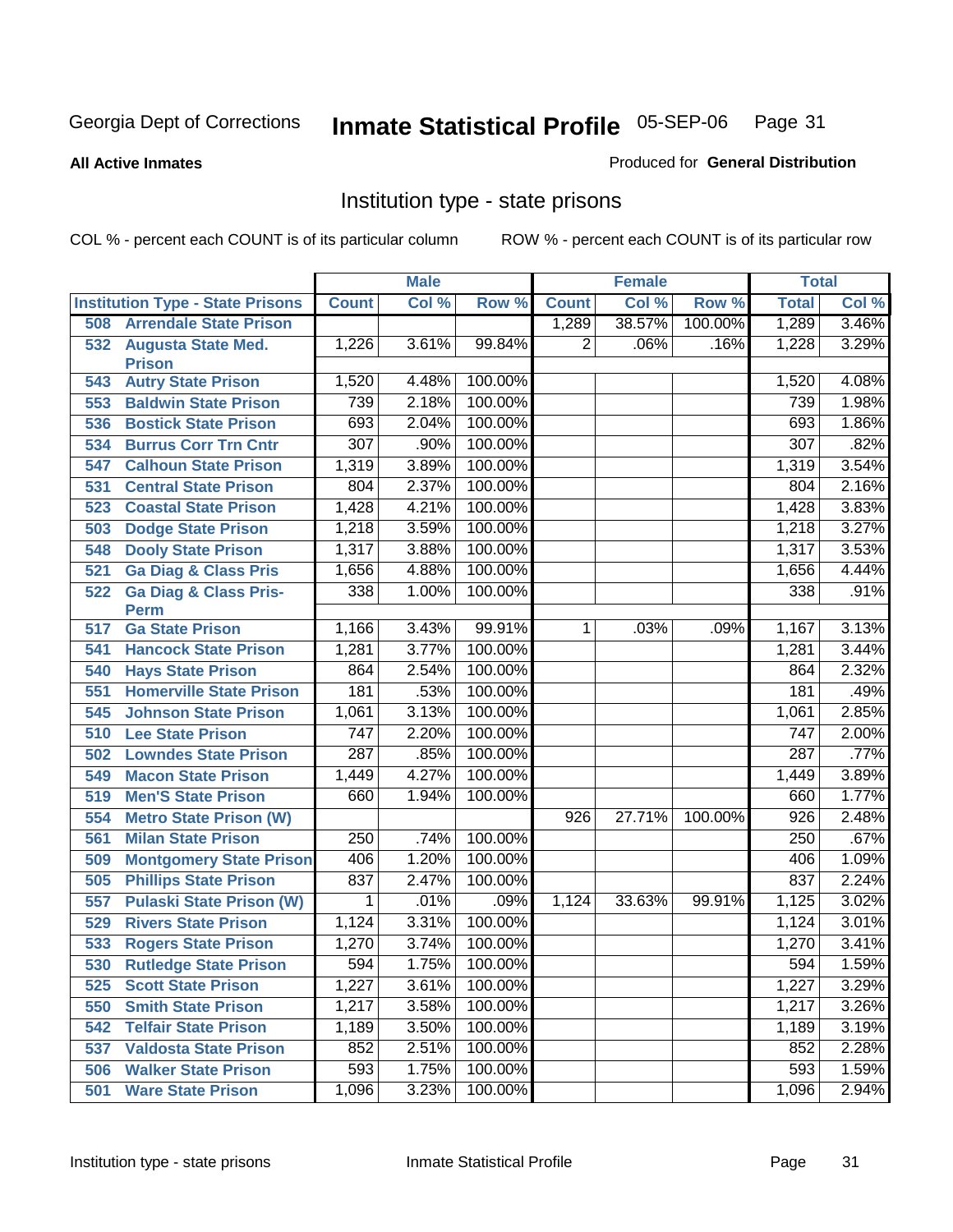**All Active Inmates**

#### Produced for **General Distribution**

### Institution type - state prisons

|                      |                                         |              | <b>Male</b> |         |              | <b>Female</b> |       | <b>Total</b> |         |
|----------------------|-----------------------------------------|--------------|-------------|---------|--------------|---------------|-------|--------------|---------|
|                      | <b>Institution Type - State Prisons</b> | <b>Count</b> | Col %       | Row %   | <b>Count</b> | Col %         | Row % | <b>Total</b> | Col %   |
| 552                  | <b>Washington Sp</b>                    | .149         | 3.38%       | 100.00% |              |               |       | 1,149        | 3.08%   |
| 507                  | <b>Wayne State Prison</b>               | 193          | $.57\%$     | 100.00% |              |               |       | 193          | $.52\%$ |
| 556                  | <b>Western Pre-Release</b>              | 192          | $.57\%$     | 100.00% |              |               |       | 192          | .51%    |
|                      | Cntr                                    |              |             |         |              |               |       |              |         |
| 546                  | <b>Wilcox State Prison</b>              | .499         | 4.42%       | 100.00% |              |               |       | 1.499        | 4.02%   |
| <b>Total Rported</b> |                                         | 33,950       | 100%        | 91.04%  | 3,342        | 100%          | 8.96% | 37,292       | 100%    |

| rtea  |        |       |        |
|-------|--------|-------|--------|
| 'ota. | 33.950 | 3,342 | 37,292 |

| Mode (most frequent) | <b>521 Ga Diag &amp; Class Pris</b> | 508 Arrendale State Prison | 521 Ga Diag &<br><b>Class Pris</b> |
|----------------------|-------------------------------------|----------------------------|------------------------------------|
|----------------------|-------------------------------------|----------------------------|------------------------------------|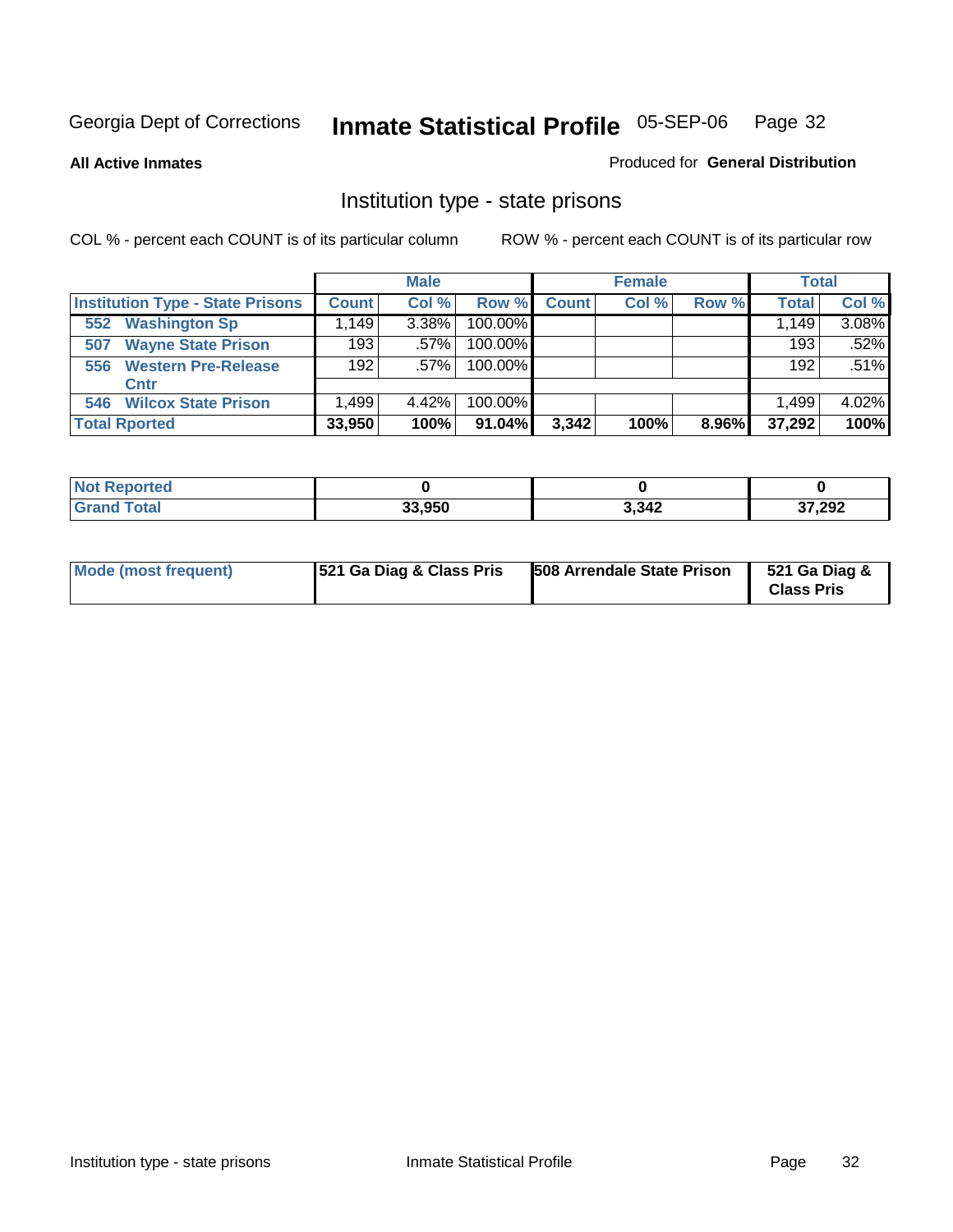**All Active Inmates**

#### Produced for **General Distribution**

### Institution type - private prisons

|                                           |                   | <b>Male</b> |             | <b>Female</b> |       |       | <b>Total</b> |
|-------------------------------------------|-------------------|-------------|-------------|---------------|-------|-------|--------------|
| <b>Institution Type - Private Prisons</b> | <b>Count</b>      | Col %       | Row % Count | Col %         | Row % | Total | Col %        |
| <b>Coffee Corr Facility</b><br>569        | 1.670 l           | 32.60%      | 100.00%     |               |       | 1,670 | 32.60%       |
| 567 D Ray James Corr Fac                  | 1.794             | 35.03%      | 100.00%     |               |       | 1,794 | 35.03%       |
| <b>Wheeler Corr Facility</b><br>571       | .658 <sup>1</sup> | 32.37%      | 100.00%     |               |       | 1,658 | 32.37%       |
| <b>Total Rported</b>                      | 5.122             | 100%        | 100%        |               | %     | 5.122 | 100%         |

| <b>Reported</b><br>' NOT |              |              |
|--------------------------|--------------|--------------|
| <b>Total</b>             | 5122         | .100         |
| ---                      | $\mathbf{L}$ | $L_{\rm{L}}$ |

| Mode (most frequent) | 567 D Ray James Corr Fac | <b>Null</b> | <b>567 D Ray James</b><br><b>Corr Fac</b> |
|----------------------|--------------------------|-------------|-------------------------------------------|
|----------------------|--------------------------|-------------|-------------------------------------------|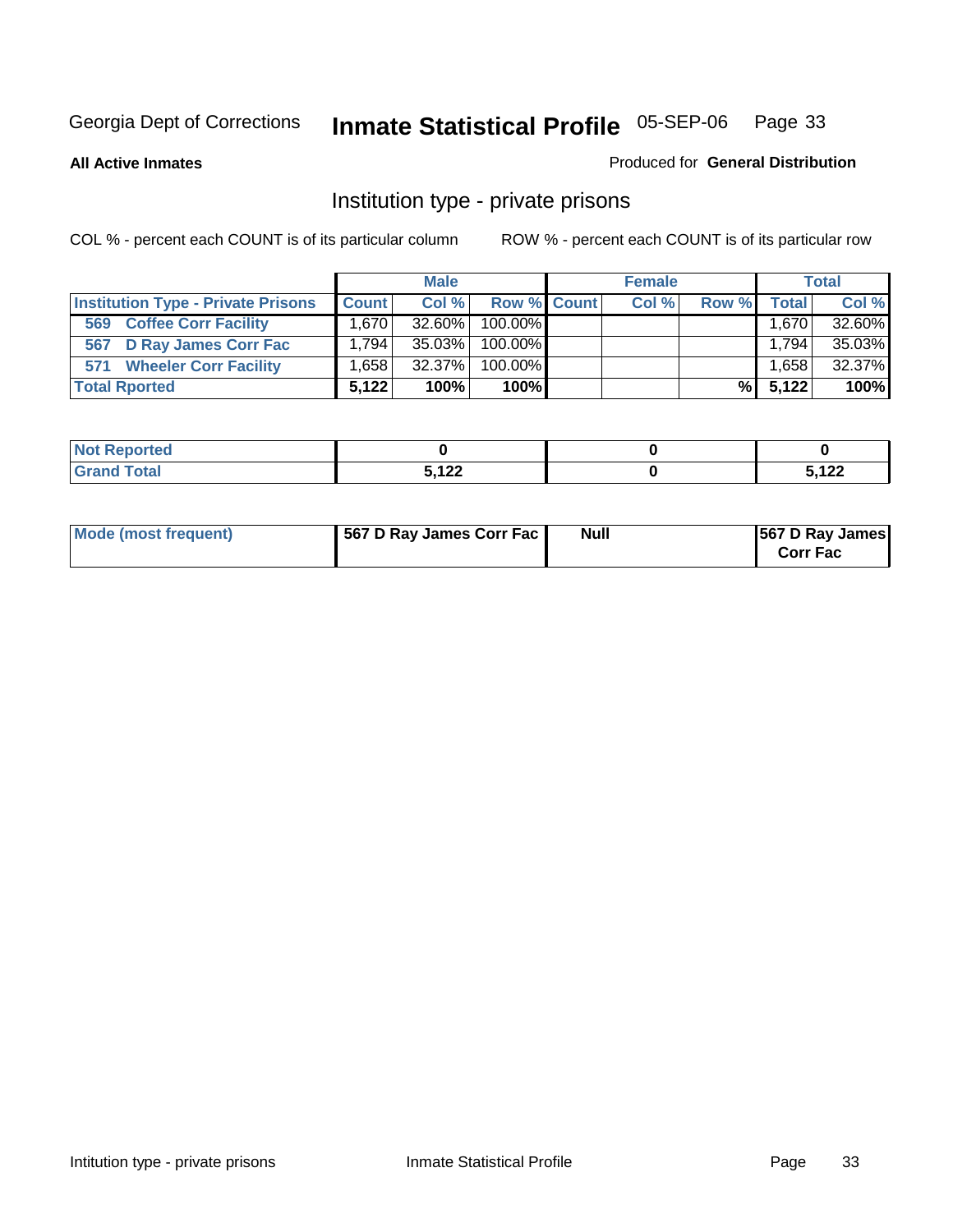#### **All Active Inmates**

#### Produced for **General Distribution**

### Institution type - prison annexes

|                                                |       | <b>Male</b> |         |              | <b>Female</b> |       |              | <b>Total</b> |
|------------------------------------------------|-------|-------------|---------|--------------|---------------|-------|--------------|--------------|
| <b>Institution Type - Prison Annexes Count</b> |       | Col %       | Row %   | <b>Count</b> | Col %         | Row % | <b>Total</b> | Col %        |
| 7507 Appling Pre-Release Ctr                   | 186   | 7.40%       | 100.00% |              |               |       | 186          | 7.40%        |
| <b>7541 Hancock Annex</b>                      | 195   | 7.76%       | 100.00% |              |               |       | 195          | 7.76%        |
| 7540 Hays Annex                                | 592   | 23.57%      | 100.00% |              |               |       | 592          | 23.57%       |
| 7521 Lamar Pre-Release Center                  | 189   | 7.52%       | 100.00% |              |               |       | 189          | 7.52%        |
| 7550 Long Pre-Release Center                   | 177   | 7.05%       | 100.00% |              |               |       | 177          | 7.05%        |
| <b>7543 Pelham Pre-Release</b>                 | 154   | 6.13%       | 100.00% |              |               |       | 154          | 6.13%        |
| <b>Center</b>                                  |       |             |         |              |               |       |              |              |
| <b>7505 Phillips Annex</b>                     | 232   | 9.24%       | 100.00% |              |               |       | 232          | 9.24%        |
| <b>7546 Turner Pre-Release Center</b>          | 190   | 7.56%       | 100.00% |              |               |       | 190          | 7.56%        |
| 7501 Ware Annex                                | 218   | 8.68%       | 100.00% |              |               |       | 218          | 8.68%        |
| <b>7552 Washington Sp Annex</b>                | 193   | 7.68%       | 100.00% |              |               |       | 193          | 7.68%        |
| <b>7572 Wilkes Pre-Release Center</b>          | 186   | 7.40%       | 100.00% |              |               |       | 186          | 7.40%        |
| <b>Total Rported</b>                           | 2,512 | 100%        | 100%    |              |               | %     | 2,512        | 100%         |

| <b>Not Reported</b>   |                        |       |
|-----------------------|------------------------|-------|
| <b>Total</b><br>Grand | <b>2542</b><br>4.J I 4 | 2,512 |

| <b>Mode (most frequent)</b> | 7540 Hays Annex | <b>Null</b> | 7540 Hays Annex |
|-----------------------------|-----------------|-------------|-----------------|
|-----------------------------|-----------------|-------------|-----------------|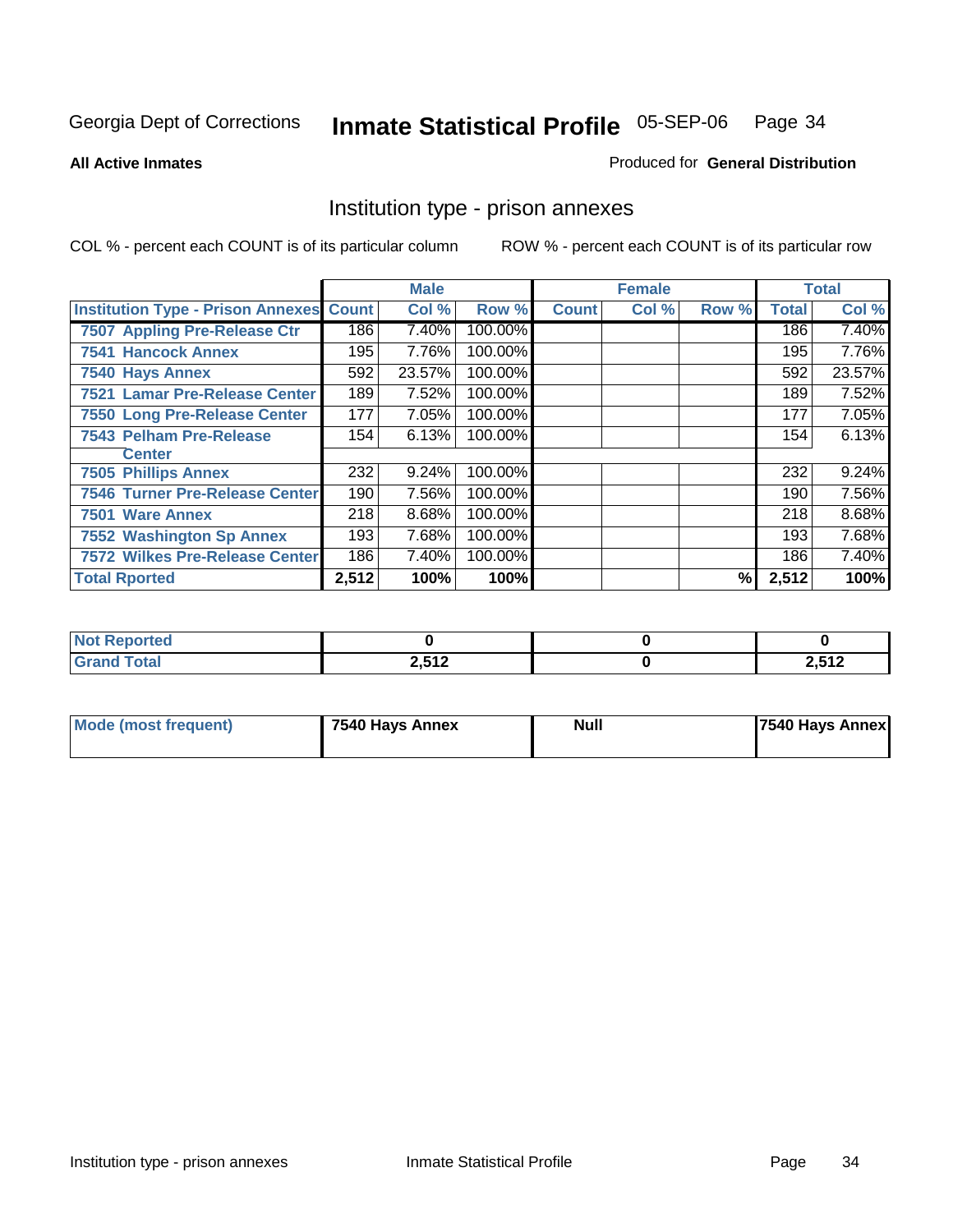**All Active Inmates**

#### Produced for **General Distribution**

### Institution type - inmate boot camp

|                                      |              | <b>Male</b> |            |              | <b>Female</b> |       |       | <b>Total</b> |
|--------------------------------------|--------------|-------------|------------|--------------|---------------|-------|-------|--------------|
| <b>Institution Type - Boot Camps</b> | <b>Count</b> | Col %       | Row %      | <b>Count</b> | Col %         | Row % | Total | Col %        |
| 9553 Baldwin Diag Ibc                | 83           | $25.30\%$   | $100.00\%$ |              |               |       | 83    | 25.30%       |
| 9566 Baldwin Inm Boot Camp           | 75           | $22.87\%$   | $100.00\%$ |              |               |       | 75    | 22.87%       |
| 9534 Burruss Inm Boot Camp           | 170          | 51.83%      | $100.00\%$ |              |               |       | 170   | 51.83%       |
| <b>Total Rported</b>                 | 328          | 100%        | 100%       |              |               | %     | 328   | 100%         |

| oorted<br><b>NOT</b>              |     |     |
|-----------------------------------|-----|-----|
| <b>otal</b><br>$-1$ . $-1$ . $-1$ | 328 | 328 |

| <b>Mode (most frequent)</b> | 9534 Burruss Inm Boot<br>Camp | Null | <b>9534 Burruss Inm</b><br><b>Boot Camp</b> |
|-----------------------------|-------------------------------|------|---------------------------------------------|
|-----------------------------|-------------------------------|------|---------------------------------------------|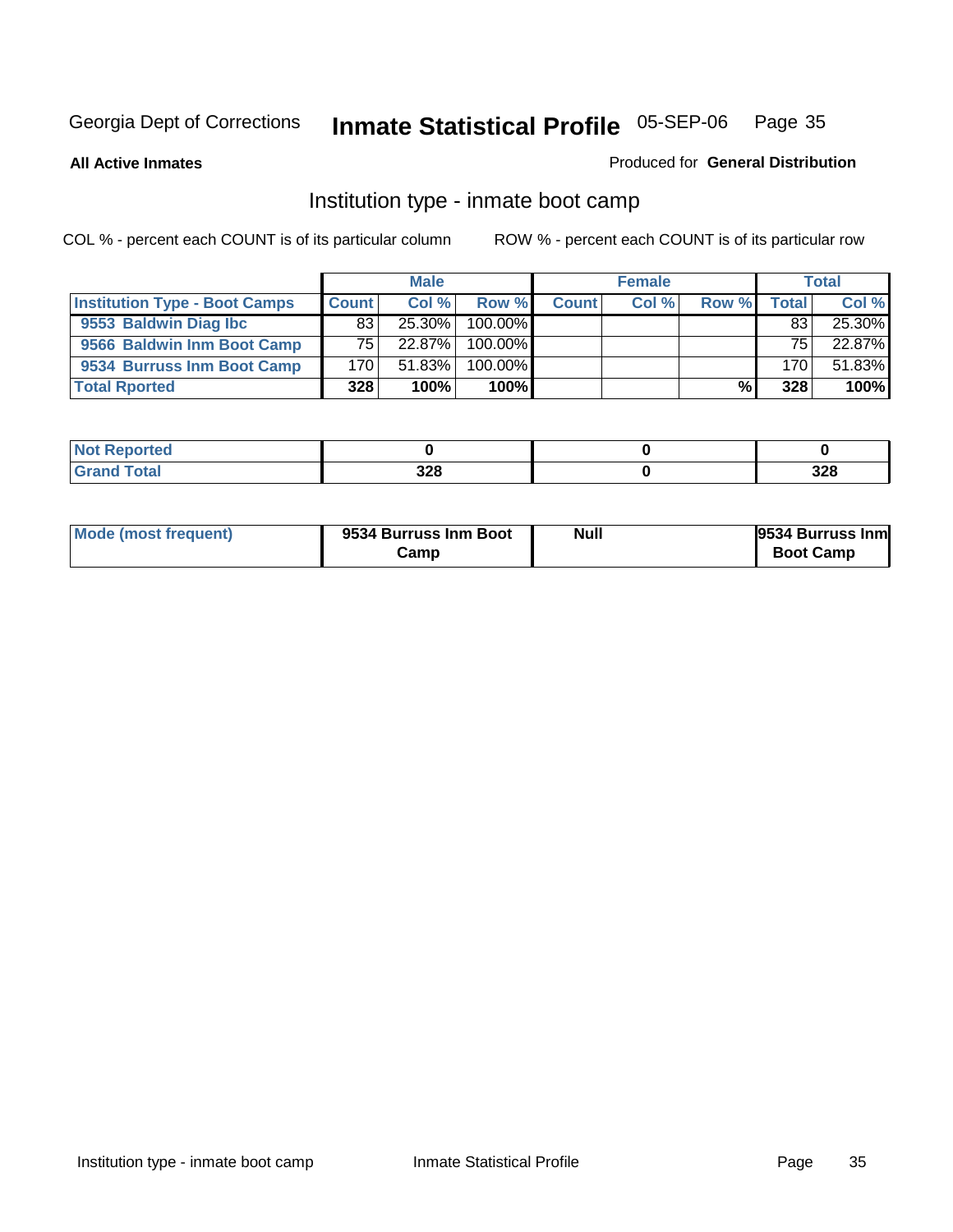**All Active Inmates**

#### Produced for **General Distribution**

### Number of disciplinary reports

|                                       |              | <b>Male</b> |        |              | <b>Female</b> |          |              | <b>Total</b> |
|---------------------------------------|--------------|-------------|--------|--------------|---------------|----------|--------------|--------------|
| <b>Number of Disciplinary Reports</b> | <b>Count</b> | Col %       | Row %  | <b>Count</b> | Col %         | Row %    | <b>Total</b> | Col %        |
|                                       | 20,907       | 42.94%      | 90.25% | 2,258        | 63.28%        | 9.75%    | 23,165       | 44.33%       |
|                                       | 6,526        | 13.40%      | 93.47% | 456          | 12.78%        | 6.53%    | 6,982        | 13.36%       |
| 2                                     | 3,854        | 7.92%       | 95.23% | 193          | 5.41%         | 4.77%    | 4,047        | 7.74%        |
| 3                                     | 2,555        | 5.25%       | 94.84% | 139          | 3.90%         | 5.16%    | 2,694        | 5.16%        |
|                                       | .865         | 3.83%       | 96.18% | 74           | 2.07%         | 3.82%    | 1,939        | 3.71%        |
| 5                                     | ,508         | 3.10%       | 95.93% | 64           | 1.79%         | 4.07%    | 1,572        | 3.01%        |
| <b>More Than 5</b>                    | 11,476       | 23.57%      | 96.76% | 384          | 10.76%        | $3.24\%$ | 11,860       | 22.69%       |
| <b>Total Reported</b>                 | 48,691       | 100%        | 93.17% | 3,568        | 100%          | 6.83%    | 52,259       | 100%         |

| N                  |                                 |       |        |
|--------------------|---------------------------------|-------|--------|
| $\sim$ 10<br>_____ | $\overline{AB}$ 69 <sup>4</sup> | 3.568 | 52,259 |

| Mean (average)       | 5.25 | 2.37 | 5.05 |
|----------------------|------|------|------|
| Median (middle)      |      |      |      |
| Mode (most frequent) |      |      |      |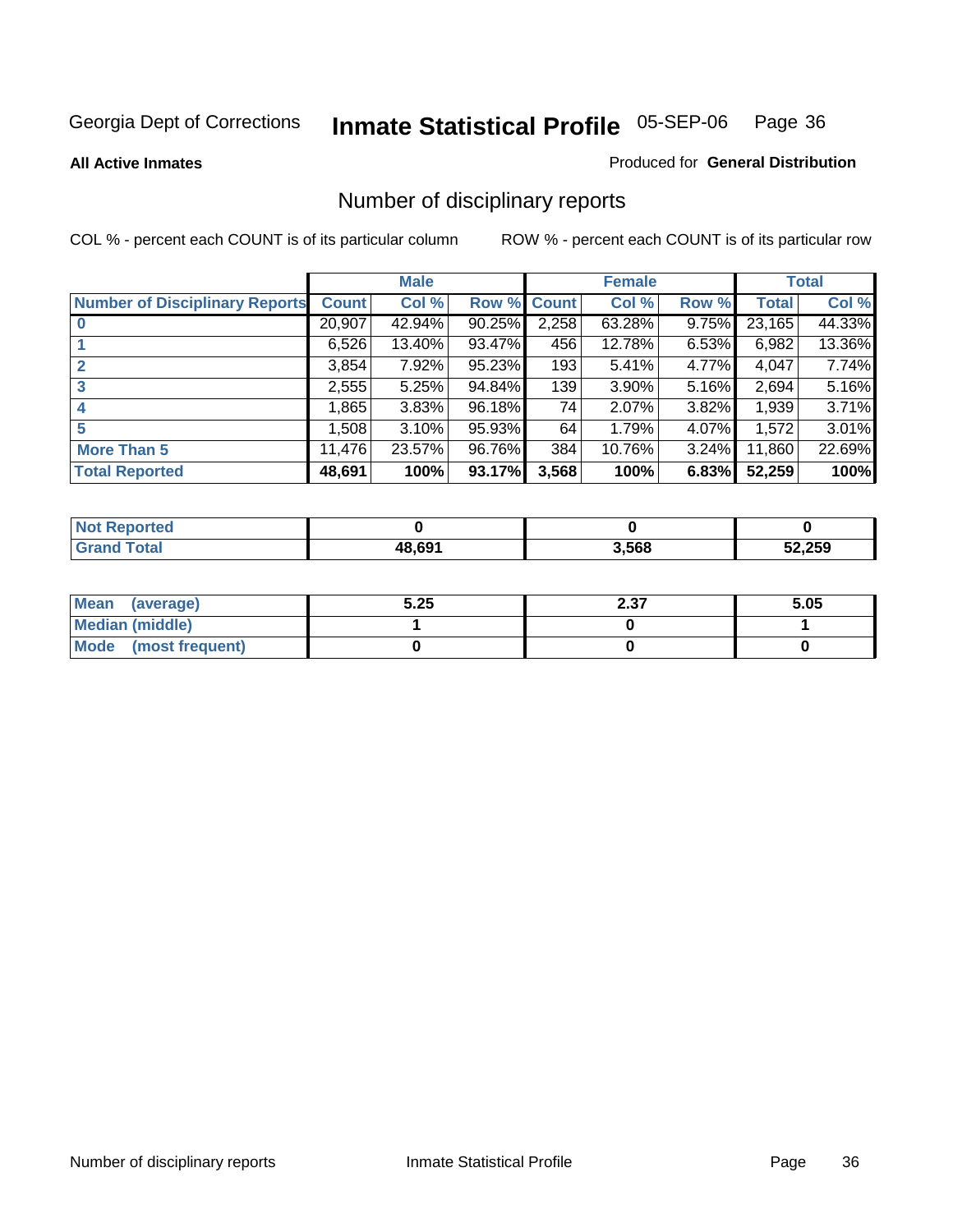### **All Active Inmates**

## Produced for **General Distribution**

## Number of transfers

|                            |         | <b>Male</b> |        |              | <b>Female</b> |          |              | <b>Total</b> |
|----------------------------|---------|-------------|--------|--------------|---------------|----------|--------------|--------------|
| <b>Number of Transfers</b> | Count l | Col %       | Row %  | <b>Count</b> | Col %         | Row %    | <b>Total</b> | Col %        |
|                            | 3,351   | 6.88%       | 82.95% | 689          | 19.31%        | 17.05%   | 4,040        | 7.73%        |
|                            | 20,193  | 41.47%      | 91.63% | 1,844        | 51.68%        | $8.37\%$ | 22,037       | 42.17%       |
|                            | 9,841   | 20.21%      | 93.84% | 646          | 18.11%        | 6.16%    | 10,487       | 20.07%       |
| 3                          | 5,583   | 11.47%      | 96.33% | 213          | 5.97%         | $3.67\%$ | 5,796        | 11.09%       |
|                            | 3,376   | 6.93%       | 97.43% | 89           | 2.49%         | $2.57\%$ | 3,465        | 6.63%        |
| 5                          | 2,073   | $4.26\%$    | 98.43% | 33           | 0.92%         | $1.57\%$ | 2,106        | 4.03%        |
| <b>More Than 5</b>         | 4,274   | 8.78%       | 98.75% | 54           | 1.51%         | $1.25\%$ | 4,328        | 8.28%        |
| <b>Total Reported</b>      | 48,691  | 100%        | 93.17% | 3,568        | 100%          | 6.83%    | 52,259       | 100%         |

| N               |            |       |        |
|-----------------|------------|-------|--------|
| $\sim$<br>_____ | $AB$ $60'$ | 3.568 | 52.259 |

| Mean (average)       | 2.40 | .31 | 2.33 |
|----------------------|------|-----|------|
| Median (middle)      |      |     |      |
| Mode (most frequent) |      |     |      |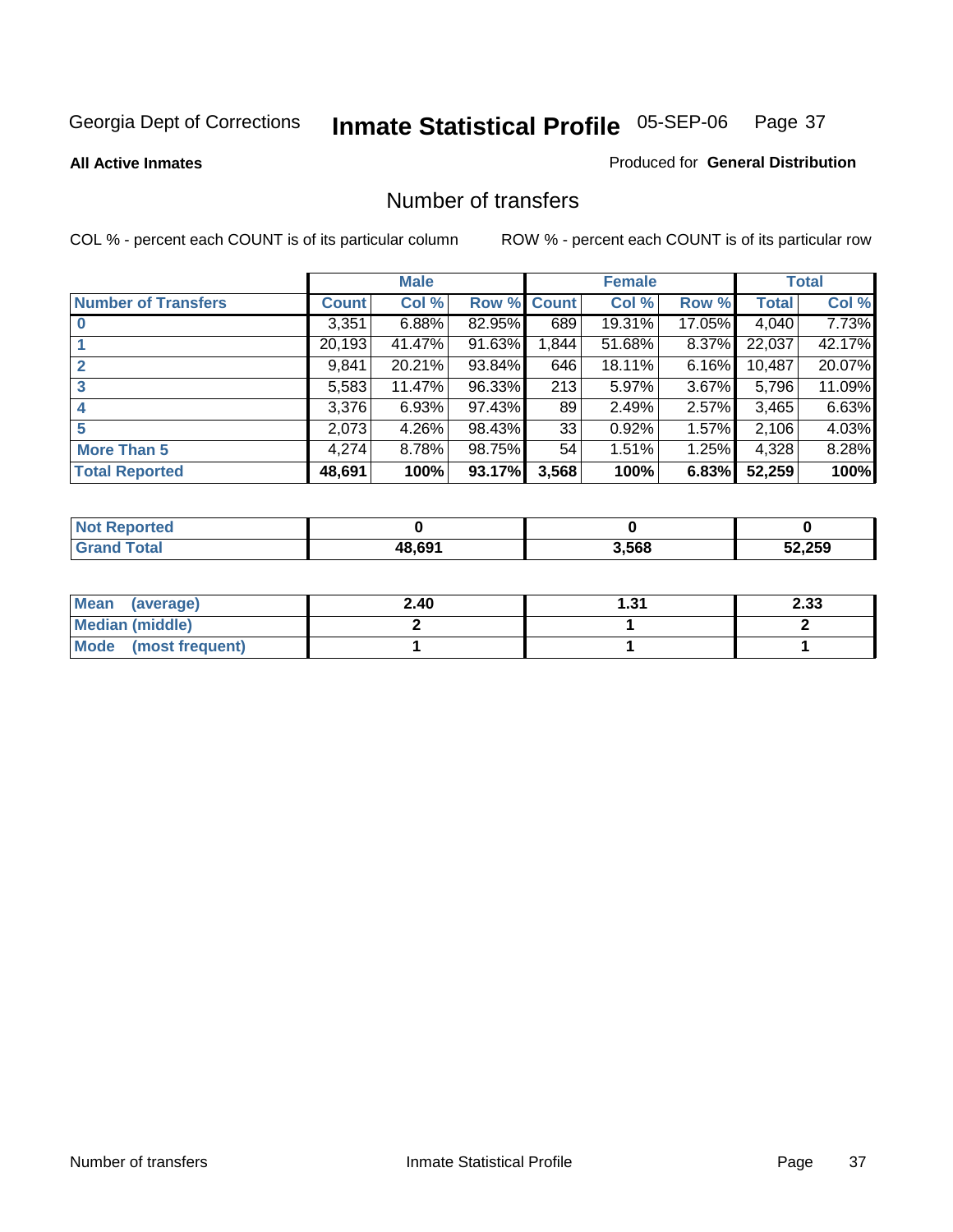**All Active Inmates**

Produced for **General Distribution**

# Number of escapes

|                          |              | <b>Male</b> |                    |       | <b>Female</b> |          |        | <b>Total</b> |
|--------------------------|--------------|-------------|--------------------|-------|---------------|----------|--------|--------------|
| <b>Number of Escapes</b> | <b>Count</b> | Col %       | <b>Row % Count</b> |       | Col %         | Row %    | Total  | Col %        |
|                          | 48,365       | 99.33%      | 93.14%             | 3,561 | 99.80%        | $6.86\%$ | 51,926 | 99.36%       |
|                          | 302          | 0.62%       | 97.73%I            |       | 0.20%         | 2.27%    | 309    | 0.59%        |
|                          | 18           | 0.04%       | $100.00\%$         |       |               |          | 18     | 0.03%        |
|                          | 5            | 0.01%       | 100.00%            |       |               |          | 5      | 0.01%        |
|                          |              | 0.01%       | 100.00%            |       |               |          |        | 0.01%        |
| <b>Total Reported</b>    | 48,691       | 100%        | 93.17%             | 3,568 | 100%          | 6.83%    | 52,259 | 100%         |

| тео |        |       |        |
|-----|--------|-------|--------|
|     | 18 691 | 3,568 | 52,259 |

| Mean (average)       |  | .01 |
|----------------------|--|-----|
| Median (middle)      |  |     |
| Mode (most frequent) |  |     |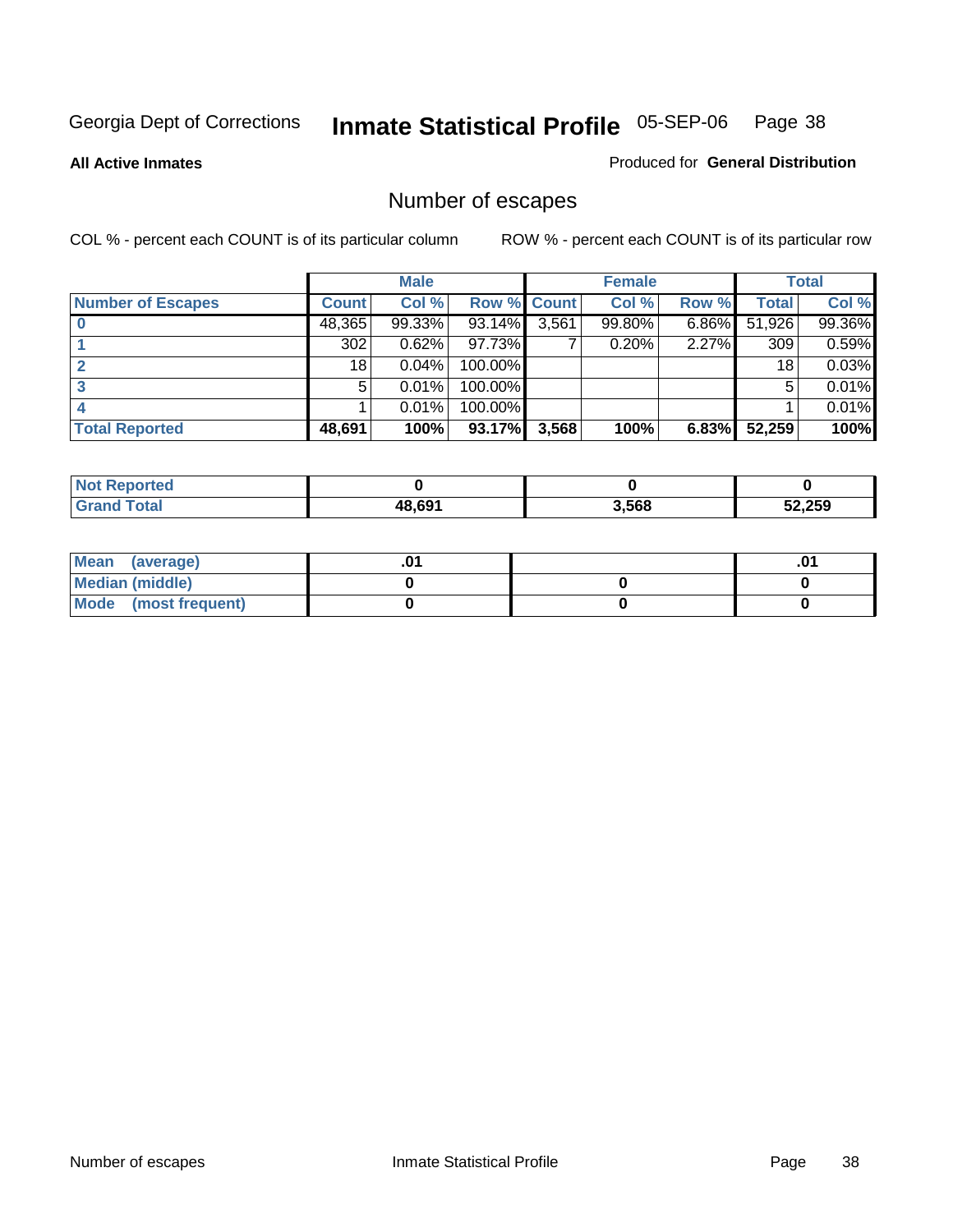**All Active Inmates**

## Produced for **General Distribution**

# Probable future release type

|                                         |              | <b>Male</b> |                    |       | <b>Female</b> |          | <b>Total</b> |        |
|-----------------------------------------|--------------|-------------|--------------------|-------|---------------|----------|--------------|--------|
| <b>Probable Future Release Type</b>     | <b>Count</b> | Col %       | <b>Row % Count</b> |       | Col %         | Row %    | <b>Total</b> | Col %  |
| <b>Paroled with probation to follow</b> | 7,053        | 14.49%      | 92.40%             | 580   | 16.26%        | $7.60\%$ | 7,633        | 14.61% |
| Paroled w/o probation to follow         | 8,076        | 16.59%      | 93.43%             | 568   | 15.92%        | $6.57\%$ | 8,644        | 16.54% |
| <b>Maxout with probation to follow</b>  | 13.127       | 26.96%      | 92.77%             | 1,023 | 28.67%        | $7.23\%$ | 14,150       | 27.08% |
| <b>Maxout w/o probation to follow</b>   | 12,655       | 25.99%      | $92.84\%$          | 976   | 27.35%        | 7.16%    | 13,631       | 26.08% |
| Life, LWOP or death sentence            | 7,780        | 15.98%      | 94.87%             | 421   | 11.80%        | 5.13%    | 8,201        | 15.69% |
| <b>Total Reported</b>                   | 48,691       | 100%        | $93.17\%$ 3,568    |       | 100%          | 6.83%    | 52,259       | 100%   |

| <b>Not</b><br>Reported       |        |        |        |
|------------------------------|--------|--------|--------|
| <b>Total</b><br><b>Grand</b> | 48,691 | 48.691 | 52,259 |

| Mode (most frequent) | Maxout with PROB follow   Maxout with PROB follow   Maxout with PROB |        |
|----------------------|----------------------------------------------------------------------|--------|
|                      |                                                                      | follow |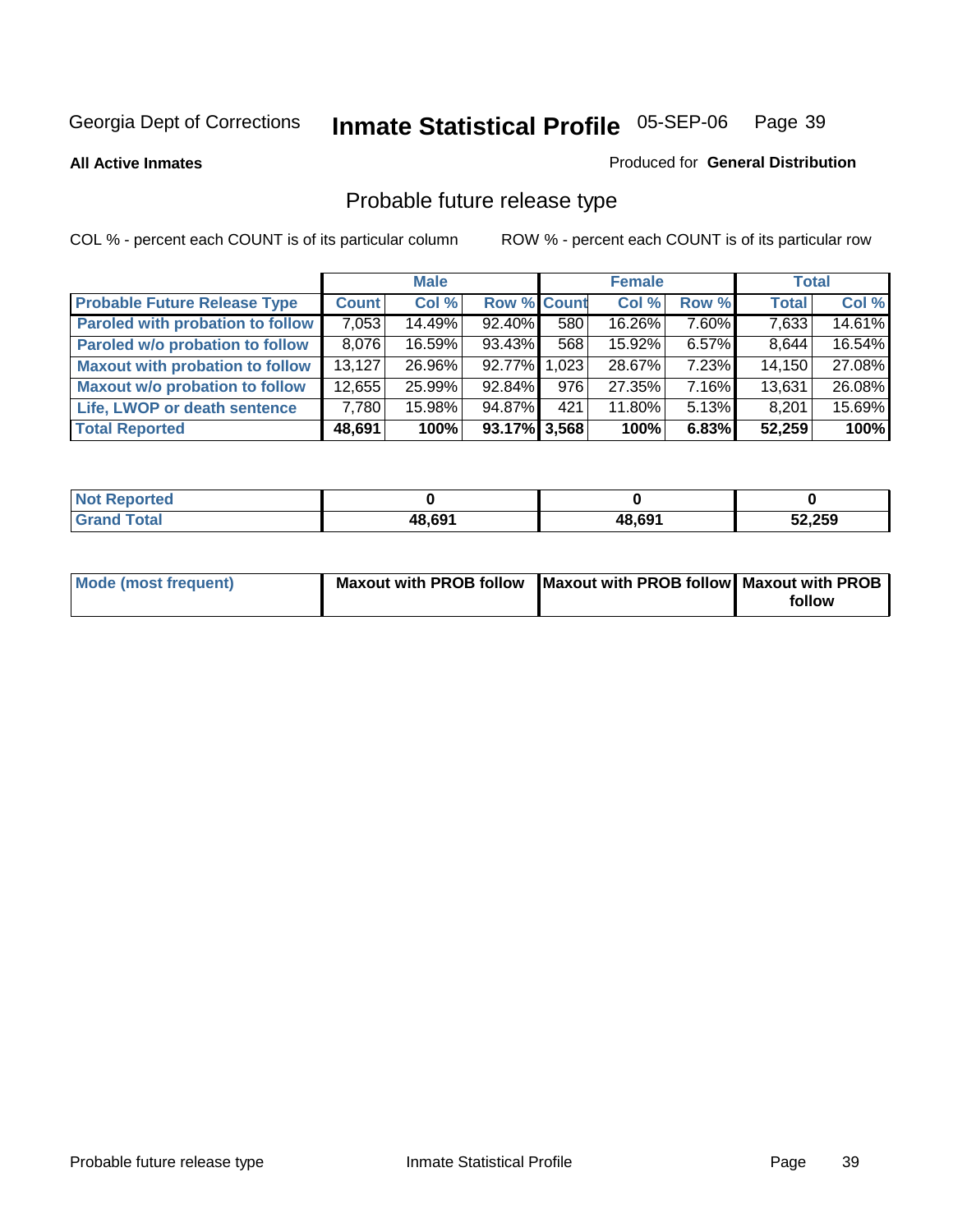**All Active Inmates**

Produced for **General Distribution**

# Actual release type

|                            |              | <b>Male</b> |                    | <b>Female</b> |       |       | <b>Total</b> |
|----------------------------|--------------|-------------|--------------------|---------------|-------|-------|--------------|
| <b>Actual Release Type</b> | <b>Count</b> | Col %       | <b>Row % Count</b> | Col %         | Row % | Total | Col %        |
| <b>Total Reported</b>      |              | %           | %                  | %             | %     |       | %            |

| <b>Still Active</b> | 48,691 | 3,568 | 52,259 |
|---------------------|--------|-------|--------|
| <b>Not Reported</b> |        |       |        |
| <b>Grand Total</b>  | 48,691 | 3,568 | 52,259 |

| M<br>_____<br>_____ | NI | Null | $\cdots$ |
|---------------------|----|------|----------|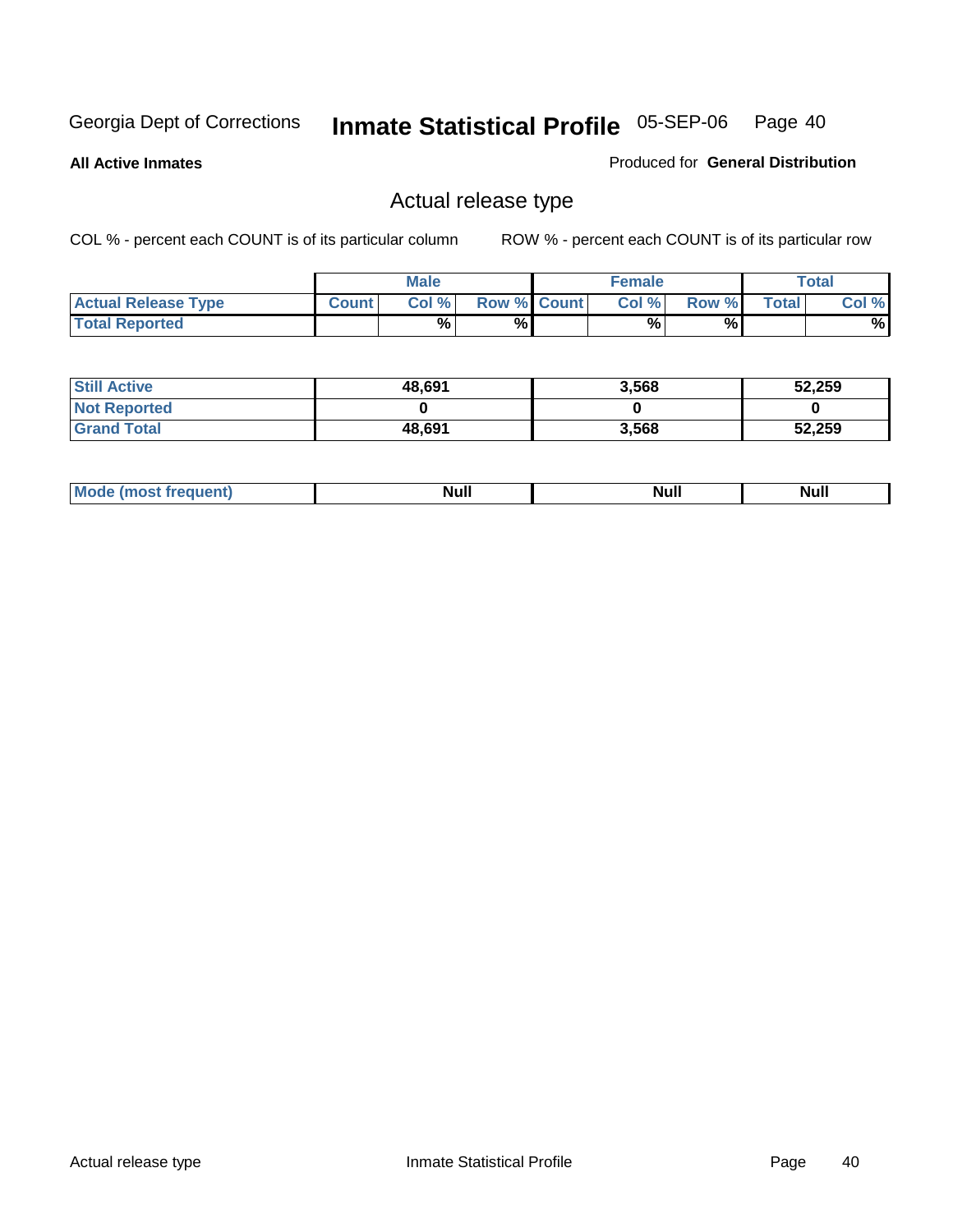## **All Active Inmates**

## Produced for **General Distribution**

## Time served in current (or last) institution

|                            |              | <b>Male</b> |        |              | <b>Female</b> |       |              | <b>Total</b> |
|----------------------------|--------------|-------------|--------|--------------|---------------|-------|--------------|--------------|
| <b>Time In Institution</b> | <b>Count</b> | Col %       | Row %  | <b>Count</b> | Col %         | Row % | <b>Total</b> | Col %        |
| 0 to 3 months              | 11,974       | 24.59%      | 91.74% | 1,078        | 30.21%        | 8.26% | 13,052       | 24.98%       |
| 3.01 to 6 months           | 7,894        | 16.21%      | 91.59% | 725          | 20.32%        | 8.41% | 8,619        | 16.49%       |
| 6.01 to 9 months           | 5,513        | 11.32%      | 92.24% | 464          | 13.00%        | 7.76% | 5,977        | 11.44%       |
| 9.01 to 12 months          | 3,911        | 8.03%       | 94.08% | 246          | 6.89%         | 5.92% | 4,157        | 7.95%        |
| 12.01 to 18 months         | 5,473        | 11.24%      | 91.55% | 505          | 14.15%        | 8.45% | 5,978        | 11.44%       |
| 18.01 to 24 months         | 2,975        | 6.11%       | 95.66% | 135          | 3.78%         | 4.34% | 3,110        | 5.95%        |
| 2.01 to 3 years            | 3,772        | 7.75%       | 96.35% | 143          | 4.01%         | 3.65% | 3,915        | 7.49%        |
| 3.01 to 4 years            | 2,015        | 4.14%       | 96.83% | 66           | 1.85%         | 3.17% | 2,081        | 3.98%        |
| 4.01 to 5 years            | 1,421        | 2.92%       | 96.21% | 56           | 1.57%         | 3.79% | 1,477        | 2.83%        |
| 5.01 to 6 years            | 980          | 2.01%       | 95.33% | 48           | 1.35%         | 4.67% | 1,028        | 1.97%        |
| 6.01 to 7 years            | 672          | 1.38%       | 95.73% | 30           | 0.84%         | 4.27% | 702          | 1.34%        |
| 7.01 to 8 years            | 678          | 1.39%       | 97.84% | 15           | 0.42%         | 2.16% | 693          | 1.33%        |
| 8.01 to 9 years            | 437          | 0.90%       | 95.00% | 23           | 0.64%         | 5.00% | 460          | 0.88%        |
| 9.01 to 10 years           | 242          | 0.50%       | 96.80% | 8            | 0.22%         | 3.20% | 250          | 0.48%        |
| Over 10 years              | 734          | 1.51%       | 96.58% | 26           | 0.73%         | 3.42% | 760          | 1.45%        |
| <b>Total Reported</b>      | 48,691       | 100%        | 93.17% | 3,568        | 100%          | 6.83% | 52,259       | 100%         |

| <b>Not Reported</b> |        |      |        |
|---------------------|--------|------|--------|
| <b>Total</b>        | 48,691 | ,568 | 52,259 |

| Mean<br>(average)              | 19 months | 13 months | 18 months |
|--------------------------------|-----------|-----------|-----------|
| Median (middle)                | 8 months  | 6 months  | 8 months  |
| <b>Mode</b><br>(most frequent) | 3 months  | 1 months  | months    |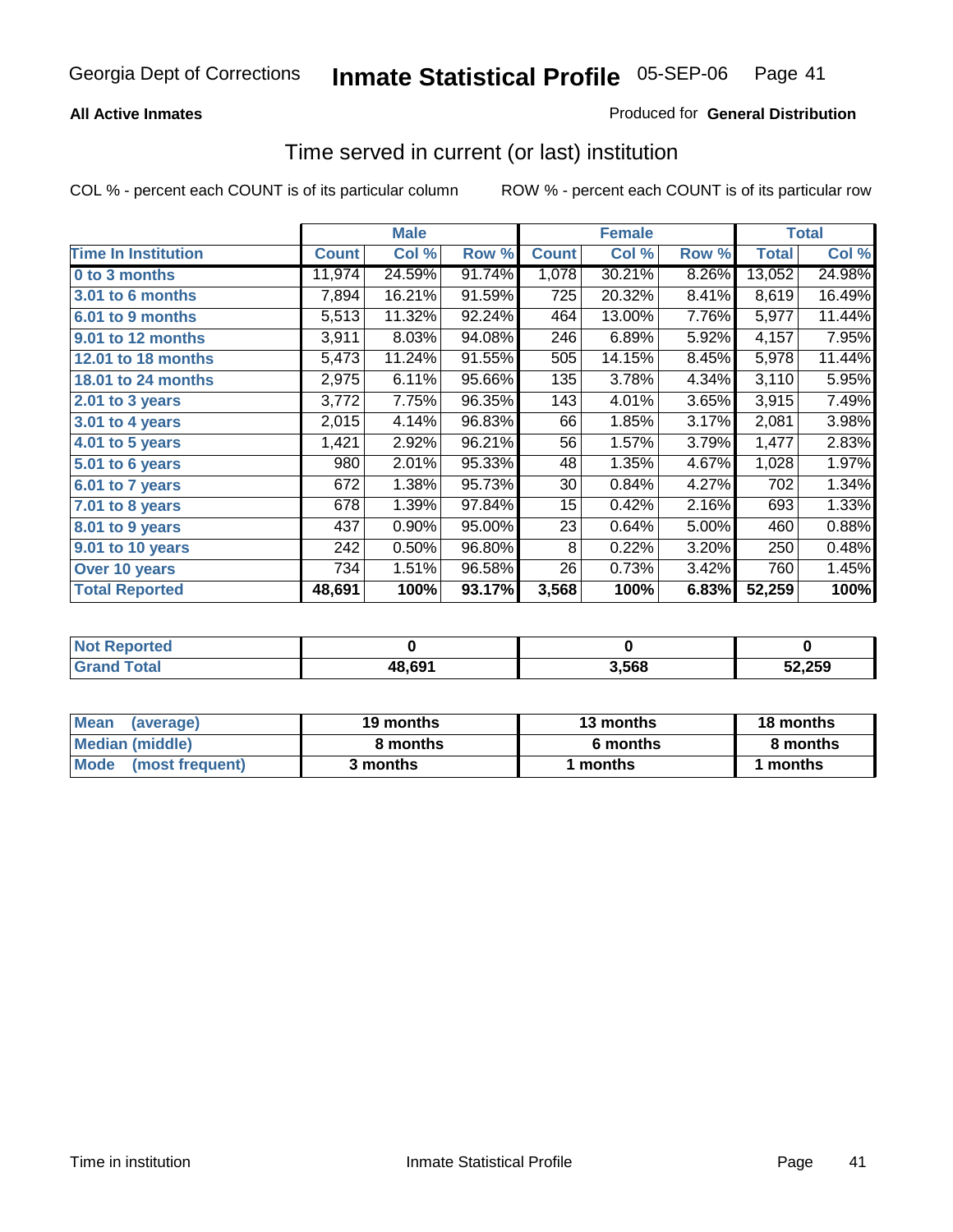**All Active Inmates**

## Produced for **General Distribution**

# Highest grade level attained

|                              |                  | <b>Male</b> |         |                  | <b>Female</b> |          |                  | <b>Total</b> |
|------------------------------|------------------|-------------|---------|------------------|---------------|----------|------------------|--------------|
| <b>Grade Level</b>           | <b>Count</b>     | Col %       | Row %   | <b>Count</b>     | Col %         | Row %    | <b>Total</b>     | Col %        |
| No school at all             | 49               | 0.11%       | 98.00%  | 1                | 0.03%         | 2.00%    | 50               | 0.10%        |
| <b>Grade 1</b>               | 44               | 0.10%       | 100.00% |                  |               |          | $\overline{44}$  | 0.09%        |
| <b>Grade 2</b>               | $\overline{58}$  | 0.13%       | 98.31%  | 1                | 0.03%         | 1.69%    | $\overline{59}$  | 0.12%        |
| <b>Grade 3</b>               | 127              | 0.28%       | 96.21%  | 5                | 0.15%         | 3.79%    | 132              | 0.27%        |
| <b>Grade 4</b>               | $\overline{127}$ | 0.28%       | 97.69%  | $\overline{3}$   | 0.09%         | 2.31%    | 130              | 0.26%        |
| Grade 5                      | 219              | 0.48%       | 95.22%  | $\overline{11}$  | 0.33%         | 4.78%    | $\overline{230}$ | 0.47%        |
| Grade 6                      | 780              | 1.69%       | 94.32%  | $\overline{47}$  | 1.43%         | 5.68%    | 827              | 1.68%        |
| <b>Grade 7</b>               | 1,245            | 2.70%       | 93.12%  | $\overline{92}$  | 2.79%         | 6.88%    | 1,337            | 2.71%        |
| <b>Grade 8</b>               | 4,274            | 9.28%       | 93.60%  | 292              | 8.87%         | 6.40%    | 4,566            | 9.25%        |
| Grade 9                      | 7,259            | 15.76%      | 94.58%  | $\overline{416}$ | 12.64%        | 5.42%    | 7,675            | 15.55%       |
| Grade 10                     | 9,640            | 20.93%      | 95.01%  | 506              | 15.37%        | 4.99%    | 10,146           | 20.55%       |
| Grade 11                     | 8,540            | 18.54%      | 94.74%  | 474              | 14.40%        | 5.26%    | 9,014            | 18.26%       |
| <b>Grade 12 or GED</b>       | 8,646            | 18.77%      | 94.00%  | 552              | 16.77%        | $6.00\%$ | 9,198            | 18.63%       |
| <b>Some tech school</b>      | 447              | 0.97%       | 72.45%  | 170              | 5.16%         | 27.55%   | 617              | 1.25%        |
| <b>Completed tech school</b> | 806              | 1.75%       | 72.61%  | 304              | 9.23%         | 27.39%   | 1,110            | 2.25%        |
| College, 1 year              | 1,115            | 2.42%       | 90.72%  | 114              | 3.46%         | 9.28%    | 1,229            | 2.49%        |
| College, 2 year              | 1,539            | 3.34%       | 90.32%  | 165              | 5.01%         | 9.68%    | 1,704            | 3.45%        |
| College, 3 year              | 442              | 0.96%       | 89.66%  | 51               | 1.55%         | 10.34%   | 493              | 1.00%        |
| <b>Bachelor's degree</b>     | 565              | 1.23%       | 88.84%  | $\overline{71}$  | 2.16%         | 11.16%   | 636              | 1.29%        |
| <b>Master's degree</b>       | 82               | 0.18%       | 89.13%  | 10               | 0.30%         | 10.87%   | 92               | 0.19%        |
| Ph.D. degree                 | $\overline{31}$  | 0.07%       | 86.11%  | $\overline{5}$   | 0.15%         | 13.89%   | 36               | 0.07%        |
| Law degree                   | $\overline{16}$  | 0.03%       | 88.89%  | $\overline{2}$   | 0.06%         | 11.11%   | $\overline{18}$  | 0.04%        |
| <b>Some medical school</b>   | 8                | 0.02%       | 100.00% |                  |               |          | 8                | 0.02%        |
| <b>Medical degree</b>        | $\overline{10}$  | 0.02%       | 100.00% |                  |               |          | 10               | 0.02%        |
| <b>Total Reported</b>        | 46,069           | 100%        | 93.33%  | 3,292            | 100%          | 6.67%    | 49,361           | 100.0%       |

| ን 622<br>the contract of the contract of | <b>270</b><br>- -<br>___ | 2.898  |
|------------------------------------------|--------------------------|--------|
| 10 CM                                    | 3.568                    | 52.250 |

| <b>Mean</b><br>(average)       | 10.43    | 11.08           | 10.48    |
|--------------------------------|----------|-----------------|----------|
| Median (middle)                | Grade 10 | Grade 11        | Grade 10 |
| <b>Mode</b><br>(most frequent) | Grade 10 | Grade 12 or GED | Grade 10 |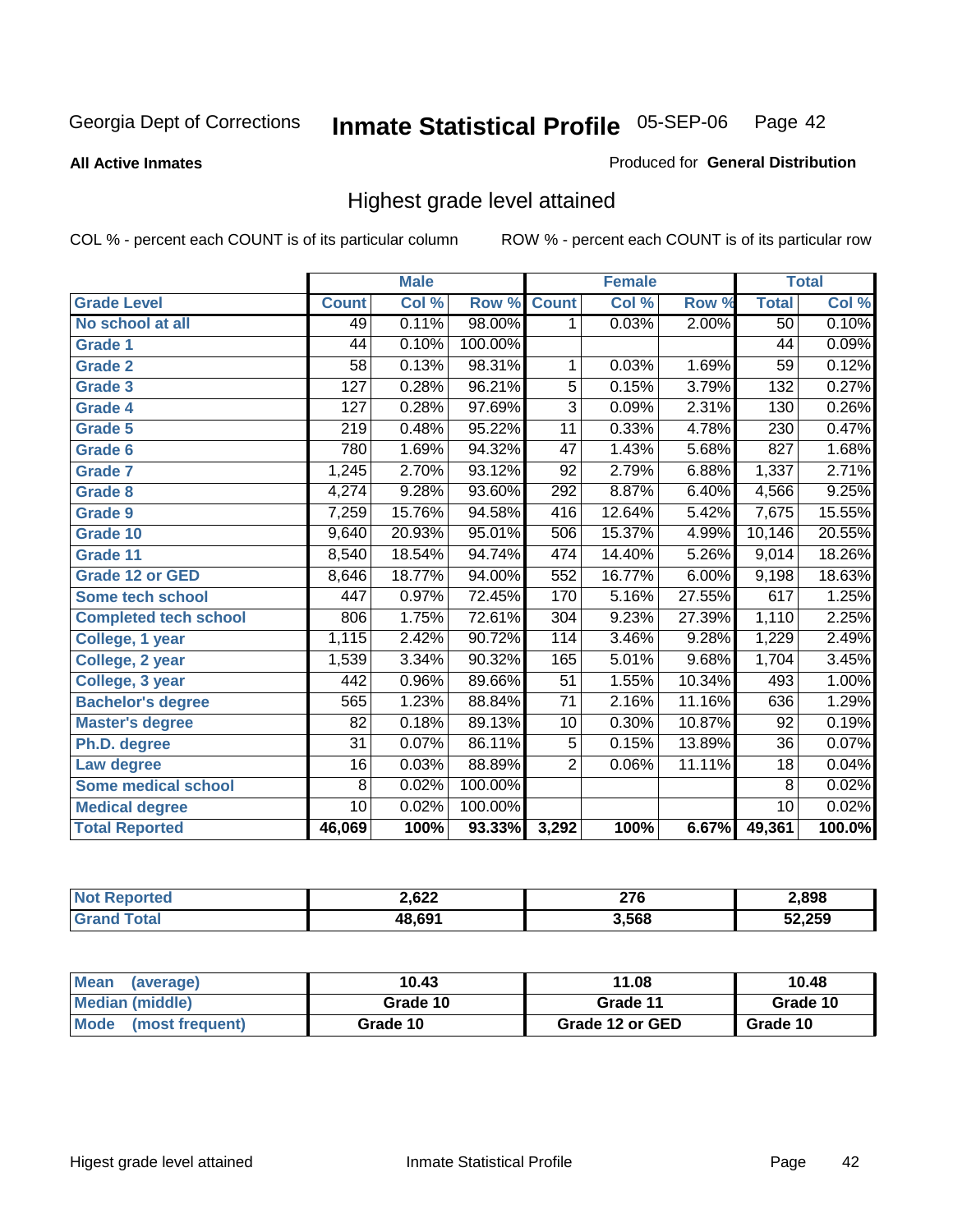#### **All Active Inmates**

## Produced for **General Distribution**

## Culture fair IQ scores

|                       |              | <b>Male</b> |        |              | <b>Female</b> |        |              | <b>Total</b> |
|-----------------------|--------------|-------------|--------|--------------|---------------|--------|--------------|--------------|
| <b>IQ Scores</b>      | <b>Count</b> | Col %       | Row %  | <b>Count</b> | Col %         | Row %  | <b>Total</b> | Col %        |
| $60 - 69$             | 1,355        | 3.01%       | 94.82% | 74           | 2.71%         | 5.18%  | 1,429        | $3.00\%$     |
| $70 - 79$             | 3,492        | 7.76%       | 93.97% | 224          | 8.22%         | 6.03%  | 3,716        | 7.79%        |
| $80 - 89$             | 6,562        | 14.59%      | 91.21% | 632          | 23.18%        | 8.79%  | 7,194        | 15.08%       |
| $90 - 99$             | 10,934       | 24.31%      | 92.12% | 935          | 34.30%        | 7.88%  | 11,869       | 24.88%       |
| $100 - 109$           | 11,750       | 26.12%      | 96.60% | 413          | 15.15%        | 3.40%  | 12,163       | 25.49%       |
| $110 - 119$           | 8,480        | 18.85%      | 97.53% | 215          | 7.89%         | 2.47%  | 8,695        | 18.23%       |
| $120 - 129$           | 2,292        | 5.10%       | 94.63% | 130          | 4.77%         | 5.37%  | 2,422        | 5.08%        |
| $130 - 139$           | 94           | 0.21%       | 57.67% | 69           | 2.53%         | 42.33% | 163          | 0.34%        |
| 140 & Up              | 24           | 0.05%       | 41.38% | 34           | 1.25%         | 58.62% | 58           | 0.12%        |
| <b>Total Reported</b> | 44,983       | 100%        | 94.29% | 2,726        | 100%          | 5.71%  | 47,709       | 100.0%       |

| <b>Not Reported</b>  | 3,188  | 564   | 3,752  |
|----------------------|--------|-------|--------|
| Not Valid (under 60) | 520    | 278   | 798    |
| <b>Grand Total</b>   | 48,691 | 3,568 | 52,259 |

| <b>Mean</b><br>(average)       | 99  | 67 | 99 |
|--------------------------------|-----|----|----|
| <b>Median (middle)</b>         | 100 | 94 | 99 |
| <b>Mode</b><br>(most frequent) | 99  | 99 | 99 |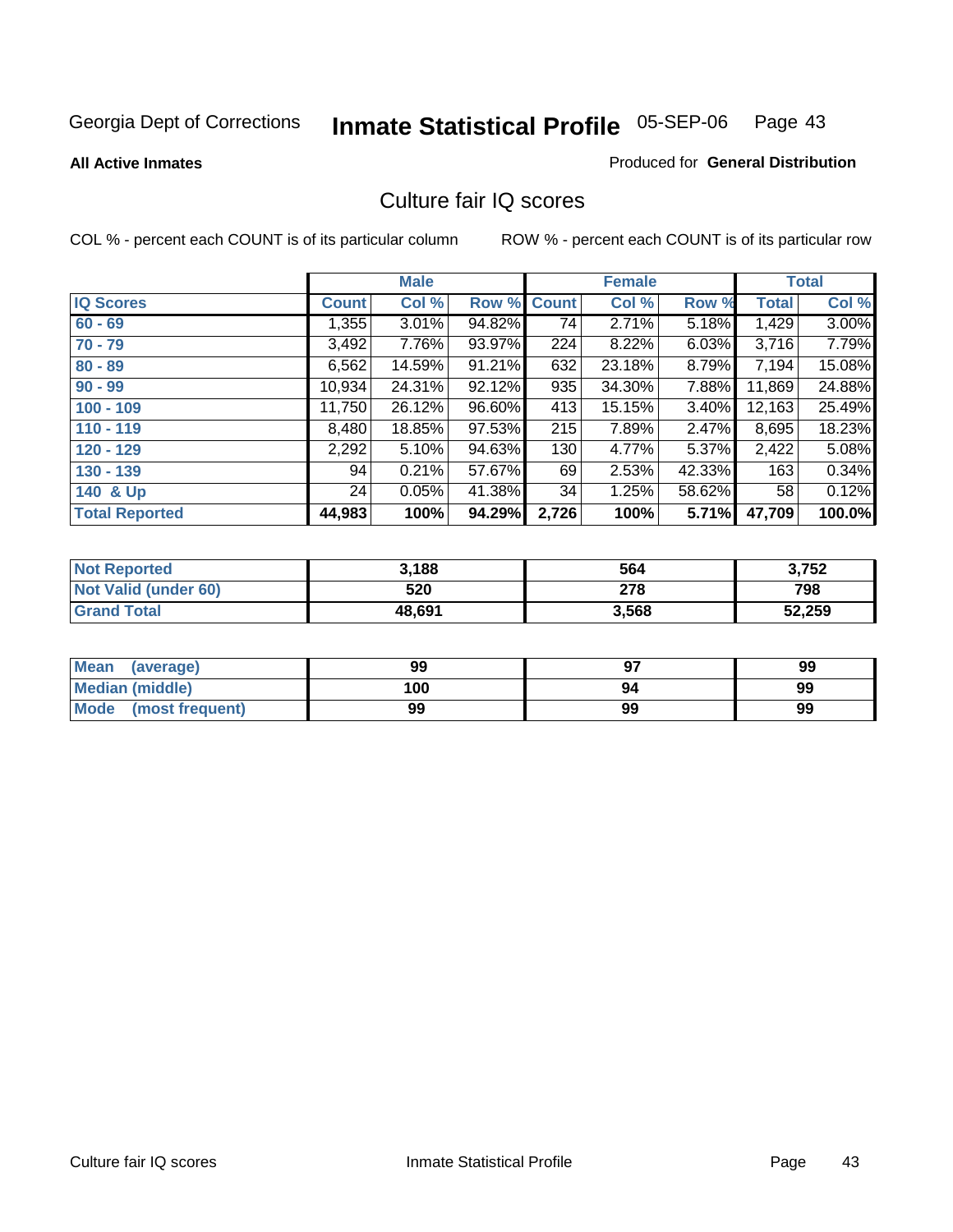## **All Active Inmates**

## Produced for **General Distribution**

# Wide Range Achievement Test (WRAT) reading score

|                           |              | <b>Male</b> |        |              | <b>Female</b> |        |              | <b>Total</b> |
|---------------------------|--------------|-------------|--------|--------------|---------------|--------|--------------|--------------|
| <b>WRAT Reading Score</b> | <b>Count</b> | Col %       | Row %  | <b>Count</b> | Col %         | Row %  | <b>Total</b> | Col %        |
| Less than 1               | 848          | 1.85%       | 98.83% | 10           | 0.33%         | 1.17%  | 858          | 1.76%        |
| 1.1 to 1.9                | 1,150        | 2.52%       | 97.13% | 34           | 1.13%         | 2.87%  | 1,184        | 2.43%        |
| 2.1 to 2.9                | 2,321        | 5.08%       | 95.63% | 106          | 3.53%         | 4.37%  | 2,427        | 4.98%        |
| 3.1 to 3.9                | 3,460        | 7.57%       | 96.49% | 126          | 4.19%         | 3.51%  | 3,586        | 7.36%        |
| 4.1 to 4.9                | 4,170        | 9.12%       | 95.86% | 180          | 5.99%         | 4.14%  | 4,350        | 8.93%        |
| 5.1 to 5.9                | 3,811        | 8.34%       | 94.61% | 217          | 7.22%         | 5.39%  | 4,028        | 8.27%        |
| 6.1 to 6.9                | 3,665        | 8.02%       | 94.00% | 234          | 7.79%         | 6.00%  | 3,899        | $8.00\%$     |
| 7.1 to 7.9                | 1,951        | 4.27%       | 94.21% | 120          | 3.99%         | 5.79%  | 2,071        | 4.25%        |
| 8.1 to 8.9                | 4,314        | 9.44%       | 94.69% | 242          | 8.06%         | 5.31%  | 4,556        | 9.35%        |
| 9.1 to 9.9                | 4,072        | 8.91%       | 94.35% | 244          | 8.12%         | 5.65%  | 4,316        | $8.86\%$     |
| 10.1 to 10.9              | 2,067        | 4.52%       | 93.36% | 147          | 4.89%         | 6.64%  | 2,214        | 4.54%        |
| 11.1 to 11.9              | 2,024        | 4.43%       | 93.06% | 151          | 5.03%         | 6.94%  | 2,175        | 4.46%        |
| 12.1 to 12.9              | 7,855        | 17.18%      | 96.57% | 279          | 9.29%         | 3.43%  | 8,134        | 16.69%       |
| 13                        | 4,013        | 8.78%       | 81.45% | 914          | 30.43%        | 18.55% | 4,927        | 10.11%       |
| <b>Total Reported</b>     | 45,721       | 100%        | 93.83% | 3,004        | 100%          | 6.17%  | 48,725       | 100%         |

| 14 (20      | 2,970  | 564   | 3.534  |
|-------------|--------|-------|--------|
| <b>otal</b> | 48.691 | 3,568 | 52,259 |

| <b>Mean</b><br>(average)       | 8.05          | 9.34 | 912<br>0. I J |
|--------------------------------|---------------|------|---------------|
| <b>Median (middle)</b>         | י ה<br>0.Z    | 9.5  | o.z           |
| <b>Mode</b><br>(most frequent) | 1 ລວ<br>ه.۷ ا | . .  | 12.8          |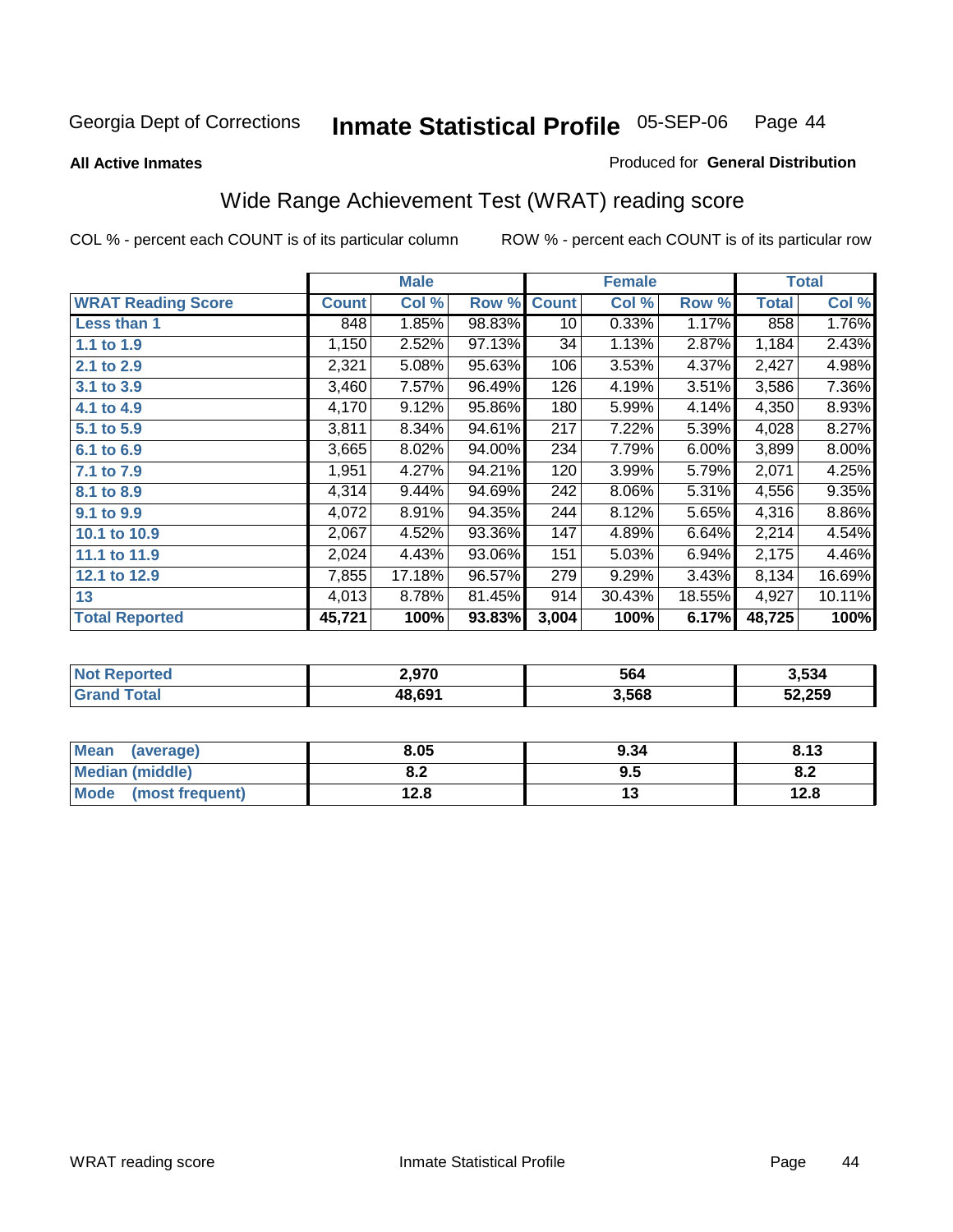**All Active Inmates**

### Produced for **General Distribution**

# Wide Range Achievement Test (WRAT) math score

|                              |              | <b>Male</b> |         |              | <b>Female</b> |        |              | <b>Total</b> |
|------------------------------|--------------|-------------|---------|--------------|---------------|--------|--------------|--------------|
| <b>WRAT Mathematic Score</b> | <b>Count</b> | Col %       | Row %   | <b>Count</b> | Col %         | Row %  | <b>Total</b> | Col %        |
| Less than 1                  | 68           | 0.15%       | 100.00% |              |               |        | 68           | 0.14%        |
| 1.1 to 1.9                   | 241          | 0.53%       | 95.63%  | 11           | 0.37%         | 4.37%  | 252          | 0.52%        |
| 2.1 to 2.9                   | 1,150        | 2.51%       | 93.12%  | 85           | 2.83%         | 6.88%  | 1,235        | 2.53%        |
| 3.1 to 3.9                   | 2,849        | 6.23%       | 95.64%  | 130          | 4.33%         | 4.36%  | 2,979        | 6.11%        |
| 4.1 to 4.9                   | 4,710        | 10.30%      | 95.38%  | 228          | 7.59%         | 4.62%  | 4,938        | 10.13%       |
| 5.1 to 5.9                   | 5,861        | 12.82%      | 95.08%  | 303          | 10.08%        | 4.92%  | 6,164        | 12.65%       |
| 6.1 to 6.9                   | 11,024       | 24.11%      | 94.61%  | 628          | 20.90%        | 5.39%  | 11,652       | 23.91%       |
| 7.1 to 7.9                   | 7,051        | 15.42%      | 93.02%  | 529          | 17.60%        | 6.98%  | 7,580        | 15.55%       |
| 8.1 to 8.9                   | 3,000        | 6.56%       | 92.82%  | 232          | 7.72%         | 7.18%  | 3,232        | 6.63%        |
| 9.1 to 9.9                   | 4,105        | 8.98%       | 91.65%  | 374          | 12.45%        | 8.35%  | 4,479        | 9.19%        |
| 10.1 to 10.9                 | 2,615        | 5.72%       | 92.40%  | 215          | 7.15%         | 7.60%  | 2,830        | 5.81%        |
| 11 to 11.9                   | 1,566        | 3.42%       | 92.17%  | 133          | 4.43%         | 7.83%  | 1,699        | 3.49%        |
| 12 to 12.9                   | 1,053        | 2.30%       | 96.43%  | 39           | 1.30%         | 3.57%  | 1,092        | 2.24%        |
| 13                           | 435          | 0.95%       | 81.61%  | 98           | 3.26%         | 18.39% | 533          | 1.09%        |
| <b>Total Reported</b>        | 45,728       | 100%        | 93.83%  | 3,005        | 100.0%        | 6.17%  | 48,733       | 100%         |

| 2,963  | 563   | 3.526  |
|--------|-------|--------|
| 48.691 | 3,568 | 52,259 |

| Mean<br>(average)              | 7.02 | 7.49 | 7.05 |
|--------------------------------|------|------|------|
| <b>Median (middle)</b>         | 6.9  |      | 6.9  |
| <b>Mode</b><br>(most frequent) | 6.9  | 7.4  | 6.9  |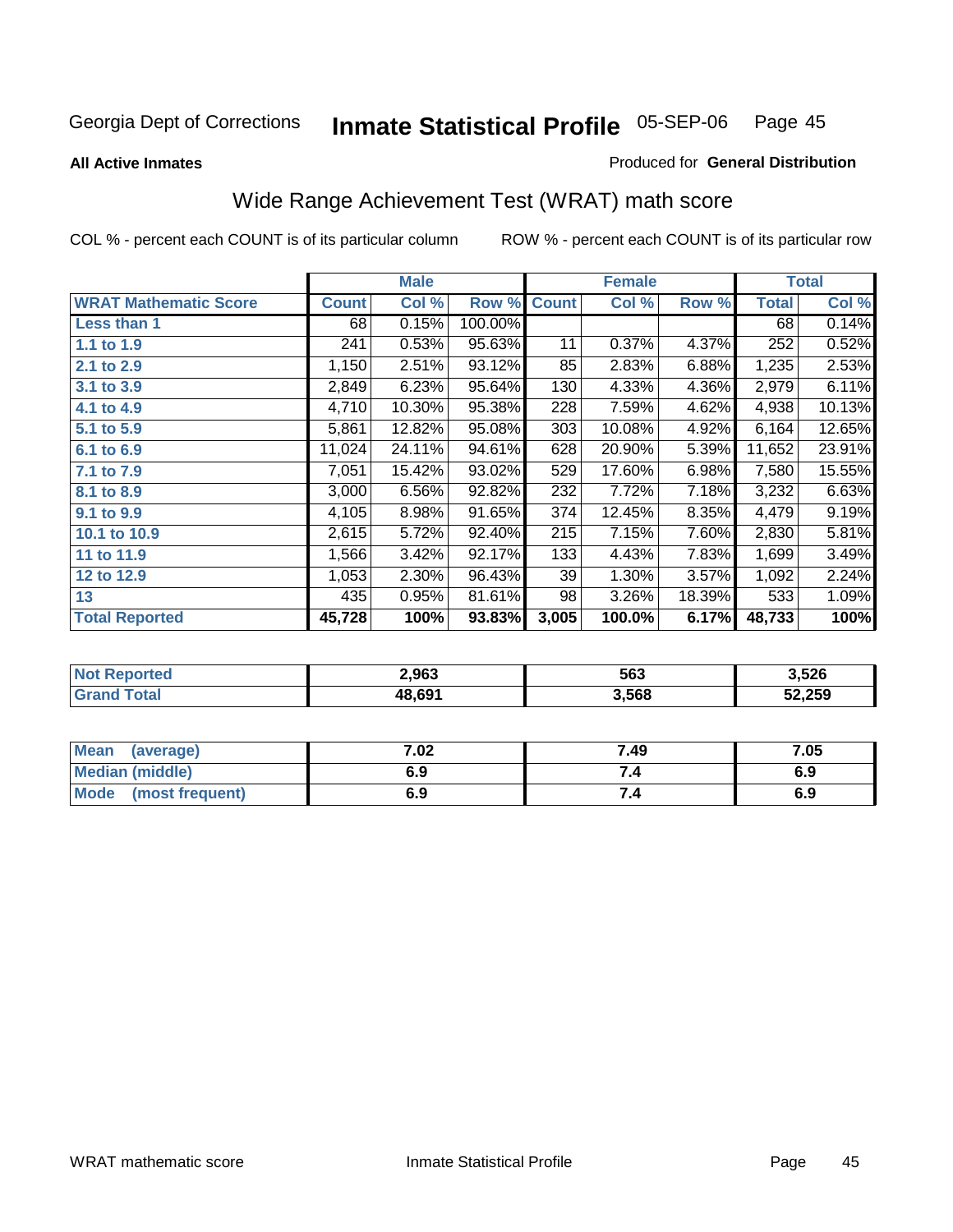Page 46

### **All Active Inmates**

## Produced for **General Distribution**

# Wide Range Achievement Test (WRAT) spelling score

|                            |              | <b>Male</b> |        |                 | <b>Female</b> |        |              | <b>Total</b> |
|----------------------------|--------------|-------------|--------|-----------------|---------------|--------|--------------|--------------|
| <b>WRAT Spelling Score</b> | <b>Count</b> | Col %       | Row %  | <b>Count</b>    | Col %         | Row %  | <b>Total</b> | Col %        |
| Less than 1                | 731          | 1.60%       | 98.38% | $\overline{12}$ | 0.40%         | 1.62%  | 743          | 1.52%        |
| 1.1 to 1.9                 | 2,123        | 4.64%       | 98.01% | 43              | 1.43%         | 1.99%  | 2,166        | 4.45%        |
| 2.1 to 2.9                 | 3,523        | 7.71%       | 97.89% | 76              | 2.53%         | 2.11%  | 3,599        | 7.39%        |
| 3.1 to 3.9                 | 3,329        | 7.28%       | 97.42% | 88              | 2.93%         | 2.58%  | 3,417        | 7.01%        |
| 4.1 to 4.9                 | 4,473        | 9.78%       | 96.44% | 165             | 5.49%         | 3.56%  | 4,638        | 9.52%        |
| 5.1 to 5.9                 | 5,374        | 11.75%      | 95.79% | 236             | 7.85%         | 4.21%  | 5,610        | 11.51%       |
| 6.1 to 6.9                 | 5,755        | 12.59%      | 94.55% | 332             | 11.05%        | 5.45%  | 6,087        | 12.49%       |
| 7.1 to 7.9                 | 3,729        | 8.16%       | 92.37% | 308             | 10.25%        | 7.63%  | 4,037        | 8.29%        |
| 8.1 to 8.9                 | 3,488        | 7.63%       | 93.21% | 254             | 8.45%         | 6.79%  | 3,742        | 7.68%        |
| 9.1 to 9.9                 | 3,412        | 7.46%       | 91.67% | 310             | 10.32%        | 8.33%  | 3,722        | 7.64%        |
| 10.1 to 10.9               | 3,240        | 7.09%       | 90.93% | 323             | 10.75%        | 9.07%  | 3,563        | 7.31%        |
| 11.1 to 11.9               | 1,607        | 3.51%       | 89.28% | 193             | 6.42%         | 10.72% | 1,800        | 3.69%        |
| 12.1 to 12.9               | 3,265        | 7.14%       | 95.36% | 159             | 5.29%         | 4.64%  | 3,424        | 7.03%        |
| 13                         | 1,670        | 3.65%       | 76.75% | 506             | 16.84%        | 23.25% | 2,176        | 4.47%        |
| <b>Total Reported</b>      | 45,719       | 100%        | 93.83% | 3,005           | 100%          | 6.17%  | 48,724       | 100%         |

| 2 Q72<br>$-1$<br>. . | 563   | 3,535  |
|----------------------|-------|--------|
| 48.691               | 3,568 | 52,259 |

| <b>Mean</b><br>(average)       | 6.90       | 8.73 | 7.01       |
|--------------------------------|------------|------|------------|
| Median (middle)                | ^ ^<br>0.Z | ტ.J  | o.4        |
| <b>Mode</b><br>(most frequent) | . .<br>U.Z | יי   | . .<br>υ.Ζ |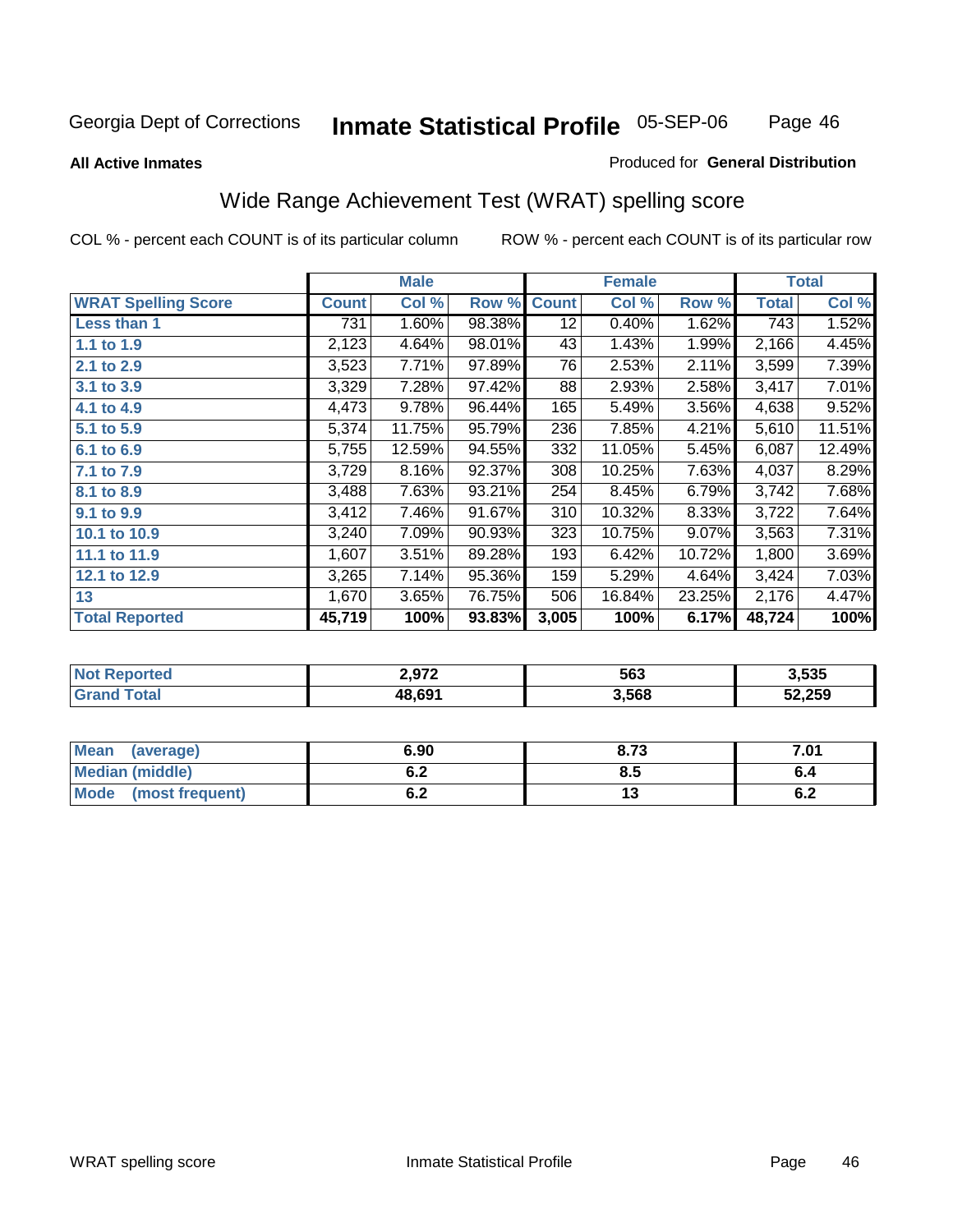## **All Active Inmates**

## Produced for **General Distribution**

## Scope of substance abuse - summary

|                        |              | <b>Male</b> |           |             | <b>Female</b> |          |                 | Total  |
|------------------------|--------------|-------------|-----------|-------------|---------------|----------|-----------------|--------|
| <b>Substance Abuse</b> | <b>Count</b> | Col %       |           | Row % Count | Col %         | Row %    | <b>Total</b>    | Col %  |
| Drugs and alcohol      | 12.226       | 25.11%      | 96.95%    | 385         | 10.79%        | $3.05\%$ | 12,611          | 24.13% |
|                        | 36,465       | 74.89%      | 91.97%    | 3,183       | 89.21%        |          | $8.03\%$ 39.648 | 75.87% |
| <b>Total Reported</b>  | 48,691       | 100%        | $93.17\%$ | 3,568       | 100%          |          | $6.83\%$ 52,259 | 100%   |

| <b>Not</b><br><b>Reported</b> | .091   | つい<br>Zυ | 116.،  |
|-------------------------------|--------|----------|--------|
| <b>Tota</b><br>' Grano        | 49,782 | 3,593    | 53.375 |

| Mode | (most frequent) |  |  |
|------|-----------------|--|--|
|      |                 |  |  |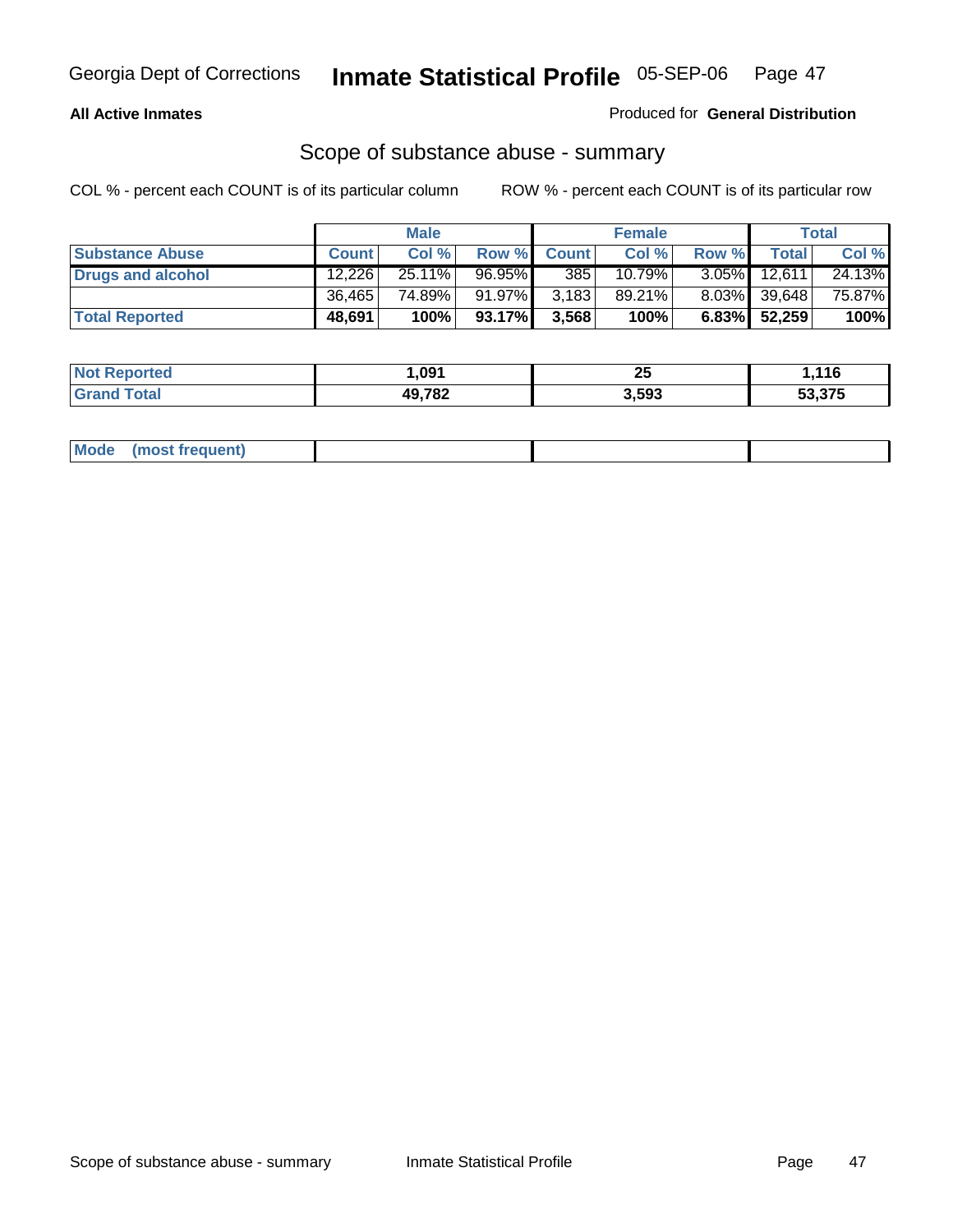## **All Active Inmates**

## Produced for **General Distribution**

## Scope of substance abuse - detail

|                                      |              | <b>Male</b> |        |              | <b>Female</b> |          |              | <b>Total</b> |
|--------------------------------------|--------------|-------------|--------|--------------|---------------|----------|--------------|--------------|
| <b>Substance Abuse</b>               | <b>Count</b> | Col %       | Row %  | <b>Count</b> | Col %         | Row %    | <b>Total</b> | Col %        |
| <b>Drug addiction and alcohol</b>    | 235          | 0.48%       | 99.16% | 2            | $0.06\%$      | 0.84%    | 237          | 0.45%        |
| abuse                                |              |             |        |              |               |          |              |              |
| <b>Drug addiction and alcoholism</b> | 98           | 0.20%       | 97.03% | 3            | 0.08%         | 2.97%    | 101          | 0.19%        |
| <b>Drug experiment &amp; alcohol</b> | 88, I        | 4.08%       | 98.37% | 33           | 0.92%         | 1.63%    | 2,021        | $3.87\%$     |
| abuse                                |              |             |        |              |               |          |              |              |
| Drug experiment & alcoholism         | 716          | 1.47%       | 97.28% | 20           | 0.56%         | 2.72%    | 736          | 1.41%        |
| Drug abuse and alcohol abuse         | 7,913        | 16.25%      | 98.20% | 145          | 4.06%         | $1.80\%$ | 8,058        | 15.42%       |
| Drug abuse and alcoholism            | 1,276        | 2.62%       | 87.52% | 182          | 5.10%         | 12.48%   | 1,458        | 2.79%        |
|                                      | 36,465       | 74.89%      | 91.97% | 3,183        | 89.21%        | 8.03%    | 39,648       | 75.87%       |
| <b>Total Reported</b>                | 48,691       | 100%        | 93.17% | 3,568        | 100%          | 6.83%    | 52,259       | 100%         |

| <b>Not</b><br><b>Reported</b> | .091   | חר<br>20 | .116   |
|-------------------------------|--------|----------|--------|
| <sup>τ</sup> ota.<br>'Gray    | 49,782 | 3.593    | 53.375 |

| Mode (most frequent) |  |  |
|----------------------|--|--|
|                      |  |  |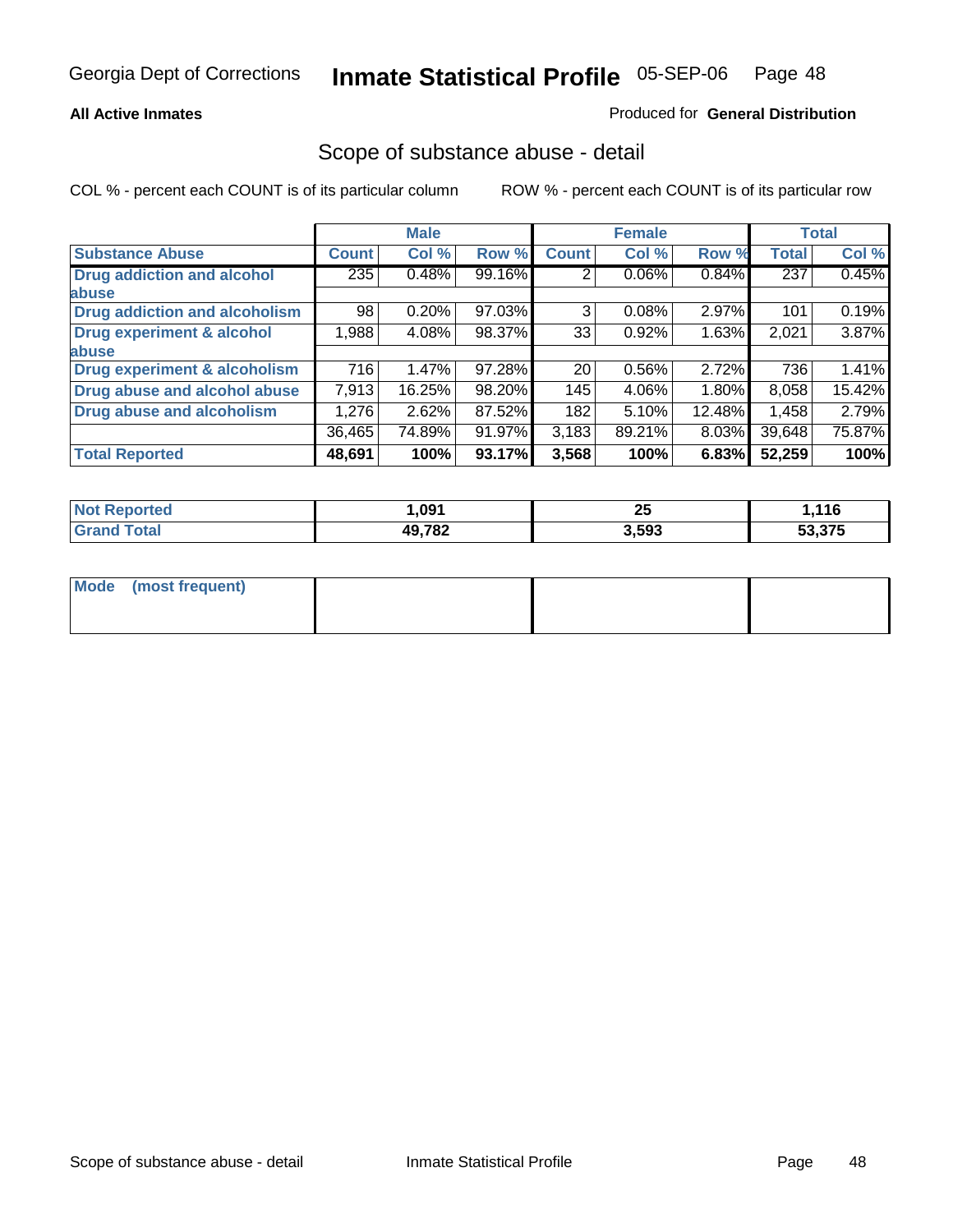**All Active Inmates**

### Produced for **General Distribution**

## Current / last mental health treatment level

|                                    |              | <b>Male</b> |         |              | <b>Female</b> |        |              | <b>Total</b> |
|------------------------------------|--------------|-------------|---------|--------------|---------------|--------|--------------|--------------|
| <b>Mental Health Treatment Lev</b> | <b>Count</b> | Col %       | Row %   | <b>Count</b> | Col%          | Row %  | <b>Total</b> | Col %        |
| 1 No problem at current time       | 6,219        | 48.40%      | 92.88%  | 477          | 21.59%        | 7.12%  | 6,696        | 44.47%       |
| <b>2 Receiving outpatient</b>      | 4,867        | 37.88%      | 74.85%  | 1,635        | 74.02%        | 25.15% | 6,502        | 43.18%       |
| treatment                          |              |             |         |              |               |        |              |              |
| 3 Inpatient, moderate              | 1,426        | 11.10%      | 95.26%  | 71           | 3.21%         | 4.74%  | 1,497        | 9.94%        |
| treatment                          |              |             |         |              |               |        |              |              |
| 4 Inpatient, intensive             | 329          | 2.56%       | 93.20%  | 24           | 1.09%         | 6.80%  | 353          | 2.34%        |
| treatment                          |              |             |         |              |               |        |              |              |
| <b>5 Undergoing crisis</b>         | 6            | 0.05%       | 100.00% |              |               |        | 6            | 0.04%        |
| stabilization                      |              |             |         |              |               |        |              |              |
| <b>6 Hospital for criminally</b>   | 2            | 0.02%       | 50.00%  | 2            | 0.09%         | 50.00% | 4            | 0.03%        |
| insane                             |              |             |         |              |               |        |              |              |
| <b>Total Evaluated</b>             | 12,849       | 100%        | 85.33%  | 2,209        | 100%          | 14.67% | 15,058       | 100%         |

| Never had MH evaluation | 35,842 | 359,⊧ | 37,201 |
|-------------------------|--------|-------|--------|
| <b>Grand Total</b>      | 48,691 | 3,568 | 52,259 |

| Median (middle) | <b>Receiving outpatient</b><br>treatment | <b>Receiving outpatient</b><br>treatment | <b>Receiving</b><br>outpatient<br>treatment |  |
|-----------------|------------------------------------------|------------------------------------------|---------------------------------------------|--|
| Mode            | No problem at current time               | <b>Receiving outpatient</b>              | No problem at                               |  |
| (most frequent) |                                          | treatment                                | current time                                |  |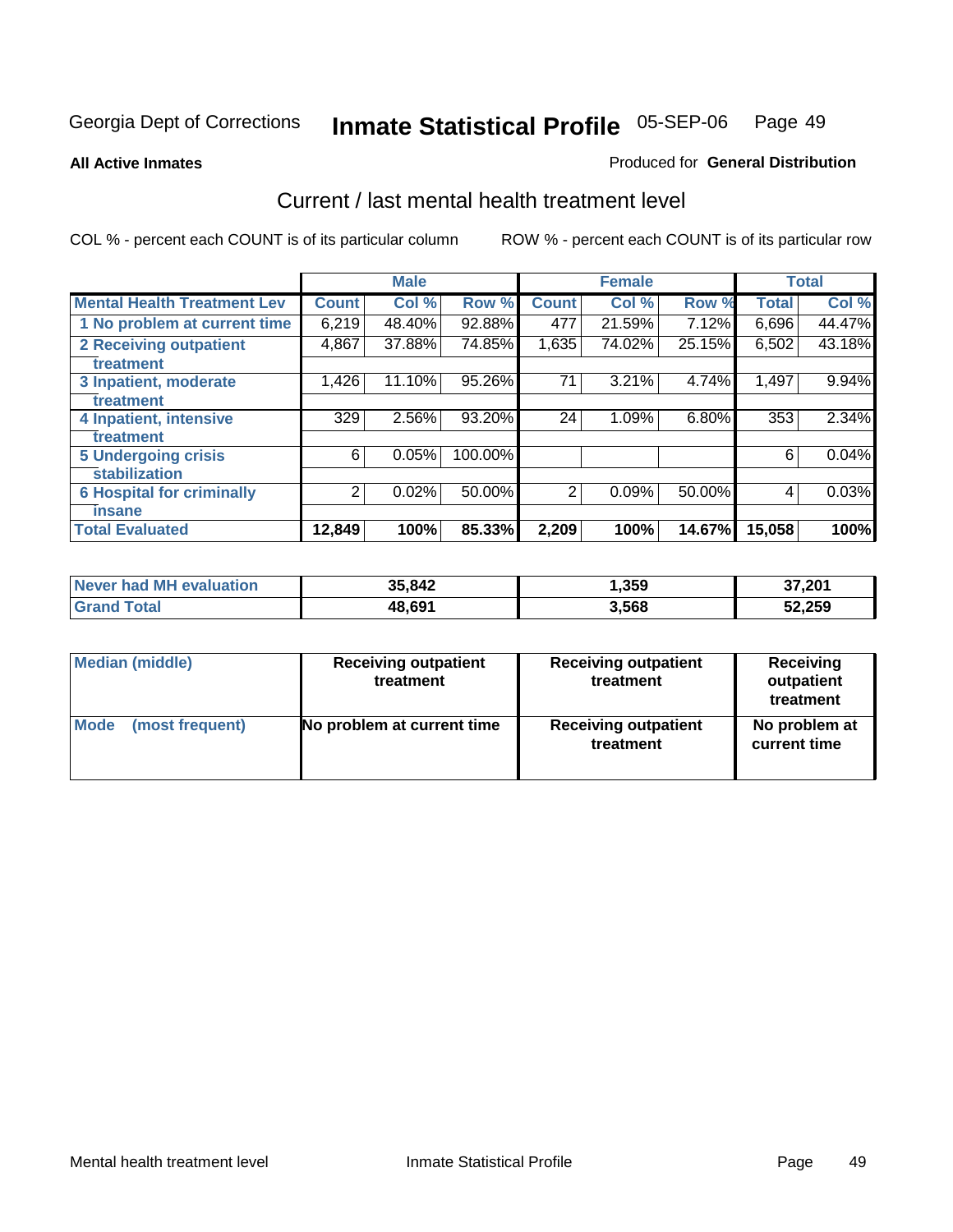## **All Active Inmates**

## Produced for **General Distribution**

# PULHESDWIT medical scale - 'P' overall condition ('P'hysical)

|                                   |                 | <b>Male</b> |        |              | <b>Female</b> |          |              | <b>Total</b> |
|-----------------------------------|-----------------|-------------|--------|--------------|---------------|----------|--------------|--------------|
| 'P' Overall Condition             | <b>Count</b>    | Col %       | Row %  | <b>Count</b> | Col %         | Row %    | <b>Total</b> | Col %        |
| 1 No medical illness              | 35,752          | 75.44%      | 94.76% | 1,976        | 57.38%        | 5.24%    | 37,728       | 74.22%l      |
| 2 Well-controlled chronic illness | 8,635           | 18.22%      | 87.21% | 1,266        | 36.76%        | 12.79%   | 9,901        | 19.48%       |
| 3 Poorly-controlled chronic       | 2,917           | 6.16%       | 96.40% | 109          | 3.16%         | $3.60\%$ | 3,026        | 5.95%        |
| <b>illness</b>                    |                 |             |        |              |               |          |              |              |
| 4 Significant problems requiring  | 80 <sub>1</sub> | 0.17%       | 94.12% | 5            | 0.15%         | 5.88%    | 85           | 0.17%        |
| special housing                   |                 |             |        |              |               |          |              |              |
| 5 Terminal illness, < 6 months    | 6               | 0.01%       | 75.00% | 2            | $0.06\%$      | 25.00%   | 8            | 0.02%        |
| to live                           |                 |             |        |              |               |          |              |              |
| 6 Inmate is pregnant              |                 |             |        | 86           | 2.50%         | 100.00%  | 86           | 0.17%        |
| <b>Total Reported</b>             | 47,390          | 100%        | 93.23% | 3,444        | 100%          | 6.77%    | 50,834       | 100.0%       |

| <b>eported</b><br>NO | 301,                           | .    | ,425   |
|----------------------|--------------------------------|------|--------|
| <b>ota</b>           | $\overline{AB}$ $\overline{B}$ | .568 | 52,259 |

| Mode | (most frequent) | 1 No medical illness | 1 No medical illness | 1 No medical<br>illness |
|------|-----------------|----------------------|----------------------|-------------------------|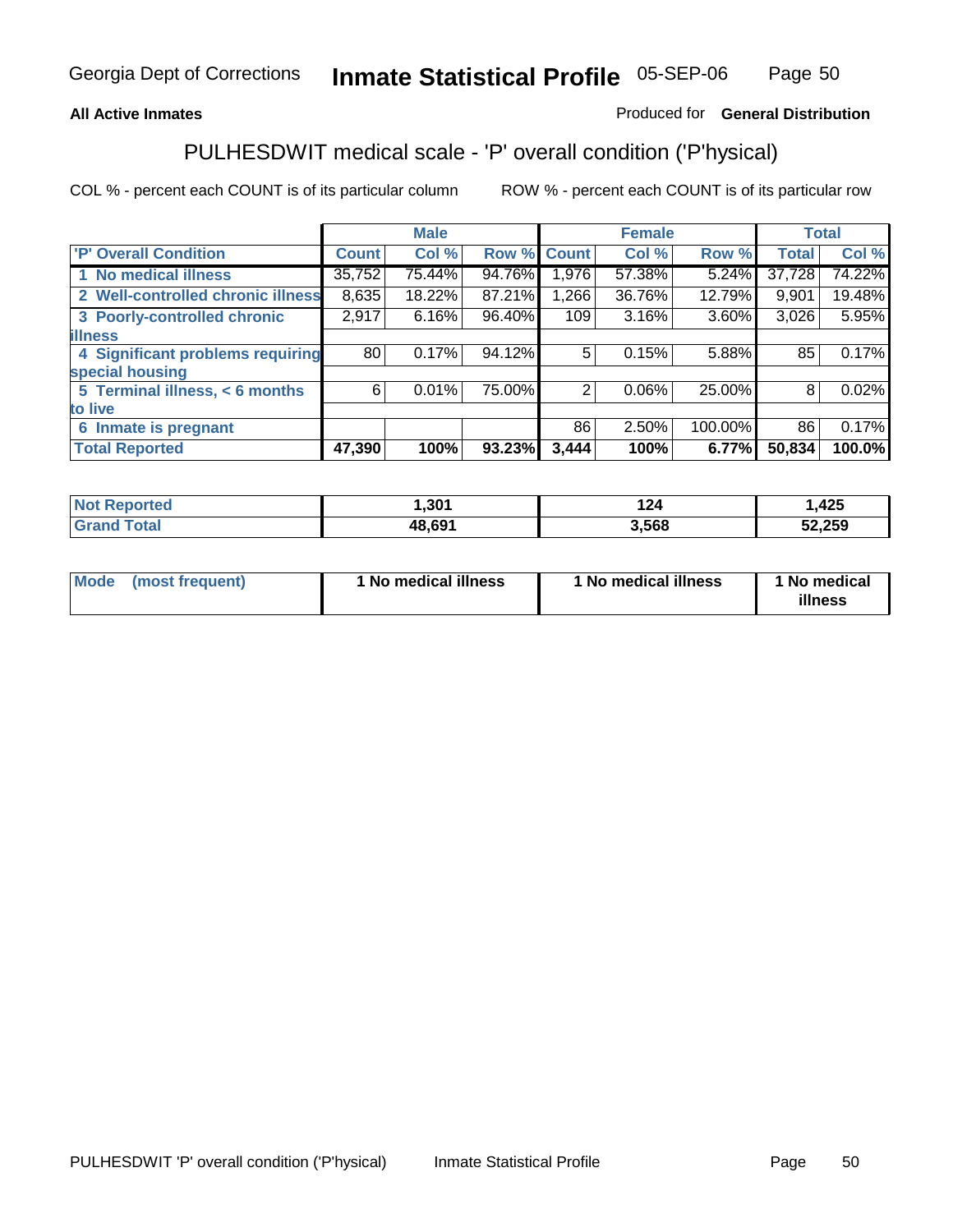## **All Active Inmates**

## Produced for **General Distribution**

## PULHESDWIT medical scale - 'U' upper body

|                              |              | <b>Male</b> |         |              | <b>Female</b> |       |              | <b>Total</b> |
|------------------------------|--------------|-------------|---------|--------------|---------------|-------|--------------|--------------|
| <b>U' Upper Body</b>         | <b>Count</b> | Col %       | Row %   | <b>Count</b> | Col %         | Row % | <b>Total</b> | Col %        |
| 1 Upper bones, joints,       | 45,808       | 96.66%      | 93.23%  | 3,326        | 96.57%        | 6.77% | 49,134       | 96.66%       |
| muscles all OK               |              |             |         |              |               |       |              |              |
| 2 One or both arms minimally | 1,300        | 2.74%       | 92.20%  | 110          | 3.19%         | 7.80% | 1,410        | 2.77%        |
| limited                      |              |             |         |              |               |       |              |              |
| 3 One or both arms           | 231          | 0.49%       | 97.06%  |              | 0.20%         | 2.94% | 238          | 0.47%        |
| moderately limited           |              |             |         |              |               |       |              |              |
| 4 One arm disabled,          | 48           | 0.10%       | 97.96%  |              | 0.03%         | 2.04% | 49           | 0.10%        |
| paralyzed, or amputated      |              |             |         |              |               |       |              |              |
| 5 Both arms disabled,        | 3            | 0.01%       | 100.00% |              |               |       | 3            | 0.01%        |
| paralyzed, or amputated      |              |             |         |              |               |       |              |              |
| <b>Total Reported</b>        | 47,390       | 100%        | 93.23%  | 3,444        | 100%          | 6.77% | 50,834       | 100.0%       |

| <b>Not Reported</b>  | 301, ا | 124   | ,425   |
|----------------------|--------|-------|--------|
| $\tau$ otal<br>Grand | 48,691 | 3,568 | 52,259 |

| <b>Mode</b> | (most frequent) | 1 Upper bones, joints,<br>muscles all OK | 1 Upper bones, joints,<br>muscles all OK | 1 Upper bones,<br>joints, muscles all<br>ΟK |
|-------------|-----------------|------------------------------------------|------------------------------------------|---------------------------------------------|
|-------------|-----------------|------------------------------------------|------------------------------------------|---------------------------------------------|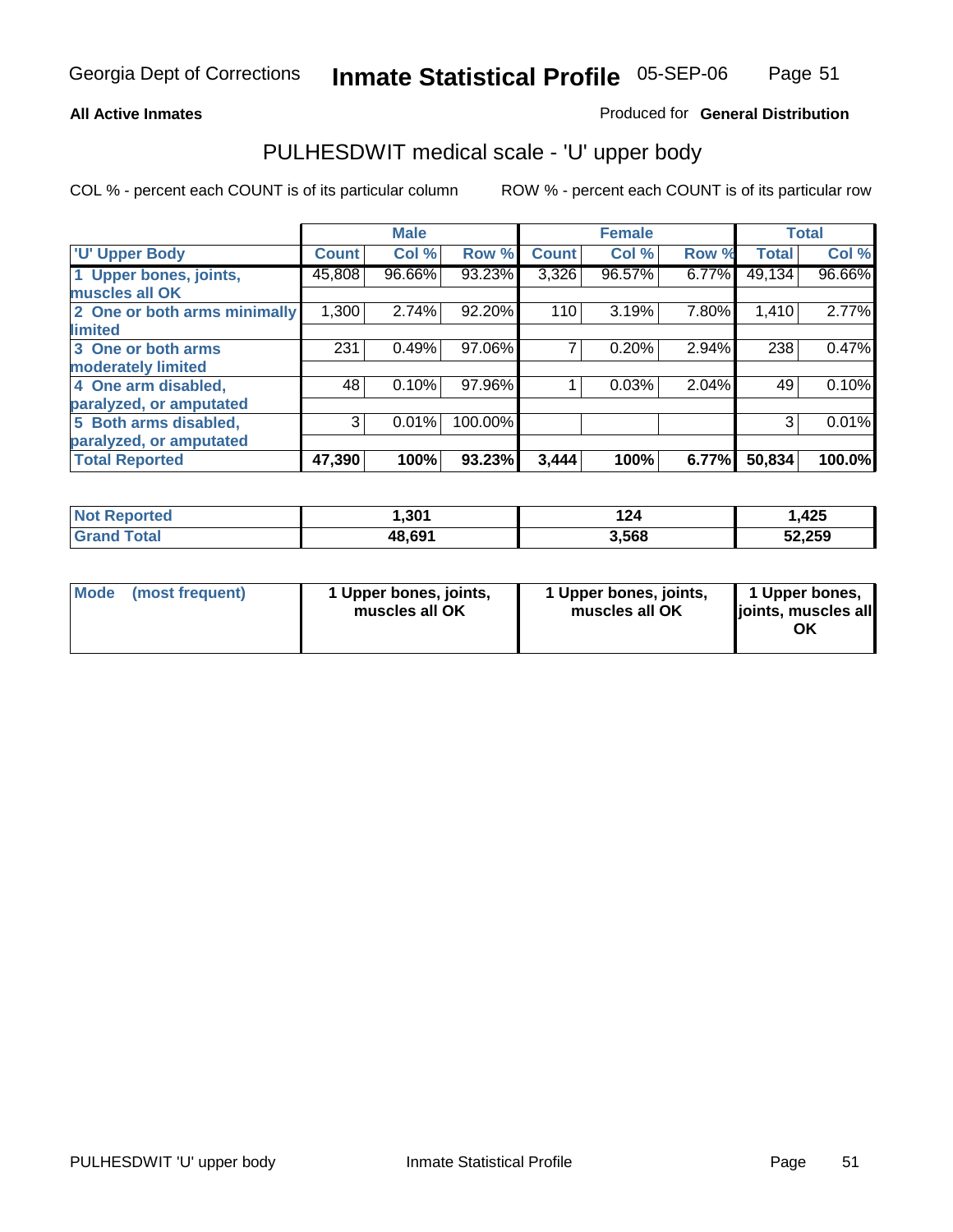## **All Active Inmates**

## Produced for **General Distribution**

## PULHESDWIT medical scale - 'L' lower body

|                                |                 | <b>Male</b> |         |              | <b>Female</b> |       |              | <b>Total</b> |
|--------------------------------|-----------------|-------------|---------|--------------|---------------|-------|--------------|--------------|
| <b>L' Lower Body</b>           | Count!          | Col %       | Row %   | <b>Count</b> | Col %         | Row % | <b>Total</b> | Col %        |
| 1 Lower bones, joints,         | 43,818          | 92.46%      | 93.34%  | 3,127        | 90.80%        | 6.66% | 46,945       | 92.35%       |
| muscles all OK                 |                 |             |         |              |               |       |              |              |
| 2 One or both legs minimally   | 2,939           | 6.20%       | 90.74%  | 300          | 8.71%         | 9.26% | 3,239        | 6.37%        |
| limited                        |                 |             |         |              |               |       |              |              |
| 3 One or both legs             | 518             | 1.09%       | 97.19%  | 15           | 0.44%         | 2.81% | 533          | 1.05%        |
| moderately limited             |                 |             |         |              |               |       |              |              |
| 4 One leg disabled, paralyzed, | 95              | 0.20%       | 97.94%  | 2            | 0.06%         | 2.06% | 97           | 0.19%        |
| or amputated                   |                 |             |         |              |               |       |              |              |
| 5 Both legs disabled,          | 20 <sub>1</sub> | 0.04%       | 100.00% |              |               |       | 20           | 0.04%        |
| paralyzed, or amputated        |                 |             |         |              |               |       |              |              |
| <b>Total Reported</b>          | 47,390          | 100%        | 93.23%  | 3,444        | 100%          | 6.77% | 50,834       | 100%         |

| <b>Not Reported</b> | 301,ا  | 124   | .425   |
|---------------------|--------|-------|--------|
| <b>Grand Total</b>  | 48,691 | 3,568 | 52,259 |

|  | Mode (most frequent) | 1 Lower bones, joints,<br>muscles all OK | 1 Lower bones, joints,<br>muscles all OK | 1 Lower bones,<br>joints, muscles all<br>OK |
|--|----------------------|------------------------------------------|------------------------------------------|---------------------------------------------|
|--|----------------------|------------------------------------------|------------------------------------------|---------------------------------------------|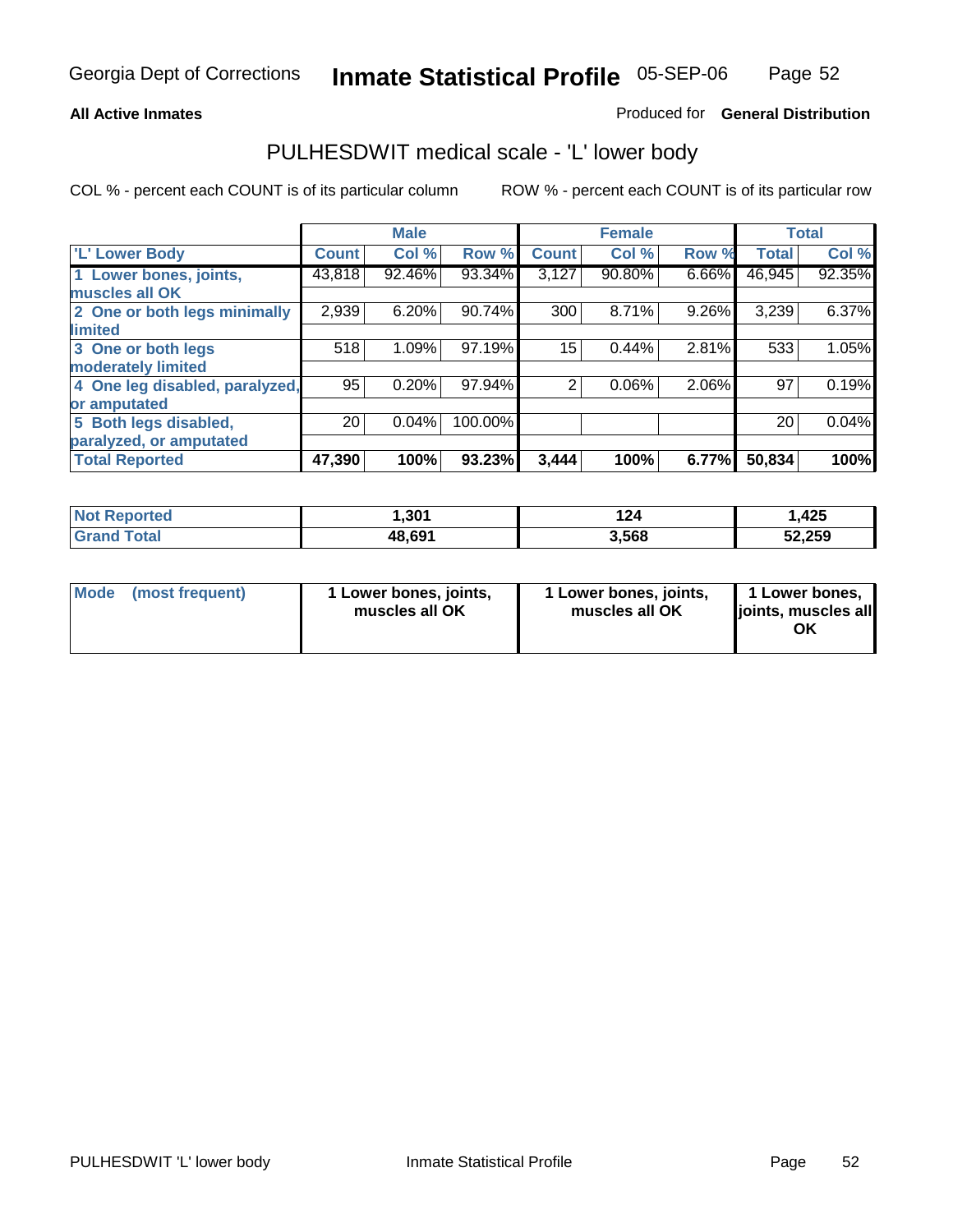## **All Active Inmates**

## Produced for **General Distribution**

## PULHESDWIT medical scale - 'H' hearing

|                                |                 | <b>Male</b> |             |       | <b>Female</b> |       | <b>Total</b> |        |
|--------------------------------|-----------------|-------------|-------------|-------|---------------|-------|--------------|--------|
| <b>H'</b> Hearing              | <b>Count</b>    | Col %       | Row % Count |       | Col %         | Row % | <b>Total</b> | Col %  |
| 1 Normal hearing both ears     | 47,006          | 99.19%      | 93.20%      | 3,431 | 99.62%        | 6.80% | 50,437       | 99.22% |
| 2 Some loss in one ear with    | 298             | 0.63%       | 97.07%      | 9     | 0.26%         | 2.93% | 307          | 0.60%  |
| other OK, or mild loss in both |                 |             |             |       |               |       |              |        |
| 3 Total loss in one ear with   | 61              | 0.13%       | 95.31%      | 3     | 0.09%         | 4.69% | 64           | 0.13%  |
| mild loss in other             |                 |             |             |       |               |       |              |        |
| 4 Severe loss in both ears     | 13              | 0.03%       | 100.00%     |       |               |       | 13           | 0.03%  |
| 5 Total loss in both ears,     | 12 <sub>1</sub> | 0.03%       | 92.31%      |       | 0.03%         | 7.69% | 13           | 0.03%  |
| requiring special housing      |                 |             |             |       |               |       |              |        |
| <b>Total Reported</b>          | 47,390          | 100%        | 93.23%      | 3,444 | 100%          | 6.77% | 50,834       | 100.0% |

| วrted     | <b>201</b><br>ו שכר | 124   | ,425   |
|-----------|---------------------|-------|--------|
| $\sim$ 40 | 48.691              | 3,568 | 52,259 |

| Mode (most frequent) | 1 Normal hearing both ears 11 Normal hearing both ears 1 Normal hearing |           |
|----------------------|-------------------------------------------------------------------------|-----------|
|                      |                                                                         | both ears |
|                      |                                                                         |           |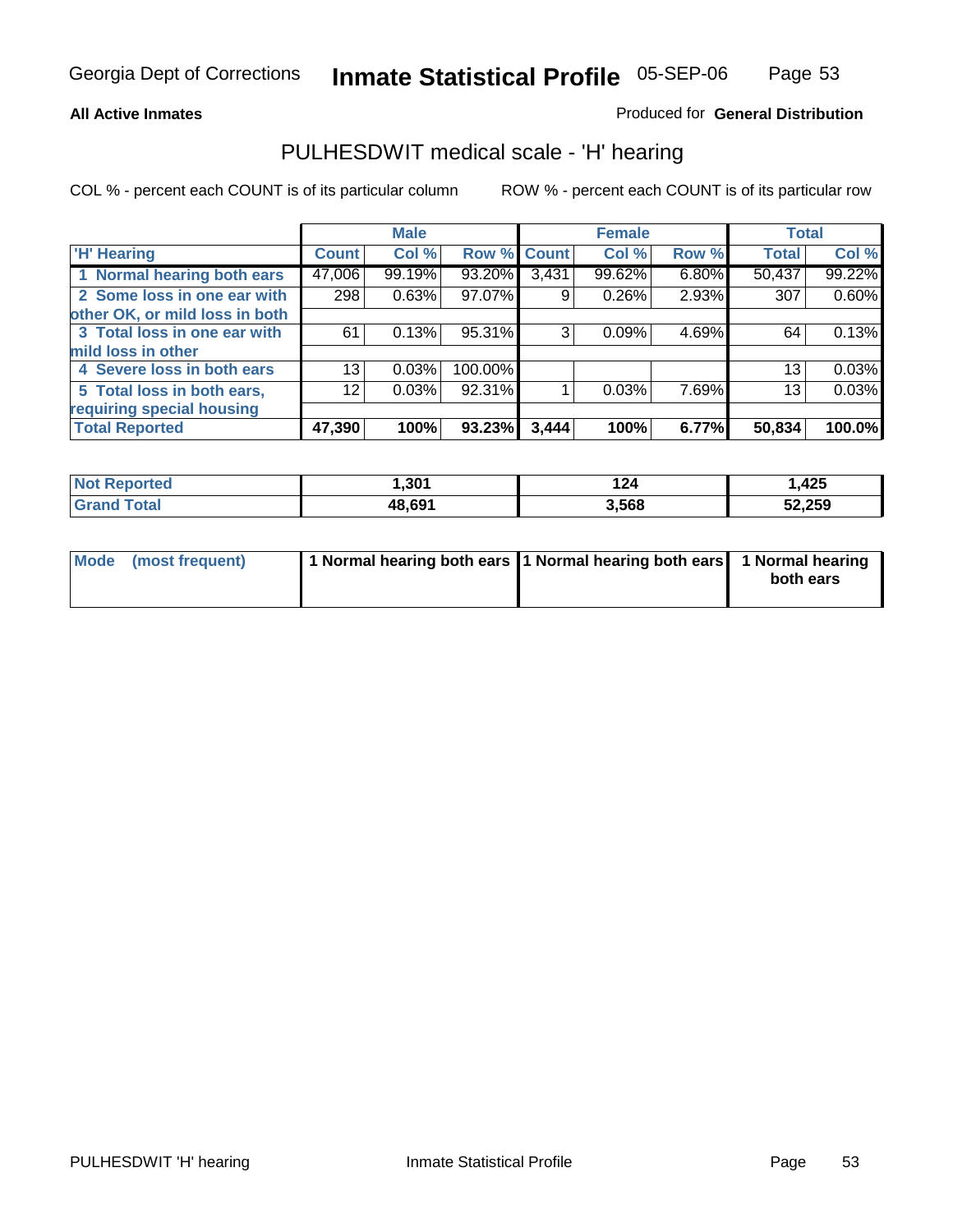## **All Active Inmates**

## Produced for **General Distribution**

## PULHESDWIT medical scale - 'E' vision

|                                 |              | <b>Male</b> |                    |       | <b>Female</b> |        |              | <b>Total</b> |
|---------------------------------|--------------|-------------|--------------------|-------|---------------|--------|--------------|--------------|
| 'E' Vision                      | <b>Count</b> | Col %       | <b>Row % Count</b> |       | Col %         | Row %  | <b>Total</b> | Col %        |
| 1 Correctable to 20/40 in both  | 41,719       | 88.03%      | 94.69%             | 2,341 | 67.97%        | 5.31%  | 44,060       | 86.67%       |
| eyes                            |              |             |                    |       |               |        |              |              |
| 2 Correctable to 20/70 in one   | 4,963        | 10.47%      | 82.58%             | 1,047 | 30.40%        | 17.42% | 6,010        | 11.82%       |
| eye, may be blind in other      |              |             |                    |       |               |        |              |              |
| 3 Correctable to 20/200 in one  | 610          | 1.29%       | 92.01%             | 53    | 1.54%         | 7.99%  | 663          | 1.30%        |
| eye, may be blind in other      |              |             |                    |       |               |        |              |              |
| 4 One eye not correctable to    | 82           | 0.17%       | 96.47%             | 3     | 0.09%         | 3.53%  | 85           | 0.17%        |
| 20/200, other may be blind      |              |             |                    |       |               |        |              |              |
| 5 Blind in both eyes, requiring | 16           | 0.03%       | 100.00%            |       |               |        | 16           | 0.03%        |
| special housing                 |              |             |                    |       |               |        |              |              |
| <b>Total Reported</b>           | 47,390       | 100%        | 93.23%             | 3,444 | 100%          | 6.77%  | 50,834       | 100%         |

| <b>Not Reported</b> | 1,301  | .<br>124 | .425   |
|---------------------|--------|----------|--------|
| Total               | 48,691 | 3,568    | 52,259 |

| Mode | (most frequent) | 1 Correctable to 20/40 in<br>both eves | 1 Correctable to 20/40 in   1 Correctable to<br>both eves | 20/40 in both eyes |
|------|-----------------|----------------------------------------|-----------------------------------------------------------|--------------------|
|      |                 |                                        |                                                           |                    |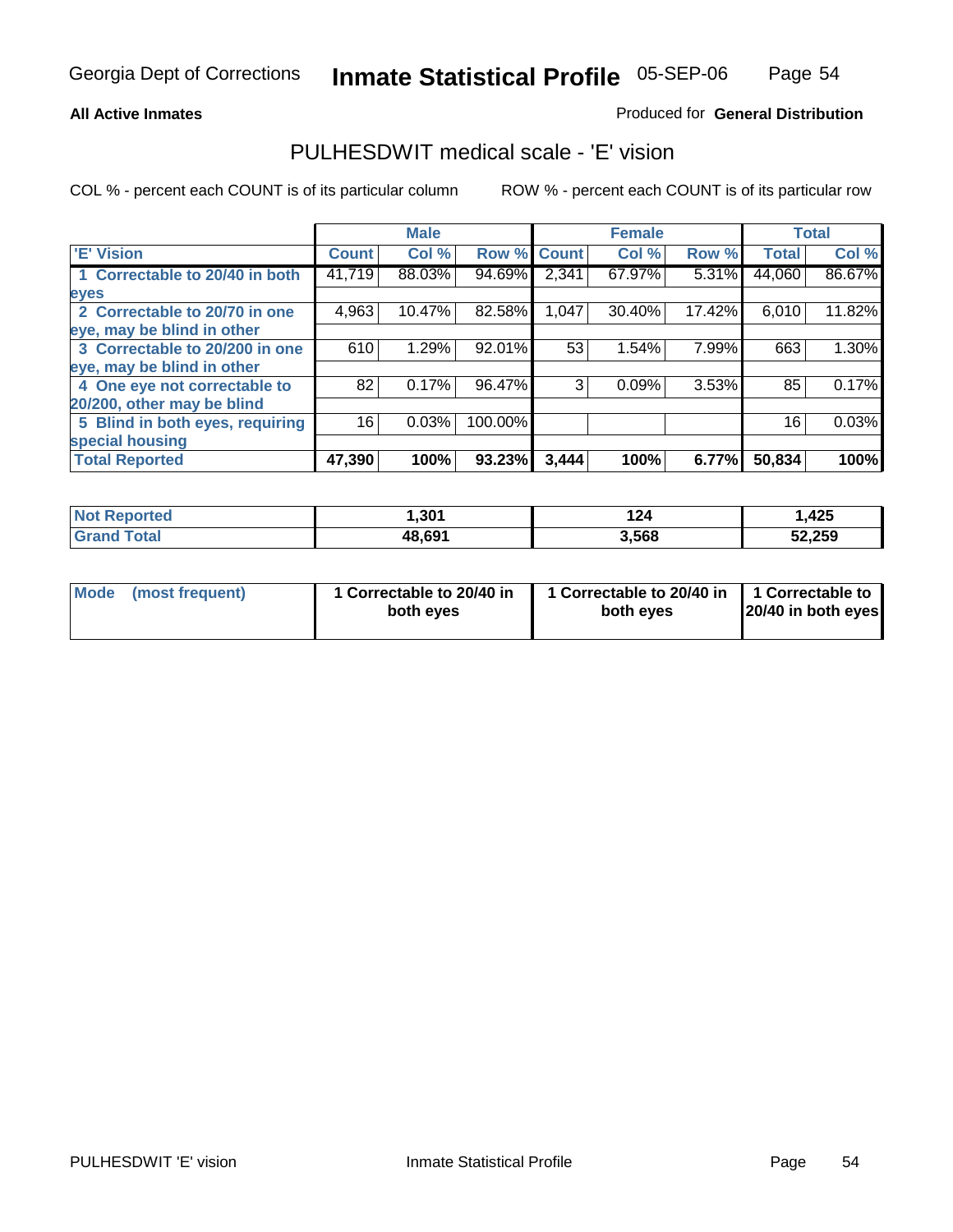## **All Active Inmates**

## Produced for **General Distribution**

# PULHESDWIT medical scale - 'S' pSychiatric

|                                        |              | <b>Male</b> |         |              | <b>Female</b> |        |              | <b>Total</b> |
|----------------------------------------|--------------|-------------|---------|--------------|---------------|--------|--------------|--------------|
| 'S' pSychiatric                        | <b>Count</b> | Col %       | Row %   | <b>Count</b> | Col %         | Row %  | <b>Total</b> | Col %        |
| 1 No impairment or disorders           | 41,213       | 88.28%      | 94.96%  | 2,186        | 63.62%        | 5.04%  | 43,399       | 86.59%       |
| 2 Stable, or in remission, or          | 4,347        | $9.31\%$    | 78.62%  | 1,182        | 34.40%        | 21.38% | 5,529        | 11.03%       |
| mild impairment or retardation         |              |             |         |              |               |        |              |              |
| 3 Requires moderate inpatient          | 1,052        | 2.25%       | 94.86%  | 57           | 1.66%         | 5.14%  | 1,109        | 2.21%        |
| treatment                              |              |             |         |              |               |        |              |              |
| 4 Requires intensive inpatient         | 64           | 0.14%       | 85.33%  | 11           | 0.32%         | 14.67% | 75           | 0.15%        |
| treatment                              |              |             |         |              |               |        |              |              |
| <b>5 Requires Crisis Stabilization</b> |              | 0.01%       | 100.00% |              |               |        |              | 0.01%        |
| Unit (CSU) inpatient care              |              |             |         |              |               |        |              |              |
| <b>Total Reported</b>                  | 46,683       | 100%        | 93.14%  | 3,436        | 100%          | 6.86%  | 50,119       | 100%         |

| <b>Not Reported</b> | 2,008  | 132   | 2,140  |
|---------------------|--------|-------|--------|
| <b>Grand Total</b>  | 48,691 | 3,568 | 52,259 |

| Mode (most frequent) | <b>1</b> No impairment or disorders | 1 No impairment or<br>disorders | 1 No impairment or<br>disorders |
|----------------------|-------------------------------------|---------------------------------|---------------------------------|
|                      |                                     |                                 |                                 |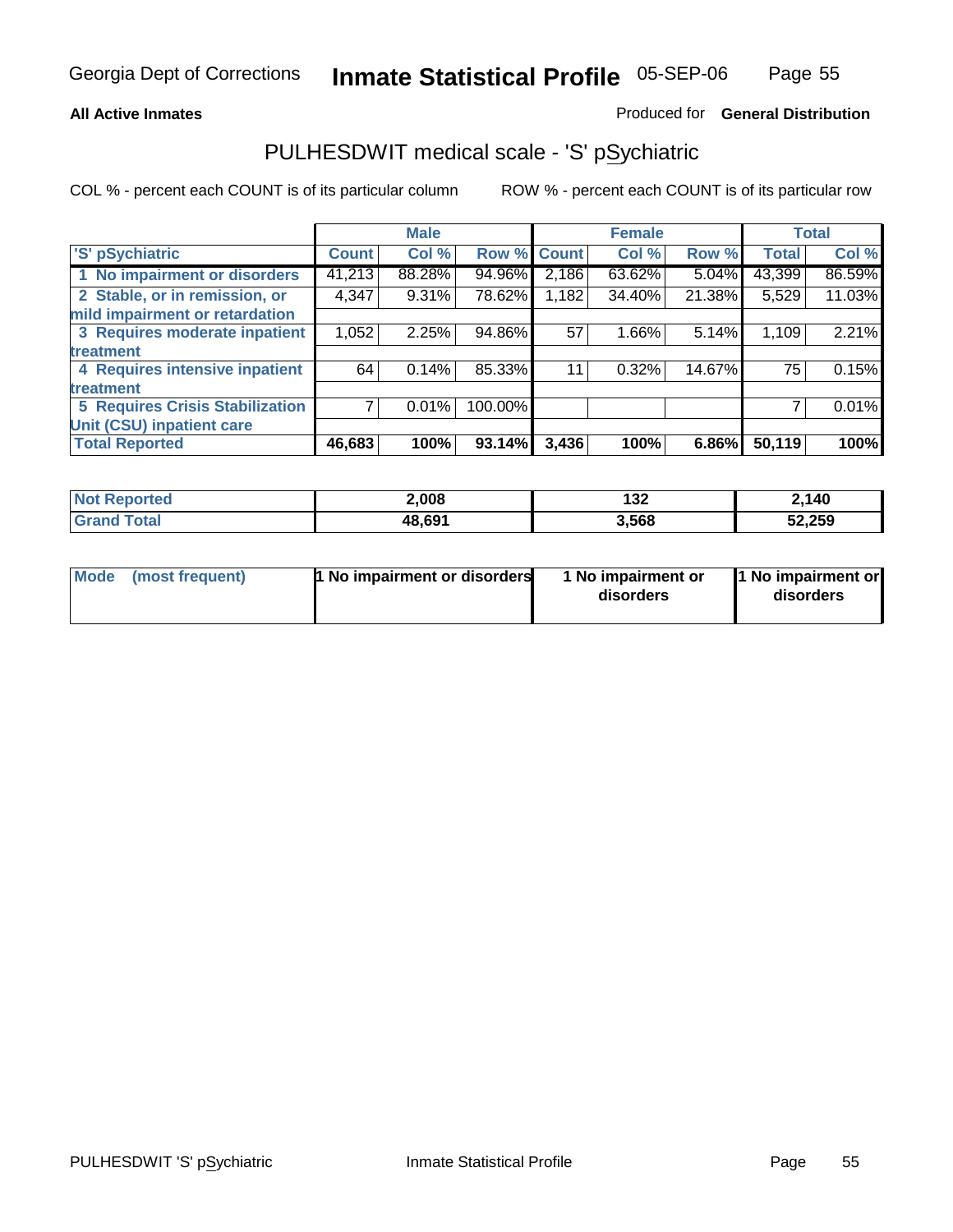## **All Active Inmates**

## Produced for **General Distribution**

## PULHESDWIT medical scale - 'D' dental

|                                 |              | <b>Male</b> |             |       | <b>Female</b> |          |              | <b>Total</b> |
|---------------------------------|--------------|-------------|-------------|-------|---------------|----------|--------------|--------------|
| 'D' Dental                      | <b>Count</b> | Col %       | Row % Count |       | Col %         | Row %    | <b>Total</b> | Col %        |
| 1 Minimal routine dental health | 18,015       | 38.85%      | 87.51%      | 2,572 | 74.85%        | 12.49%   | 20,587       | 41.33%       |
| <b>needs</b>                    |              |             |             |       |               |          |              |              |
| 2 Moderate cavities and/or      | 23,249       | 50.13%      | 97.53%      | 590   | 17.17%        | 2.47%    | 23,839       | 47.86%       |
| gum disease                     |              |             |             |       |               |          |              |              |
| 3 Extensive gum disease         | 5,101        | 11.00%      | 94.92%      | 273   | 7.95%         | 5.08%    | 5,374        | 10.79%       |
| and/or widespread decay         |              |             |             |       |               |          |              |              |
| 4 Urgent need for dental        | 8            | 0.02%       | 100.00%     |       |               |          | 8            | 0.02%        |
| <b>services</b>                 |              |             |             |       |               |          |              |              |
| 5 Life-threatening disease or   |              |             |             |       | 0.03%         | 100.00%  |              | 0.01%        |
| extreme pain or infection       |              |             |             |       |               |          |              |              |
| <b>Total Reported</b>           | 46,373       | 100%        | 93.10%      | 3,436 | 100%          | $6.90\%$ | 49,809       | 100.0%       |

| <b>Not Reported</b> | 2,318  | . הו<br>I JZ | 2,450  |
|---------------------|--------|--------------|--------|
| Total<br>'Grand     | 48,691 | 3,568        | 52,259 |

| <b>Mode</b> | (most frequent) | 2 Moderate cavities and/or<br>qum disease | Minimal routine dental<br>health needs | 2 Moderate<br>cavities and/or |
|-------------|-----------------|-------------------------------------------|----------------------------------------|-------------------------------|
|             |                 |                                           |                                        | qum disease                   |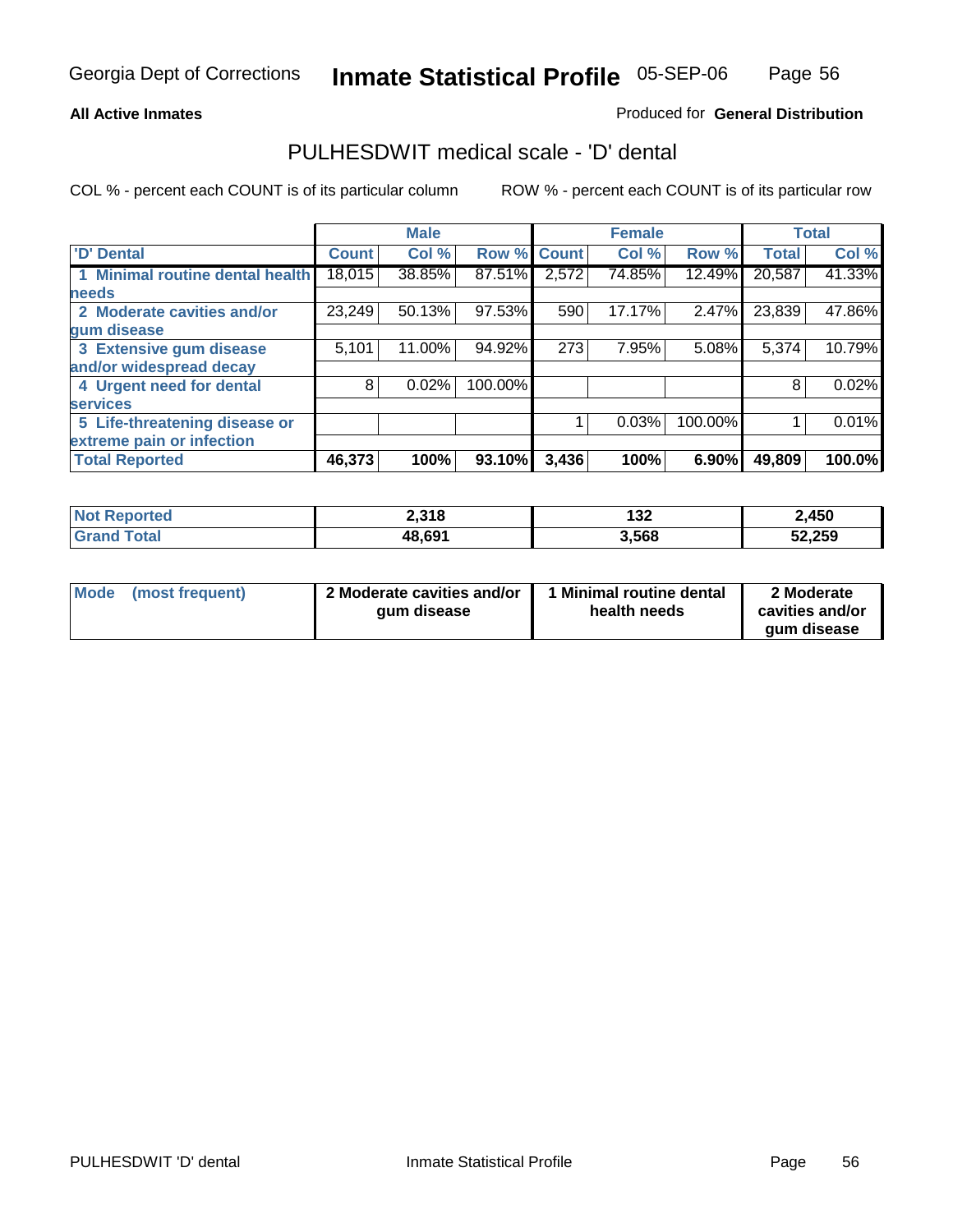## **All Active Inmates**

## Produced for **General Distribution**

## PULHESDWIT medical scale - 'W' work ability

|                                 |              | <b>Male</b> |             |       | <b>Female</b> |        |              | <b>Total</b> |
|---------------------------------|--------------|-------------|-------------|-------|---------------|--------|--------------|--------------|
| W' work ability                 | <b>Count</b> | Col %       | Row % Count |       | Col %         | Row %  | <b>Total</b> | Col %        |
| 1 Unrestricted work or activity | 40,494       | 85.45%      | 92.95%      | 3,071 | 89.17%        | 7.05%  | 43,565       | 85.70%       |
| 2 Minor restrictions on type of | 5,317        | 11.22%      | 95.32%      | 261   | 7.58%         | 4.68%  | 5,578        | 10.97%       |
| <b>work</b>                     |              |             |             |       |               |        |              |              |
| 3 Moderate restrictions on type | 1,244        | 2.63%       | 98.11%      | 24    | 0.70%         | 1.89%  | 1,268        | 2.49%        |
| of work                         |              |             |             |       |               |        |              |              |
| 4 Major restrictions on type of | 276          | 0.58%       | 76.88%      | 83    | 2.41%         | 23.12% | 359          | 0.71%        |
| work                            |              |             |             |       |               |        |              |              |
| 5 Cannot work under any         | 59           | 0.12%       | 92.19%      | 5     | 0.15%         | 7.81%  | 64           | 0.13%        |
| <b>circumstances</b>            |              |             |             |       |               |        |              |              |
| <b>Total Reported</b>           | 47,390       | 100%        | 93.23%      | 3,444 | 100%          | 6.77%  | 50,834       | 100%         |

| <b>Not Reported</b>      | 301,ا  | 124   | ,425   |
|--------------------------|--------|-------|--------|
| <b>Total</b><br>ˈGrand . | 48,691 | 3,568 | 52,259 |

| Mode (most frequent) | 1 Unrestricted work or | 1 Unrestricted work or | 1 Unrestricted   |
|----------------------|------------------------|------------------------|------------------|
|                      | activity               | activity               | work or activity |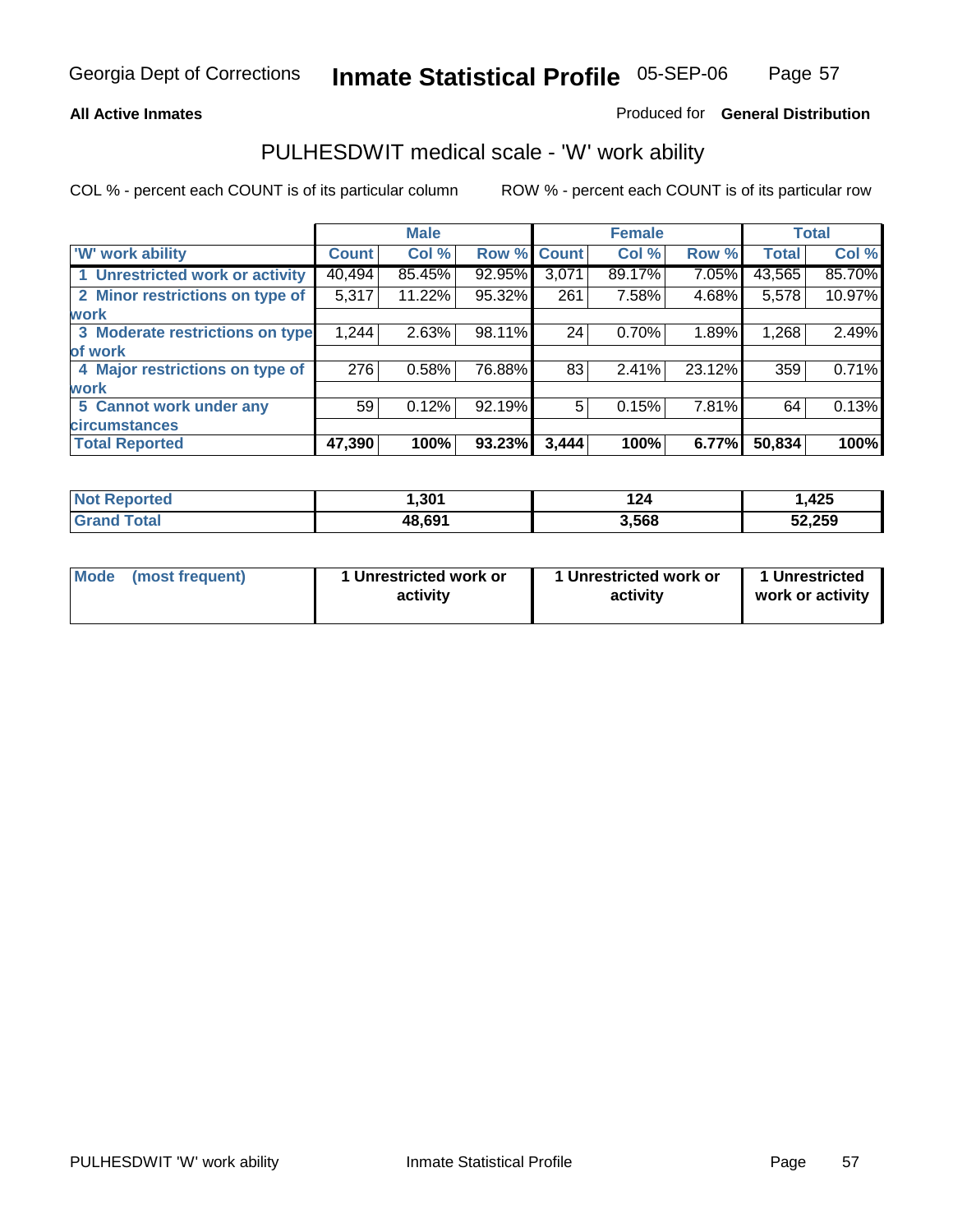## **All Active Inmates**

## Produced for **General Distribution**

# PULHESDWIT medical scale - 'I' impairment

|                                 |              | <b>Male</b> |             |                | <b>Female</b> |          | <b>Total</b> |        |
|---------------------------------|--------------|-------------|-------------|----------------|---------------|----------|--------------|--------|
| <b>T' Impairment</b>            | <b>Count</b> | Col %       | Row % Count |                | Col %         | Row %    | <b>Total</b> | Col %  |
| 1 No impairments or             | 47,065       | 99.31%      | 93.19%      | 3,442          | 99.94%        | $6.81\%$ | 50,507       | 99.36% |
| disabilities                    |              |             |             |                |               |          |              |        |
| 2 Wheelchair-bound but          | 48           | 0.10%       | 100.00%     |                |               |          | 48           | 0.09%  |
| otherwise OK                    |              |             |             |                |               |          |              |        |
| 3 Needs low-level Assisted      | 24           | 0.05%       | 100.00%     |                |               |          | 24           | 0.05%  |
| Living (level I)                |              |             |             |                |               |          |              |        |
| 4 Needs moderate Assisted       |              | 0.01%       | 100.00%     |                |               |          |              | 0.01%  |
| <b>Living (level II)</b>        |              |             |             |                |               |          |              |        |
| <b>5 Needs maximal Assisted</b> | 246          | 0.52%       | 99.19%      | $\overline{2}$ | 0.06%         | 0.81%    | 248          | 0.49%  |
| <b>Living (level III)</b>       |              |             |             |                |               |          |              |        |
| <b>Total Reported</b>           | 47,390       | 100%        | 93.23%      | 3,444          | 100%          | 6.77%    | 50,834       | 100%l  |

| <b>ported</b><br><b>Not</b> | 301.ا  | 124   | 425. ، |
|-----------------------------|--------|-------|--------|
| `otal<br>. Grer             | 48,691 | 3,568 | 52,259 |

| Mode | (most frequent) | 1 No impairments or<br>disabilities | 1 No impairments or<br>disabilities | 1 1 No impairments<br>or disabilities |
|------|-----------------|-------------------------------------|-------------------------------------|---------------------------------------|
|------|-----------------|-------------------------------------|-------------------------------------|---------------------------------------|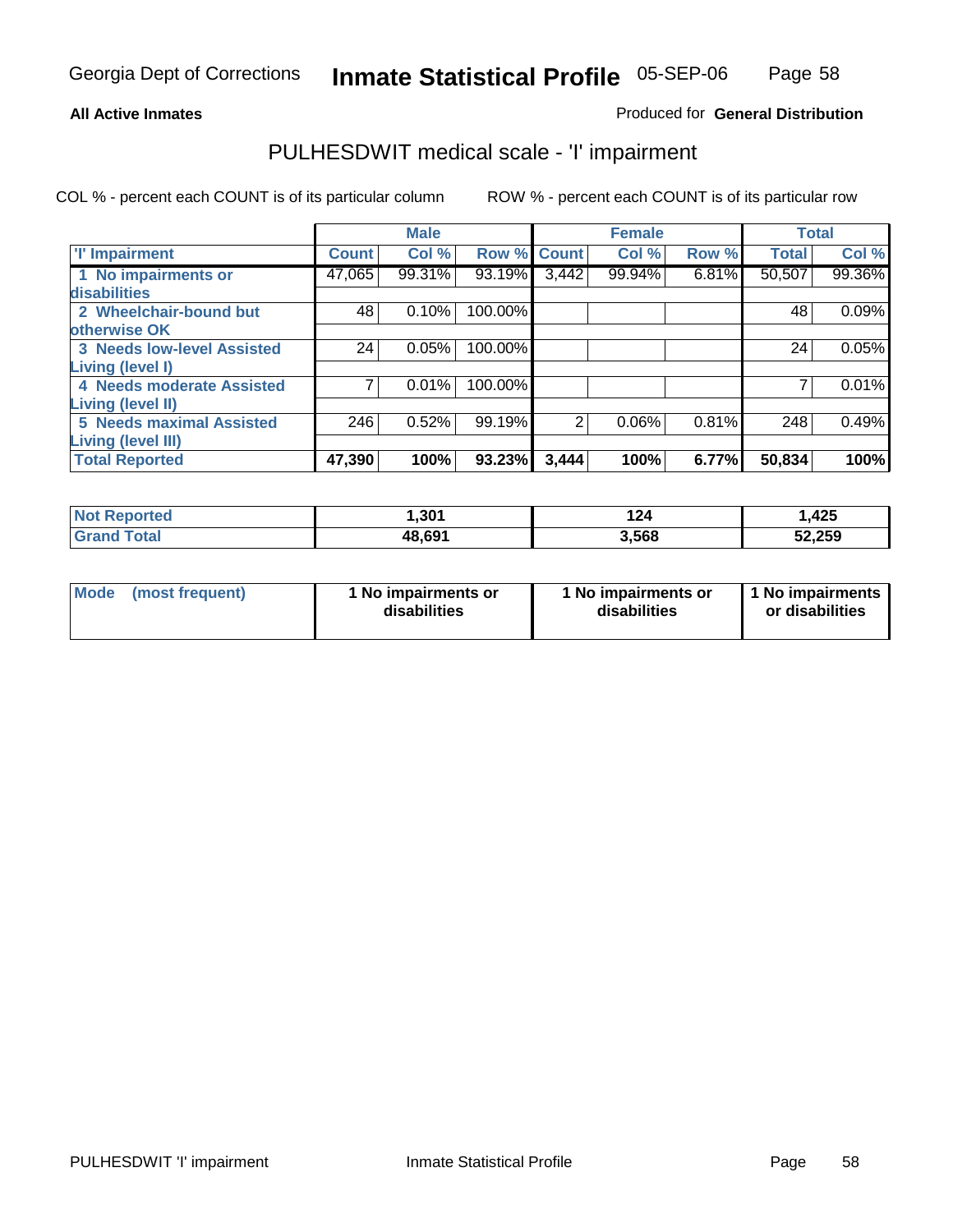#### **Inmate Statistical Profile** 05-SEP-06 Page Page 59

## **All Active Inmates Allowski** Produced fo **General Distribution**

## PULHESDWIT medical scale - 'T' transportability

|                              |              | <b>Male</b> |         |              | <b>Female</b> |       | <b>Total</b> |        |
|------------------------------|--------------|-------------|---------|--------------|---------------|-------|--------------|--------|
| <b>T' Transportability</b>   | <b>Count</b> | Col %       | Row %   | <b>Count</b> | Col %         | Row % | <b>Total</b> | Col %  |
| 1 Can be transported in any  | 47,291       | 99.79%      | 93.21%  | 3,444        | 100.00%       | 6.79% | 50,735       | 99.81% |
| ordinary approved vehicle    |              |             |         |              |               |       |              |        |
| 2 Wheelchair-bound, not      | 33           | 0.07%       | 100.00% |              |               |       | 33           | 0.06%  |
| needing special vehicle      |              |             |         |              |               |       |              |        |
| 3 Wheelchair-bound, requires | 14           | 0.03%       | 100.00% |              |               |       | 14           | 0.03%  |
| special vehicle              |              |             |         |              |               |       |              |        |
| 4 Needs specially-equipped   | 5            | 0.01%       | 100.00% |              |               |       | 5            | 0.01%  |
| medical vehicle              |              |             |         |              |               |       |              |        |
| <b>5 Requires ambulance</b>  | 47           | 0.10%       | 100.00% |              |               |       | 47           | 0.09%  |
| transport                    |              |             |         |              |               |       |              |        |
| <b>Total Reported</b>        | 47,390       | 100%        | 93.23%  | 3,444        | 100%          | 6.77% | 50,834       | 100%   |

| Not F<br>Reported  | 301.،  | 124   | 1,425  |
|--------------------|--------|-------|--------|
| <b>Grand Total</b> | 48,691 | 3,568 | 52,259 |

| Mode (most frequent) | 1 Can be transported in any 1 Can be transported in any | ordinary approved vehicle   ordinary approved vehicle   transported in any | 1 Can be<br>ordinary approved<br>vehicle |
|----------------------|---------------------------------------------------------|----------------------------------------------------------------------------|------------------------------------------|
|                      |                                                         |                                                                            |                                          |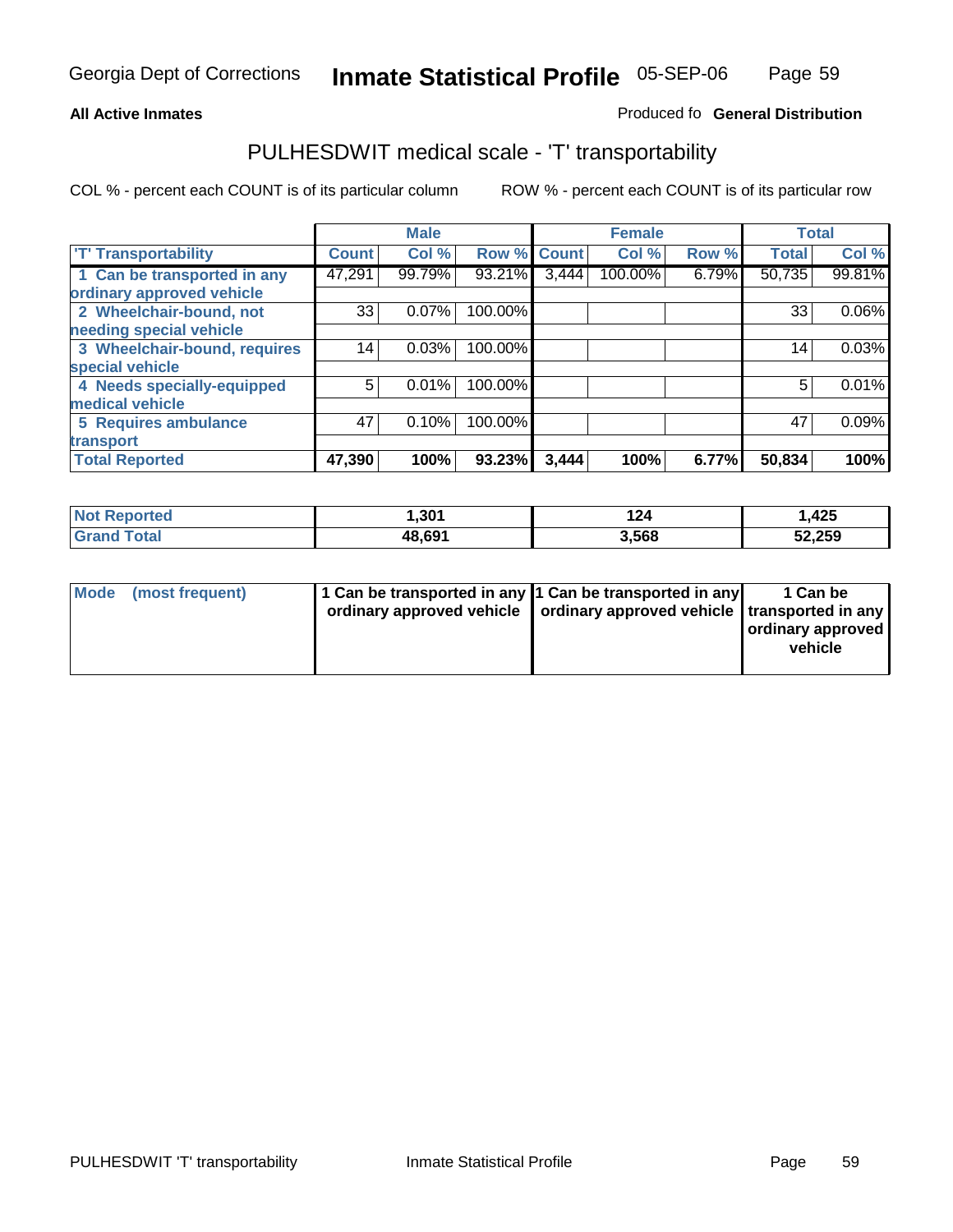## **All Active Inmates**

## Produced for **General Distribution**

# Criminality in family, self-reported

|                              |              | <b>Male</b> |           |              | <b>Female</b> |       |                 | <b>Total</b> |
|------------------------------|--------------|-------------|-----------|--------------|---------------|-------|-----------------|--------------|
| <b>Criminality In Family</b> | <b>Count</b> | Col %       | Row %     | <b>Count</b> | Col %         | Row % | Total           | Col %        |
| Yes, criminality in family   | 12,528       | 27.64%      | $90.99\%$ | 1,240        | 36.70%        |       | $9.01\%$ 13,768 | 28.26%       |
| No criminality in family     | 32,804       | 72.36%      | 93.88%    | 2,139        | $63.30\%$     |       | $6.12\%$ 34,943 | 71.74%       |
| <b>Total Reported</b>        | 45,332       | 100%        | 93.06%I   | 3,379        | 100%          |       | $6.94\%$ 48,711 | 100%         |

| <b>Not Reported</b>   | 2,406  | 185   | 2,591  |
|-----------------------|--------|-------|--------|
| ™otal<br><b>Grand</b> | 17,738 | 5.564 | 51,302 |

|  | Mode (most frequent) | No criminality in family | No criminality in family | No criminality in<br>familv |
|--|----------------------|--------------------------|--------------------------|-----------------------------|
|--|----------------------|--------------------------|--------------------------|-----------------------------|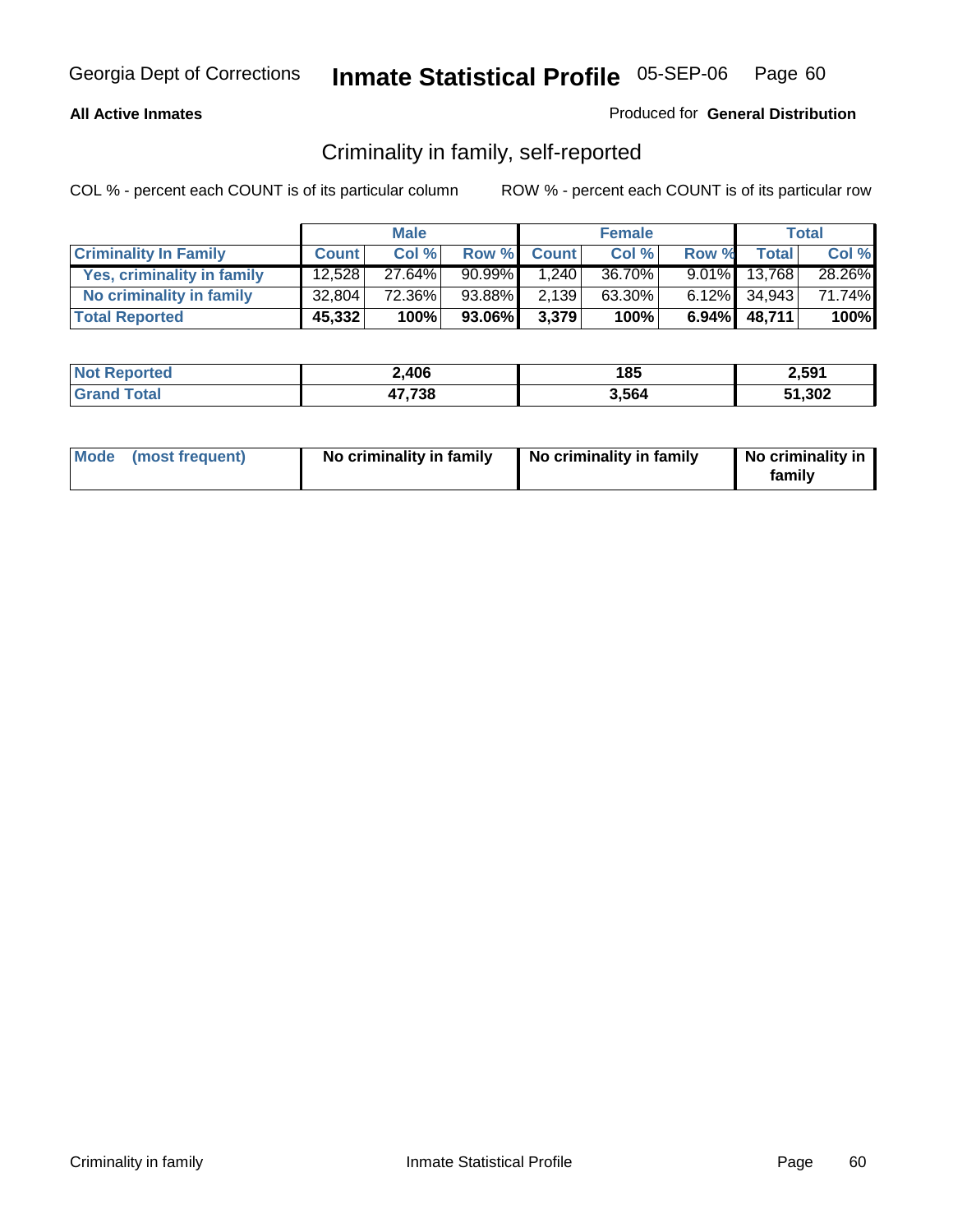## **All Active Inmates**

## Produced for **General Distribution**

# Alcoholism in family, self-reported

|                             |              | <b>Male</b> |        |              | <b>Female</b> |          |              | <b>Total</b> |
|-----------------------------|--------------|-------------|--------|--------------|---------------|----------|--------------|--------------|
| <b>Alcoholism In Family</b> | <b>Count</b> | Col %       | Row %  | <b>Count</b> | Col %         | Row %    | <b>Total</b> | Col %        |
| Yes, alcoholism in family   | 8.158        | 18.00%      | 90.81% | 826          | 24.45%        | $9.19\%$ | 8.984        | 18.44%       |
| No alcoholism in family     | 37.174       | $82.00\%$   | 93.57% | 2,553        | 75.55%        |          | 6.43% 39,727 | 81.56%       |
| <b>Total Reported</b>       | 45,332       | 100%        | 93.06% | 3,379        | 100%          |          | 6.94% 48,711 | 100%         |

| <b>Not Reported</b>     | 2,406  | 185   | 2,591 |
|-------------------------|--------|-------|-------|
| <b>Srand</b><br>l Total | 47,738 | 564،د | 1,302 |

|  | Mode (most frequent) | No alcoholism in family | No alcoholism in family | No alcoholism in<br>family |
|--|----------------------|-------------------------|-------------------------|----------------------------|
|--|----------------------|-------------------------|-------------------------|----------------------------|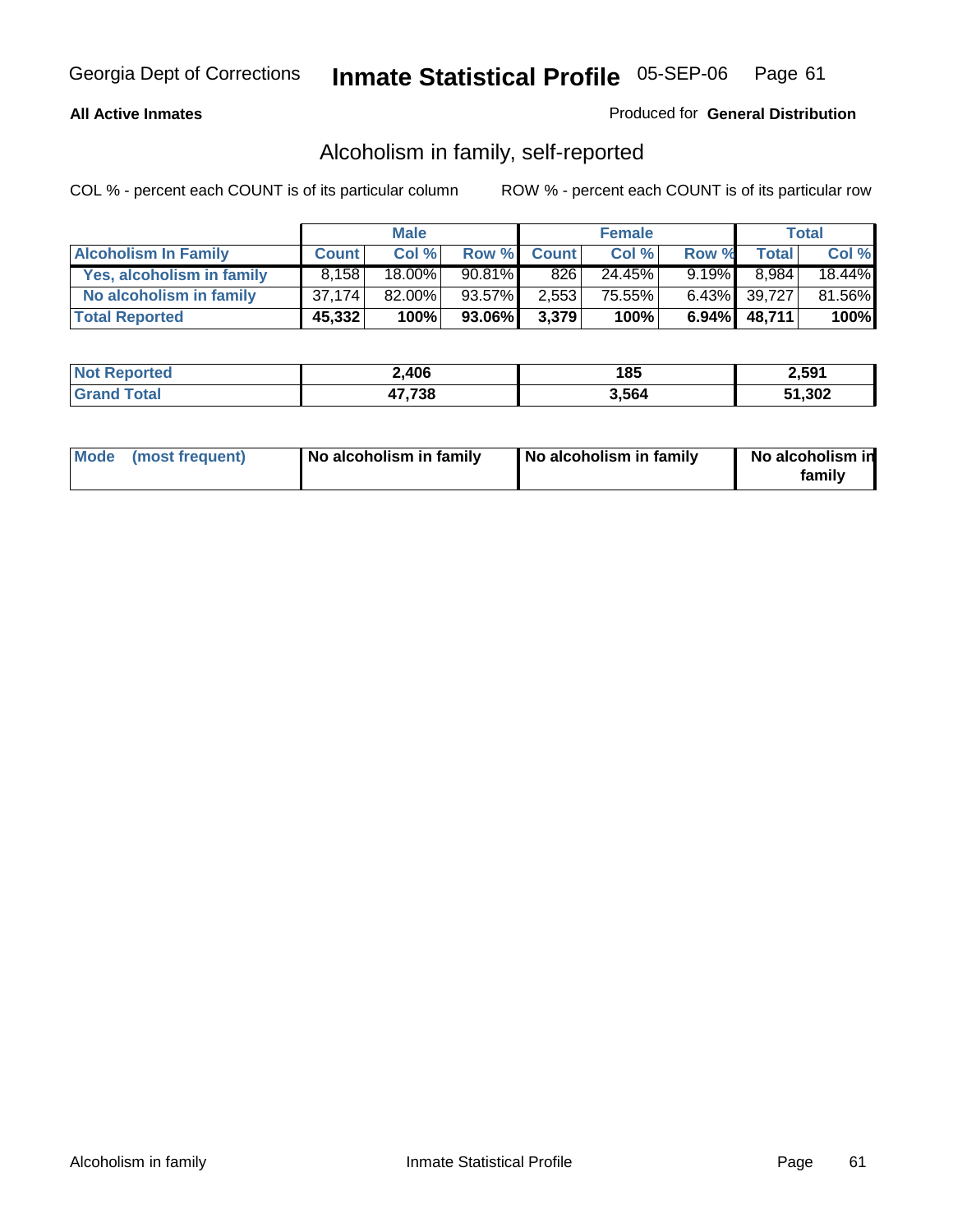## **All Active Inmates**

Produced for **General Distribution**

# Drug abuse in family, self-reported

|                           |              | <b>Male</b> |           |              | <b>Female</b> |           |              | <b>Total</b> |
|---------------------------|--------------|-------------|-----------|--------------|---------------|-----------|--------------|--------------|
| Drug Abuse In Family      | <b>Count</b> | Col %       | Row %     | <b>Count</b> | Col %         | Row %     | <b>Total</b> | Col %        |
| Yes, drug abuse in family | 4,658        | 10.28%      | 86.92%    | 701          | 20.75%        | $13.08\%$ | 5,359        | 11.00%       |
| No drug abuse in family   | 40.674       | 89.72%      | $93.82\%$ | 2,678        | 79.25%        | $6.18\%$  | 43,352       | 89.00%       |
| <b>Total Reported</b>     | 45,332       | 100%        | 93.06%    | 3,379        | 100%          | 6.94%     | 48,711       | 100%         |

| <b>Not Reported</b> | 2,406         | 185   | 2,591  |
|---------------------|---------------|-------|--------|
| <b>Grand Total</b>  | 47,738<br>a , | 3,564 | 51,302 |

|  | Mode (most frequent) | No drug abuse in family | No drug abuse in family | No drug abuse in<br>family |
|--|----------------------|-------------------------|-------------------------|----------------------------|
|--|----------------------|-------------------------|-------------------------|----------------------------|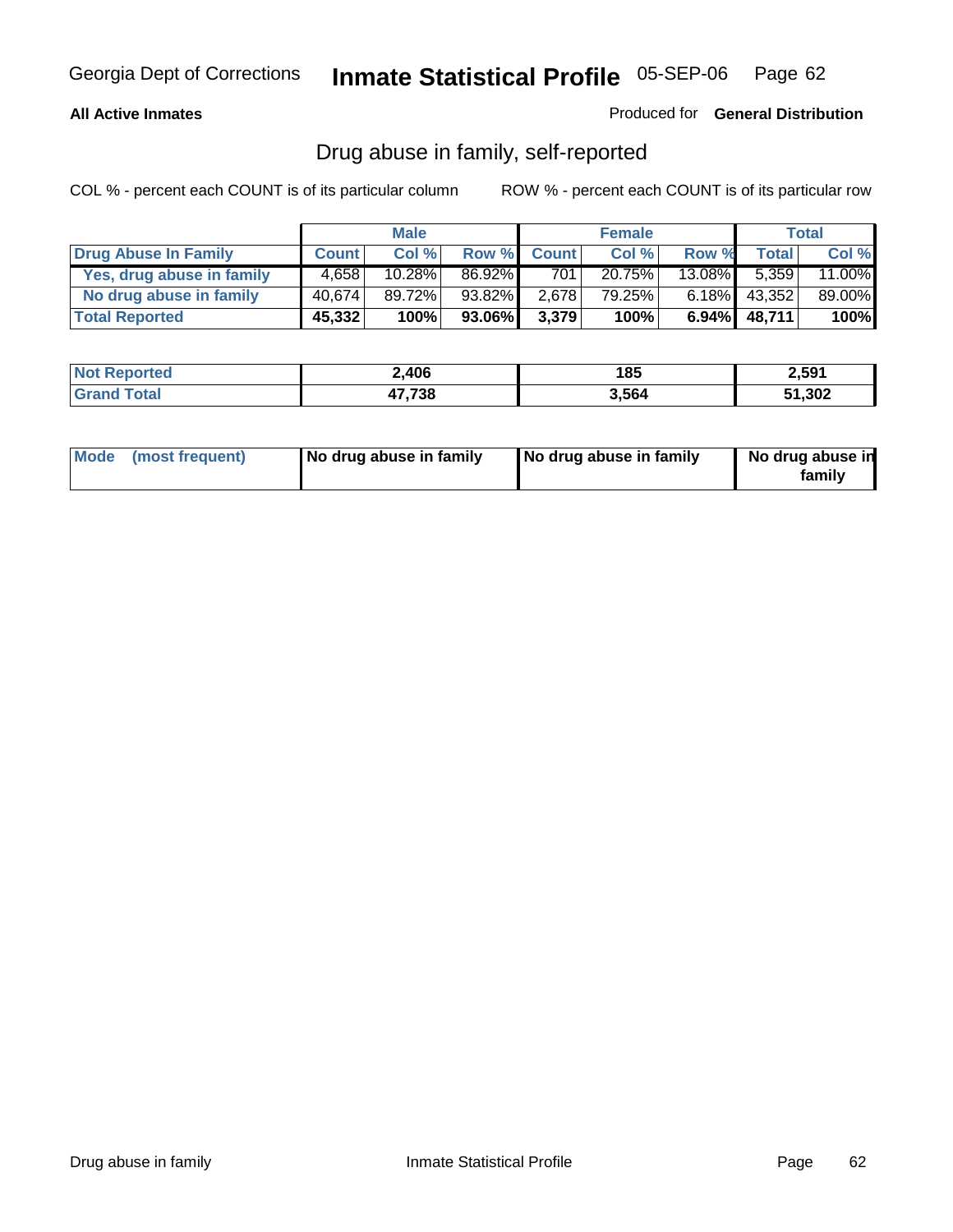## **All Active Inmates**

## Produced for **General Distribution**

## Subjected to frequent beatings, self-reported

|                            |              | <b>Male</b> |         |              | <b>Female</b> |        |        | <b>Total</b> |
|----------------------------|--------------|-------------|---------|--------------|---------------|--------|--------|--------------|
| <b>Frequent beatings</b>   | <b>Count</b> | Col%        | Row %   | <b>Count</b> | Col%          | Row %  | Total  | Col %        |
| Yes, subjected to frequent | .795         | 3.96%       | 79.67%I | 458          | 13.55%        | 20.33% | 2,253  | 4.63%        |
| <b>beatings</b>            |              |             |         |              |               |        |        |              |
| Not subjected to frequent  | 43,537       | $96.04\%$   | 93.71%  | 2,921        | 86.45%        | 6.29%  | 46,458 | 95.37%       |
| <b>beatings</b>            |              |             |         |              |               |        |        |              |
| <b>Total Reported</b>      | 45,332       | 100%        | 93.06%  | 3,379        | 100%          | 6.94%  | 48,711 | 100%         |

| N <sub>of</sub><br>rted<br>Renoi | ∡,406  | 185   | 2,591  |
|----------------------------------|--------|-------|--------|
| ັ <sub></sub> าtal               | 47,738 | 3,564 | 51,302 |

| Mode (most frequent) | Not subjected to frequent<br>beatings | Not subjected to frequent<br>beatings | Not subjected to<br>frequent beatings |  |
|----------------------|---------------------------------------|---------------------------------------|---------------------------------------|--|
|                      |                                       |                                       |                                       |  |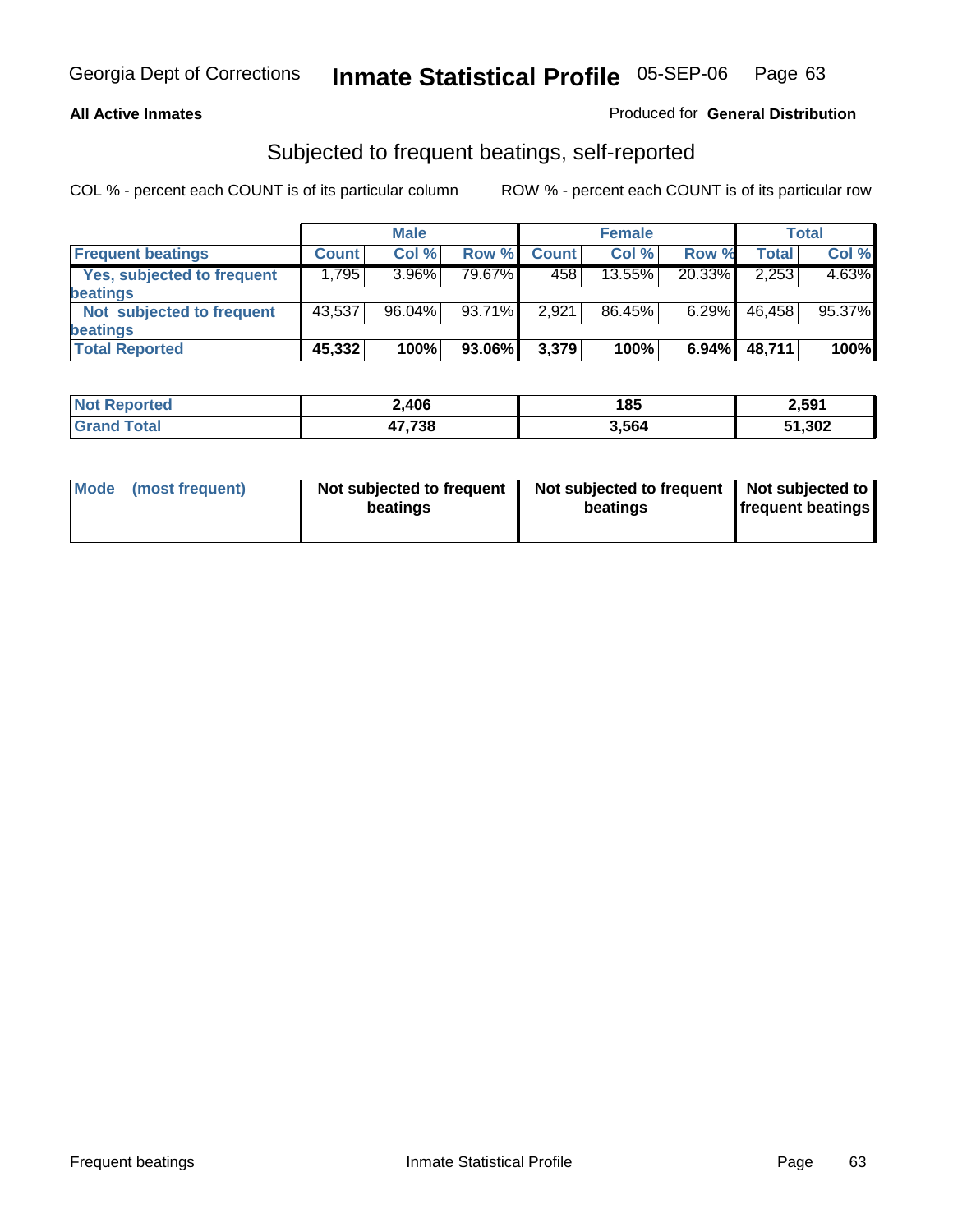## **All Active Inmates**

## Produced for **General Distribution**

# Father absent during inmate's childhood

|                           |              | <b>Male</b> |        |              | <b>Female</b> |          |              | Total  |
|---------------------------|--------------|-------------|--------|--------------|---------------|----------|--------------|--------|
| <b>Father Absent</b>      | <b>Count</b> | Col %       | Row %  | <b>Count</b> | Col %         | Row %    | Total        | Col %  |
| Yes, father was absent    | 22,767       | $50.22\%$   | 94.64% | 1,289        | 38.15%        |          | 5.36% 24,056 | 49.39% |
| No, father was not absent | 22,565       | 49.78%      | 91.52% | 2,090        | 61.85%        |          | 8.48% 24,655 | 50.61% |
| <b>Total Reported</b>     | 45,332       | 100%        | 93.06% | 3,379        | 100%          | $6.94\%$ | 48,711       | 100%   |

| <b>Not Reported</b> | 2,406  | 185   | 2,591  |
|---------------------|--------|-------|--------|
| <b>Srand Total</b>  | 47,738 | 3,564 | 51,302 |

| Mode (most frequent) | Yes, father was absent | No, father was not absent No, father was not | absent |
|----------------------|------------------------|----------------------------------------------|--------|
|                      |                        |                                              |        |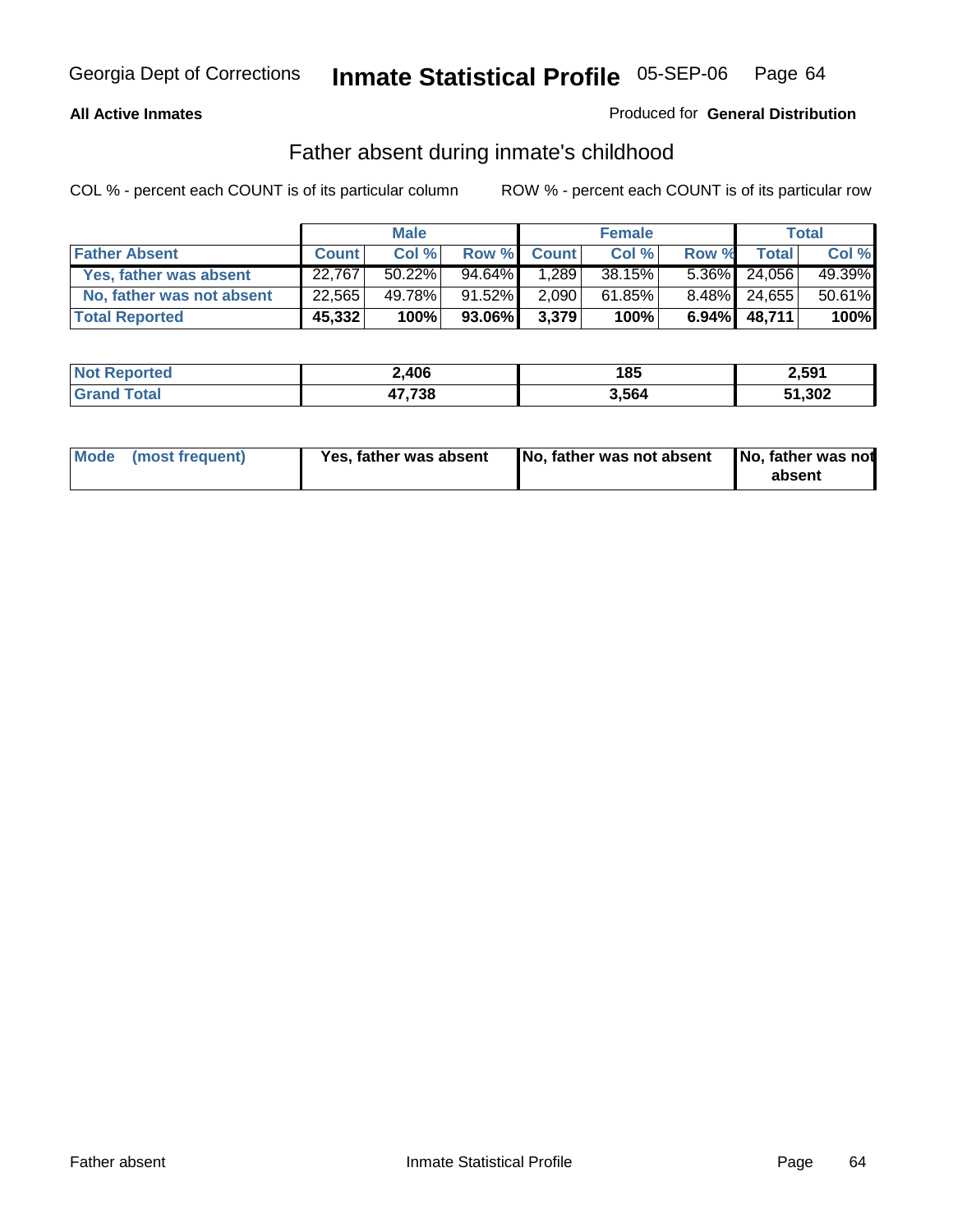## **All Active Inmates**

## Produced for **General Distribution**

# Mother absent during inmate's childhood

|                           | <b>Male</b>  |           |        | <b>Female</b> |        |          | Total        |        |
|---------------------------|--------------|-----------|--------|---------------|--------|----------|--------------|--------|
| <b>Mother Absent</b>      | <b>Count</b> | Col %     | Row %  | <b>Count</b>  | Col %  | Row %    | <b>Total</b> | Col %  |
| Yes, mother was absent    | 6.044        | $13.33\%$ | 93.27% | 4361          | 12.90% | $6.73\%$ | 6,480        | 13.30% |
| No, mother was not absent | 39.288       | 86.67%    | 93.03% | 2,943         | 87.10% | $6.97\%$ | 42,231       | 86.70% |
| <b>Total Reported</b>     | 45,332       | 100%      | 93.06% | 3,379         | 100%   | $6.94\%$ | 48,711       | 100%   |

| <b>Not Reported</b>  | ∠,406  | 185   | 2,591 |
|----------------------|--------|-------|-------|
| <b>Tota</b><br>Grand | 47,738 | 3,564 | 1,302 |

| Mode (most frequent) | No, mother was not absent   No, mother was not absent   No, mother was | not absent |
|----------------------|------------------------------------------------------------------------|------------|
|----------------------|------------------------------------------------------------------------|------------|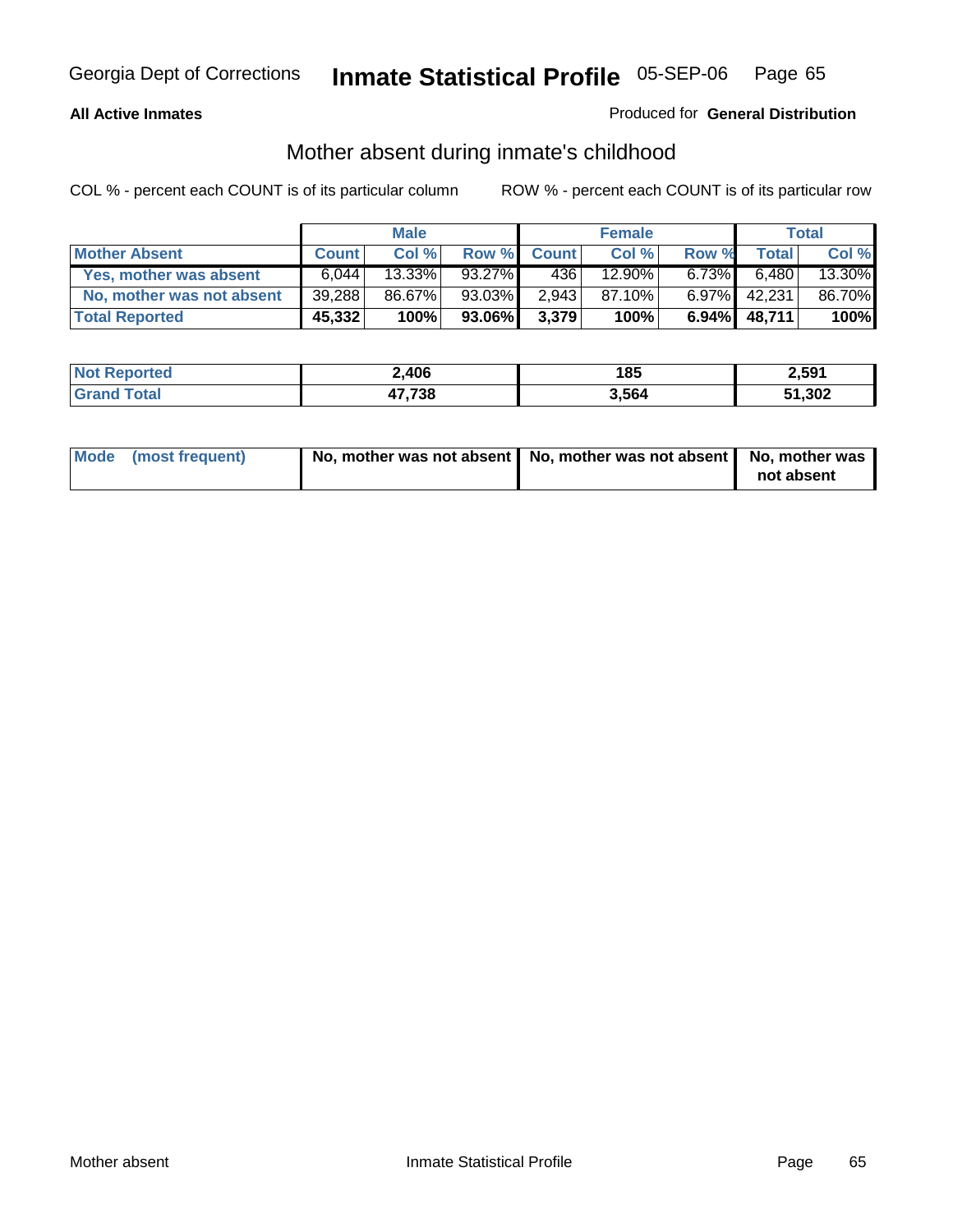## **All Active Inmates**

## Produced for **General Distribution**

## Inmate diagnosed as manipulative

|                       | <b>Male</b>  |        |           | <b>Female</b> |        |          | Total        |        |
|-----------------------|--------------|--------|-----------|---------------|--------|----------|--------------|--------|
| <b>Manipulative</b>   | <b>Count</b> | Col %  | Row %     | <b>Count</b>  | Col %  | Row %    | <b>Total</b> | Col %  |
| Yes, manipulative     | 11.909       | 26.18% | $99.55\%$ | 54            | 1.60%  | $0.45\%$ | 11.963       | 24.47% |
| No, not manipulative  | 33.588       | 73.82% | 90.98%    | 3,328         | 98.40% | $9.02\%$ | 36,916       | 75.53% |
| <b>Total Reported</b> | 45,497       | 100%   | 93.08%    | 3,382         | 100%   | $6.92\%$ | 48.879       | 100%   |

| <b>Not Reported</b>   | 3,194  | 186   | 3,380  |
|-----------------------|--------|-------|--------|
| Total<br><b>Grand</b> | 48,691 | 3,568 | 52,259 |

| <b>Mode</b><br>No, not manipulative<br>(most frequent) | No. not manipulative | No. not<br>I manipulative |
|--------------------------------------------------------|----------------------|---------------------------|
|--------------------------------------------------------|----------------------|---------------------------|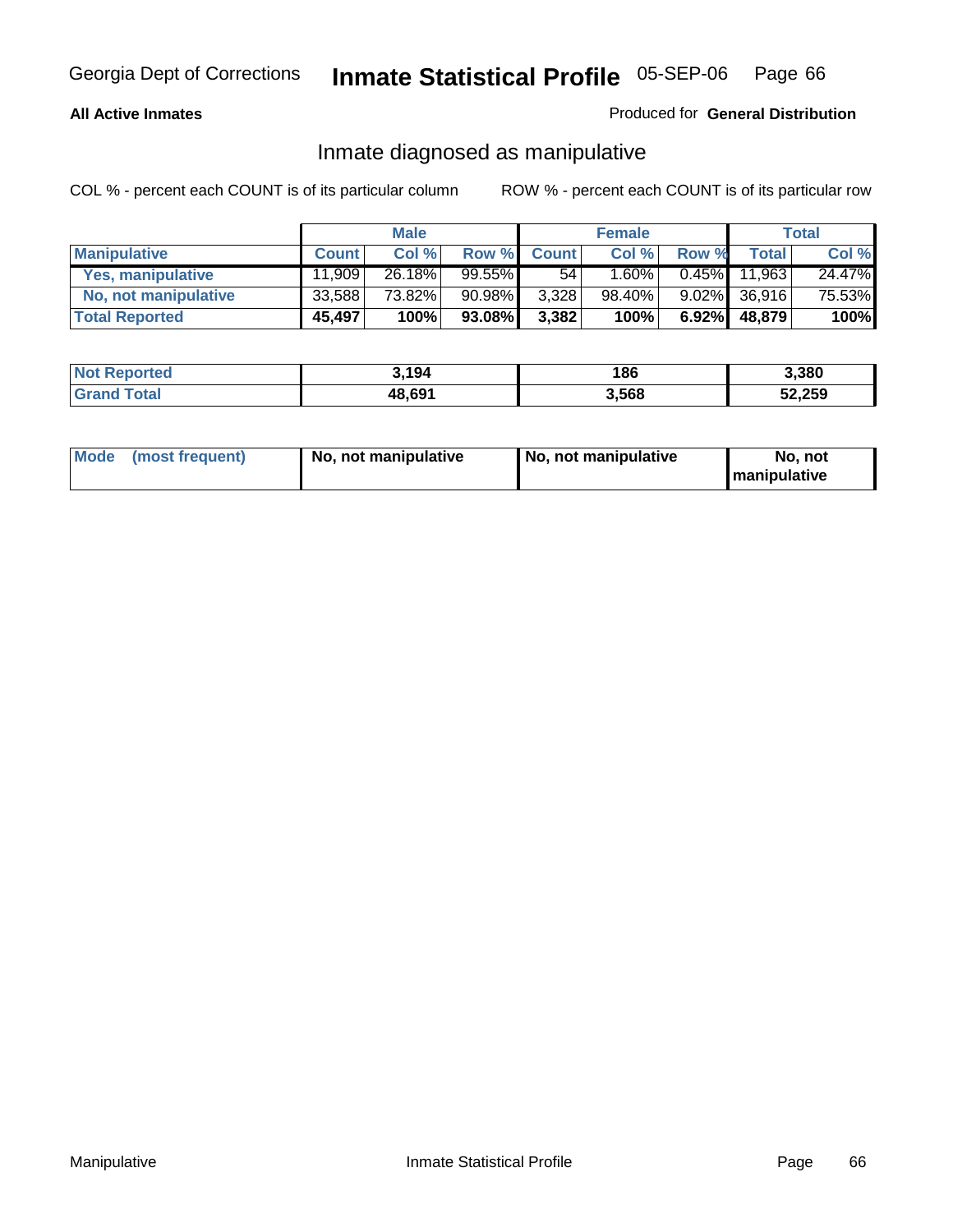## **All Active Inmates**

## Produced for **General Distribution**

# Inmate diagnosed as assaultive

|                        | <b>Male</b>  |        |        | <b>Female</b> |        |          | <b>Total</b> |        |
|------------------------|--------------|--------|--------|---------------|--------|----------|--------------|--------|
| <b>Assaultive</b>      | <b>Count</b> | Col %  | Row %  | <b>Count</b>  | Col %  | Row %    | Total        | Col %  |
| <b>Yes. assaultive</b> | 20.109       | 44.20% | 94.65% | 1,136         | 33.59% |          | 5.35% 21,245 | 43.46% |
| No, not assaultive     | 25,388       | 55.80% | 91.87% | 2,246         | 66.41% |          | 8.13% 27,634 | 56.54% |
| <b>Total Reported</b>  | 45,497       | 100%   | 93.08% | 3,382         | 100%   | $6.92\%$ | 48,879       | 100%   |

| <b>Not Reported</b> | 3.194  | 186   | 3,380  |
|---------------------|--------|-------|--------|
| <b>Srand Total</b>  | 48,691 | 3,568 | 52,259 |

| Mode | ↑ (most frequent) | No, not assaultive | No, not assaultive | [No, not assaultive] |
|------|-------------------|--------------------|--------------------|----------------------|
|------|-------------------|--------------------|--------------------|----------------------|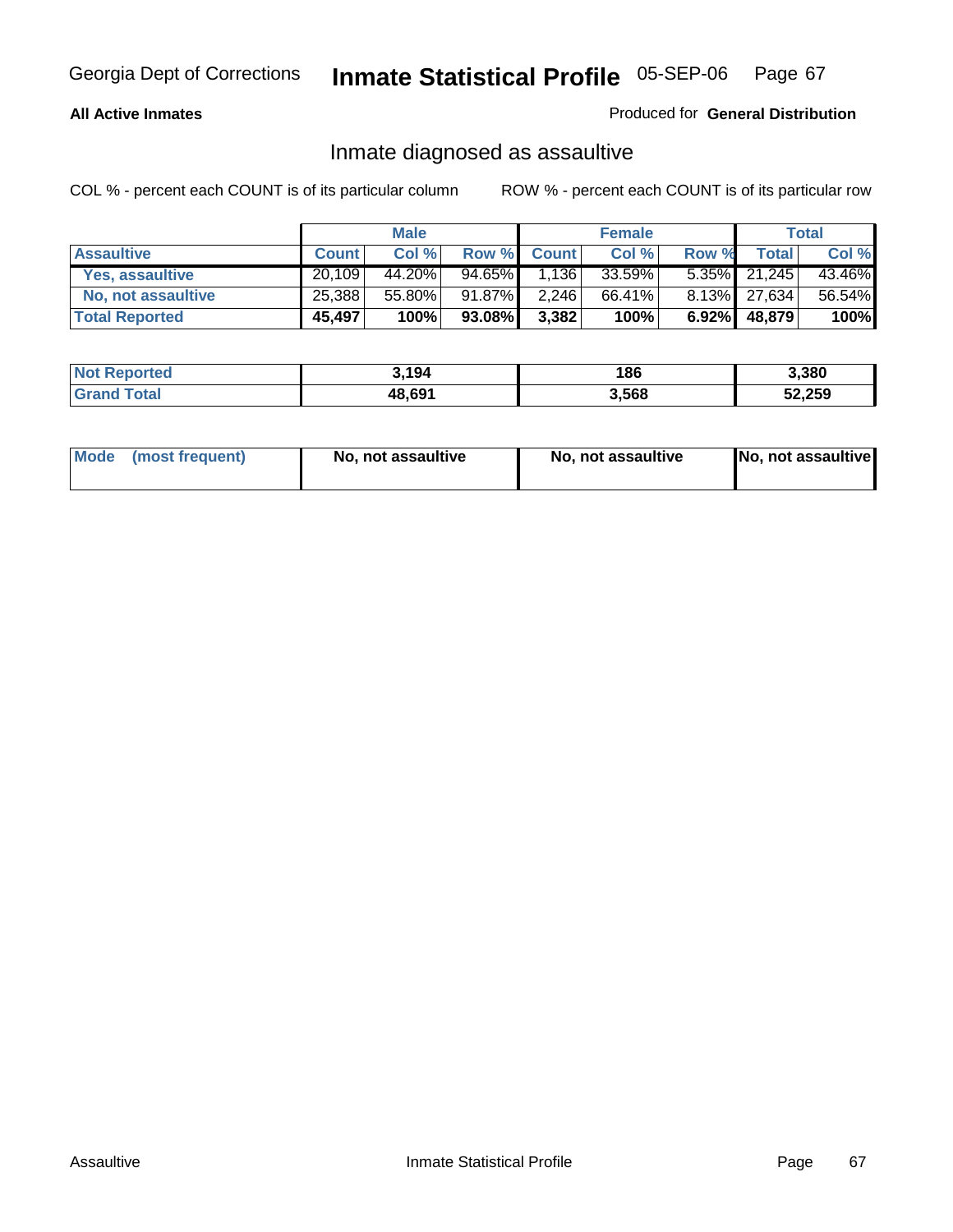#### **All Active Inmates**

### Produced for **General Distribution**

# Number of prior Georgia incarcerations

|                                       |              | <b>Male</b> |             |       | <b>Female</b> |       |        | <b>Total</b> |
|---------------------------------------|--------------|-------------|-------------|-------|---------------|-------|--------|--------------|
| <b>Num of Prior GA Incarcerations</b> | <b>Count</b> | Col %       | Row % Count |       | Col %         | Row % | Total  | Col %        |
| $\bf{0}$                              | 27,782       | 57.06%      | 92.03%      | 2,406 | 67.43%        | 7.97% | 30,188 | 57.77%       |
|                                       | 8,564        | 17.59%      | 93.73%      | 573   | 16.06%        | 6.27% | 9,137  | 17.48%       |
|                                       | 4,946        | 10.16%      | 95.02%      | 259   | 7.26%         | 4.98% | 5,205  | 9.96%        |
| 3                                     | 3,045        | 6.25%       | 95.31%      | 150   | 4.20%         | 4.69% | 3,195  | 6.11%        |
|                                       | 1,929        | 3.96%       | 96.21%      | 76    | 2.13%         | 3.79% | 2,005  | 3.84%        |
| 5                                     | 1,064        | 2.19%       | 96.03%      | 44    | 1.23%         | 3.97% | 1,108  | 2.12%        |
| <b>More Than 5</b>                    | 1,361        | 2.80%       | 95.78%      | 60    | 1.68%         | 4.22% | 1,421  | 2.72%        |
| <b>Total Reported</b>                 | 48,691       | 100%        | 93.17%      | 3,568 | 100%          | 6.83% | 52,259 | 100%         |

| orted<br>NO.        |        |       |        |
|---------------------|--------|-------|--------|
| <b>Total</b><br>Gra | 48.691 | 3,568 | 52,259 |

| Mean (average)       | l.O3 | 1.01 |
|----------------------|------|------|
| Median (middle)      |      |      |
| Mode (most frequent) |      |      |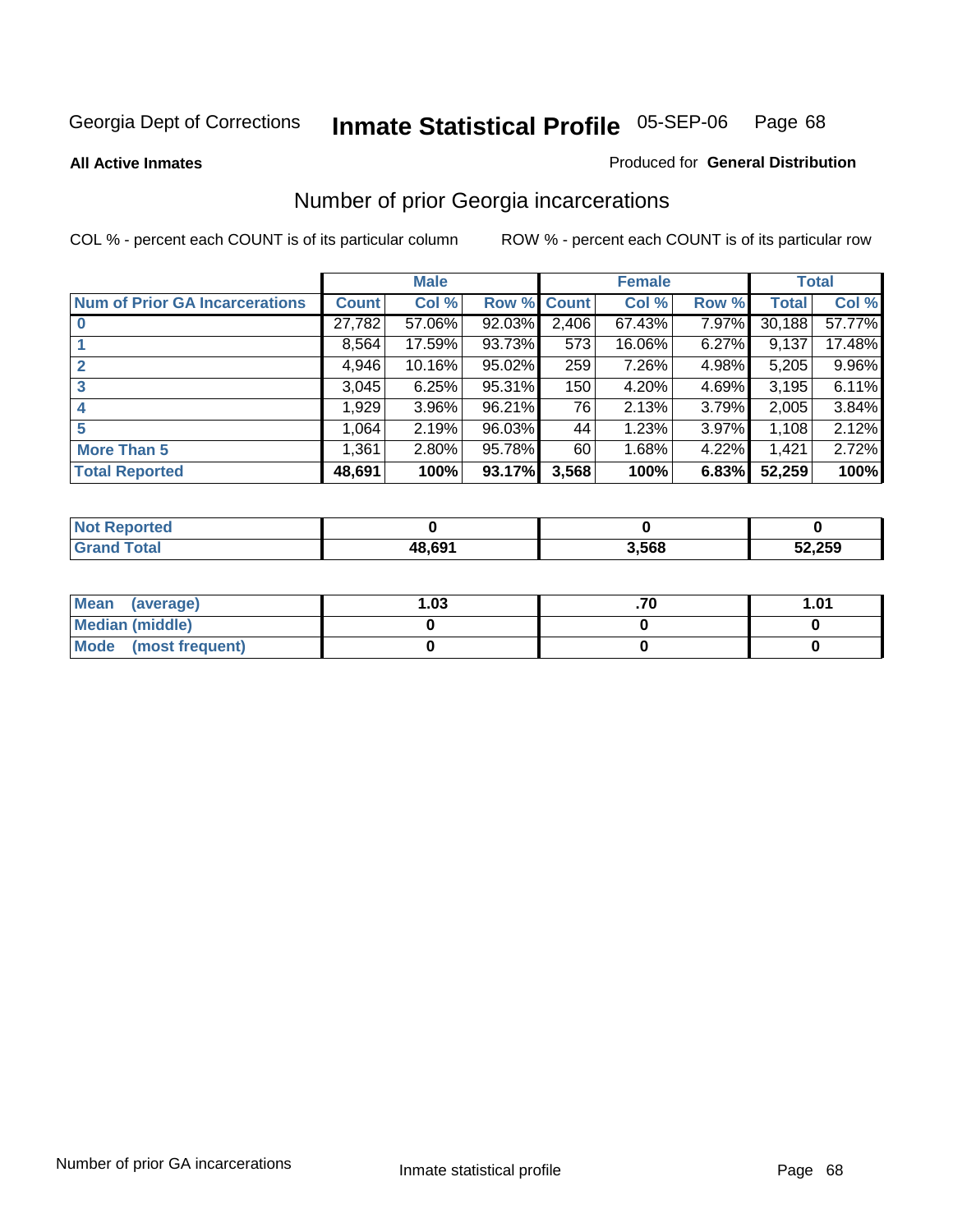#### **All Active Inmates**

### Produced for **General Distribution**

## Prison sentence in years

COL % - percent each COUNT is of its particular column ROW % - percent each COUNT is of its particular row

|                                 |              | <b>Male</b> |         |                 | <b>Female</b> |        |              | <b>Total</b> |
|---------------------------------|--------------|-------------|---------|-----------------|---------------|--------|--------------|--------------|
| <b>Prison Sentence In Years</b> | <b>Count</b> | Col %       | Row %   | <b>Count</b>    | Col %         | Row %  | <b>Total</b> | Col %        |
| $0 - 1$                         | 2,407        | 4.94%       | 88.88%  | 301             | 8.44%         | 11.12% | 2,708        | 5.18%        |
| $1.1 - 2$                       | 3,750        | 7.70%       | 88.30%  | 497             | 13.93%        | 11.70% | 4,247        | 8.13%        |
| $2.1 - 3$                       | 3,835        | 7.88%       | 88.53%  | 497             | 13.93%        | 11.47% | 4,332        | 8.29%        |
| $3.1 - 4$                       | 2,752        | 5.65%       | 90.32%  | 295             | 8.27%         | 9.68%  | 3,047        | 5.83%        |
| $4.1 - 5$                       | 4,828        | 9.92%       | 91.44%  | 452             | 12.67%        | 8.56%  | 5,280        | 10.10%       |
| $5.1 - 6$                       | 2,032        | 4.17%       | 92.62%  | 162             | 4.54%         | 7.38%  | 2,194        | 4.20%        |
| $6.1 - 7$                       | 1,983        | 4.07%       | 94.07%  | 125             | 3.50%         | 5.93%  | 2,108        | 4.03%        |
| $7.1 - 8$                       | 1,812        | 3.72%       | 93.84%  | 119             | 3.34%         | 6.16%  | 1,931        | 3.70%        |
| $8.1 - 9$                       | 764          | 1.57%       | 93.17%  | $\overline{56}$ | 1.57%         | 6.83%  | 820          | 1.57%        |
| $9.1 - 10$                      | 6,037        | 12.40%      | 94.82%  | 330             | 9.25%         | 5.18%  | 6,367        | 12.18%       |
| $10.1 - 12$                     | 2,297        | 4.72%       | 95.19%  | 116             | 3.25%         | 4.81%  | 2,413        | 4.62%        |
| $12.1 - 15$                     | 3,437        | 7.06%       | 95.90%  | 147             | 4.12%         | 4.10%  | 3,584        | 6.86%        |
| $15.1 - 20$                     | 3,412        | 7.01%       | 96.55%  | 122             | 3.42%         | 3.45%  | 3,534        | 6.76%        |
| 20.1 - Over                     | 2,690        | 5.52%       | 97.64%  | 65              | 1.82%         | 2.36%  | 2,755        | 5.27%        |
| <b>Life</b>                     | 6,130        | 12.59%      | 95.66%  | 278             | 7.79%         | 4.34%  | 6,408        | 12.26%       |
| <b>Life Without Parole</b>      | 421          | 0.86%       | 98.83%  | 5               | 0.14%         | 1.17%  | 426          | 0.82%        |
| <b>Death</b>                    | 100          | 0.21%       | 99.01%  |                 | 0.03%         | 0.99%  | 101          | 0.19%        |
| <b>Youthful Offenders</b>       | 3            | 0.01%       | 100.00% |                 |               |        | 3            | 0.01%        |
|                                 | 1            | 0.01%       | 100.00% |                 |               |        | 1            | 0.01%        |
| <b>Total Reported</b>           | 48,691       | 100%        | 93.17%  | 3,568           | 100.0%        | 6.83%  | 52,259       | 100.0%       |

| .⊀eported    |        |       |        |
|--------------|--------|-------|--------|
| <b>Total</b> | 10 GO1 | 3,568 | 52,259 |

#### **Determinate (numeric) sentences only**

| Mear<br>"ANA | . . | $\sim$ $\sim$<br>ን.ሀ: | $-$<br>8.95 |
|--------------|-----|-----------------------|-------------|
|              |     |                       |             |

## **All sentences (including determinate), with life, life without parole, and death sentences figured at 45 years**

| <b>Mes</b><br>$\sim$ $\sim$ $\sim$<br>$-$<br>$\mathbf{a}$<br>80 O<br>4.V.<br>--- <i>--</i> ---<br>______<br>_____<br>___ |
|--------------------------------------------------------------------------------------------------------------------------|
|--------------------------------------------------------------------------------------------------------------------------|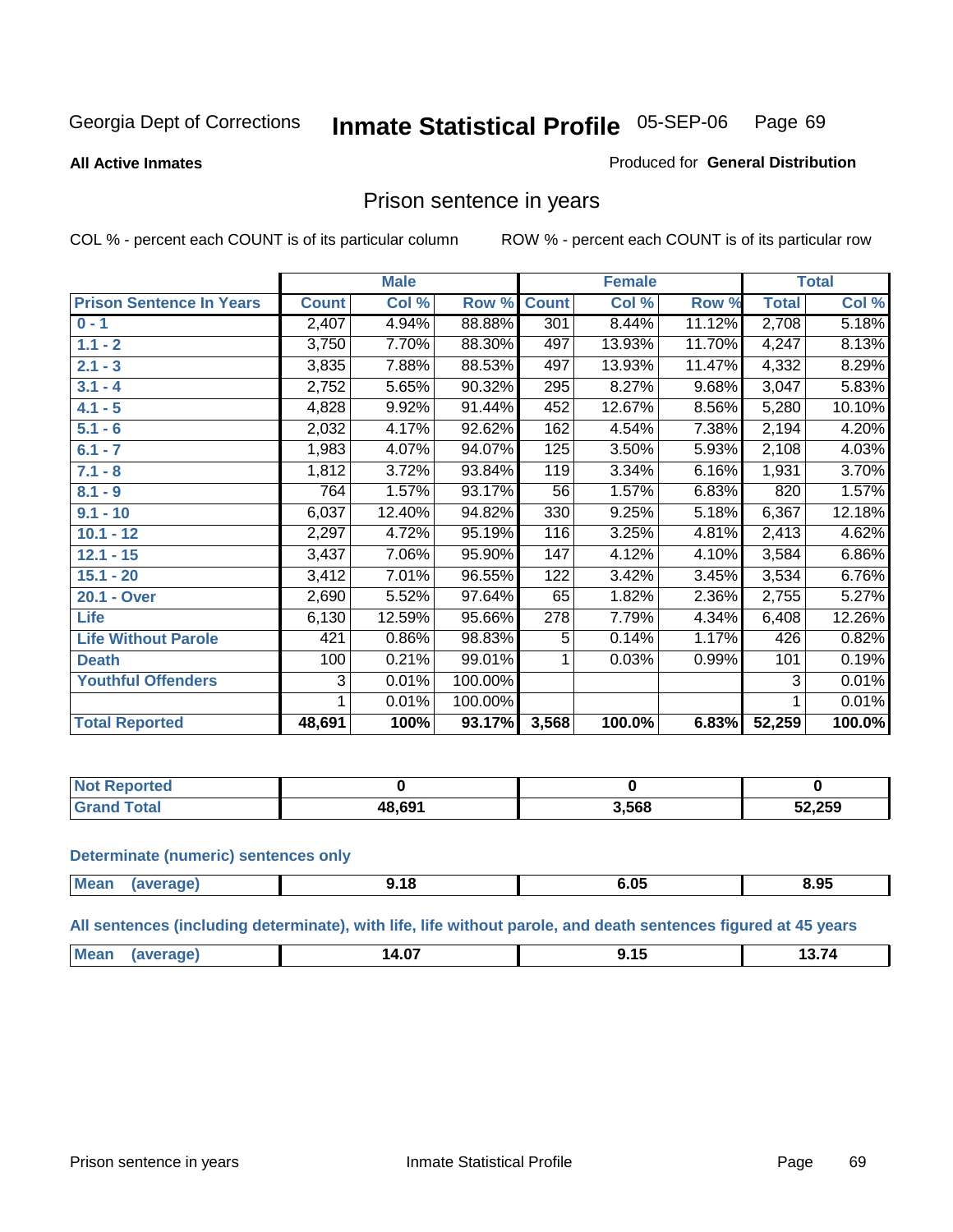## **All Active Inmates**

## Produced for **General Distribution**

# Primary offense, broken out into felonies vs misdemeanors

|                                  | <b>Male</b>  |           |                    | <b>Female</b> |         |       | Total        |        |
|----------------------------------|--------------|-----------|--------------------|---------------|---------|-------|--------------|--------|
| <b>Felonies and Misdemeanors</b> | <b>Count</b> | Col%      | <b>Row % Count</b> |               | Col %   | Row % | <b>Total</b> | Col %  |
| <b>Felonies</b>                  | 47,359       | $99.95\%$ | 93.28%             | 3.414         | 100.00% | 6.72% | 50.773       | 99.95% |
| <b>Misdemeanors</b>              | ا 26         | $.05\%$   | 100.00%            |               |         |       | 26           | .05%   |
| <b>Total Reported</b>            | 47,385       | 100%      | 93.28%             | 3,414         | 100%    | 6.72% | 50,799       | 100%   |

| ted.<br>NO:<br>⋯ | 1306   | I 54   | 1460   |
|------------------|--------|--------|--------|
|                  | IR 691 | 17 520 | 52,259 |

| Mode (most frequent) | elonies | elonies | onies<br>-е к |
|----------------------|---------|---------|---------------|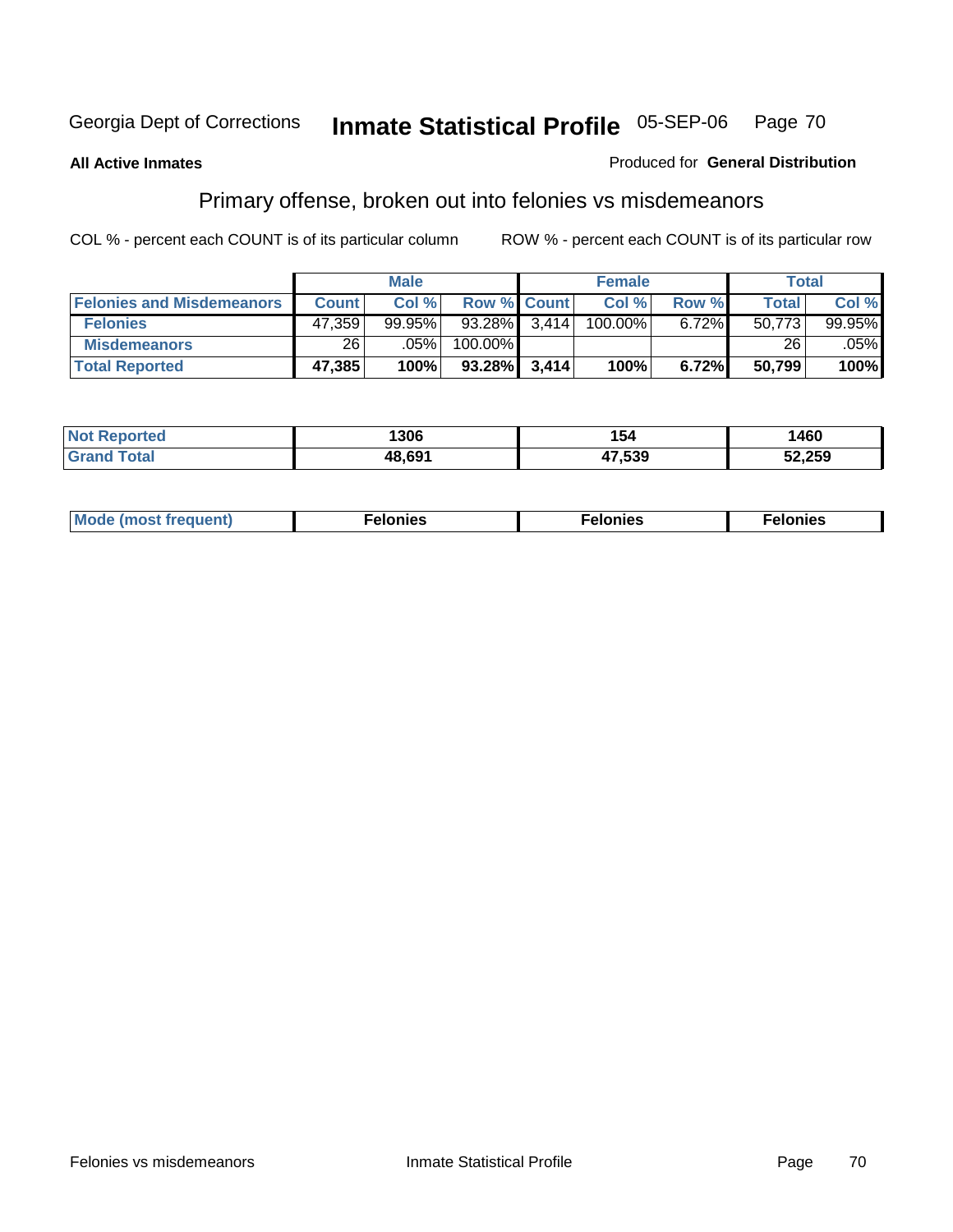## **All Active Inmates**

## Produced for **General Distribution**

# Primary offense, broken out into six broad crime categories

|                                  | <b>Male</b>                                            |        |              | <b>Female</b> |        |        | <b>Total</b> |        |
|----------------------------------|--------------------------------------------------------|--------|--------------|---------------|--------|--------|--------------|--------|
| <b>Crime Categories</b>          | Col %<br>Col %<br>Row % Count<br>Row %<br><b>Count</b> |        | <b>Total</b> | Col %         |        |        |              |        |
| <b>Violent</b>                   | 21,142                                                 | 44.62% | 94.40%       | 1,254         | 36.73% | 5.60%  | 22,396       | 44.09% |
| <b>Sex Crime</b><br>$\mathbf{2}$ | 7,048                                                  | 14.87% | 98.68%       | 94            | 2.75%  | 1.32%  | 7,142        | 14.06% |
| 3<br><b>Property</b>             | 9,310                                                  | 19.65% | 89.29%       | 1,117         | 32.72% | 10.71% | 10,427       | 20.53% |
| <b>Drug</b><br>4                 | 7,377                                                  | 15.57% | 90.06%       | 814           | 23.84% | 9.94%  | 8,191        | 16.12% |
| <b>Habit/DUI</b><br>5            | 186                                                    | .39%   | 97.38%       | 5             | .15%   | 2.62%  | 191          | .38%   |
| <b>Other</b><br>6                | 2,322                                                  | 4.90%  | 94.70%       | 130           | 3.81%  | 5.30%  | 2,452        | 4.83%  |
| <b>Total Reported</b>            | 47,385                                                 | 100%   | 93.28%       | 3,414         | 100%   | 6.72%  | 50,799       | 100%   |

| orted<br>N | 1306   | 154   | 460    |
|------------|--------|-------|--------|
| otal       | 48,691 | 3.568 | 52,259 |

| M<br>$\sim$ $\sim$ $\sim$ $\sim$ | - --<br>.<br>-------- | .<br>-------- | -------- |
|----------------------------------|-----------------------|---------------|----------|
|                                  |                       |               |          |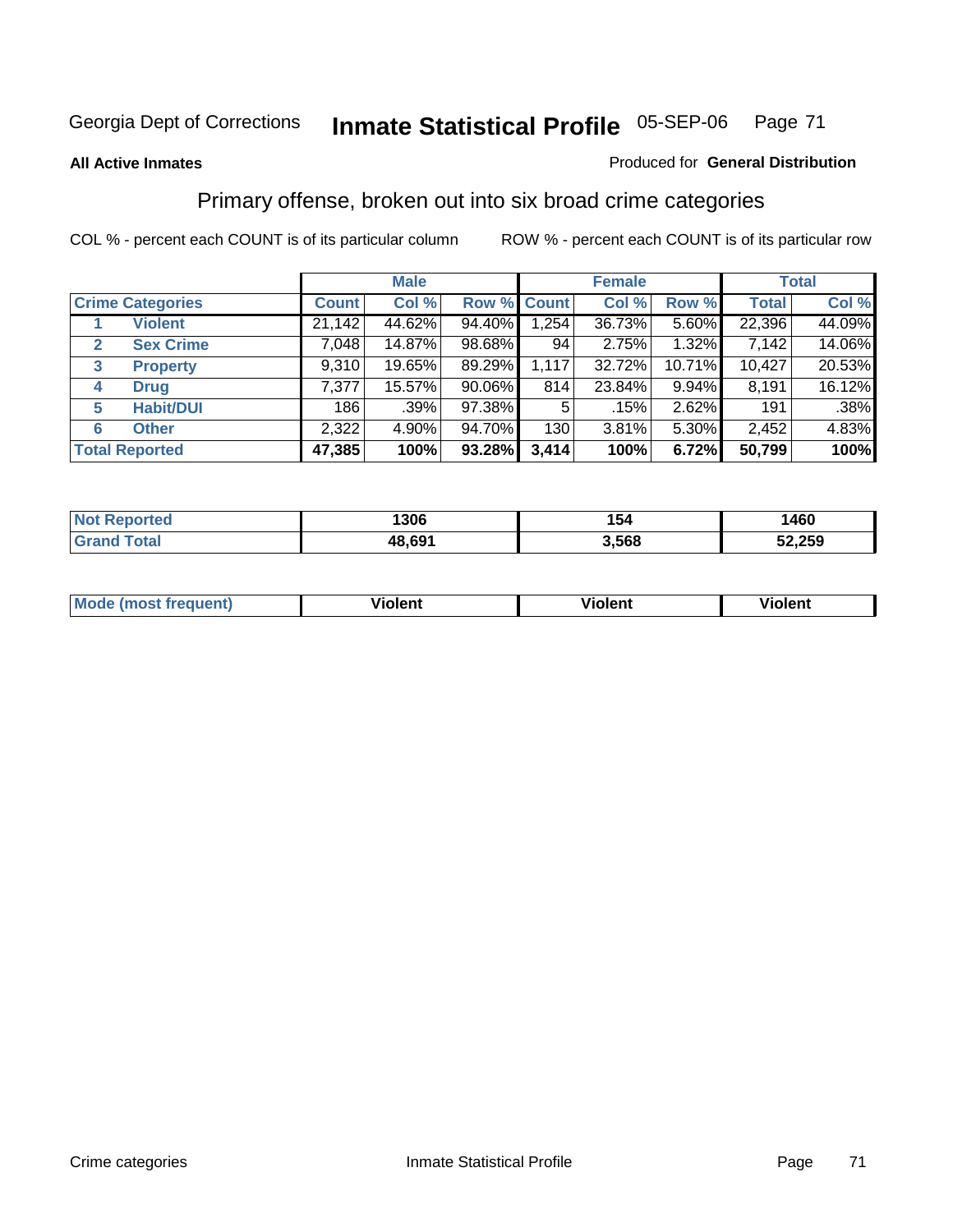**All Active Inmates**

### Produced for **General Distribution**

# Primary offense, detailed offense code

|      |                                            |                  | <b>Male</b> |         |                  | <b>Female</b> |        |                 | <b>Total</b> |
|------|--------------------------------------------|------------------|-------------|---------|------------------|---------------|--------|-----------------|--------------|
|      | <b>Primary Offense</b>                     | <b>Count</b>     | Col %       | Row %   | <b>Count</b>     | Col %         | Row %  | <b>Total</b>    | Col %        |
| 33   | <b>Reckless Conduct</b>                    | 1                | .01%        | 100.00% |                  |               |        | 1               | .01%         |
|      | <b>C/Harm</b>                              |                  |             |         |                  |               |        |                 |              |
| 70   | <b>Poss Of Marijuana</b>                   | 8                | .02%        | 100.00% |                  |               |        | 8               | .02%         |
| 71   | <b>Viol Motor Veh Law</b>                  | 3                | .01%        | 100.00% |                  |               |        | 3               | .01%         |
| 72   | <b>Dui</b>                                 | 4                | .01%        | 100.00% |                  |               |        | 4               | .01%         |
| 73   | <b>Obstr Of Law Enf Officer</b>            | 4                | .01%        | 100.00% |                  |               |        | 4               | .01%         |
| 93   | <b>Cpwl &amp; Concealed</b>                | 1                | .01%        | 100.00% |                  |               |        | 1               | .01%         |
|      | <b>Weapon</b>                              |                  |             |         |                  |               |        |                 |              |
| 97   | <b>Deadly Weapons In</b>                   | 1                | .01%        | 100.00% |                  |               |        | 1               | .01%         |
|      | <b>Public</b><br><b>Other Misdemeanor</b>  | 1                | .01%        | 100.00% |                  |               |        | 1               | .01%         |
| 99   |                                            |                  |             |         |                  |               |        | $\overline{3}$  |              |
| 500  | <b>Misc Misdemeanor</b>                    | $\overline{3}$   | .01%        | 100.00% |                  |               |        |                 | .01%         |
| 1100 | <b>Misc Homicide Offense</b>               | 16               | .03%        | 88.89%  | $\overline{2}$   | .06%          | 11.11% | $\overline{18}$ | .04%         |
| 1101 | <b>Murder</b>                              | 4,491            | 9.48%       | 94.49%  | $\overline{262}$ | 7.67%         | 5.51%  | 4,753           | 9.36%        |
| 1102 | <b>Voluntary Manslaughter</b>              | 1,058            | 2.23%       | 88.09%  | 143              | 4.19%         | 11.91% | 1,201           | 2.36%        |
| 1103 | <b>Involuntary</b>                         | 124              | .26%        | 87.94%  | $\overline{17}$  | .50%          | 12.06% | 141             | .28%         |
|      | <b>Manslaughter</b>                        | 1                | .01%        | 50.00%  | $\mathbf 1$      |               | 50.00% |                 | .01%         |
| 1120 | <b>Reckless Abandonment</b>                |                  |             |         |                  | .03%          |        | 2               |              |
| 1121 | <b>Feticide</b>                            | 3                | .01%        | 100.00% |                  |               |        | $\overline{3}$  | .01%         |
| 1123 | <b>Vehicular Homicide</b>                  | 331              | .70%        | 91.69%  | $\overline{30}$  | .88%          | 8.31%  | 361             | .71%         |
| 1125 | <b>Conceal Death Of</b>                    | 11               | .02%        | 91.67%  | 1                | .03%          | 8.33%  | $\overline{12}$ | .02%         |
| 1190 | <b>Another</b><br><b>Atmpt Murder</b>      | 4                | .01%        | 66.67%  | $\overline{2}$   | .06%          | 33.33% | 6               | .01%         |
| 1300 | <b>Misc Assault/Battery</b>                | 40               | .08%        | 93.02%  | $\overline{3}$   | .09%          | 6.98%  | $\overline{43}$ | .08%         |
| 1301 | <b>Family Violence Battery</b>             | $\overline{76}$  | .16%        | 98.70%  | $\mathbf{1}$     | .03%          | 1.30%  | $\overline{77}$ | .15%         |
|      |                                            |                  | 9.17%       | 94.29%  | 263              | 7.70%         | 5.71%  |                 | 9.07%        |
| 1302 | <b>Aggrav Assault</b>                      | 4,344            |             |         |                  |               |        | 4,607           |              |
| 1303 | <b>Atmpt Aggrav Assault</b>                | 4                | .01%        | 100.00% |                  |               |        | 4               | .01%         |
| 1305 | <b>Aggrav Battery</b>                      | $\overline{703}$ | 1.48%       | 93.36%  | 50               | 1.46%         | 6.64%  | 753             | 1.48%        |
| 1306 | <b>Misc Family Violence</b>                | 1                | .01%        | 100.00% |                  |               |        | 1               | .01%         |
| 1307 | <b>Terrorist Threats &amp; Acts</b>        | 329              | .69%        | 95.09%  | 17               | .50%          | 4.91%  | 346             | .68%         |
| 1308 | <b>False Imprisonment</b>                  | 157              | .33%        | 96.91%  | $\overline{5}$   | .15%          | 3.09%  | 162             | .32%         |
| 1311 | <b>Kidnapping</b>                          | 1,386            | 2.92%       | 97.26%  | $\overline{39}$  | 1.14%         | 2.74%  | 1,425           | 2.81%        |
| 1312 | <b>Interference With</b>                   | $\overline{2}$   | .01%        | 100.00% |                  |               |        | $\overline{2}$  | .01%         |
|      | <b>Custody</b>                             |                  |             |         |                  |               |        |                 |              |
| 1314 | <b>Aggrav Assault Peace</b>                | $\overline{314}$ | .66%        | 97.21%  | 9                | .26%          | 2.79%  | 323             | .64%         |
| 1315 | <b>Ofcr</b><br><b>Aggrav Battery Peace</b> | $\overline{16}$  | .03%        | 100.00% |                  |               |        | 16              | .03%         |
|      | <b>Ofcr</b>                                |                  |             |         |                  |               |        |                 |              |
| 1316 | <b>Simple Battery</b>                      | 6                | .01%        | 100.00% |                  |               |        | 6               | .01%         |
| 1317 | <b>Reck Cond Infected</b>                  | $\overline{8}$   | .02%        | 72.73%  | $\overline{3}$   | .09%          | 27.27% | $\overline{11}$ | .02%         |
|      |                                            |                  |             |         |                  |               |        |                 |              |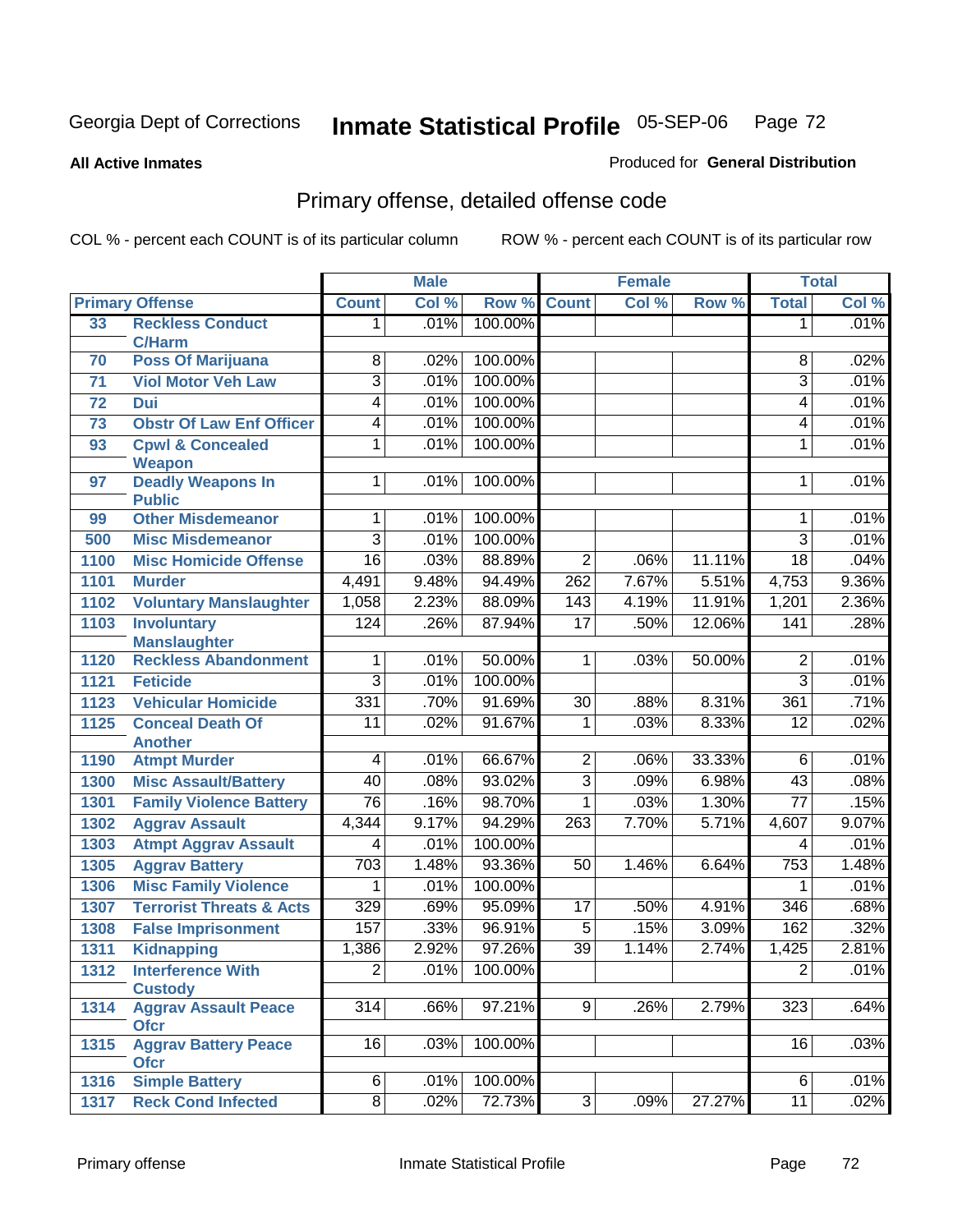**All Active Inmates**

#### Produced for **General Distribution**

# Primary offense, detailed offense code

|              |                                                             |                 | <b>Male</b> |         |                         | <b>Female</b> |         |                      | <b>Total</b> |
|--------------|-------------------------------------------------------------|-----------------|-------------|---------|-------------------------|---------------|---------|----------------------|--------------|
|              | <b>Primary Offense</b>                                      | <b>Count</b>    | Col %       | Row %   | <b>Count</b>            | Col %         | Row %   | <b>Total</b>         | Col %        |
|              | <b>Person</b>                                               |                 |             |         |                         |               |         |                      |              |
| 1318         | <b>Injury By Vehicle</b>                                    | 62              | .13%        | 89.86%  | $\overline{7}$          | .21%          | 10.14%  | 69                   | .14%         |
| 1320         | <b>Stalking</b>                                             | $\overline{2}$  | .01%        | 100.00% |                         |               |         | $\overline{2}$       | .01%         |
| 1321         | <b>Aggrav Stalking</b>                                      | 269             | .57%        | 96.42%  | 10                      | .29%          | 3.58%   | 279                  | .55%         |
| 1390         | <b>Atmpt Kidnap</b>                                         | 4               | .01%        | 100.00% |                         |               |         | 4                    | .01%         |
| 1400         | <b>Arson Misc</b>                                           | $\overline{2}$  | .01%        | 100.00% |                         |               |         | $\overline{2}$       | .01%         |
| 1401         | <b>Arson 1st Degree</b>                                     | $\overline{88}$ | .19%        | 85.44%  | 15                      | .44%          | 14.56%  | 103                  | .20%         |
| 1402         | <b>Arson 2nd Degree</b>                                     | $\overline{9}$  | .02%        | 100.00% |                         |               |         | $\overline{9}$       | .02%         |
| 1403         | <b>Arson 3rd Degree</b>                                     | 1               | .01%        | 100.00% |                         |               |         | $\mathbf{1}$         | .01%         |
| 1501         | <b>Crmnl Damage 1st</b>                                     | $\overline{26}$ | .05%        | 100.00% |                         |               |         | $\overline{26}$      | .05%         |
|              | <b>Degree</b>                                               |                 |             |         |                         |               |         |                      |              |
| 1502         | <b>Crmnl Damage 2nd</b>                                     | 79              | .17%        | 95.18%  | 4                       | .12%          | 4.82%   | 83                   | .16%         |
| 1506         | <b>Degree</b><br><b>Alter Id</b>                            | $\overline{2}$  | .01%        | 100.00% |                         |               |         | $\overline{2}$       | .01%         |
| 1601         |                                                             | 4,963           | 10.47%      | 96.24%  | 194                     | 5.68%         | 3.76%   | 5,157                | 10.15%       |
| 1602         | <b>Burglary</b><br><b>Poss Burglar Tools</b>                | $\overline{41}$ | .09%        | 100.00% |                         |               |         | 41                   | .08%         |
| 1690         | <b>Atmpt Burglary</b>                                       | $\overline{35}$ | .07%        | 100.00% |                         |               |         | $\overline{35}$      | .07%         |
| 1700         | <b>Misc Forgery</b>                                         | 4               | .01%        | 66.67%  | $\overline{2}$          | .06%          | 33.33%  | $\overline{6}$       | .01%         |
| 1701         | <b>Forgery 1st Degree</b>                                   | 1,129           | 2.38%       | 71.32%  | 454                     | 13.30%        | 28.68%  | 1,583                | 3.12%        |
| 1702         | <b>Forgery 2nd Degree</b>                                   | 44              | .09%        | 77.19%  | $\overline{13}$         | .38%          | 22.81%  | $\overline{57}$      | .11%         |
| 1704         | <b>Bad Checks</b>                                           | $\overline{17}$ | .04%        | 89.47%  | $\overline{2}$          | .06%          | 10.53%  | 19                   | .04%         |
| 1751         | <b>Theft Credit Card</b>                                    | $\overline{26}$ | .05%        | 81.25%  | $\overline{6}$          | .18%          | 18.75%  | $\overline{32}$      | .06%         |
|              |                                                             |                 |             |         | $\overline{\mathbf{1}}$ | .03%          | 100.00% |                      | .01%         |
| 1752<br>1753 | <b>Forgery Credit Card</b><br><b>Fraudulent Credit Card</b> | 54              | .11%        | 73.97%  | $\overline{19}$         | .56%          | 26.03%  | 1<br>$\overline{73}$ | .14%         |
| 1755         | <b>Recv Gds, Srvs Fraud</b>                                 | $\overline{1}$  | .01%        | 100.00% |                         |               |         | 1                    | .01%         |
|              | <b>Obtnd</b>                                                |                 |             |         |                         |               |         |                      |              |
| 1756         | <b>Financial Identity Fraud</b>                             | $\overline{37}$ | .08%        | 67.27%  | $\overline{18}$         | .53%          | 32.73%  | $\overline{55}$      | .11%         |
| 1759         | <b>Telecommunications</b>                                   | $\overline{2}$  | .01%        | 100.00% |                         |               |         | $\overline{2}$       | .01%         |
|              | <b>Fraud</b>                                                |                 |             |         |                         |               |         |                      |              |
| 1761         | <b>Computer Theft</b>                                       | $\overline{5}$  | .01%        | 62.50%  | $\overline{3}$          | .09%          | 37.50%  | $\overline{8}$       | .02%         |
| 1762         | <b>Computer Trespass</b>                                    | $\overline{2}$  | .01%        | 100.00% |                         |               |         | 2                    | .01%         |
| 1790         | <b>Atmpt Forgery</b>                                        | 1               | .01%        | 100.00% |                         |               |         | 1                    | .01%         |
| 1796         | <b>Fraudulent Access</b>                                    |                 |             |         | 1                       | .03%          | 100.00% | 1                    | .01%         |
|              | <b>Compute</b>                                              |                 |             |         |                         |               |         |                      |              |
| 1799         | <b>Misc Fraud</b>                                           | 14              | .03%        | 66.67%  | $\overline{7}$          | .21%          | 33.33%  | 21                   | .04%         |
| 1802         | <b>Theft By Taking</b>                                      | 855             | 1.80%       | 88.51%  | 111                     | 3.25%         | 11.49%  | 966                  | 1.90%        |
| 1803         | <b>Theft By Deception</b>                                   | 44              | .09%        | 73.33%  | 16                      | .47%          | 26.67%  | 60                   | .12%         |
| 1805         | <b>Theft Of Lost Property</b>                               | 1               | .01%        | 50.00%  | 1.                      | .03%          | 50.00%  | $\overline{2}$       | .01%         |
| 1806         | <b>Theft By Rec Stolen Prop</b>                             | 926             | 1.95%       | 94.49%  | 54                      | 1.58%         | 5.51%   | 980                  | 1.93%        |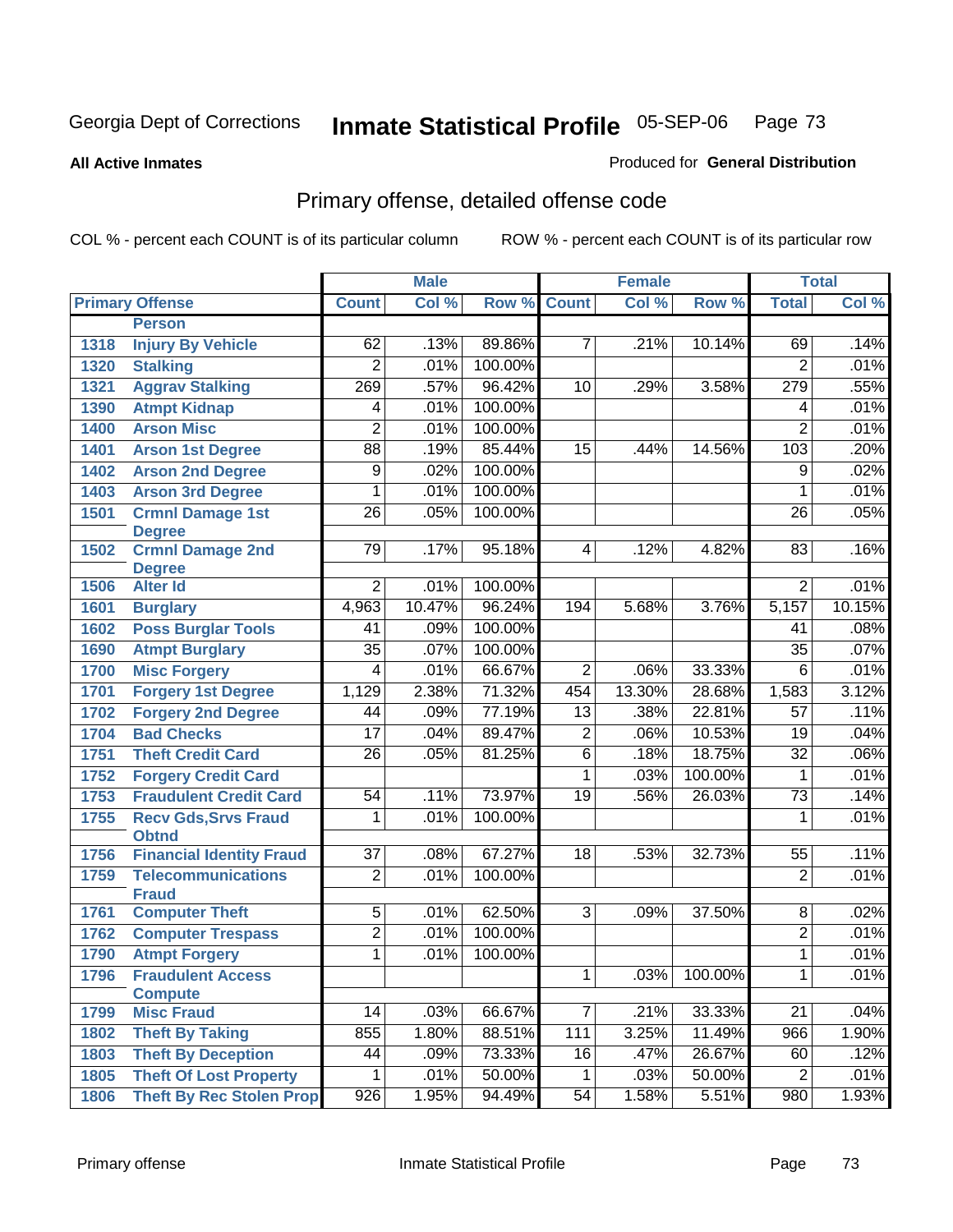#### **All Active Inmates**

#### Produced for **General Distribution**

# Primary offense, detailed offense code

|      |                                  | <b>Male</b>      |       |         | <b>Female</b>   | <b>Total</b> |        |                 |       |
|------|----------------------------------|------------------|-------|---------|-----------------|--------------|--------|-----------------|-------|
|      | <b>Primary Offense</b>           | <b>Count</b>     | Col % | Row %   | <b>Count</b>    | Col %        | Row %  | <b>Total</b>    | Col % |
| 1807 | <b>Theft Of Services</b>         | $\overline{2}$   | .01%  | 100.00% |                 |              |        | $\overline{2}$  | .01%  |
| 1808 | <b>Theft By Conversion</b>       | $\overline{35}$  | .07%  | 81.40%  | 8               | .23%         | 18.60% | 43              | .08%  |
| 1811 | <b>Convsn Paymnts Real</b>       | 1                | .01%  | 100.00% |                 |              |        | $\mathbf 1$     | .01%  |
|      | <b>Propy</b>                     |                  |       |         |                 |              |        |                 |       |
| 1812 | <b>Atmpt Theft By Taking</b>     | 9                | .02%  | 100.00% |                 |              |        | 9               | .02%  |
| 1813 | <b>Theft Motorveh Or Part</b>    | 157              | .33%  | 92.35%  | 13              | .38%         | 7.65%  | 170             | .33%  |
| 1815 | <b>Theft Bring Prop In State</b> | 13               | .03%  | 100.00% |                 |              |        | 13              | .03%  |
| 1816 | <b>Theft Recv Prop Out</b>       | 4                | .01%  | 100.00% |                 |              |        | 4               | .01%  |
|      | <b>State</b>                     |                  |       |         |                 |              |        |                 |       |
| 1821 | <b>Theft By Shoplifting</b>      | 440              | .93%  | 74.32%  | 152             | 4.45%        | 25.68% | 592             | 1.17% |
| 1880 | <b>Entering Vehicle</b>          | 166              | .35%  | 98.81%  | $\overline{2}$  | .06%         | 1.19%  | 168             | .33%  |
| 1901 | <b>Robbery</b>                   | 1,860            | 3.93% | 93.80%  | 123             | 3.60%        | 6.20%  | 1,983           | 3.90% |
| 1902 | <b>Armed Robbery</b>             | 4,618            | 9.75% | 97.32%  | 127             | 3.72%        | 2.68%  | 4,745           | 9.34% |
| 1903 | <b>Robbery By Force</b>          | 166              | .35%  | 93.26%  | 12              | .35%         | 6.74%  | 178             | .35%  |
| 1904 | <b>Robbery By Intimidation</b>   | 233              | .49%  | 92.46%  | $\overline{19}$ | .56%         | 7.54%  | 252             | .50%  |
| 1905 | <b>Robbery By Sudden</b>         | 117              | .25%  | 90.00%  | $\overline{13}$ | .38%         | 10.00% | 130             | .26%  |
|      | <b>Snatch</b>                    |                  |       |         |                 |              |        |                 |       |
| 1911 | <b>Hijacking Motor Vehicle</b>   | $\overline{33}$  | .07%  | 97.06%  | $\mathbf{1}$    | .03%         | 2.94%  | 34              | .07%  |
| 1991 | <b>Atmpt Robbery</b>             | $\overline{35}$  | .07%  | 94.59%  | $\overline{2}$  | .06%         | 5.41%  | $\overline{37}$ | .07%  |
| 1992 | <b>Atmpt Armed Robbery</b>       | 67               | .14%  | 90.54%  | $\overline{7}$  | .21%         | 9.46%  | $\overline{74}$ | .15%  |
| 2000 | <b>Misc Sexual Offense</b>       | $\overline{52}$  | .11%  | 100.00% |                 |              |        | 52              | .10%  |
| 2001 | Rape                             | 1,792            | 3.78% | 99.67%  | 6               | .18%         | .33%   | 1,798           | 3.54% |
| 2002 | <b>Sodomy</b>                    | $\overline{18}$  | .04%  | 94.74%  | $\overline{1}$  | .03%         | 5.26%  | $\overline{19}$ | .04%  |
| 2003 | <b>Aggrav Sodomy</b>             | 233              | .49%  | 99.15%  | $\overline{2}$  | .06%         | .85%   | 235             | .46%  |
| 2006 | <b>Incest</b>                    | 153              | .32%  | 97.45%  | $\overline{4}$  | .12%         | 2.55%  | 157             | .31%  |
| 2009 | <b>Aggrav Sexual Battery</b>     | $\overline{127}$ | .27%  | 98.45%  | $\overline{2}$  | .06%         | 1.55%  | 129             | .25%  |
| 2016 | <b>Pimping A Minor Under</b>     | $\overline{4}$   | .01%  | 100.00% |                 |              |        | 4               | .01%  |
|      | 18                               |                  |       |         |                 |              |        |                 |       |
| 2018 | <b>Statutory Rape</b>            | 787              | 1.66% | 98.75%  | 10              | .29%         | 1.25%  | 797             | 1.57% |
| 2019 | <b>Child Molestation</b>         | 2,270            | 4.79% | 98.18%  | 42              | 1.23%        | 1.82%  | 2,312           | 4.55% |
| 2020 | <b>Enticing Child-Indec</b>      | 94               | .20%  | 94.95%  | $\overline{5}$  | .15%         | 5.05%  | 99              | .19%  |
|      | <b>Purp</b>                      |                  |       |         |                 |              |        |                 |       |
| 2021 | <b>Aggrav Child Molestation</b>  | 1,286            | 2.71% | 98.39%  | 21              | .62%         | 1.61%  | 1,307           | 2.57% |
| 2023 | Sexl/AssIt/Agn/Pers/Cstd         | 1                | .01%  | 100.00% |                 |              |        | 1               | .01%  |
| 2025 | У<br><b>Solicit Sodomy From</b>  | $\overline{2}$   | .01%  | 100.00% |                 |              |        | $\overline{2}$  | .01%  |
|      | <b>Minor</b>                     |                  |       |         |                 |              |        |                 |       |
| 2026 | <b>Sex Offender Fail Registr</b> | 74               | .16%  | 100.00% |                 |              |        | 74              | .15%  |
| 2091 | <b>Atmpt Rape</b>                | $\overline{21}$  | .04%  | 100.00% |                 |              |        | $\overline{21}$ | .04%  |
| 2093 | <b>Atmpt Aggrav Sodomy</b>       | $\overline{3}$   | .01%  | 100.00% |                 |              |        | 3               | .01%  |
|      |                                  |                  |       |         |                 |              |        |                 |       |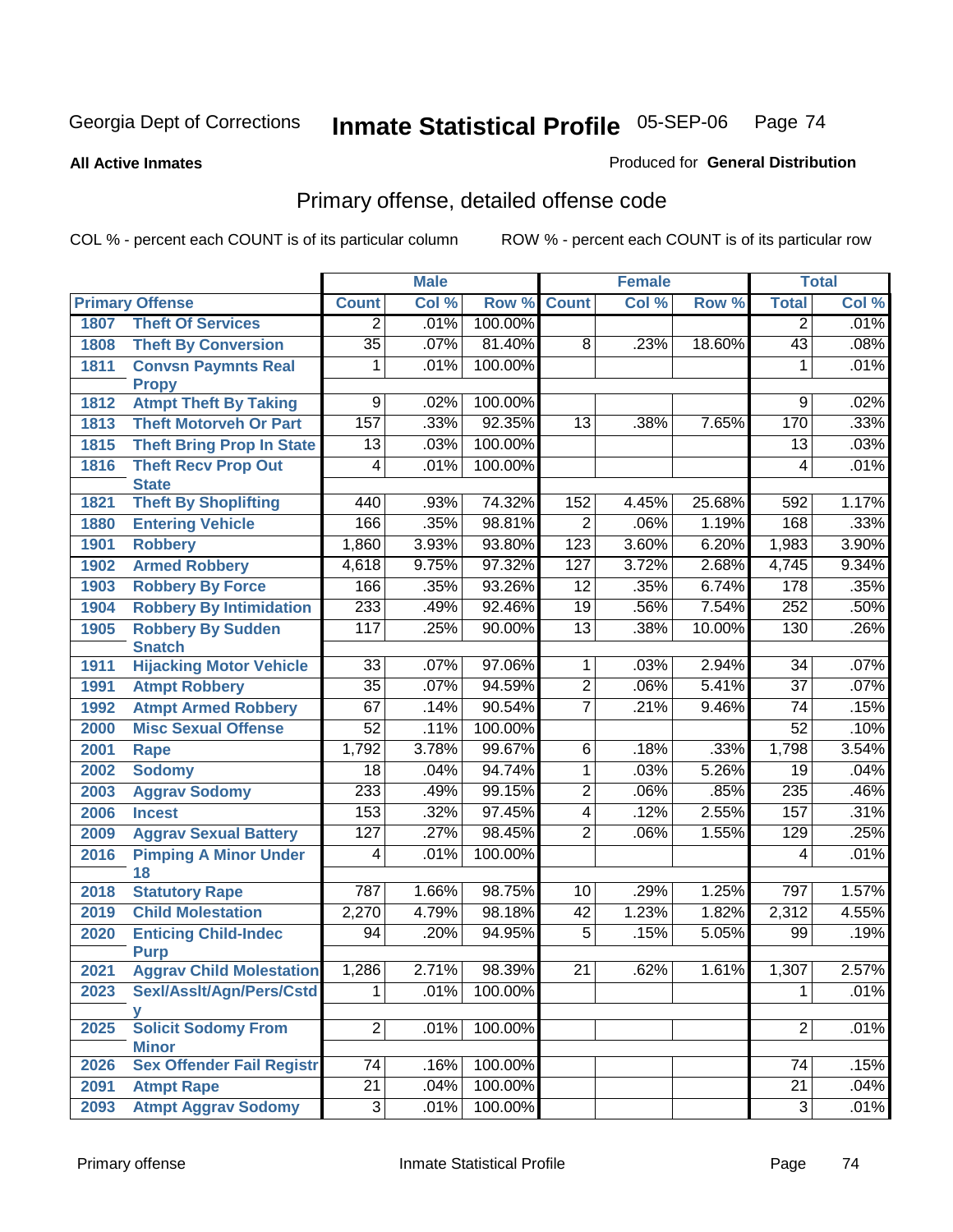**All Active Inmates**

#### Produced for **General Distribution**

# Primary offense, detailed offense code

|      |                                            | <b>Male</b>     |       |         | <b>Female</b>  | <b>Total</b> |         |                 |       |
|------|--------------------------------------------|-----------------|-------|---------|----------------|--------------|---------|-----------------|-------|
|      | <b>Primary Offense</b>                     | <b>Count</b>    | Col % | Row %   | <b>Count</b>   | Col %        | Row %   | <b>Total</b>    | Col % |
| 2094 | <b>Atmpt Child Molestation</b>             | $\overline{7}$  | .01%  | 100.00% |                |              |         | 7               | .01%  |
| 2095 | <b>Agg Aslt W Intnt To Rape</b>            | 61              | .13%  | 100.00% |                |              |         | 61              | .12%  |
| 2097 | <b>Statutory Rape, Atmpt</b>               | 1               | .01%  | 100.00% |                |              |         | 1               | .01%  |
| 2099 | <b>Agg Sex Battery Atmpt</b>               | $\overline{2}$  | .01%  | 100.00% |                |              |         | $\overline{2}$  | .01%  |
| 2100 | <b>Misc Obscenity</b>                      | $\overline{3}$  | .01%  | 100.00% |                |              |         | $\overline{3}$  | .01%  |
| 2101 | <b>Distributing Obscene Mat</b>            | $\overline{1}$  | .01%  | 100.00% |                |              |         | $\mathbf{1}$    | .01%  |
| 2205 | <b>False Swearng Writtn</b>                | $\overline{7}$  | .01%  | 70.00%  | $\overline{3}$ | .09%         | 30.00%  | $\overline{10}$ | .02%  |
|      | <b>Stmt</b>                                |                 |       |         |                |              |         |                 |       |
| 2300 | <b>Abuse Of Govt Office</b>                | $\overline{3}$  | .01%  | 75.00%  | $\mathbf{1}$   | .03%         | 25.00%  | 4               | .01%  |
| 2301 | <b>Bribery Govt Officer</b>                | $\overline{3}$  | .01%  | 100.00% |                |              |         | $\overline{3}$  | .01%  |
| 2304 | <b>Influence Legislative Act</b>           | 1               | .01%  | 100.00% |                |              |         | $\mathbf 1$     | .01%  |
| 2313 | <b>Influencing Witness</b>                 | $\overline{1}$  | .01%  | 50.00%  | 1              | .03%         | 50.00%  | $\overline{2}$  | .01%  |
| 2314 | <b>Obstr Of Law Enf Officer</b>            | 702             | 1.48% | 93.48%  | 49             | 1.44%        | 6.52%   | 751             | 1.48% |
| 2315 | <b>Tampering With</b>                      | 6               | .01%  | 85.71%  | 1              | .03%         | 14.29%  | 7               | .01%  |
|      | <b>Evidence</b>                            |                 |       |         |                |              |         |                 |       |
| 2316 | <b>Fleeing / Eluding Police</b>            | 85              | .18%  | 98.84%  | 1.             | .03%         | 1.16%   | 86              | .17%  |
| 2400 | <b>Misc Judicial Proceeding</b>            | $\overline{2}$  | .01%  | 100.00% |                |              |         | $\overline{2}$  | .01%  |
| 2401 | <b>Perjury</b>                             | $\overline{3}$  | .01%  | 60.00%  | $\overline{2}$ | .06%         | 40.00%  | $\overline{5}$  | .01%  |
| 2402 | <b>False Swearing</b>                      | $\overline{1}$  | .01%  | 100.00% |                |              |         | 1               | .01%  |
| 2404 | <b>Impersonation</b>                       | $\overline{1}$  | .01%  | 100.00% |                |              |         | 1               | .01%  |
| 2405 | <b>Impersonating Officer</b>               | $\overline{3}$  | .01%  | 100.00% |                |              |         | $\overline{3}$  | .01%  |
| 2407 | <b>Embracery</b>                           | $\overline{2}$  | .01%  | 100.00% |                |              |         | $\overline{2}$  | .01%  |
| 2408 | <b>False Statements Govt</b>               | $\overline{21}$ | .04%  | 91.30%  | $\overline{2}$ | .06%         | 8.70%   | $\overline{23}$ | .05%  |
| 2501 | <b>Escape</b>                              | 109             | .23%  | 88.62%  | 14             | .41%         | 11.38%  | 123             | .24%  |
| 2502 | <b>Aiding Escape</b>                       |                 |       |         | $\overline{1}$ | .03%         | 100.00% | 1               | .01%  |
| 2503 | <b>Hindering Appreh Or Pun</b>             | $\overline{5}$  | .01%  | 62.50%  | $\overline{3}$ | .09%         | 37.50%  | $\overline{8}$  | .02%  |
| 2507 | <b>Mutiny In Penal Inst</b>                | $\overline{2}$  | .01%  | 66.67%  | $\overline{1}$ | .03%         | 33.33%  | $\overline{3}$  | .01%  |
| 2511 | <b>Bail Jumping</b>                        | $\overline{7}$  | .01%  | 87.50%  | 1              | .03%         | 12.50%  | $\overline{8}$  | .02%  |
| 2590 | <b>Atmpt Escape</b>                        | $\overline{1}$  | .01%  | 100.00% |                |              |         | $\overline{1}$  | .01%  |
| 2609 | <b>False Public Alarm</b>                  | $\overline{2}$  | .01%  | 100.00% |                |              |         | $\overline{2}$  | .01%  |
| 2613 | <b>Crmnl Interfere Govt</b><br><b>Prop</b> | 44              | .09%  | 100.00% |                |              |         | 44              | .09%  |
| 2730 | <b>Lottery Violation</b>                   | $\overline{3}$  | .01%  | 100.00% |                |              |         | $\overline{3}$  | .01%  |
| 2761 | <b>Removal Baggage, Cargo</b>              | $\overline{3}$  | .01%  | 100.00% |                |              |         | $\overline{3}$  | .01%  |
|      | <b>Etc</b>                                 |                 |       |         |                |              |         |                 |       |
| 2801 | <b>Cruelty To Children</b>                 | 240             | .51%  | 74.30%  | 83             | 2.43%        | 25.70%  | 323             | .64%  |
| 2803 | <b>Manufact Meth Near</b>                  | $\overline{2}$  | .01%  | 66.67%  | 1              | .03%         | 33.33%  | $\overline{3}$  | .01%  |
|      | <b>Child</b>                               |                 |       |         |                |              |         |                 |       |
| 2811 | <b>Cruelty To Elder Person</b>             | $\overline{3}$  | .01%  | 100.00% |                |              |         | $\overline{3}$  | .01%  |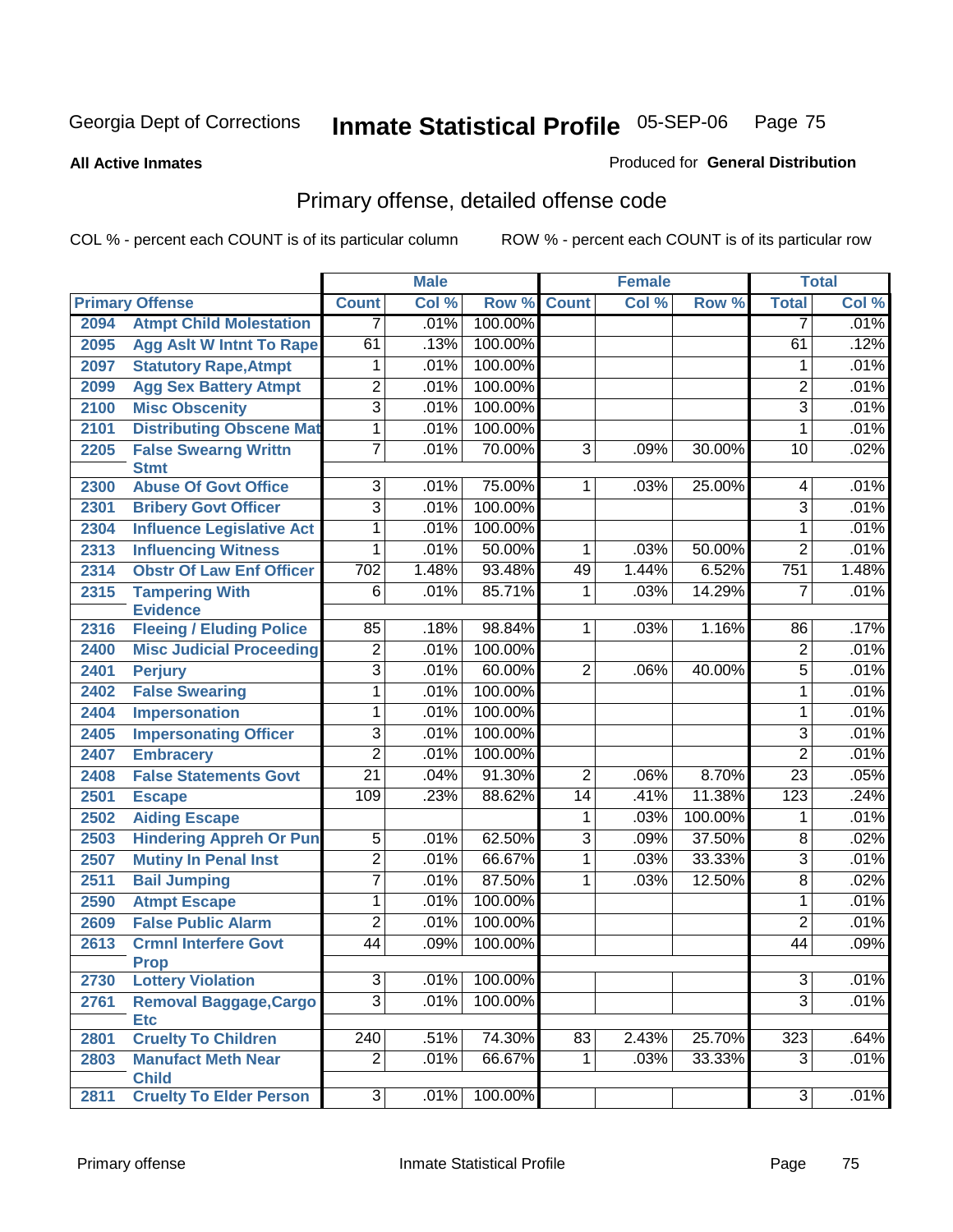**All Active Inmates**

#### Produced for **General Distribution**

# Primary offense, detailed offense code

|      |                                             |                 | <b>Male</b> |         |                 | <b>Female</b> |         |                 | <b>Total</b> |
|------|---------------------------------------------|-----------------|-------------|---------|-----------------|---------------|---------|-----------------|--------------|
|      | <b>Primary Offense</b>                      | <b>Count</b>    | Col %       | Row %   | <b>Count</b>    | Col %         | Row %   | <b>Total</b>    | Col %        |
| 2843 | <b>Sex Exploitation Child</b>               | $\overline{30}$ | .06%        | 96.77%  | 1 <sup>1</sup>  | .03%          | 3.23%   | $\overline{31}$ | .06%         |
| 2852 | <b>Abandonment Of Child</b>                 | 1               | .01%        | 50.00%  | 1               | .03%          | 50.00%  | $\overline{2}$  | .01%         |
| 2854 | <b>Cntrbtng Delingency</b>                  |                 |             |         | 1               | .03%          | 100.00% | $\mathbf{1}$    | .01%         |
|      | <b>Minor</b>                                |                 |             |         |                 |               |         |                 |              |
| 2900 | <b>Misc Weapon/Explosive</b>                | 4               | .01%        | 100.00% |                 |               |         | 4               | .01%         |
| 2901 | <b>Off</b><br><b>Carry Concealed Weapon</b> | $\overline{3}$  | .01%        | 100.00% |                 |               |         | $\overline{3}$  | .01%         |
| 2910 | <b>Poss Of Firearm Dur</b>                  | 257             | .54%        | 96.98%  | $\overline{8}$  | .23%          | 3.02%   | 265             | .52%         |
|      | <b>Crime</b>                                |                 |             |         |                 |               |         |                 |              |
| 2911 | <b>Poss Knife During Crime</b>              | $\overline{2}$  | .01%        | 100.00% |                 |               |         | $\overline{2}$  | .01%         |
| 2912 | <b>Poss Of Certain</b>                      | $\overline{42}$ | .09%        | 97.67%  | $\mathbf{1}$    | .03%          | 2.33%   | $\overline{43}$ | .08%         |
|      | <b>Weapons</b>                              |                 |             |         |                 |               |         |                 |              |
| 2913 | Poss Firearm 1st                            | 39              | .08%        | 86.67%  | 6               | .18%          | 13.33%  | 45              | .09%         |
|      | <b>Offender</b>                             | 825             |             | 97.29%  | $\overline{23}$ |               | 2.71%   | 848             | 1.67%        |
| 2914 | <b>Poss Firearm Convct</b><br><b>Felon</b>  |                 | 1.74%       |         |                 | .67%          |         |                 |              |
| 2915 | <b>Carry Weapon At School</b>               | $\overline{9}$  | .02%        | 100.00% |                 |               |         | $\overline{9}$  | .02%         |
| 2963 | <b>Guard Line With Weapon</b>               | $\overline{1}$  | .01%        | 100.00% |                 |               |         | 1               | .01%         |
| 2965 | <b>Poss Weapon By</b>                       | $\overline{6}$  | .01%        | 100.00% |                 |               |         | 6               | .01%         |
|      | <b>Prisoner</b>                             |                 |             |         |                 |               |         |                 |              |
| 2967 | <b>Destroy/Injur Police Dog</b>             | 1               | .01%        | 100.00% |                 |               |         | 1               | .01%         |
| 2971 | <b>Cruelty To Animals</b>                   | $\overline{5}$  | .01%        | 100.00% |                 |               |         | $\overline{5}$  | .01%         |
| 2972 | <b>Aggrav Cruelty To</b>                    |                 |             |         | 1               | .03%          | 100.00% | 1               | .01%         |
|      | <b>Animals</b>                              |                 |             |         |                 |               |         |                 |              |
| 3001 | <b>Eavesdrop &amp;</b>                      | 1               | .01%        | 100.00% |                 |               |         | 1               | .01%         |
| 3002 | <b>Surveillance</b><br><b>Peeping Tom</b>   | 26              | .05%        | 100.00% |                 |               |         | 26              | .05%         |
| 3404 | <b>Racketeering</b>                         | 65              | .14%        | 75.58%  | $\overline{21}$ | .62%          | 24.42%  | 86              | .17%         |
| 4001 | <b>S/D Narcotics Opiates</b>                | 45              | .09%        | 88.24%  | $\overline{6}$  | .18%          | 11.76%  | 51              | .10%         |
| 4002 | <b>S/D Dep Stim Cntrf Drugs</b>             | 45              | .09%        | 81.82%  | 10              | .29%          | 18.18%  | 55              | .11%         |
| 4003 | <b>S/D Of Lsd</b>                           | 1               | .01%        | 100.00% |                 |               |         | 1               | .01%         |
| 4004 | <b>S/D Of Marijuana</b>                     | 286             | .60%        | 96.30%  | 11              | .32%          | 3.70%   | 297             | .58%         |
| 4006 | <b>Poss Narcotics Opiates</b>               | $\overline{97}$ | .20%        | 88.99%  | $\overline{12}$ | .35%          | 11.01%  | 109             | .21%         |
| 4007 | <b>Poss Dep Stim Cntrf</b>                  | $\overline{71}$ | .15%        | 78.02%  | $\overline{20}$ | .59%          | 21.98%  | $\overline{91}$ | .18%         |
|      | <b>Drugs</b>                                |                 |             |         |                 |               |         |                 |              |
| 4008 | <b>Poss Of Lsd</b>                          | $\overline{8}$  | .02%        | 100.00% |                 |               |         | 8               | .02%         |
| 4009 | <b>Poss Of Marijuana</b>                    | 305             | .64%        | 94.14%  | 19              | .56%          | 5.86%   | 324             | .64%         |
| 4011 | <b>Illegal Attm To Obt Drugs</b>            | $\overline{8}$  | .02%        | 44.44%  | 10              | .29%          | 55.56%  | 18              | .04%         |
| 4012 | <b>Viol Ga Cntrl Sbst Act</b>               | $\overline{29}$ | .06%        | 80.56%  | $\overline{7}$  | .21%          | 19.44%  | $\overline{36}$ | .07%         |
| 4013 | <b>Viol Dngrous Drgs Act</b>                | $\overline{2}$  | .01%        | 100.00% |                 |               |         | $\overline{2}$  | .01%         |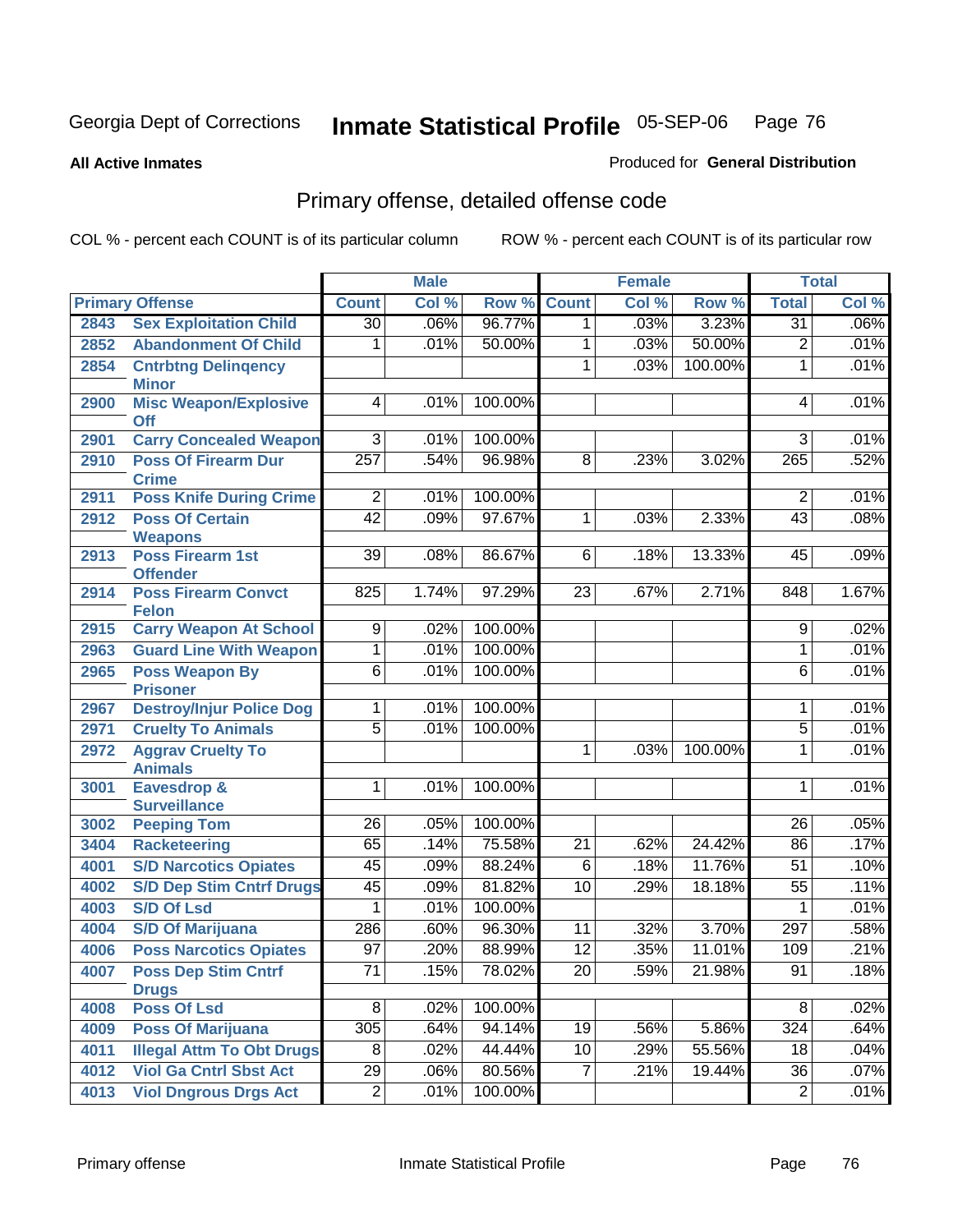**All Active Inmates**

#### Produced for **General Distribution**

# Primary offense, detailed offense code

|      |                                            | <b>Male</b>     |       |         | <b>Female</b>   |       | <b>Total</b> |                  |       |
|------|--------------------------------------------|-----------------|-------|---------|-----------------|-------|--------------|------------------|-------|
|      | <b>Primary Offense</b>                     | <b>Count</b>    | Col % | Row %   | <b>Count</b>    | Col % | Row %        | <b>Total</b>     | Col % |
| 4014 | <b>Uniwfl Mfg/Del/Dist N-C S</b>           | $\overline{29}$ | .06%  | 93.55%  | $\overline{2}$  | .06%  | 6.45%        | $\overline{31}$  | .06%  |
| 4016 | <b>Poss Drug Related Matri</b>             | 3               | .01%  | 60.00%  | $\overline{2}$  | .06%  | 40.00%       | 5                | .01%  |
| 4017 | <b>S/D Cont Sub Public</b>                 | $\overline{92}$ | .19%  | 91.09%  | $\overline{9}$  | .26%  | 8.91%        | 101              | .20%  |
| 4018 | <b>S/D Cont Sub School</b>                 | $\overline{57}$ | .12%  | 96.61%  | $\overline{2}$  | .06%  | 3.39%        | $\overline{59}$  | .12%  |
| 4021 | <b>S/D Cocaine</b>                         | 1,559           | 3.29% | 94.26%  | $\overline{95}$ | 2.78% | 5.74%        | 1,654            | 3.26% |
| 4022 | <b>Poss Of Cocaine</b>                     | 2,274           | 4.80% | 88.72%  | 289             | 8.47% | 11.28%       | 2,563            | 5.05% |
| 4030 | <b>Poss Ephedrine</b>                      | 15              | .03%  | 93.75%  | 1               | .03%  | 6.25%        | 16               | .03%  |
| 4031 | <b>Poss Methamphetamine</b>                | 962             | 2.03% | 83.87%  | 185             | 5.42% | 16.13%       | 1,147            | 2.26% |
| 4032 | <b>Sale Methamphetamine</b>                | 168             | .35%  | 83.58%  | $\overline{33}$ | .97%  | 16.42%       | 201              | .40%  |
| 4090 | <b>Atmpt Viol Substance Act</b>            | $\overline{25}$ | .05%  | 80.65%  | $\overline{6}$  | .18%  | 19.35%       | $\overline{31}$  | .06%  |
| 4100 | <b>Misc Drugs Trafficking</b>              | 138             | .29%  | 97.18%  | 4               | .12%  | 2.82%        | $\overline{142}$ | .28%  |
| 4101 | <b>Traf Cocaine Less 200</b><br>Gm         | 470             | .99%  | 95.14%  | $\overline{24}$ | .70%  | 4.86%        | 494              | .97%  |
| 4102 | <b>Traf Cocaine 201-400 Gm</b>             | $\overline{77}$ | .16%  | 90.59%  | $\overline{8}$  | .23%  | 9.41%        | 85               | .17%  |
| 4103 | <b>Traf Cocaine 401+ Gm</b>                | 135             | .28%  | 95.07%  | $\overline{7}$  | .21%  | 4.93%        | $\overline{142}$ | .28%  |
| 4111 | <b>Traf Narcotic Less 14 Gm</b>            | $\overline{6}$  | .01%  | 100.00% |                 |       |              | 6                | .01%  |
| 4112 | <b>Traf Narcotic 15-28 Gm</b>              | $\overline{2}$  | .01%  | 100.00% |                 |       |              | $\overline{2}$   | .01%  |
| 4113 | <b>Traf Narcotic 29+ Gm</b>                | $\overline{3}$  | .01%  | 100.00% |                 |       |              | $\overline{3}$   | .01%  |
| 4121 | Traf Marijna 10-2000 Lb                    | $\overline{24}$ | .05%  | 85.71%  | 4               | .12%  | 14.29%       | $\overline{28}$  | .06%  |
| 4122 | Traf Marijna 2001-10k Lb                   | 3               | .01%  | 100.00% |                 |       |              | $\overline{3}$   | .01%  |
| 4126 | <b>Traf Amphtmine 28-199</b>               | $\overline{7}$  | .01%  | 100.00% |                 |       |              | $\overline{7}$   | .01%  |
|      | Gm                                         |                 |       |         |                 |       |              |                  |       |
| 4127 | <b>Traf Amphtmine 200-399</b>              |                 |       |         | 1 <sup>1</sup>  | .03%  | 100.00%      | $\mathbf 1$      | .01%  |
| 4128 | Gm<br><b>Traf Amphtmine 400+ Gm</b>        | $\overline{3}$  | .01%  | 100.00% |                 |       |              | $\overline{3}$   | .01%  |
| 4130 | <b>Cnspire Traffic Cntrl Sub</b>           | $\overline{6}$  | .01%  | 100.00% |                 |       |              | 6                | .01%  |
| 4131 | <b>Transactions Drug</b>                   | $\overline{2}$  | .01%  | 100.00% |                 |       |              | $\overline{2}$   | .01%  |
|      | <b>Objects</b>                             |                 |       |         |                 |       |              |                  |       |
| 4132 | <b>Transactions Cntrft</b><br><b>Drugs</b> | 1               | .01%  | 100.00% |                 |       |              | 1                | .01%  |
| 4133 | <b>Use Comm Facity Vio C</b>               | $\overline{4}$  | .01%  | 57.14%  | 3               | .09%  | 42.86%       | $\overline{7}$   | .01%  |
| 4134 | <b>Sub</b><br><b>Att/Consprcy Commt</b>    | $\overline{23}$ | .05%  | 74.19%  | $\overline{8}$  | .23%  | 25.81%       | $\overline{31}$  | .06%  |
| 4135 | C/S/Of<br><b>Unauth Dist Contrild Sub</b>  | $\overline{1}$  | .01%  | 100.00% |                 |       |              | 1                | .01%  |
| 4140 | <b>Traf Methamph 28-199</b>                | 240             | .51%  | 92.31%  | $\overline{20}$ | .59%  | 7.69%        | 260              | .51%  |
|      | Gm                                         |                 |       |         |                 |       |              |                  |       |
| 4141 | <b>Traf Methamph 200-399</b>               | $\overline{41}$ | .09%  | 87.23%  | 6 <sup>1</sup>  | .18%  | 12.77%       | 47               | .09%  |
|      | Gm                                         |                 |       |         |                 |       |              |                  |       |
| 4142 | <b>Traf Methamph 400+ Gm</b>               | 62              | .13%  | 96.88%  | $\overline{2}$  | .06%  | 3.13%        | 64               | .13%  |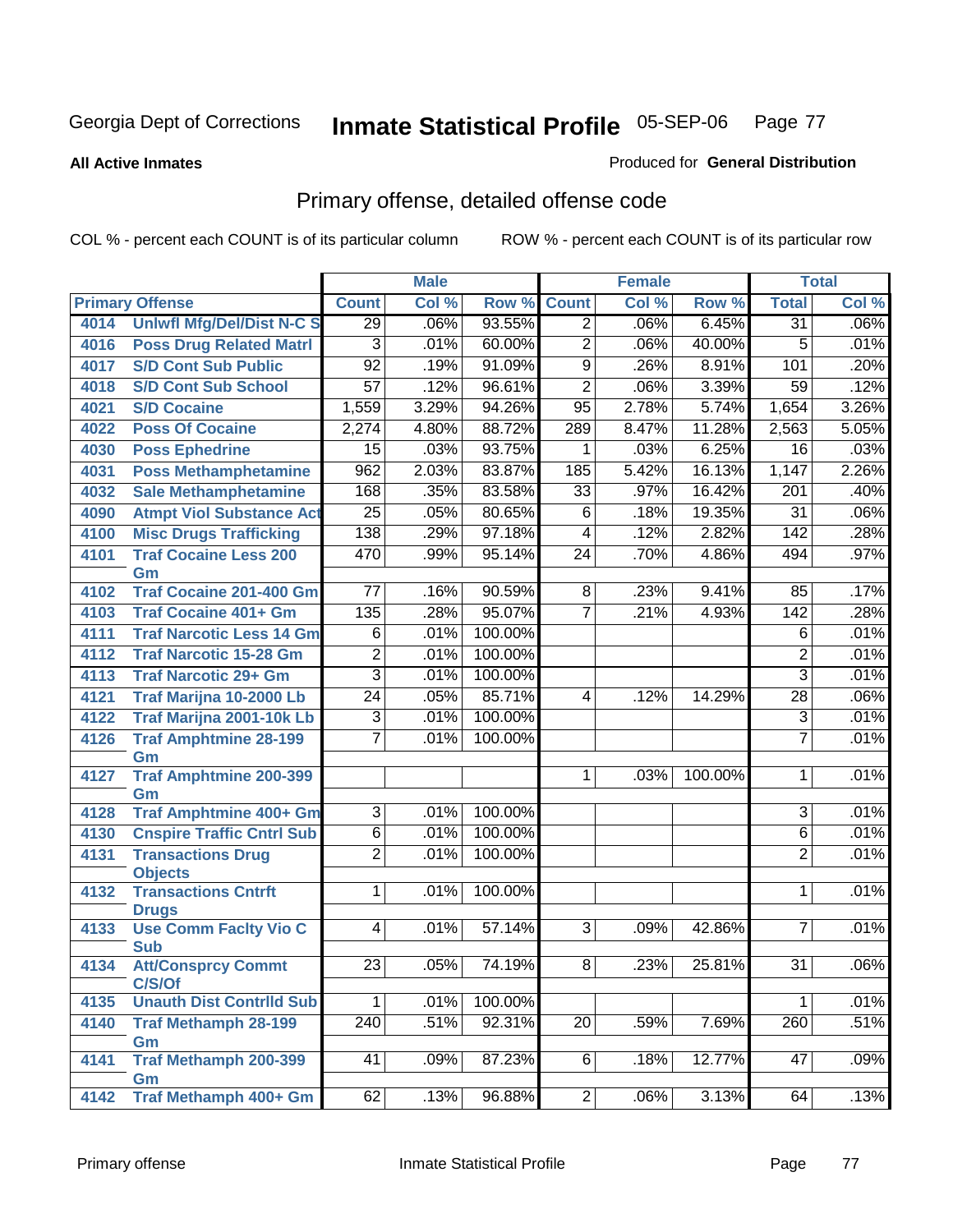**All Active Inmates**

### Produced for **General Distribution**

# Primary offense, detailed offense code

|                      |                                  | <b>Male</b><br><b>Female</b> |       |         | <b>Total</b> |       |        |              |         |
|----------------------|----------------------------------|------------------------------|-------|---------|--------------|-------|--------|--------------|---------|
|                      | <b>Primary Offense</b>           | <b>Count</b>                 | Col % | Row %   | <b>Count</b> | Col % | Row %  | <b>Total</b> | Col %   |
| 4143                 | <b>Manf Methamph 28-199</b>      | 38                           | .08%  | 84.44%  |              | .21%  | 15.56% | 45           | $.09\%$ |
|                      | Gm                               |                              |       |         |              |       |        |              |         |
| 5001                 | <b>Viol Motor Vehicle Laws</b>   | 35                           | .07%  | 92.11%  | 3            | .09%  | 7.89%  | 38           | .07%    |
| 5003                 | <b>Chop Shop Violation</b>       | 3                            | .01%  | 100.00% |              |       |        | 3            | .01%    |
| 5004                 | <b>Drvng Habtl Violator</b>      | 142                          | .30%  | 98.61%  | 2            | .06%  | 1.39%  | 144          | .28%    |
| 5005                 | <b>Habit Traf Viol/Impaired</b>  | 5                            | .01%  | 100.00% |              |       |        | 5            | .01%    |
| 6000                 | <b>Misc Mrals/Pblic H/Safty</b>  | 18                           | .04%  | 94.74%  | 4            | .03%  | 5.26%  | 19           | .04%    |
| 6200                 | <b>Misc CorrectionI Inst Off</b> | 17                           | .04%  | 80.95%  | 4            | .12%  | 19.05% | 21           | .04%    |
| 9901                 | <b>Conspiracy</b>                | 45                           | .09%  | 90.00%  | 5            | .15%  | 10.00% | 50           | .10%    |
| 9905                 | <b>Crmnl Atmpt</b>               | 17                           | .04%  | 94.44%  |              | .03%  | 5.56%  | 18           | .04%    |
| 9907                 | <b>Unauth Dist Recrd</b>         |                              | .01%  | 100.00% |              |       |        |              | .01%    |
|                      | <b>Devices</b>                   |                              |       |         |              |       |        |              |         |
| 9910                 | <b>Crmnl Solicitation</b>        | 6                            | .01%  | 100.00% |              |       |        | 6            | .01%    |
| 9911                 | <b>Party To A Crime</b>          | 6                            | .01%  | 100.00% |              |       |        | 6            | .01%    |
| <b>Total Rported</b> |                                  | 47,385                       | 100%  | 93.28%  | 3,414        | 100%  | 6.72%  | 50,799       | 100%    |

| теа | .306       | 154   | ,460   |
|-----|------------|-------|--------|
|     | $AB$ $694$ | 3,568 | 52.259 |

| Mode (most frequent) | 1601 Burglary | <b>1701 Forgery 1st Degree</b> | 1601 Burglary |
|----------------------|---------------|--------------------------------|---------------|
|----------------------|---------------|--------------------------------|---------------|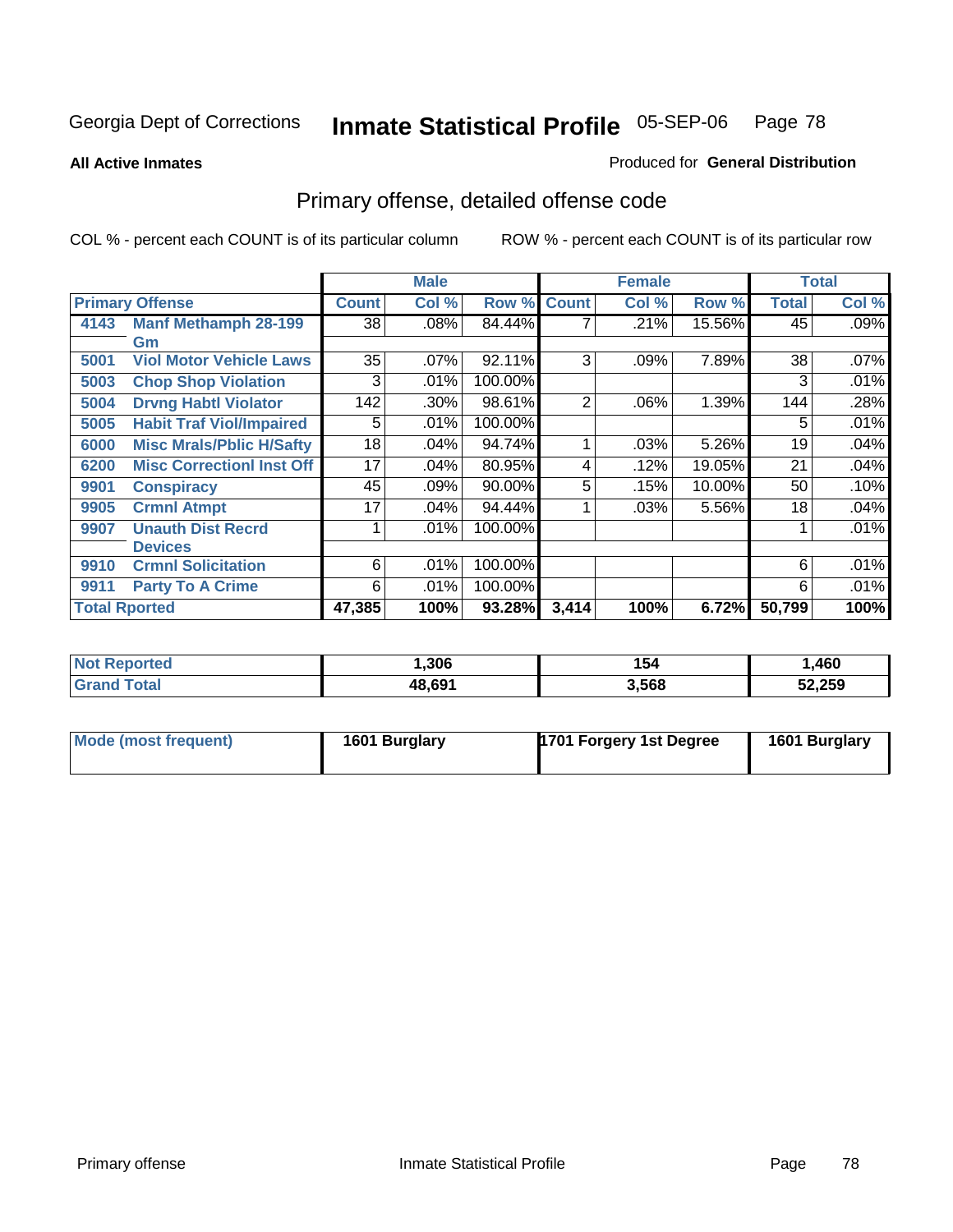**All Active Inmates**

### Produced for **General Distribution**

# County of conviction of primary offense

|                 |                             |                  | <b>Male</b> |         |                 | <b>Female</b> |        |                  | <b>Total</b> |
|-----------------|-----------------------------|------------------|-------------|---------|-----------------|---------------|--------|------------------|--------------|
|                 | <b>County of Conviction</b> | <b>Count</b>     | Col %       | Row %   | <b>Count</b>    | Col %         | Row %  | <b>Total</b>     | Col %        |
| 1               | <b>Appling</b>              | $\overline{87}$  | .18%        | 95.60%  | $\overline{4}$  | .12%          | 4.40%  | 91               | .18%         |
| $\overline{2}$  | <b>Atkinson</b>             | $\overline{38}$  | .08%        | 92.68%  | $\overline{3}$  | .09%          | 7.32%  | 41               | .08%         |
| 3               | <b>Bacon</b>                | $\overline{52}$  | .11%        | 100.00% |                 |               |        | $\overline{52}$  | .10%         |
| 4               | <b>Baker</b>                | 14               | .03%        | 93.33%  | 1               | .03%          | 6.67%  | $\overline{15}$  | .03%         |
| 5               | <b>Baldwin</b>              | $\overline{349}$ | .74%        | 94.58%  | $\overline{20}$ | .59%          | 5.42%  | 369              | .73%         |
| 6               | <b>Banks</b>                | $\overline{74}$  | .16%        | 91.36%  | $\overline{7}$  | .21%          | 8.64%  | $\overline{81}$  | .16%         |
| 7               | <b>Barrow</b>               | $\overline{241}$ | .51%        | 95.26%  | $\overline{12}$ | .35%          | 4.74%  | 253              | .50%         |
| 8               | <b>Bartow</b>               | 520              | 1.10%       | 88.29%  | 69              | 2.02%         | 11.71% | 589              | 1.16%        |
| 9               | <b>Ben Hill</b>             | 234              | .49%        | 94.35%  | $\overline{14}$ | .41%          | 5.65%  | 248              | .49%         |
| 10              | <b>Berrien</b>              | $\overline{76}$  | .16%        | 87.36%  | $\overline{11}$ | .32%          | 12.64% | $\overline{87}$  | .17%         |
| 11              | <b>Bibb</b>                 | 999              | 2.11%       | 94.69%  | $\overline{56}$ | 1.64%         | 5.31%  | 1,055            | 2.08%        |
| 12              | <b>Bleckley</b>             | 104              | .22%        | 92.04%  | 9               | .26%          | 7.96%  | $\overline{113}$ | .22%         |
| $\overline{13}$ | <b>Brantley</b>             | $\overline{52}$  | .11%        | 94.55%  | $\overline{3}$  | .09%          | 5.45%  | $\overline{55}$  | .11%         |
| 14              | <b>Brooks</b>               | $\overline{70}$  | .15%        | 100.00% |                 |               |        | $\overline{70}$  | .14%         |
| 15              | <b>Bryan</b>                | 104              | .22%        | 88.89%  | 13              | .38%          | 11.11% | $\overline{117}$ | .23%         |
| 16              | <b>Bulloch</b>              | 451              | .95%        | 94.35%  | 27              | .79%          | 5.65%  | 478              | .94%         |
| $\overline{17}$ | <b>Burke</b>                | $\overline{200}$ | .42%        | 95.69%  | $\overline{9}$  | .26%          | 4.31%  | $\overline{209}$ | .41%         |
| 18              | <b>Butts</b>                | 138              | .29%        | 95.17%  | $\overline{7}$  | .21%          | 4.83%  | 145              | .29%         |
| 19              | <b>Calhoun</b>              | $\overline{32}$  | .07%        | 88.89%  | 4               | .12%          | 11.11% | $\overline{36}$  | .07%         |
| 20              | <b>Camden</b>               | 126              | .27%        | 94.74%  | $\overline{7}$  | .21%          | 5.26%  | 133              | .26%         |
| 21              | <b>Candler</b>              | $\overline{81}$  | .17%        | 96.43%  | $\overline{3}$  | .09%          | 3.57%  | $\overline{84}$  | .17%         |
| 22              | <b>Carroll</b>              | $\overline{521}$ | 1.10%       | 91.40%  | 49              | 1.44%         | 8.60%  | 570              | 1.12%        |
| 23              | <b>Catoosa</b>              | 250              | .53%        | 91.58%  | $\overline{23}$ | .67%          | 8.42%  | $\overline{273}$ | .54%         |
| 24              | <b>Charlton</b>             | $\overline{58}$  | .12%        | 93.55%  | 4               | .12%          | 6.45%  | 62               | .12%         |
| 25              | <b>Chatham</b>              | 2,291            | 4.83%       | 93.93%  | 148             | 4.34%         | 6.07%  | 2,439            | 4.80%        |
| 26              | <b>Chattahoochee</b>        | 29               | .06%        | 96.67%  | 1               | .03%          | 3.33%  | $\overline{30}$  | .06%         |
| 27              | Chattooga                   | $\overline{203}$ | .43%        | 88.65%  | $\overline{26}$ | .76%          | 11.35% | 229              | .45%         |
| 28              | <b>Cherokee</b>             | 533              | 1.12%       | 91.74%  | 48              | 1.41%         | 8.26%  | 581              | 1.14%        |
| 29              | <b>Clarke</b>               | 480              | 1.01%       | 93.39%  | $\overline{34}$ | 1.00%         | 6.61%  | $\overline{514}$ | 1.01%        |
| 30              | <b>Clay</b>                 | $\overline{25}$  | .05%        | 96.15%  | 1               | .03%          | 3.85%  | 26               | .05%         |
| $\overline{31}$ | <b>Clayton</b>              | 1,557            | 3.29%       | 92.46%  | 127             | 3.72%         | 7.54%  | 1,684            | 3.32%        |
| 32              | <b>Clinch</b>               | 47               | .10%        | 92.16%  | 4               | .12%          | 7.84%  | 51               | .10%         |
| 33              | <b>Cobb</b>                 | 2,549            | 5.38%       | 91.30%  | 243             | 7.12%         | 8.70%  | 2,792            | 5.50%        |
| 34              | <b>Coffee</b>               | 223              | .47%        | 91.77%  | 20              | .59%          | 8.23%  | 243              | .48%         |
| 35              | <b>Colquitt</b>             | 293              | .62%        | 96.70%  | 10              | .29%          | 3.30%  | 303              | .60%         |
| 36              | <b>Columbia</b>             | $\overline{276}$ | .58%        | 92.31%  | 23              | .67%          | 7.69%  | 299              | .59%         |
| 37              | <b>Cook</b>                 | 134              | .28%        | 94.37%  | $\overline{8}$  | .23%          | 5.63%  | 142              | .28%         |
| 38              | <b>Coweta</b>               | 503              | 1.06%       | 94.91%  | 27              | .79%          | 5.09%  | 530              | 1.04%        |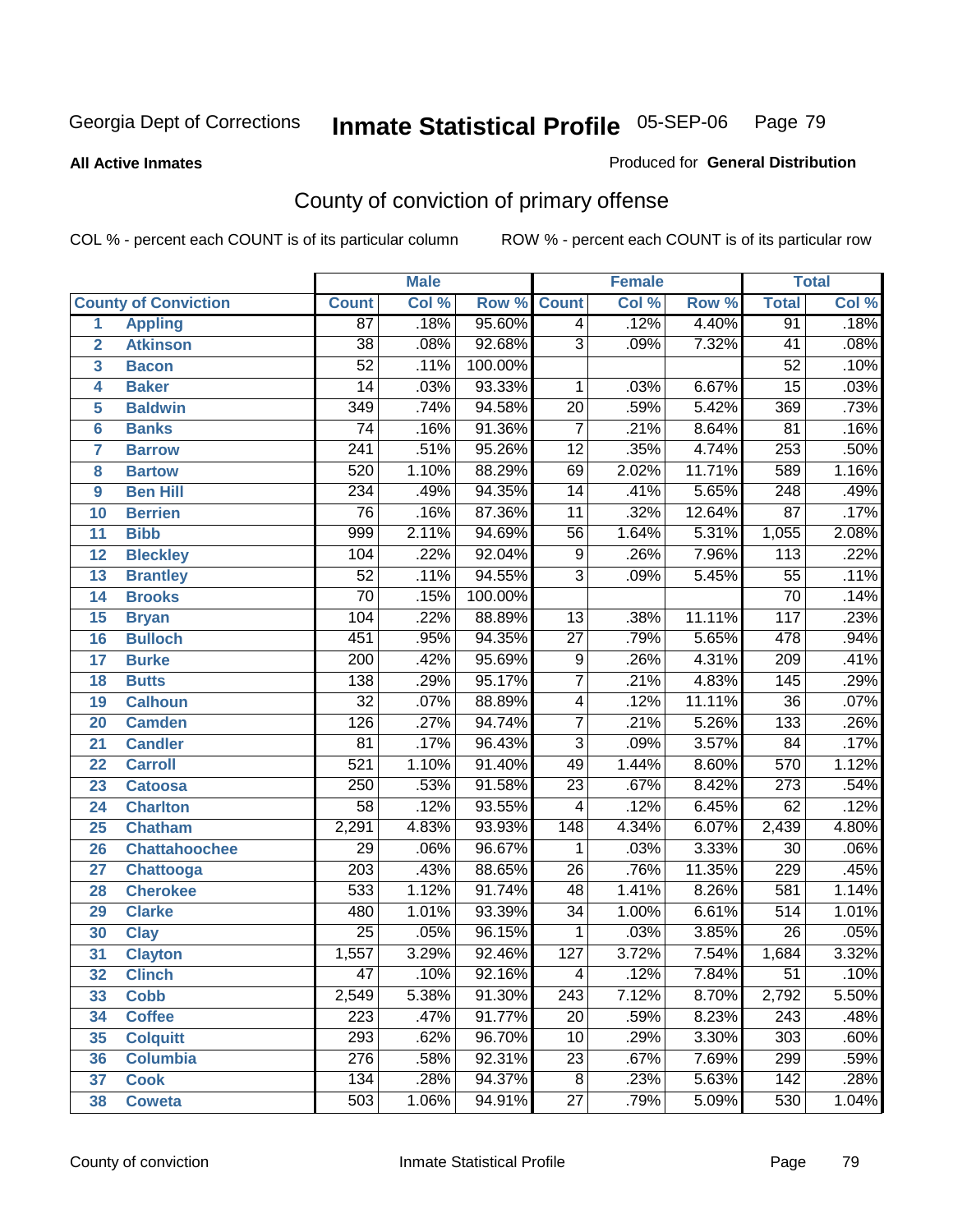**All Active Inmates**

#### Produced for **General Distribution**

# County of conviction of primary offense

|    |                             |                  | <b>Male</b> |         | <b>Female</b>   |       |        | <b>Total</b>     |         |
|----|-----------------------------|------------------|-------------|---------|-----------------|-------|--------|------------------|---------|
|    | <b>County of Conviction</b> | <b>Count</b>     | Col %       | Row %   | <b>Count</b>    | Col % | Row %  | <b>Total</b>     | Col %   |
| 39 | <b>Crawford</b>             | $\overline{18}$  | .04%        | 85.71%  | $\overline{3}$  | .09%  | 14.29% | $\overline{21}$  | .04%    |
| 40 | <b>Crisp</b>                | 282              | .60%        | 90.68%  | $\overline{29}$ | .85%  | 9.32%  | $\overline{311}$ | .61%    |
| 41 | <b>Dade</b>                 | 131              | .28%        | 92.25%  | 11              | .32%  | 7.75%  | 142              | .28%    |
| 42 | <b>Dawson</b>               | 89               | .19%        | 91.75%  | 8               | .23%  | 8.25%  | $\overline{97}$  | .19%    |
| 43 | <b>Decatur</b>              | 260              | .55%        | 93.53%  | $\overline{18}$ | .53%  | 6.47%  | $\overline{278}$ | .55%    |
| 44 | <b>Dekalb</b>               | 3,042            | 6.42%       | 95.30%  | 150             | 4.39% | 4.70%  | 3,192            | 6.28%   |
| 45 | <b>Dodge</b>                | 163              | .34%        | 93.68%  | 11              | .32%  | 6.32%  | 174              | .34%    |
| 46 | <b>Dooly</b>                | 102              | .22%        | 95.33%  | $\mathbf 5$     | .15%  | 4.67%  | 107              | .21%    |
| 47 | <b>Dougherty</b>            | 954              | 2.01%       | 93.99%  | 61              | 1.79% | 6.01%  | 1,015            | 2.00%   |
| 48 | <b>Douglas</b>              | 1,044            | 2.20%       | 89.77%  | 119             | 3.49% | 10.23% | 1,163            | 2.29%   |
| 49 | <b>Early</b>                | $\overline{78}$  | .16%        | 96.30%  | 3               | .09%  | 3.70%  | 81               | .16%    |
| 50 | <b>Echols</b>               | $\overline{12}$  | .03%        | 100.00% |                 |       |        | $\overline{12}$  | .02%    |
| 51 | <b>Effingham</b>            | 158              | .33%        | 89.27%  | 19              | .56%  | 10.73% | $\overline{177}$ | .35%    |
| 52 | <b>Elbert</b>               | 162              | .34%        | 93.10%  | $\overline{12}$ | .35%  | 6.90%  | 174              | .34%    |
| 53 | <b>Emanuel</b>              | 168              | .35%        | 96.00%  | $\overline{7}$  | .21%  | 4.00%  | 175              | .34%    |
| 54 | <b>Evans</b>                | $\overline{78}$  | .16%        | 92.86%  | 6               | .18%  | 7.14%  | 84               | .17%    |
| 55 | <b>Fannin</b>               | 108              | .23%        | 93.10%  | $\overline{8}$  | .23%  | 6.90%  | $\overline{116}$ | .23%    |
| 56 | <b>Fayette</b>              | $\overline{271}$ | .57%        | 90.94%  | $\overline{27}$ | .79%  | 9.06%  | 298              | .59%    |
| 57 | <b>Floyd</b>                | 775              | 1.64%       | 89.39%  | 92              | 2.69% | 10.61% | 867              | 1.71%   |
| 58 | <b>Forsyth</b>              | $\overline{242}$ | .51%        | 89.96%  | $\overline{27}$ | .79%  | 10.04% | 269              | .53%    |
| 59 | <b>Franklin</b>             | 130              | .27%        | 90.28%  | $\overline{14}$ | .41%  | 9.72%  | 144              | .28%    |
| 60 | <b>Fulton</b>               | 4,367            | 9.22%       | 96.23%  | 171             | 5.01% | 3.77%  | 4,538            | 8.93%   |
| 61 | Gilmer                      | 131              | .28%        | 88.51%  | $\overline{17}$ | .50%  | 11.49% | $\overline{148}$ | .29%    |
| 62 | <b>Glascock</b>             | 8                | .02%        | 88.89%  | $\mathbf{1}$    | .03%  | 11.11% | 9                | .02%    |
| 63 | <b>Glynn</b>                | 450              | .95%        | 95.74%  | $\overline{20}$ | .59%  | 4.26%  | 470              | .93%    |
| 64 | <b>Gordon</b>               | 286              | .60%        | 88.82%  | $\overline{36}$ | 1.05% | 11.18% | 322              | .63%    |
| 65 | <b>Grady</b>                | $\overline{214}$ | .45%        | 92.24%  | 18              | .53%  | 7.76%  | 232              | .46%    |
| 66 | <b>Greene</b>               | $\overline{94}$  | .20%        | 96.91%  | $\overline{3}$  | .09%  | 3.09%  | $\overline{97}$  | .19%    |
| 67 | <b>Gwinnett</b>             | 1,484            | 3.13%       | 92.63%  | 118             | 3.46% | 7.37%  | 1,602            | 3.15%   |
| 68 | <b>Habersham</b>            | 122              | .26%        | 89.71%  | 14              | .41%  | 10.29% | 136              | .27%    |
| 69 | <b>Hall</b>                 | $\overline{714}$ | 1.51%       | 92.13%  | 61              | 1.79% | 7.87%  | 775              | 1.53%   |
| 70 | <b>Hancock</b>              | 42               | .09%        | 95.45%  | 2               | .06%  | 4.55%  | 44               | $.09\%$ |
| 71 | <b>Haralson</b>             | $\overline{78}$  | .16%        | 95.12%  | $\overline{4}$  | .12%  | 4.88%  | $\overline{82}$  | .16%    |
| 72 | <b>Harris</b>               | $\overline{96}$  | .20%        | 96.00%  | 4               | .12%  | 4.00%  | 100              | .20%    |
| 73 | <b>Hart</b>                 | 114              | .24%        | 95.80%  | $\overline{5}$  | .15%  | 4.20%  | 119              | .23%    |
| 74 | <b>Heard</b>                | $\overline{57}$  | .12%        | 89.06%  | $\overline{7}$  | .21%  | 10.94% | 64               | .13%    |
| 75 | <b>Henry</b>                | 467              | .99%        | 90.68%  | 48              | 1.41% | 9.32%  | $\overline{515}$ | 1.01%   |
| 76 | <b>Houston</b>              | 589              | 1.24%       | 93.49%  | 41              | 1.20% | 6.51%  | 630              | 1.24%   |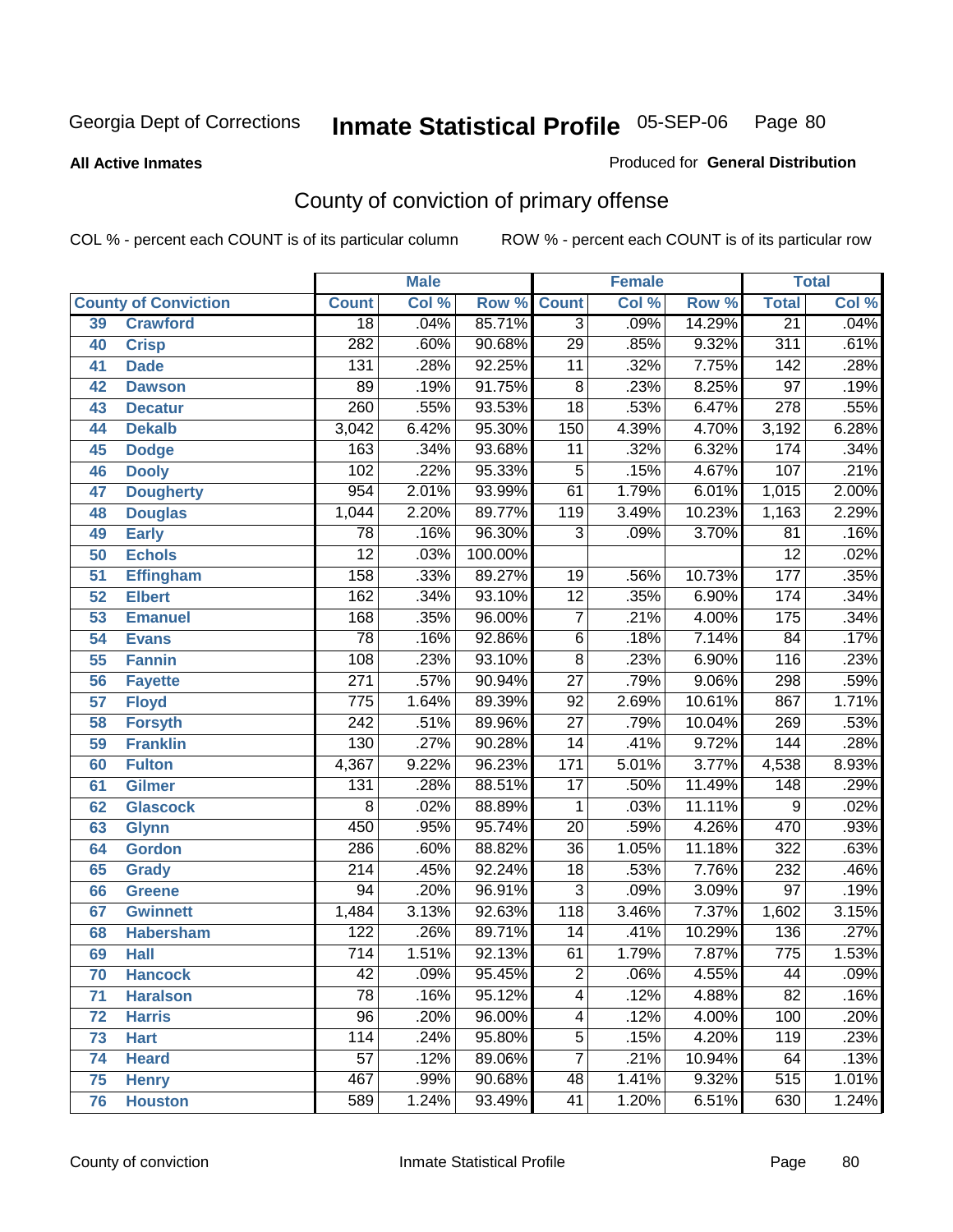#### **All Active Inmates**

### Produced for **General Distribution**

# County of conviction of primary offense

|     |                             |                  | <b>Male</b> |         |                  | <b>Female</b> |        |                  | <b>Total</b> |
|-----|-----------------------------|------------------|-------------|---------|------------------|---------------|--------|------------------|--------------|
|     | <b>County of Conviction</b> | <b>Count</b>     | Col %       | Row %   | <b>Count</b>     | Col %         | Row %  | <b>Total</b>     | Col %        |
| 77  | <b>Irwin</b>                | 64               | .14%        | 96.97%  | $\overline{2}$   | .06%          | 3.03%  | 66               | .13%         |
| 78  | <b>Jackson</b>              | $\overline{213}$ | .45%        | 92.61%  | $\overline{17}$  | .50%          | 7.39%  | 230              | .45%         |
| 79  | <b>Jasper</b>               | 68               | .14%        | 95.77%  | $\overline{3}$   | .09%          | 4.23%  | $\overline{71}$  | .14%         |
| 80  | <b>Jeff Davis</b>           | $\overline{62}$  | .13%        | 96.88%  | $\overline{2}$   | .06%          | 3.13%  | 64               | .13%         |
| 81  | <b>Jefferson</b>            | 106              | .22%        | 99.07%  | $\mathbf{1}$     | .03%          | .93%   | 107              | .21%         |
| 82  | <b>Jenkins</b>              | $\overline{71}$  | .15%        | 93.42%  | $\overline{5}$   | .15%          | 6.58%  | $\overline{76}$  | .15%         |
| 83  | <b>Johnson</b>              | 68               | .14%        | 98.55%  | $\mathbf{1}$     | .03%          | 1.45%  | 69               | .14%         |
| 84  | <b>Jones</b>                | $\overline{141}$ | .30%        | 90.97%  | 14               | .41%          | 9.03%  | 155              | .31%         |
| 85  | <b>Lamar</b>                | $\overline{81}$  | .17%        | 94.19%  | $\overline{5}$   | .15%          | 5.81%  | 86               | .17%         |
| 86  | <b>Lanier</b>               | $\overline{42}$  | .09%        | 91.30%  | 4                | .12%          | 8.70%  | 46               | .09%         |
| 87  | <b>Laurens</b>              | 287              | .61%        | 92.58%  | $\overline{23}$  | .67%          | 7.42%  | $\overline{310}$ | .61%         |
| 88  | <b>Lee</b>                  | $\overline{70}$  | .15%        | 95.89%  | $\overline{3}$   | .09%          | 4.11%  | $\overline{73}$  | .14%         |
| 89  | <b>Liberty</b>              | 233              | .49%        | 95.49%  | $\overline{11}$  | .32%          | 4.51%  | 244              | .48%         |
| 90  | <b>Lincoln</b>              | $\overline{42}$  | .09%        | 100.00% |                  |               |        | $\overline{42}$  | .08%         |
| 91  | Long                        | 83               | .18%        | 93.26%  | $\overline{6}$   | .18%          | 6.74%  | 89               | .18%         |
| 92  | <b>Lowndes</b>              | $\overline{573}$ | 1.21%       | 95.34%  | $\overline{28}$  | .82%          | 4.66%  | 601              | 1.18%        |
| 93  | <b>Lumpkin</b>              | 89               | .19%        | 90.82%  | $\overline{9}$   | .26%          | 9.18%  | $\overline{98}$  | .19%         |
| 94  | <b>Macon</b>                | $\overline{65}$  | .14%        | 94.20%  | 4                | .12%          | 5.80%  | 69               | .14%         |
| 95  | <b>Madison</b>              | $\overline{145}$ | .31%        | 93.55%  | 10               | .29%          | 6.45%  | 155              | .31%         |
| 96  | <b>Marion</b>               | $\overline{52}$  | .11%        | 94.55%  | $\overline{3}$   | .09%          | 5.45%  | $\overline{55}$  | .11%         |
| 97  | <b>Mcduffie</b>             | $\overline{211}$ | .45%        | 95.05%  | $\overline{11}$  | .32%          | 4.95%  | $\overline{222}$ | .44%         |
| 98  | <b>Mcintosh</b>             | 66               | .14%        | 97.06%  | $\overline{2}$   | .06%          | 2.94%  | 68               | .13%         |
| 99  | <b>Meriwether</b>           | 187              | .39%        | 94.44%  | $\overline{11}$  | .32%          | 5.56%  | 198              | .39%         |
| 100 | <b>Miller</b>               | $\overline{32}$  | .07%        | 96.97%  | $\mathbf{1}$     | .03%          | 3.03%  | $\overline{33}$  | .06%         |
| 101 | <b>Mitchell</b>             | 197              | .42%        | 93.36%  | $\overline{14}$  | .41%          | 6.64%  | $\overline{211}$ | .42%         |
| 102 | <b>Monroe</b>               | 163              | .34%        | 89.07%  | $\overline{20}$  | .59%          | 10.93% | 183              | .36%         |
| 103 | <b>Montgomery</b>           | 46               | .10%        | 95.83%  | $\overline{2}$   | .06%          | 4.17%  | 48               | .09%         |
| 104 | <b>Morgan</b>               | $\overline{85}$  | .18%        | 90.43%  | $\overline{9}$   | .26%          | 9.57%  | $\overline{94}$  | .19%         |
| 105 | <b>Murray</b>               | 233              | .49%        | 92.09%  | $\overline{20}$  | .59%          | 7.91%  | 253              | .50%         |
| 106 | <b>Muscogee</b>             | 1,682            | 3.55%       | 93.24%  | $\overline{122}$ | 3.57%         | 6.76%  | 1,804            | 3.55%        |
| 107 | <b>Newton</b>               | 486              | 1.03%       | 91.53%  | 45               | 1.32%         | 8.47%  | $\overline{531}$ | 1.05%        |
| 108 | <b>Oconee</b>               | 60               | .13%        | 96.77%  | 2                | .06%          | 3.23%  | 62               | .12%         |
| 109 | <b>Oglethorpe</b>           | 62               | .13%        | 93.94%  | 4                | .12%          | 6.06%  | 66               | .13%         |
| 110 | <b>Paulding</b>             | 190              | .40%        | 94.06%  | $\overline{12}$  | .35%          | 5.94%  | $\overline{202}$ | .40%         |
| 111 | <b>Peach</b>                | 86               | .18%        | 97.73%  | $\overline{2}$   | .06%          | 2.27%  | 88               | .17%         |
| 112 | <b>Pickens</b>              | 85               | .18%        | 95.51%  | 4                | .12%          | 4.49%  | 89               | .18%         |
| 113 | <b>Pierce</b>               | $\overline{50}$  | .11%        | 96.15%  | $\overline{2}$   | .06%          | 3.85%  | $\overline{52}$  | .10%         |
| 114 | <b>Pike</b>                 | $\overline{47}$  | .10%        | 92.16%  | $\overline{4}$   | .12%          | 7.84%  | $\overline{51}$  | .10%         |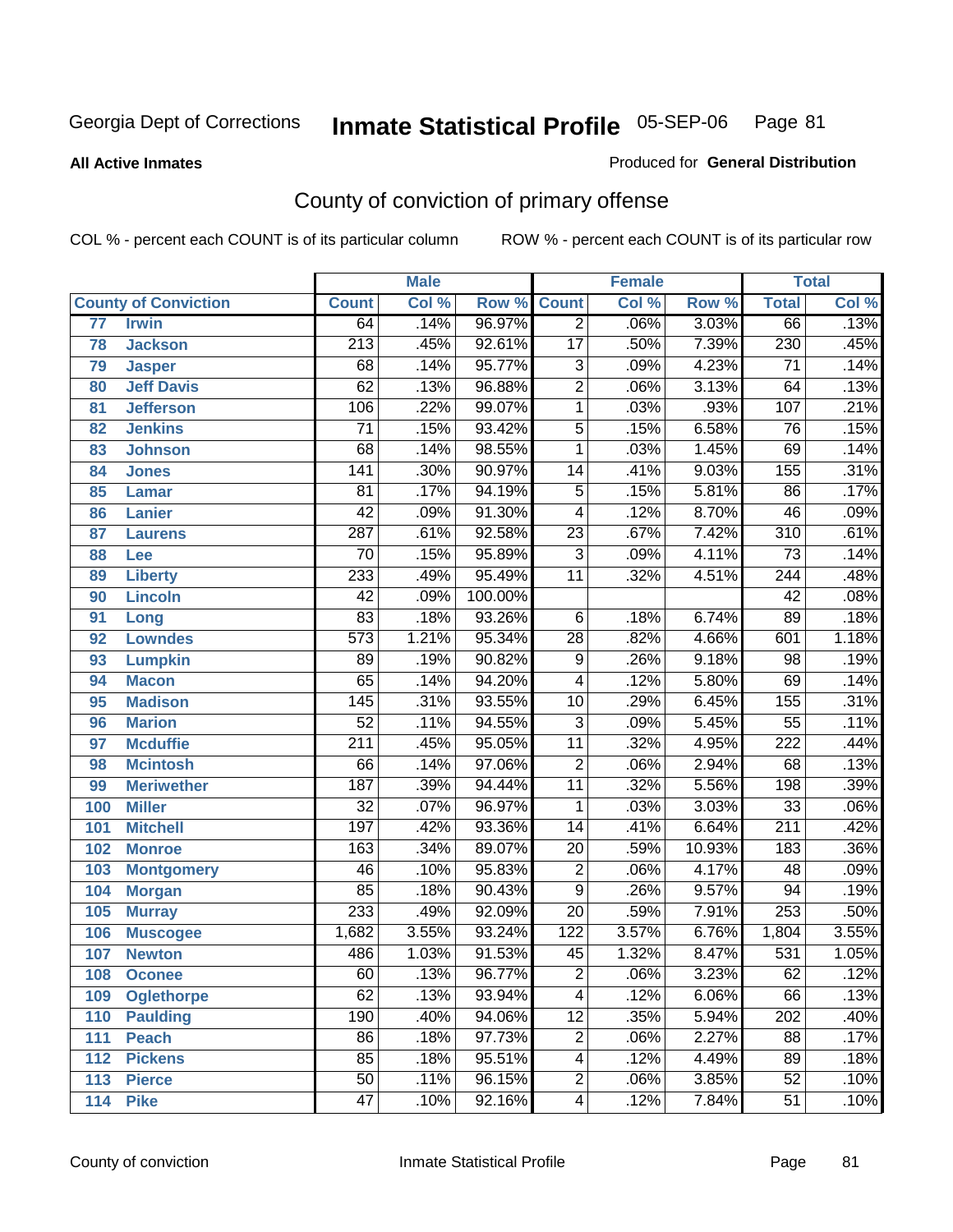**All Active Inmates**

### Produced for **General Distribution**

# County of conviction of primary offense

|                             |                  | <b>Male</b> |                    | <b>Female</b>   |       |        | <b>Total</b>     |         |
|-----------------------------|------------------|-------------|--------------------|-----------------|-------|--------|------------------|---------|
| <b>County of Conviction</b> | <b>Count</b>     | Col %       | <b>Row % Count</b> |                 | Col % | Row %  | <b>Total</b>     | Col %   |
| 115<br><b>Polk</b>          | 146              | .31%        | 95.42%             | $\overline{7}$  | .21%  | 4.58%  | 153              | .30%    |
| 116<br><b>Pulaski</b>       | 85               | .18%        | 87.63%             | $\overline{12}$ | .35%  | 12.37% | $\overline{97}$  | .19%    |
| 117<br><b>Putnam</b>        | 116              | .24%        | 97.48%             | $\overline{3}$  | .09%  | 2.52%  | $\overline{119}$ | .23%    |
| 118<br>Quitman              | $\overline{16}$  | .03%        | 100.00%            |                 |       |        | 16               | .03%    |
| 119<br><b>Rabun</b>         | $\overline{77}$  | .16%        | 93.90%             | $\overline{5}$  | .15%  | 6.10%  | $\overline{82}$  | .16%    |
| 120<br><b>Randolph</b>      | 66               | .14%        | 100.00%            |                 |       |        | 66               | .13%    |
| <b>Richmond</b><br>121      | 1,859            | 3.92%       | 93.79%             | 123             | 3.60% | 6.21%  | 1,982            | 3.90%   |
| 122<br><b>Rockdale</b>      | 403              | .85%        | 93.07%             | 30              | .88%  | 6.93%  | 433              | .85%    |
| 123<br><b>Schley</b>        | $\overline{17}$  | .04%        | 100.00%            |                 |       |        | $\overline{17}$  | .03%    |
| 124<br><b>Screven</b>       | 139              | .29%        | 95.86%             | $\,6$           | .18%  | 4.14%  | 145              | .29%    |
| 125<br><b>Seminole</b>      | $\overline{72}$  | .15%        | 92.31%             | $\overline{6}$  | .18%  | 7.69%  | 78               | .15%    |
| 126<br><b>Spalding</b>      | 623              | 1.31%       | 90.16%             | 68              | 1.99% | 9.84%  | 691              | 1.36%   |
| 127<br><b>Stephens</b>      | 163              | .34%        | 92.09%             | 14              | .41%  | 7.91%  | 177              | .35%    |
| 128<br><b>Stewart</b>       | $\overline{35}$  | .07%        | 94.59%             | $\overline{2}$  | .06%  | 5.41%  | $\overline{37}$  | .07%    |
| 129<br><b>Sumter</b>        | $\overline{248}$ | .52%        | 95.02%             | $\overline{13}$ | .38%  | 4.98%  | $\overline{261}$ | .51%    |
| <b>Talbot</b><br>130        | 40               | .08%        | 90.91%             | 4               | .12%  | 9.09%  | 44               | .09%    |
| 131<br><b>Taliaferro</b>    | $\overline{15}$  | .03%        | 88.24%             | $\overline{2}$  | .06%  | 11.76% | $\overline{17}$  | .03%    |
| <b>Tattnall</b><br>132      | $\overline{172}$ | .36%        | 96.09%             | $\overline{7}$  | .21%  | 3.91%  | 179              | .35%    |
| 133<br><b>Taylor</b>        | 79               | .17%        | 95.18%             | $\overline{4}$  | .12%  | 4.82%  | 83               | .16%    |
| <b>Telfair</b><br>134       | $\overline{145}$ | .31%        | 88.96%             | 18              | .53%  | 11.04% | 163              | .32%    |
| 135<br><b>Terrell</b>       | 84               | .18%        | 97.67%             | $\overline{2}$  | .06%  | 2.33%  | $\overline{86}$  | .17%    |
| 136<br><b>Thomas</b>        | 329              | .69%        | 96.76%             | $\overline{11}$ | .32%  | 3.24%  | 340              | .67%    |
| 137<br><b>Tift</b>          | 330              | .70%        | 94.56%             | $\overline{19}$ | .56%  | 5.44%  | $\overline{349}$ | .69%    |
| <b>Toombs</b><br>138        | 263              | .56%        | 93.93%             | $\overline{17}$ | .50%  | 6.07%  | 280              | .55%    |
| 139<br><b>Towns</b>         | 29               | .06%        | 87.88%             | $\overline{4}$  | .12%  | 12.12% | $\overline{33}$  | .06%    |
| <b>Treutlen</b><br>140      | 61               | .13%        | 92.42%             | 5               | .15%  | 7.58%  | 66               | .13%    |
| 141<br><b>Troup</b>         | 690              | 1.46%       | 91.51%             | 64              | 1.87% | 8.49%  | 754              | 1.48%   |
| 142<br><b>Turner</b>        | $\overline{76}$  | .16%        | 95.00%             | 4               | .12%  | 5.00%  | 80               | .16%    |
| 143<br><b>Twiggs</b>        | $\overline{44}$  | .09%        | 91.67%             | $\overline{4}$  | .12%  | 8.33%  | 48               | .09%    |
| 144<br><b>Union</b>         | 46               | .10%        | 95.83%             | $\overline{2}$  | .06%  | 4.17%  | 48               | .09%    |
| 145<br><b>Upson</b>         | 240              | .51%        | 91.60%             | $\overline{22}$ | .64%  | 8.40%  | 262              | .52%    |
| 146<br><b>Walker</b>        | 387              | .82%        | 89.38%             | 46              | 1.35% | 10.62% | 433              | $.85\%$ |
| 147<br><b>Walton</b>        | $\overline{317}$ | .67%        | 93.51%             | $\overline{22}$ | .64%  | 6.49%  | 339              | .67%    |
| 148<br><b>Ware</b>          | 344              | .73%        | 94.25%             | $\overline{21}$ | .62%  | 5.75%  | 365              | .72%    |
| 149<br><b>Warren</b>        | 44               | .09%        | 95.65%             | $\overline{c}$  | .06%  | 4.35%  | 46               | .09%    |
| <b>Washington</b><br>150    | 116              | .24%        | 95.08%             | 6               | .18%  | 4.92%  | 122              | .24%    |
| 151<br><b>Wayne</b>         | 165              | .35%        | 90.66%             | $\overline{17}$ | .50%  | 9.34%  | 182              | .36%    |
| 152<br><b>Webster</b>       | 14               | .03%        | 93.33%             | $\mathbf{1}$    | .03%  | 6.67%  | 15               | .03%    |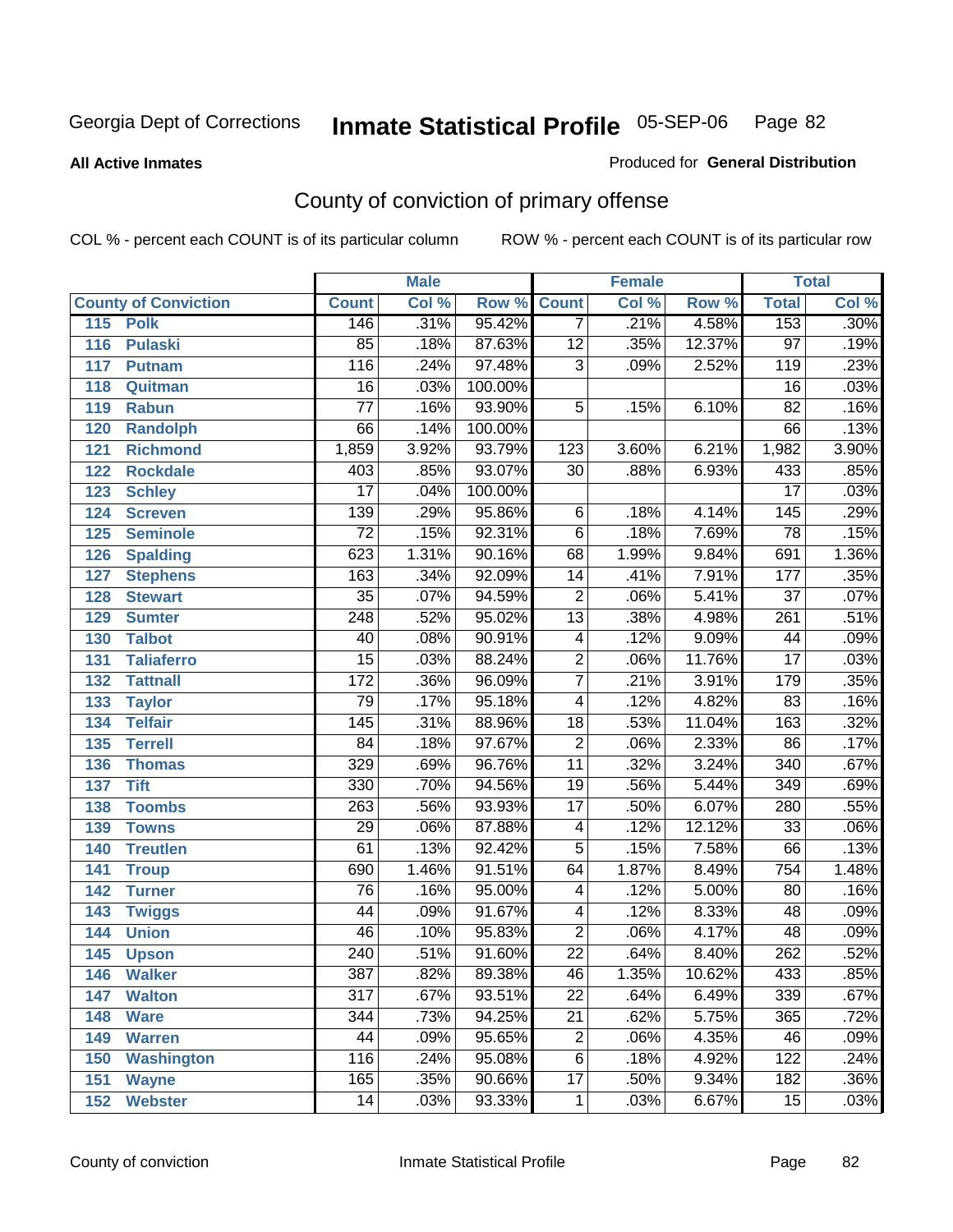**All Active Inmates**

#### Produced for **General Distribution**

# County of conviction of primary offense

|                             |              | <b>Male</b> |                    |                | <b>Female</b> |        |              | <b>Total</b> |
|-----------------------------|--------------|-------------|--------------------|----------------|---------------|--------|--------------|--------------|
| <b>County of Conviction</b> | <b>Count</b> | Col %       | <b>Row % Count</b> |                | Col %         | Row %  | <b>Total</b> | Col %        |
| <b>Wheeler</b><br>153       | 30           | $.06\%$     | 93.75%             | 2              | .06%          | 6.25%  | 32           | $.06\%$      |
| <b>White</b><br>154         | 77           | .16%        | 92.77%             | 6              | .18%          | 7.23%  | 83           | .16%         |
| <b>Whitfield</b><br>155     | 702          | 1.48%       | 89.66%             | 81             | 2.37%         | 10.34% | 783          | 1.54%        |
| <b>Wilcox</b><br>156        | 76           | .16%        | 96.20%             | 3              | $.09\%$       | 3.80%  | 79           | .16%         |
| <b>Wilkes</b><br>157        | 82           | .17%        | 92.13%             |                | .21%          | 7.87%  | 89           | .18%         |
| <b>Wilkinson</b><br>158     | 59           | .12%        | 96.72%             | $\overline{2}$ | .06%          | 3.28%  | 61           | .12%         |
| <b>Worth</b><br>159         | 147          | $.31\%$     | 95.45%             |                | .21%          | 4.55%  | 154          | .30%         |
| <b>Total Rported</b>        | 47,385       | 100%        | 93.28%             | 3,414          | 100%          | 6.72%  | 50,799       | 100%         |

| тео<br>'N ( | ,306          | I 54  | ,460   |
|-------------|---------------|-------|--------|
|             | .8.69''<br>48 | 3,568 | 52,259 |

| <b>Mo</b><br>uenti<br>. | ∙ulton<br>____ | Cobb | <b>ultor</b> |
|-------------------------|----------------|------|--------------|
|                         |                |      |              |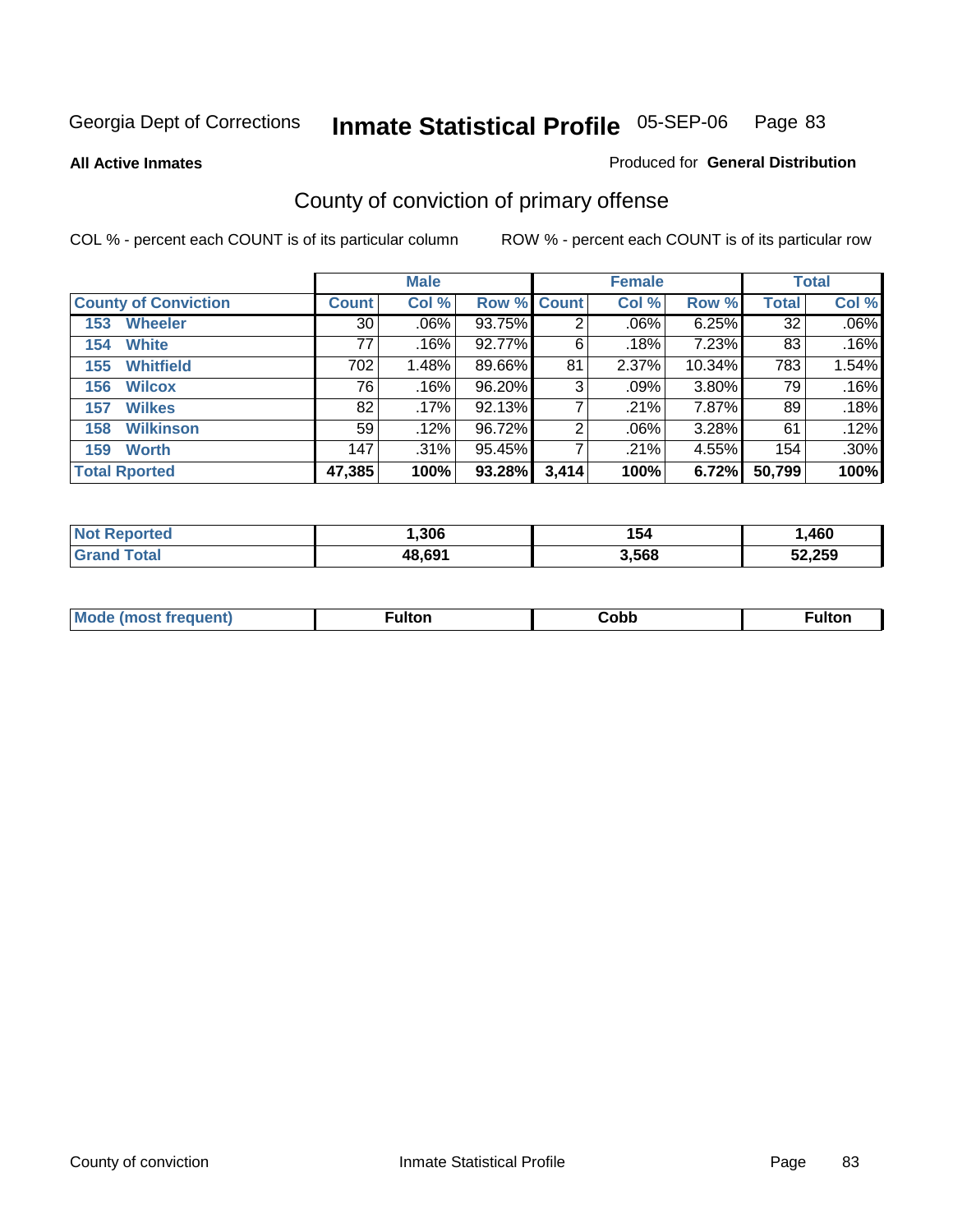**All Active Inmates**

#### Produced for **General Distribution**

# Circuit of conviction of primary offense

|                         |                                 |                  | <b>Male</b> |        |                  | <b>Female</b> |        |                  | <b>Total</b> |
|-------------------------|---------------------------------|------------------|-------------|--------|------------------|---------------|--------|------------------|--------------|
|                         | <b>Circuit of Conviction</b>    | <b>Count</b>     | Col %       | Row %  | <b>Count</b>     | Col %         | Row %  | <b>Total</b>     | Col %        |
| 1                       | <b>Alapaha Circuit</b>          | 337              | .71%        | 91.83% | $\overline{30}$  | .88%          | 8.17%  | 367              | .72%         |
| $\overline{2}$          | <b>Alcovy Circuit</b>           | 803              | 1.69%       | 92.30% | 67               | 1.96%         | 7.70%  | 870              | 1.71%        |
| $\overline{\mathbf{3}}$ | <b>Atlanta Circuit</b>          | 4,367            | 9.22%       | 96.23% | $\overline{171}$ | 5.01%         | 3.77%  | 4,538            | 8.93%        |
| 4                       | <b>Atlantic Circuit</b>         | 736              | 1.55%       | 94.24% | 45               | 1.32%         | 5.76%  | 781              | 1.54%        |
| 5                       | <b>Augusta Circuit</b>          | 2,335            | 4.93%       | 93.78% | 155              | 4.54%         | 6.22%  | 2,490            | 4.90%        |
| $6\phantom{a}$          | <b>Blue Ridge Circuit</b>       | 533              | 1.12%       | 91.74% | 48               | 1.41%         | 8.26%  | 581              | 1.14%        |
| $\overline{\mathbf{7}}$ | <b>Brunswick Circuit</b>        | 890              | 1.88%       | 94.68% | $\overline{50}$  | 1.46%         | 5.32%  | 940              | 1.85%        |
| 8                       | <b>Chattahoochee Circuit</b>    | 1,978            | 4.17%       | 93.48% | 138              | 4.04%         | 6.52%  | 2,116            | 4.17%        |
| 9                       | <b>Cherokee Circuit</b>         | 806              | 1.70%       | 88.47% | 105              | 3.08%         | 11.53% | 911              | 1.79%        |
| 10                      | <b>Clayton Circuit</b>          | 1,557            | 3.29%       | 92.46% | $\overline{127}$ | 3.72%         | 7.54%  | 1,684            | 3.32%        |
| 11                      | <b>Cobb Circuit</b>             | 2,549            | 5.38%       | 91.30% | $\overline{243}$ | 7.12%         | 8.70%  | 2,792            | 5.50%        |
| 12                      | <b>Conasauga Circuit</b>        | $\overline{935}$ | 1.97%       | 90.25% | 101              | 2.96%         | 9.75%  | 1,036            | 2.04%        |
| 13                      | <b>Cordele Circuit</b>          | 694              | 1.46%       | 93.15% | $\overline{51}$  | 1.49%         | 6.85%  | $\overline{745}$ | 1.47%        |
| 14                      | <b>Coweta Circuit</b>           | 1,958            | 4.13%       | 92.53% | 158              | 4.63%         | 7.47%  | 2,116            | 4.17%        |
| 15                      | <b>Dougherty Circuit</b>        | 954              | 2.01%       | 93.99% | 61               | 1.79%         | 6.01%  | 1,015            | 2.00%        |
| 16                      | <b>Dublin Circuit</b>           | 460              | .97%        | 93.31% | $\overline{33}$  | .97%          | 6.69%  | 493              | .97%         |
| 17                      | <b>Eastern Circuit</b>          | 2,291            | 4.83%       | 93.93% | $\overline{148}$ | 4.34%         | 6.07%  | 2,439            | 4.80%        |
| 18                      | <b>Flint Circuit</b>            | 467              | .99%        | 90.68% | 48               | 1.41%         | 9.32%  | 515              | 1.01%        |
| 19                      | <b>Griffin Circuit</b>          | 1,181            | 2.49%       | 90.71% | 121              | 3.54%         | 9.29%  | 1,302            | 2.56%        |
| 20                      | <b>Gwinnett Circuit</b>         | 1,484            | 3.13%       | 92.63% | 118              | 3.46%         | 7.37%  | 1,602            | 3.15%        |
| 21                      | <b>Houston Circuit</b>          | 589              | 1.24%       | 93.49% | $\overline{41}$  | 1.20%         | 6.51%  | 630              | 1.24%        |
| $\overline{22}$         | <b>Lookout Mountain Circuit</b> | $\overline{971}$ | 2.05%       | 90.16% | 106              | 3.10%         | 9.84%  | 1,077            | 2.12%        |
| 23                      | <b>Macon Circuit</b>            | 1,103            | 2.33%       | 94.76% | 61               | 1.79%         | 5.24%  | 1,164            | 2.29%        |
| 24                      | <b>Middle Circuit</b>           | $\overline{734}$ | 1.55%       | 95.57% | $\overline{34}$  | 1.00%         | 4.43%  | 768              | 1.51%        |
| 25                      | <b>Mountain Circuit</b>         | 362              | .76%        | 91.65% | $\overline{33}$  | .97%          | 8.35%  | 395              | .78%         |
| 26                      | <b>Northeastern Circuit</b>     | 803              | 1.69%       | 92.09% | 69               | 2.02%         | 7.91%  | 872              | 1.72%        |
| 27                      | <b>Northern Circuit</b>         | 613              | 1.29%       | 93.16% | 45               | 1.32%         | 6.84%  | 658              | 1.30%        |
| 28                      | <b>Ocmulgee Circuit</b>         | 954              | 2.01%       | 94.46% | $\overline{56}$  | 1.64%         | 5.54%  | 1,010            | 1.99%        |
| 29                      | <b>Oconee Circuit</b>           | $\overline{573}$ | 1.21%       | 91.39% | $\overline{54}$  | 1.58%         | 8.61%  | 627              | 1.23%        |
| 30                      | <b>Ogeechee Circuit</b>         | 819              | 1.73%       | 93.49% | $\overline{57}$  | 1.67%         | 6.51%  | 876              | 1.72%        |
| $\overline{31}$         | <b>Pataula Circuit</b>          | $\overline{373}$ | .79%        | 96.63% | $\overline{13}$  | .38%          | 3.37%  | 386              | .76%         |
| 32                      | <b>Piedmont Circuit</b>         | 528              | 1.11%       | 93.62% | 36               | 1.05%         | 6.38%  | 564              | 1.11%        |
| 33                      | <b>Rome Circuit</b>             | 775              | 1.64%       | 89.39% | $\overline{92}$  | 2.69%         | 10.61% | 867              | 1.71%        |
| 34                      | <b>South Georgia Circuit</b>    | $\overline{717}$ | 1.51%       | 92.88% | $\overline{55}$  | 1.61%         | 7.12%  | $\overline{772}$ | 1.52%        |
| 35                      | <b>Southern Circuit</b>         | 1,277            | 2.69%       | 96.30% | 49               | 1.44%         | 3.70%  | 1,326            | 2.61%        |
| 36                      | <b>Southwestern Circuit</b>     | 449              | .95%        | 95.13% | 23               | .67%          | 4.87%  | 472              | .93%         |
| 37                      | <b>Stone Mountain Circuit</b>   | 3,042            | 6.42%       | 95.30% | 150              | 4.39%         | 4.70%  | 3,192            | 6.28%        |
| 38                      | <b>Tallapoosa Circuit</b>       | $\overline{224}$ | .47%        | 95.32% | 11               | .32%          | 4.68%  | 235              | .46%         |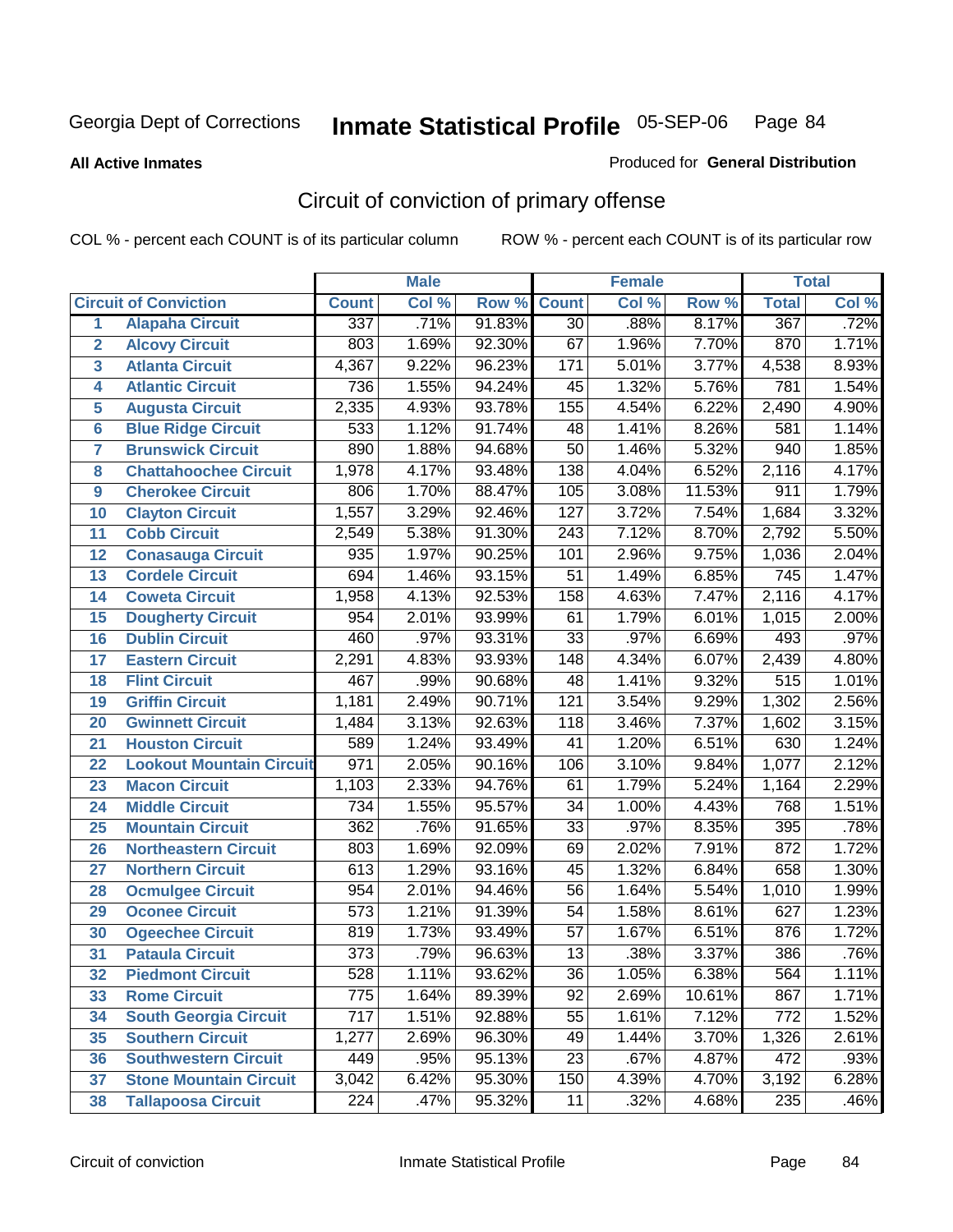**All Active Inmates**

#### Produced for **General Distribution**

# Circuit of conviction of primary offense

|    |                              |              | <b>Male</b> |        |              | <b>Female</b> |        |              | <b>Total</b> |
|----|------------------------------|--------------|-------------|--------|--------------|---------------|--------|--------------|--------------|
|    | <b>Circuit of Conviction</b> | <b>Count</b> | Col %       | Row %  | <b>Count</b> | Col %         | Row %  | <b>Total</b> | Col %        |
| 39 | <b>Tifton Circuit</b>        | 617          | 1.30%       | 95.07% | 32           | .94%          | 4.93%  | 649          | 1.28%        |
| 40 | <b>Toombs Circuit</b>        | 402          | .85%        | 94.59% | 23           | $.67\%$       | 5.41%  | 425          | .84%         |
| 41 | <b>Waycross Circuit</b>      | 779          | 1.64%       | 93.97% | 50           | 1.46%         | 6.03%  | 829          | 1.63%        |
| 42 | <b>Western Circuit</b>       | 540          | 1.14%       | 93.75% | 36           | 1.05%         | 6.25%  | 576          | 1.13%        |
| 43 | <b>Rockdale Circuit</b>      | 403          | .85%        | 93.07% | 30           | .88%          | 6.93%  | 433          | .85%         |
| 44 | <b>Douglas Circuit</b>       | 1,044        | 2.20%       | 89.77% | 119          | 3.49%         | 10.23% | 1,163        | 2.29%        |
| 45 | <b>Appalachian Circuit</b>   | 324          | .68%        | 91.78% | 29           | .85%          | 8.22%  | 353          | .69%         |
| 46 | <b>Enotah Circuit</b>        | 241          | .51%        | 91.98% | 21           | .62%          | 8.02%  | 262          | .52%         |
| 47 | <b>Bell-Forsyth Circuit</b>  | 242          | .51%        | 89.96% | 27           | .79%          | 10.04% | 269          | .53%         |
| 48 | <b>Towaliga Circuit</b>      | 382          | .81%        | 92.27% | 32           | .94%          | 7.73%  | 414          | .81%         |
| 49 | <b>Paulding Circuit</b>      | 190          | .40%        | 94.06% | 12           | .35%          | 5.94%  | 202          | .40%         |
|    | <b>Total Rported</b>         | 47,385       | 100%        | 93.28% | 3,414        | 100%          | 6.72%  | 50,799       | 100%         |

| rero | .306   | 154   | ,460   |
|------|--------|-------|--------|
|      | 48,691 | 3,568 | 52.259 |

| <b>M</b> ດ<br>.<br>. | $+1$ ant $\cdot$<br>ιαπιω<br>. <i>. .</i> | ∶obb<br>- - - - - | 'anta |
|----------------------|-------------------------------------------|-------------------|-------|
|----------------------|-------------------------------------------|-------------------|-------|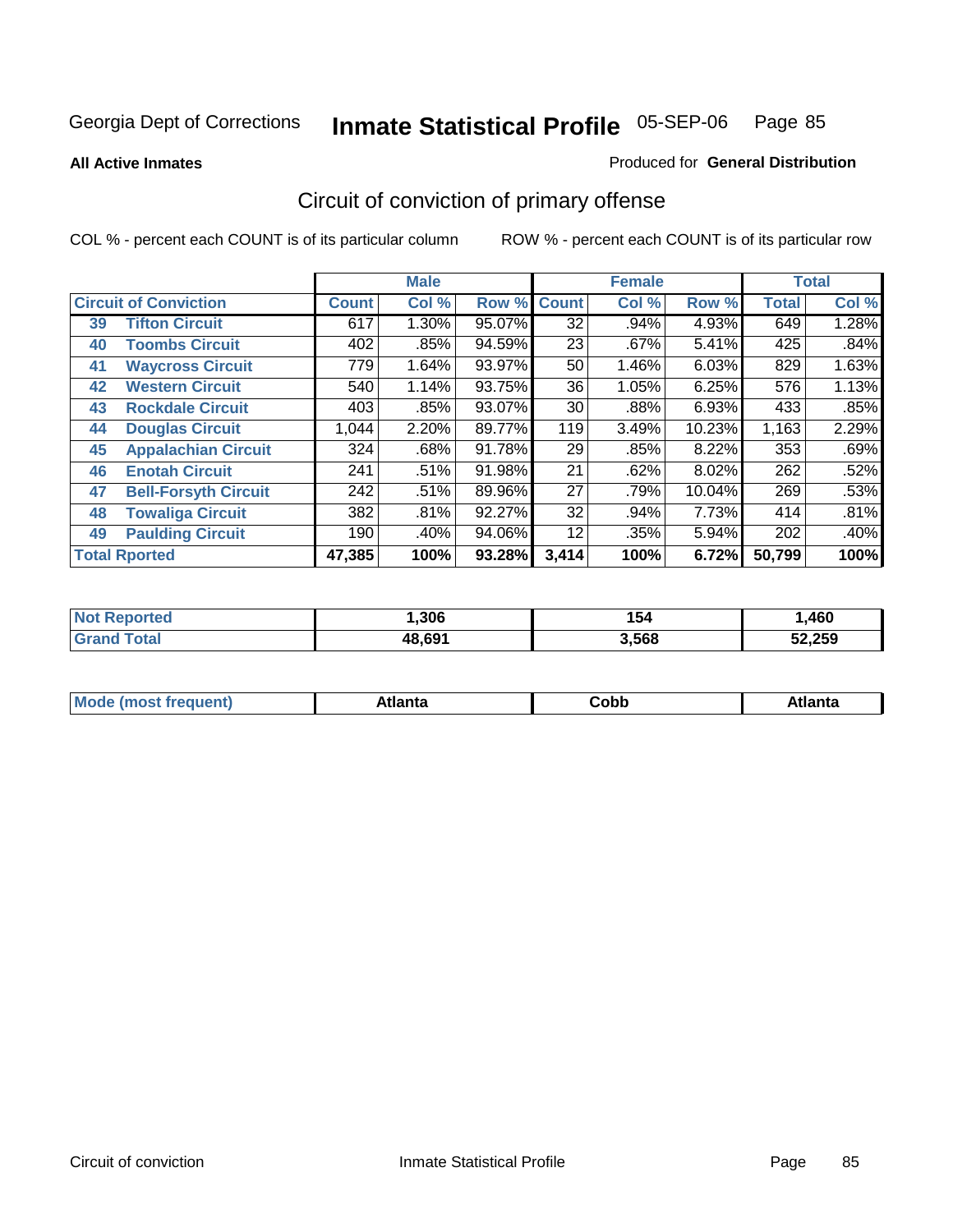### **All Active Inmates**

### Produced for **General Distribution**

## Years served (jail + prison) in this incarceration

COL % - percent each COUNT is of its particular column ROW % - percent each COUNT is of its particular row

|                                |                  | <b>Male</b> |         |                  | <b>Female</b> |        |                  | <b>Total</b> |
|--------------------------------|------------------|-------------|---------|------------------|---------------|--------|------------------|--------------|
| <b>Years Served</b>            | <b>Count</b>     | Col %       | Row %   | <b>Count</b>     | Col %         | Row %  | <b>Total</b>     | Col%         |
| Less than one year             | 8,427            | 17.96%      | 88.31%  | 1,115            | 32.76%        | 11.69% | 9,542            | 18.96%       |
| 1 to 1.99 years                | 9,805            | 20.90%      | 91.18%  | $\overline{948}$ | 27.85%        | 8.82%  | 10,753           | 21.37%       |
| 2 to 2.99 years                | 5,810            | 12.38%      | 93.77%  | 386              | 11.34%        | 6.23%  | 6,196            | 12.31%       |
| 3 to 3.99 years                | 3,953            | 8.43%       | 95.00%  | $\overline{208}$ | 6.11%         | 5.00%  | 4,161            | 8.27%        |
| 4 to 4.99 years                | 2,981            | 6.35%       | 94.91%  | 160              | 4.70%         | 5.09%  | 3,141            | 6.24%        |
| 5 to 5.99 years                | 2,319            | 4.94%       | 95.95%  | 98               | 2.88%         | 4.05%  | 2,417            | 4.80%        |
| 6 to 6.99 years                | 1,950            | 4.16%       | 95.92%  | 83               | 2.44%         | 4.08%  | 2,033            | 4.04%        |
| $\overline{7}$ to 7.99 years   | 1,799            | 3.83%       | 95.69%  | 81               | 2.38%         | 4.31%  | 1,880            | 3.74%        |
| 8 to 8.99 years                | 1,718            | 3.66%       | 95.92%  | $\overline{73}$  | 2.14%         | 4.08%  | 1,791            | 3.56%        |
| 9 to 9.99 years                | 1,655            | 3.53%       | 97.01%  | $\overline{51}$  | 1.50%         | 2.99%  | 1,706            | 3.39%        |
| 10 to 10.99 years              | $\overline{977}$ | 2.08%       | 97.02%  | $\overline{30}$  | 0.88%         | 2.98%  | 1,007            | 2.00%        |
| 11 to 11.99 years              | 874              | 1.86%       | 96.47%  | $\overline{32}$  | 0.94%         | 3.53%  | 906              | 1.80%        |
| 12 to 12.99 years              | 765              | 1.63%       | 95.51%  | $\overline{36}$  | 1.06%         | 4.49%  | 801              | 1.59%        |
| 13 to 13.99 years              | 682              | 1.45%       | 97.29%  | $\overline{19}$  | 0.56%         | 2.71%  | 701              | 1.39%        |
| 14 to 14.99 years              | 565              | 1.20%       | 97.08%  | $\overline{17}$  | 0.50%         | 2.92%  | 582              | 1.16%        |
| 15 to 15.99 years              | 478              | 1.02%       | 97.15%  | 14               | 0.41%         | 2.85%  | 492              | 0.98%        |
| 16 to 16.99 years              | 362              | 0.77%       | 96.28%  | 14               | 0.41%         | 3.72%  | $\overline{376}$ | 0.75%        |
| 17 to 17.99 years              | $\overline{302}$ | 0.64%       | 98.05%  | $\overline{6}$   | 0.18%         | 1.95%  | $\overline{308}$ | 0.61%        |
| 18 to 18.99 years              | 278              | 0.59%       | 95.86%  | $\overline{12}$  | 0.35%         | 4.14%  | 290              | 0.58%        |
| 19 to 19.99 years              | $\overline{225}$ | 0.48%       | 97.83%  | $\overline{5}$   | 0.15%         | 2.17%  | $\overline{230}$ | 0.46%        |
| 20 to 20.99 years              | 181              | 0.39%       | 98.37%  | $\overline{3}$   | 0.09%         | 1.63%  | 184              | 0.37%        |
| $\overline{21}$ to 21.99 years | 148              | 0.32%       | 97.37%  | 4                | 0.12%         | 2.63%  | 152              | 0.30%        |
| 22 to 22.99 years              | 110              | 0.23%       | 96.49%  | $\overline{4}$   | 0.12%         | 3.51%  | 114              | 0.23%        |
| 23 to 23.99 years              | $\overline{88}$  | 0.19%       | 98.88%  | $\mathbf{1}$     | 0.03%         | 1.12%  | 89               | 0.18%        |
| 24 to 24.99 years              | 96               | 0.20%       | 97.96%  | $\overline{2}$   | 0.06%         | 2.04%  | 98               | 0.19%        |
| 25 to 25.99 years              | $\overline{80}$  | 0.17%       | 100.00% |                  |               |        | $\overline{80}$  | 0.16%        |
| 26 to 26.99 years              | 64               | 0.14%       | 98.46%  | 1                | 0.03%         | 1.54%  | 65               | 0.13%        |
| 27 to 27.99 years              | 44               | 0.09%       | 100.00% |                  |               |        | 44               | 0.09%        |
| 28 to 28.99 years              | $\overline{42}$  | 0.09%       | 100.00% |                  |               |        | $\overline{42}$  | 0.08%        |
| 29 to 29.99 years              | 39               | 0.08%       | 100.00% |                  |               |        | 39               | 0.08%        |
| Thirty + years                 | $\overline{99}$  | 0.21%       | 99.00%  | $\mathbf{1}$     | 0.03%         | 1.00%  | 100              | 0.20%        |
| <b>Total Reported</b>          | 46,916           | 100%        | 93.24%  | 3,404            | 100%          | 6.76%  | 50,320           | 100.0%       |

| <b>Not Reported</b>     | 1.775              | 164                | 1,939         |
|-------------------------|--------------------|--------------------|---------------|
| <b>Grand Total</b>      | 48.691             | 3.568              | 52,259        |
|                         |                    |                    |               |
| Mean<br>(average)       | 4.89               | 2.95               | 4.76          |
| <b>Median (middle)</b>  | 2.87               | 1.51               | 2.73          |
| Mode<br>(most frequent) | Less than one year | Less than one year | Less than one |

**year**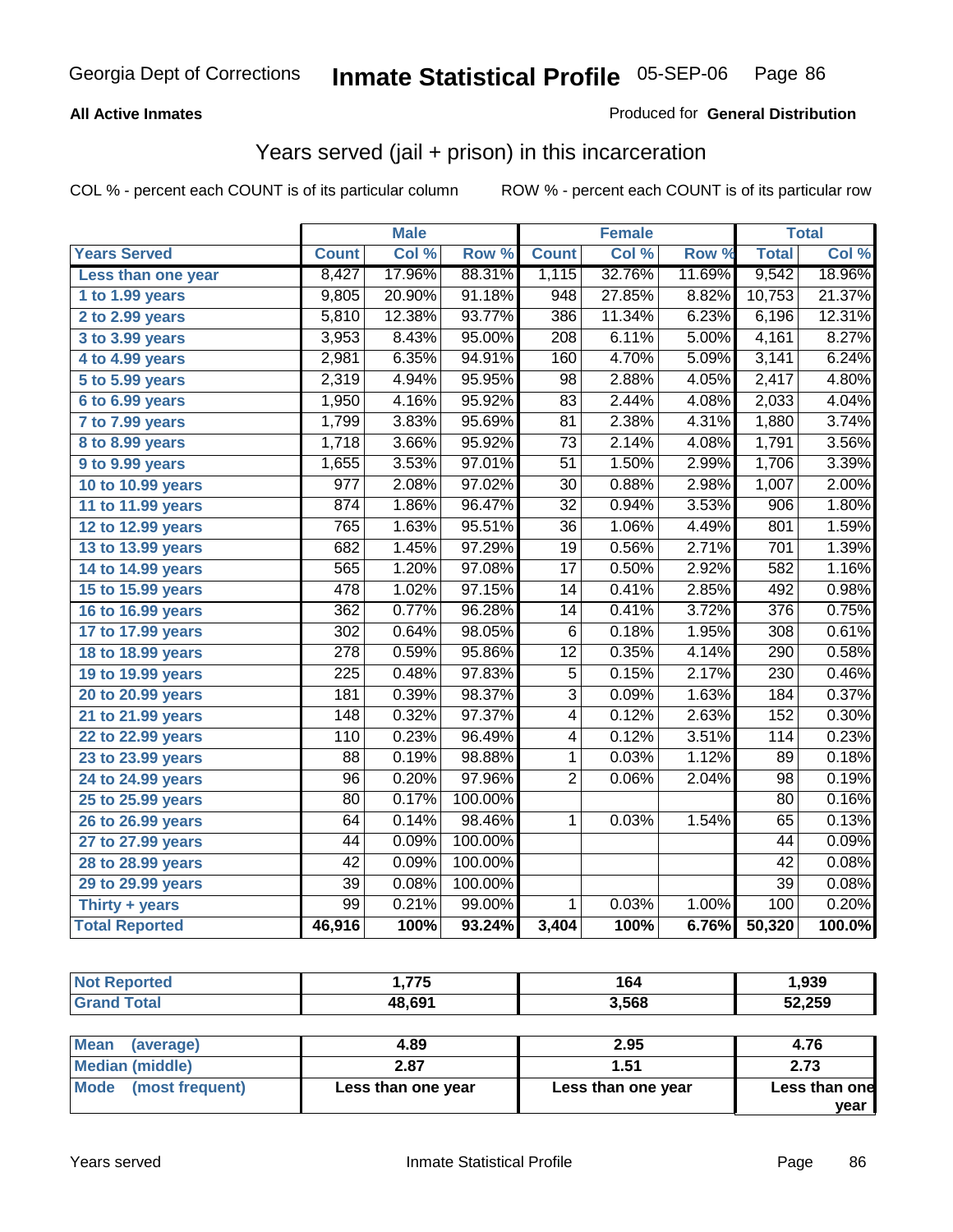#### **All Active Inmates**

Produced for **General Distribution**

### Results of most recent HIV tests

|                         |              | <b>Male</b> |         |              | <b>Female</b> |          |              | Total  |
|-------------------------|--------------|-------------|---------|--------------|---------------|----------|--------------|--------|
| <b>HIV Test Results</b> | <b>Count</b> | Col %       | Row %   | <b>Count</b> | Col %         | Row %    | <b>Total</b> | Col %  |
| <b>Positive</b>         | 879          | 1.85%       | 91.37%  | 83           | 2.40%         | $8.63\%$ | 962          | 1.89%  |
| <b>Negative</b>         | 46,554       | 98.13%      | 93.25%  | 3,371        | 97.60%        | $6.75\%$ | 49,925       | 98.09% |
| <b>Indeterminate</b>    | 9            | 0.02%       | 100.00% |              |               |          |              | 0.02%  |
| <b>Refused</b>          |              | 0.01%       | 100.00% |              |               |          |              | 0.01%  |
| <b>Total Reported</b>   | 47,443       | 100%        | 93.21%  | 3,454        | 100%          | 6.79%    | 50,897       | 100.0% |

| <b>Not Reported</b>    | .248   | 114   | ,362   |
|------------------------|--------|-------|--------|
| <b>'Grand</b><br>Total | 48.691 | 3,568 | 52,259 |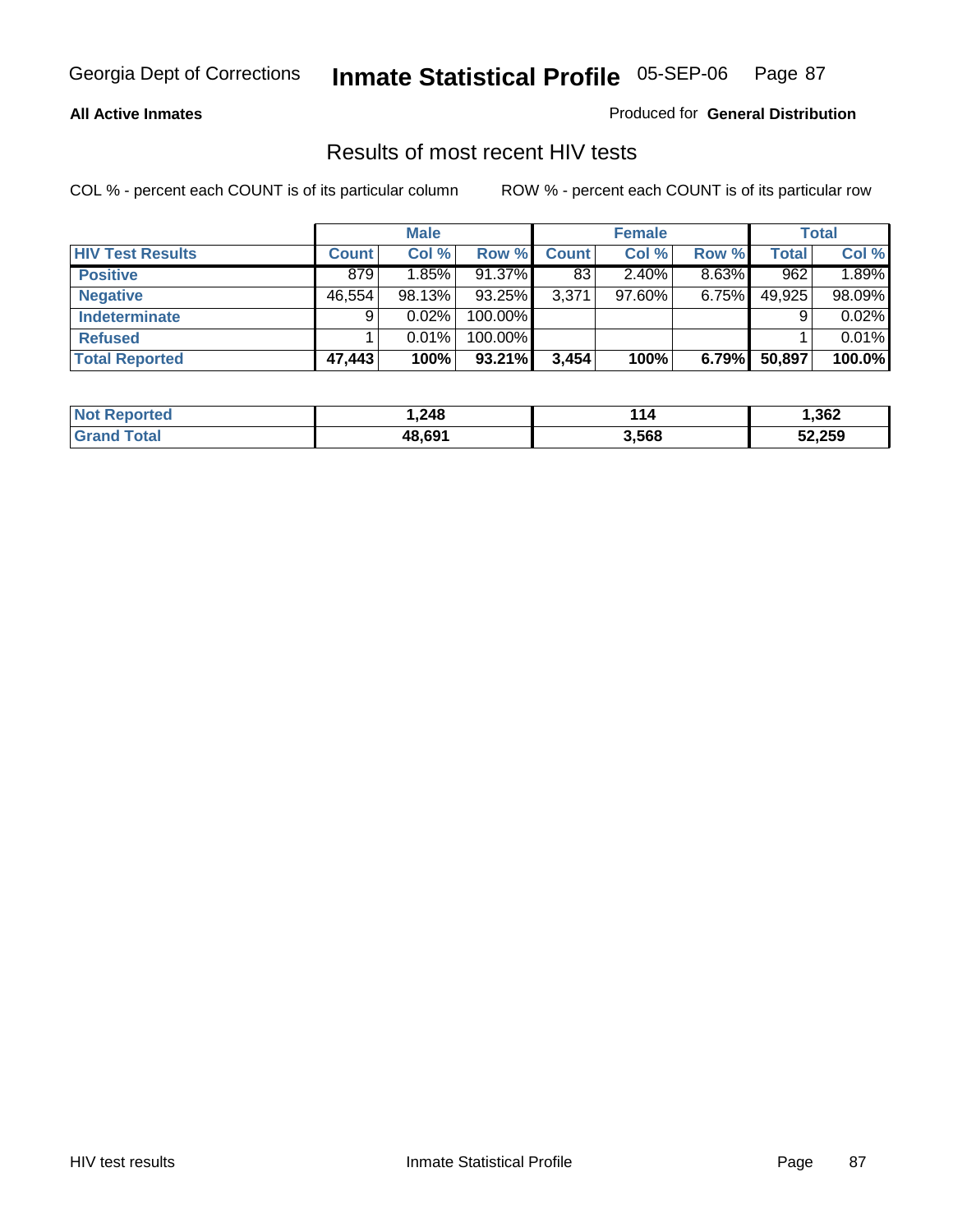### **All Active Inmates**

### Produced for **General Distribution**

### Results of most recent tuberculosis test

|                                  |                 | <b>Male</b> |           |              | <b>Female</b> |          |              | <b>Total</b> |
|----------------------------------|-----------------|-------------|-----------|--------------|---------------|----------|--------------|--------------|
| <b>Tuberculosis Test Results</b> | <b>Count</b>    | Col %       | Row %     | <b>Count</b> | Col %         | Row %    | <b>Total</b> | Col %        |
| <b>Positive on current test</b>  | 3,127           | $6.60\%$    | 97.29%    | 87           | $2.52\%$      | 2.71%    | 3,214        | 6.32%        |
| <b>Positive on previous test</b> | 5.459           | 11.52%      | $96.14\%$ | 219          | $6.34\%$      | $3.86\%$ | 5,678        | 11.17%       |
| <b>Negative</b>                  | 38,783          | 81.85%      | 92.49%    | 3,150        | 91.15%        | 7.51%    | 41,933       | 82.48%       |
| <b>Refused</b>                   | 15 <sup>1</sup> | 0.03%       | 100.00%   |              |               |          | 15           | 0.03%        |
| <b>Total Reported</b>            | 47,384          | 100%        | 93.20%    | 3,456        | 100%          | $6.80\%$ | 50,840       | 100%         |

| <b>Not</b><br><b>Reported</b> | .307   | 449<br>. . <i>.</i> | 410<br>ାଠ |
|-------------------------------|--------|---------------------|-----------|
| <b>Grand</b><br>™otal         | 48,691 | 3,568               | 52,259    |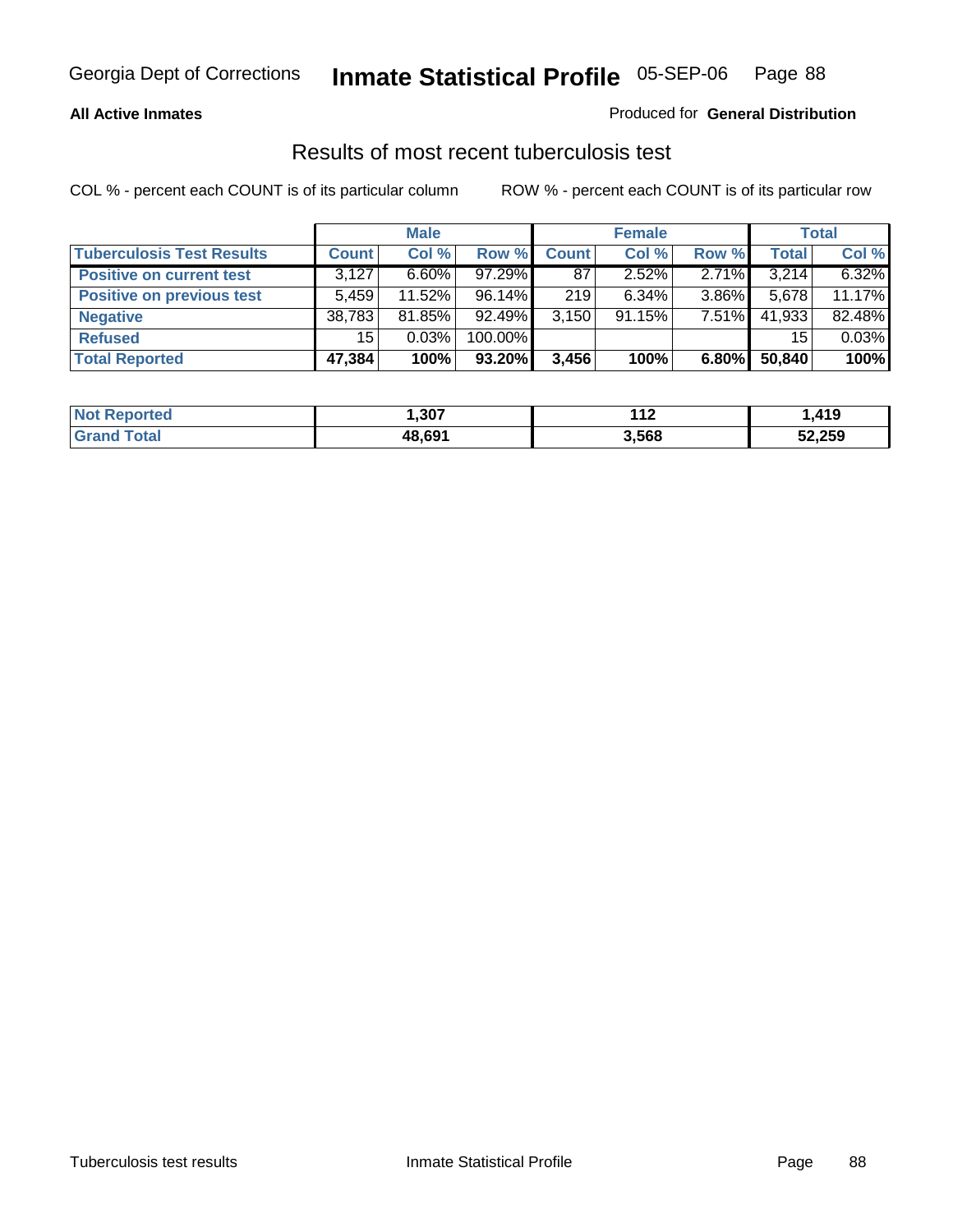### **All Active Inmates**

Produced for **General Distribution**

### Results of most recent syphilis test

|                                 | <b>Male</b>  |           |           |              | <b>Female</b> |          | Total  |        |
|---------------------------------|--------------|-----------|-----------|--------------|---------------|----------|--------|--------|
| <b>Syphilis Test Results</b>    | <b>Count</b> | Col %     | Row %     | <b>Count</b> | Col %         | Row %    | Total  | Col %  |
| <b>Positive on current test</b> | 893          | $1.91\%$  | 85.95%    | 146          | 4.25%         | 14.05%   | 1,039  | 2.07%  |
| <b>Negative</b>                 | 45,786       | $98.09\%$ | 93.29%    | 3,293        | 95.75%        | $6.71\%$ | 49,079 | 97.93% |
| <b>Total Reported</b>           | 46,679       | 100%      | $93.14\%$ | 3,439        | 100%          | $6.86\%$ | 50,118 | 100%   |

| <b>Not Reported</b> | 2,012  | 129   | 2,141  |
|---------------------|--------|-------|--------|
| <b>Grand Total</b>  | 48,691 | 3,568 | 52,259 |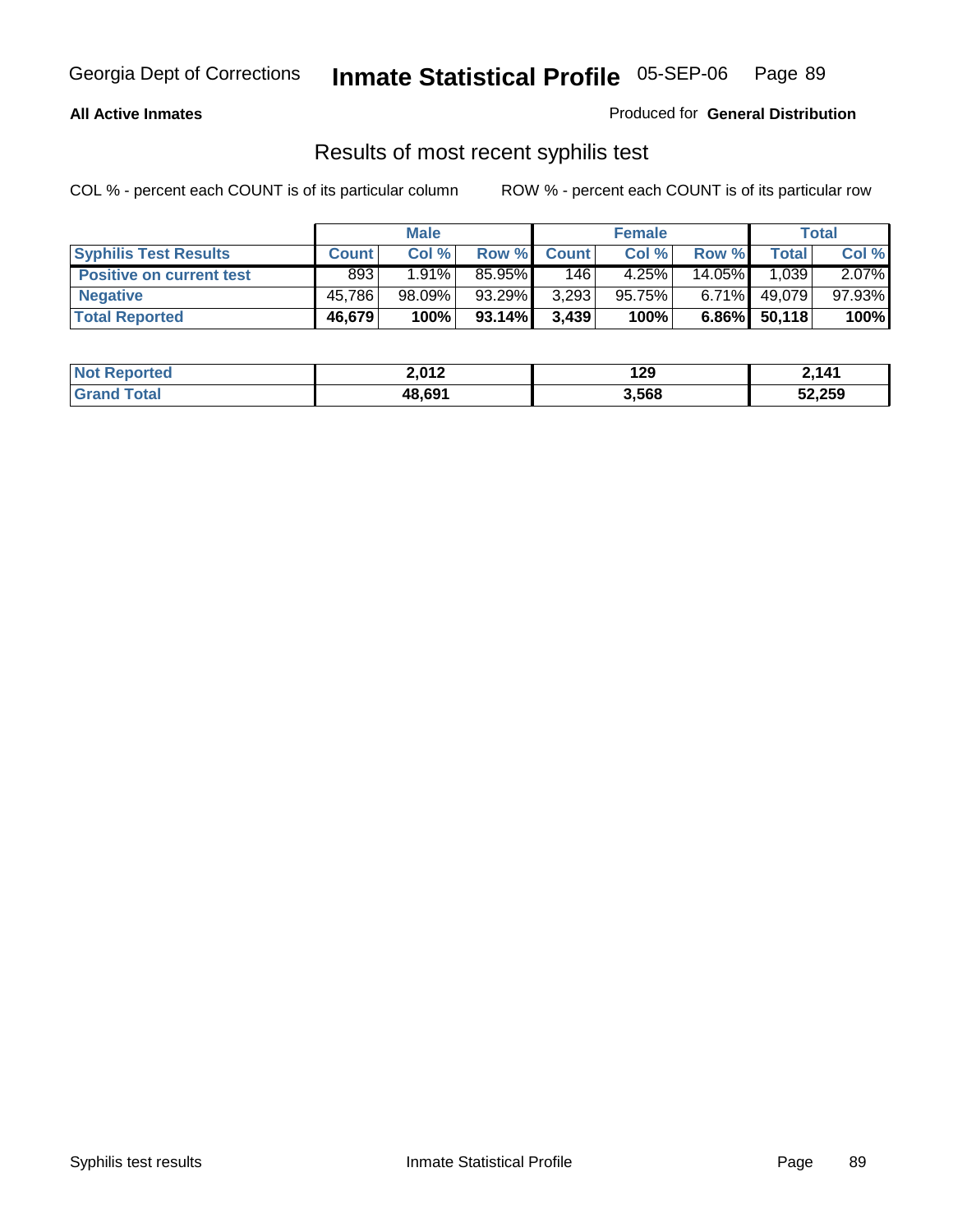### **All Active Inmates**

#### Produced for **General Distribution**

### Results of most recent Hepatitis-C test

|                                 | <b>Male</b>  |        | <b>Female</b> |              |           | Total |         |        |
|---------------------------------|--------------|--------|---------------|--------------|-----------|-------|---------|--------|
| <b>Hepatitis-C Test Results</b> | <b>Count</b> | Col %  | Row %I        | <b>Count</b> | Col %     | Row % | Total . | Col %  |
| <b>Positive on current test</b> | 171          | 49.85% | 98.28%        |              | $50.00\%$ | 1.72% | 174     | 49.86% |
| <b>Negative</b>                 | 170          | 49.56% | 98.27%        |              | $50.00\%$ | 1.73% | 173     | 49.57% |
| <b>Indeterminate</b>            |              | 0.58%  | 100.00%       |              |           |       |         | 0.57%  |
| <b>Total Reported</b>           | 343          | 100%   | 98.28%        |              | 100%      | 1.72% | 349     | 100%   |

| <b>Not Reported</b> | 48,348 | 3,562 | 51,910 |
|---------------------|--------|-------|--------|
| Total               | 48,691 | 3,568 | 52,259 |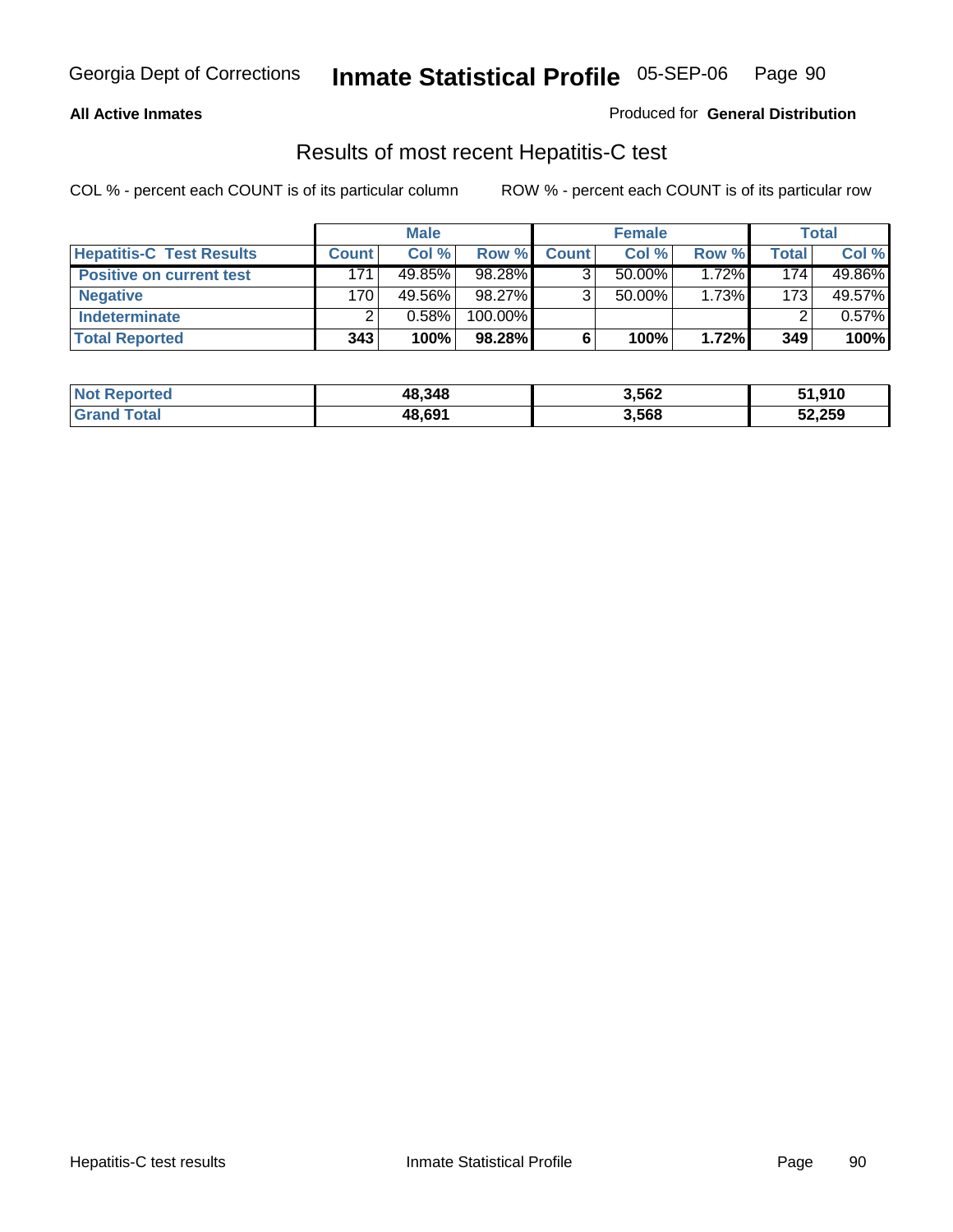#### **All Active Inmates**

Produced for **General Distribution**

### Results of most recent pregnancy test

|                                 | <b>Male</b>  |         | <b>Female</b> |              |           | <b>Total</b> |       |        |
|---------------------------------|--------------|---------|---------------|--------------|-----------|--------------|-------|--------|
| <b>Pregnancy Test Results</b>   | <b>Count</b> | Col %   | Row %         | <b>Count</b> | Col %     | Row %        | Total | Col %  |
| <b>Positive on current test</b> |              |         |               | 63           | $1.91\%$  | 100.00%      | 63    | 1.91%  |
| <b>Negative</b>                 |              | 100.00% | $0.03\%$      | 3,238        | $98.09\%$ | 99.97%       | 3,239 | 98.09% |
| <b>Total Reported</b>           |              | 100%    | 0.03%         | 3,301        | 100%      | 99.97%       | 3,302 | 100%   |

| <b>Not Reported</b> | 48.690 | 267   | 48,957 |
|---------------------|--------|-------|--------|
| <b>Grand Total</b>  | 48,691 | 3,568 | 52,259 |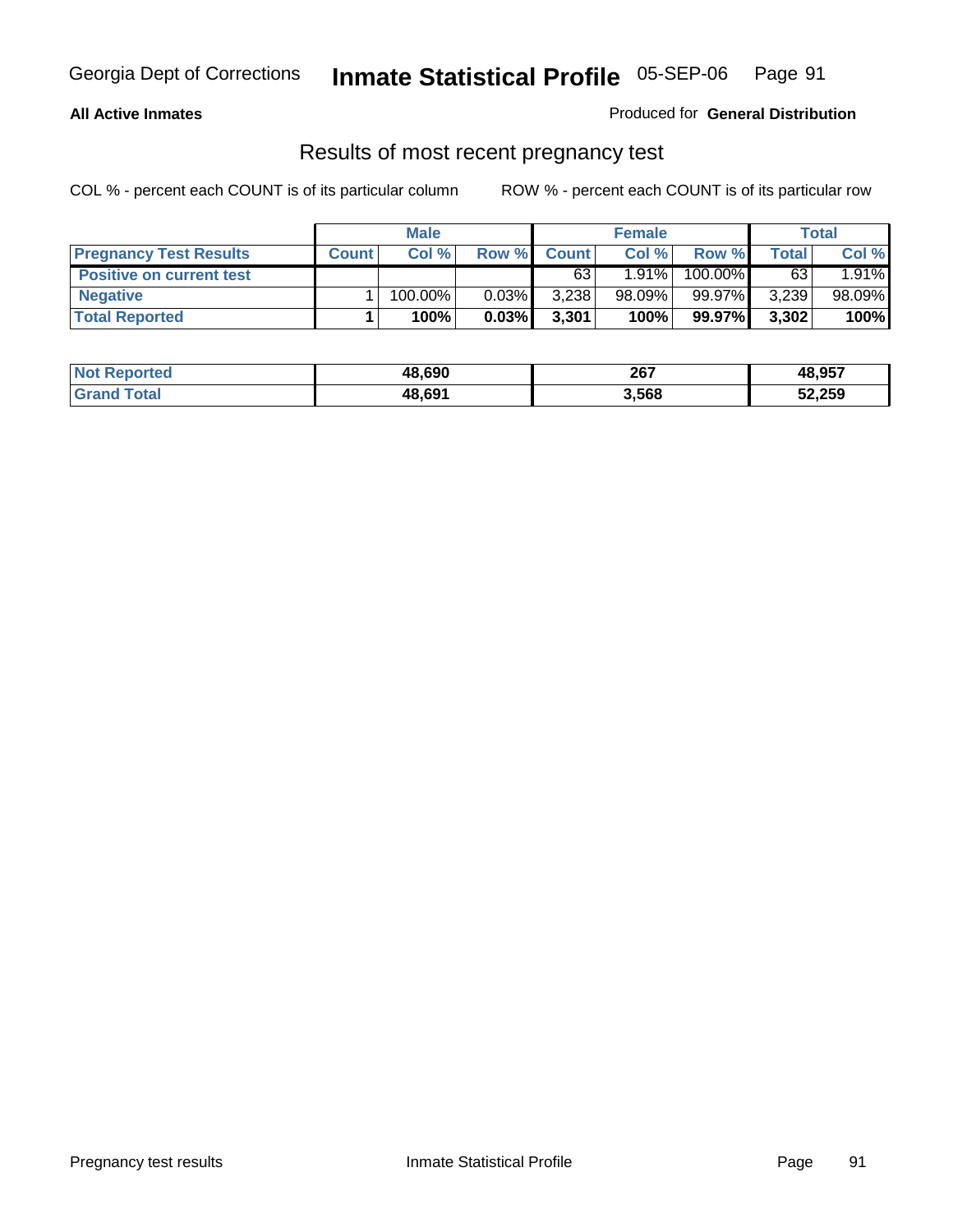### **All Active Inmates**

### Produced for **General Distribution**

### Results of most recent diabetes test

|                                 | Male         |         |         |              | <b>Female</b> |          | Total |         |
|---------------------------------|--------------|---------|---------|--------------|---------------|----------|-------|---------|
| <b>Diabetes Test Results</b>    | <b>Count</b> | Col %   | Row %   | <b>Count</b> | Col %         | Row %I   | Total | Col %   |
| <b>Positive on current test</b> | 89           | 100.00% | 100.00% |              |               |          | 89    | 100.00% |
| <b>Total Reported</b>           | 89           | 100%    | 100.00% |              | %             | $0.00\%$ | 89    | 100%    |

| <b>Not Reported</b>           | 48,602 | 3,568 | 52,170 |
|-------------------------------|--------|-------|--------|
| Total<br>$\blacksquare$ Grand | 48.691 | 3,568 | 52,259 |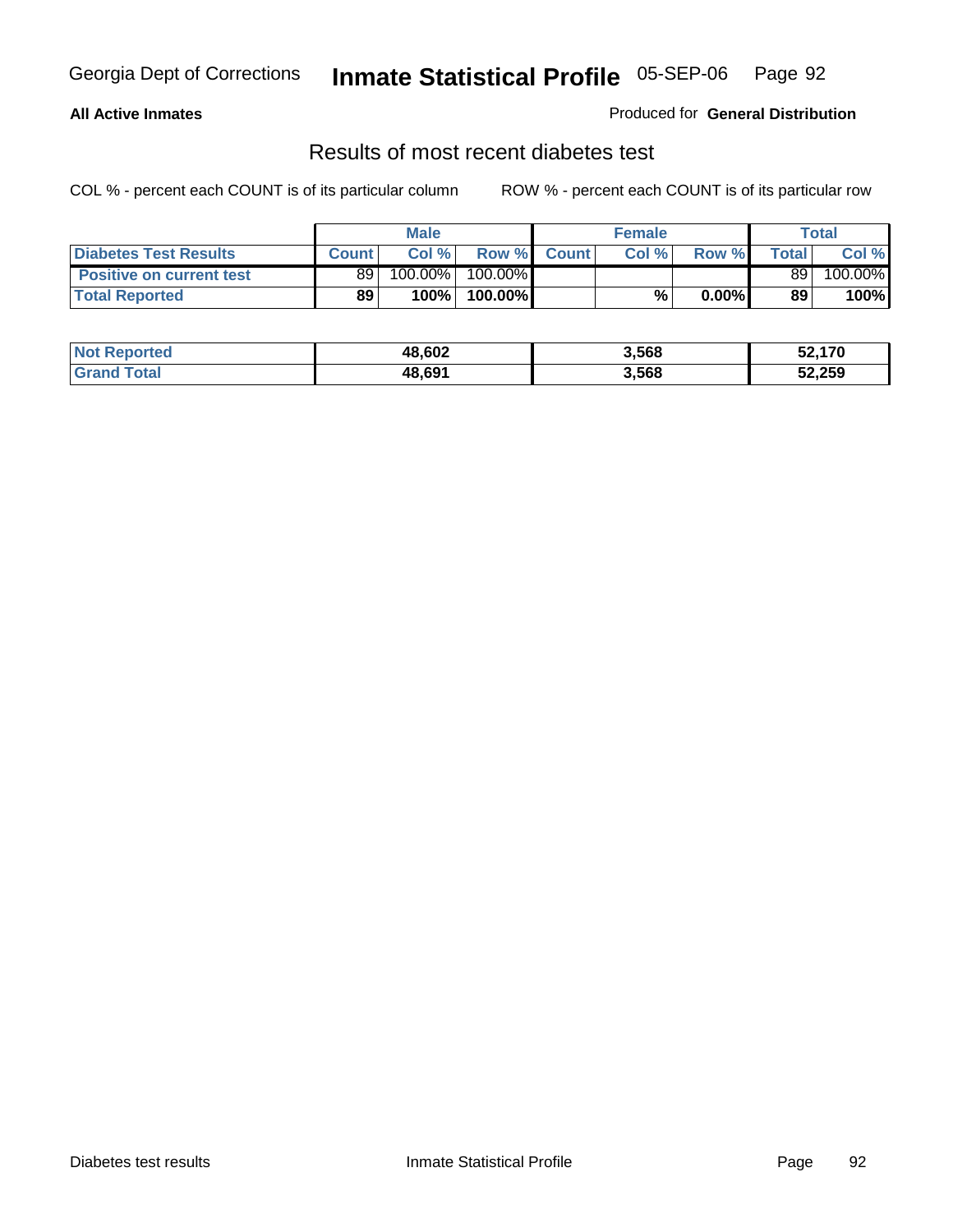#### **All Active Inmates**

### Produced for **General Distribution**

### Results of most recent hypertension test

|                                  | <b>Male</b>  |        |         |              | <b>Female</b> |          | <b>Total</b> |          |
|----------------------------------|--------------|--------|---------|--------------|---------------|----------|--------------|----------|
| <b>Hypertension Test Results</b> | <b>Count</b> | Col %  | Row %   | <b>Count</b> | Col%          | Row %    | Total        | Col %    |
| <b>Positive on current test</b>  | 394          | 98.25% | 98.99%  |              | 100.00%       | $1.01\%$ | 398          | 98.27%   |
| <b>Negative</b>                  |              | 1.75%  | 100.00% |              |               |          |              | $1.73\%$ |
| <b>Total Reported</b>            | 401          | 100%   | 99.01%  |              | 100%          | 0.99%    | 405          | 100%     |

| <b>Not Reported</b> | 48,290 | 3,564 | 51,854 |
|---------------------|--------|-------|--------|
| <b>Grand Total</b>  | 48,691 | 3,568 | 52,259 |